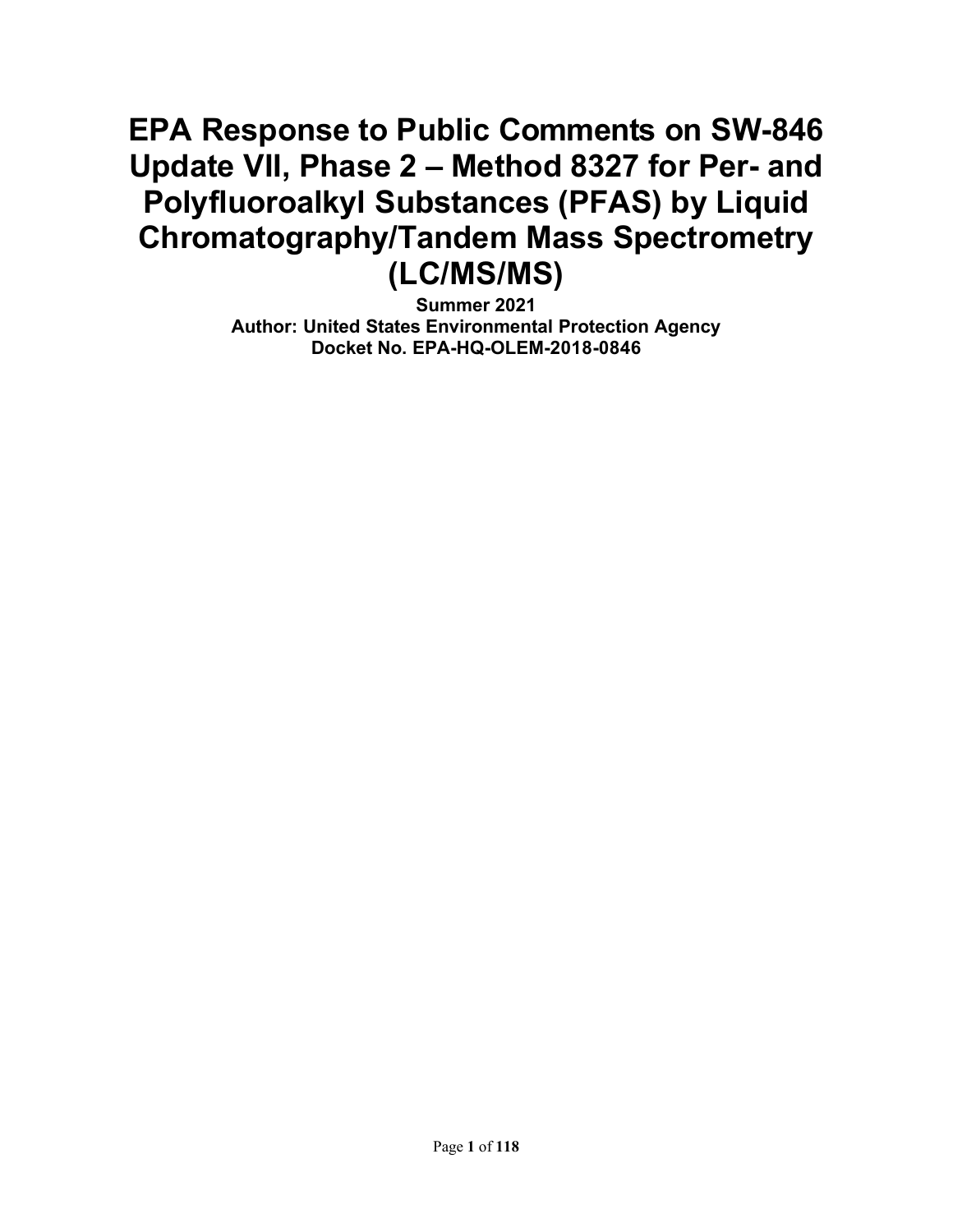# **Table of Contents**

| SECTION 8.0: SAMPLE COLLECTION, PRESERVATION, AND STORAGE  35                      |  |  |  |
|------------------------------------------------------------------------------------|--|--|--|
|                                                                                    |  |  |  |
|                                                                                    |  |  |  |
|                                                                                    |  |  |  |
| SECTION 17.0: TABLES, DIAGRAMS, FLOW CHARTS, AND VALIDATION DATA79                 |  |  |  |
| APPENDIX B (future Method 3512) - AQUEOUS SAMPLE PREPARATION 85                    |  |  |  |
|                                                                                    |  |  |  |
|                                                                                    |  |  |  |
|                                                                                    |  |  |  |
|                                                                                    |  |  |  |
|                                                                                    |  |  |  |
|                                                                                    |  |  |  |
|                                                                                    |  |  |  |
|                                                                                    |  |  |  |
|                                                                                    |  |  |  |
| Appendix A: Cross-Reference of Commenter Numbers With Commenter/Organization Names |  |  |  |
|                                                                                    |  |  |  |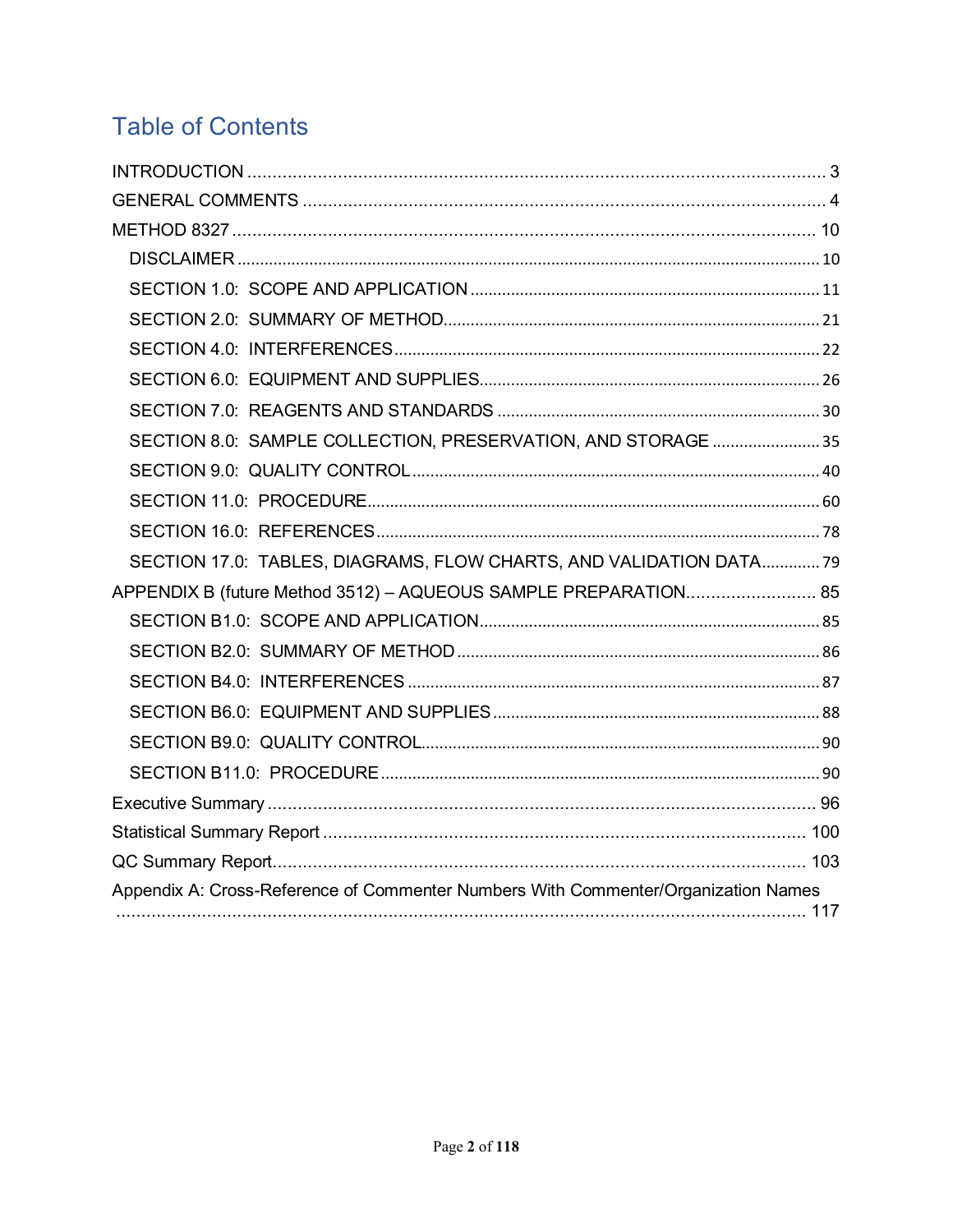# INTRODUCTION

<span id="page-2-0"></span>On June 21, 2019, the U.S. EPA announced the availability of Method 8327 as part of Update VII to the Third Edition of EPA publication SW-846, "Test Methods for Evaluating Solid Waste, Physical/Chemical Methods". EPA asked the public to submit comments on the new analytical method, which included Method 3512, a sample preparation procedure in Appendix B that was proposed to be published as a separate preparation method. EPA followed its streamlined approval process for non-regulatory SW-846 methods.<sup>[1](#page-2-1)</sup>

The Agency has received public comment on Method 8327, and after consideration of these comments, is placing Method 8327 and Method 3512 in the SW-846 methods compendium. EPA is issuing this update as guidance. This response-to-comment document provides comment summaries and EPA's responses. Complete copies of all received comments can be found in the docket associated with this addition to the SW-846 method compendium (Docket EPA-HQ-OLEM-2018-0846). Appendix A at the end of this document cross-references commenter numbers used throughout this document with the commenter/organization names in each of the sets of comments.

Comments are organized into a general section (pages 4-10) and sections for Method 8327 (pages 10-95) and the three summary reports (pages 96-116) that were included in the docket when the method was proposed for public comment. The method and summary reports were posted in the proposed docket in June 21, 2019 and are identified as follows:

| Document name in<br><b>Proposed Docket</b>            | <b>Document ID in Proposed</b><br><b>Docket</b> | <b>Referred to in Response</b><br>to Comments document<br>(below) as: |
|-------------------------------------------------------|-------------------------------------------------|-----------------------------------------------------------------------|
| Proposed Method 8327<br>Procedure                     | EPA-HQ-OLEM-2018-0846-0002                      | Method 8327                                                           |
| Method 8327 Executive<br>Summary                      | EPA-HQ-OLEM-2018-0846-0003                      | <b>Executive Summary</b>                                              |
| Method 8327 Statistical<br><b>Analysis Report</b>     | EPA-HQ-OLEM-2018-0846-0004                      | <b>Statistical Summary Report</b>                                     |
| Method 8327 Validation<br>Summary Report 060719 final | EPA-HQ-OLEM-2018-0846-0005                      | QC Summary Report                                                     |

Revised versions of these documents are included as separate files in the final docket.

<span id="page-2-1"></span><sup>1</sup> [https://www.epa.gov/hw-sw846/streamlined-procedure-publishing-non-regulatory-sw-846](https://www.epa.gov/hw-sw846/streamlined-procedure-publishing-non-regulatory-sw-846-methods) [methods](https://www.epa.gov/hw-sw846/streamlined-procedure-publishing-non-regulatory-sw-846-methods)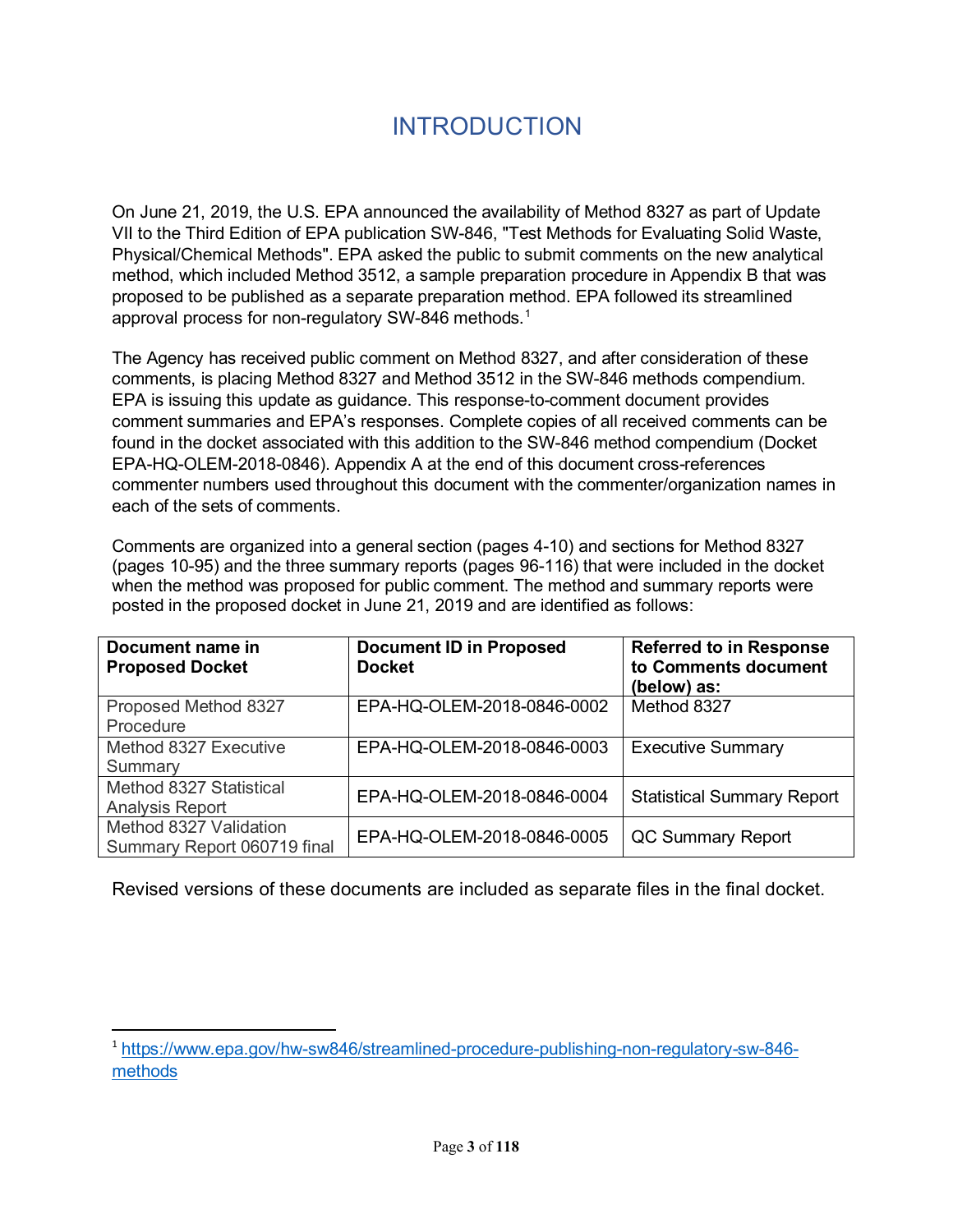# <span id="page-3-0"></span>GENERAL COMMENTS

## **1. Comment:**

A number of commenters (8, 9, 13, 14, 16, 19, 23, and 24) expressed concerns about precision, bias, and/or sensitivity of Method 8327 resulting from procedural steps in the methods and/or the outcomes of the validation study, which are described in more detail in the comments by section for the method and summary reports. Many of these commenters concluded that EPA's validation study did not demonstrate the methods are capable of producing definitive data for the target chemicals in the tested matrices (e.g., for regulatory purposes) and recommended withdrawal or significant revision to address performance issues.

#### **Response:**

EPA disagrees with these commenters' view of the performance of these methods and finds the validation study data to be supportive of final publication. The validation study data met EPA's Data Quality Objectives (DQOs) for measurement precision, bias, and sensitivity for 23 of the 24 target analytes that were evaluated. The Executive Summary in the final docket has been revised to provide a clear overview of EPA's DQOs and a summary of the validation data that was evaluated against each of them. The validation data demonstrated that Methods 3512 and 8327 produced measurements with defined precision and bias across the tested sample matrices and participating laboratories at 60 and 200 ng/L (nominal) concentrations. Most laboratories met the preliminary acceptance for Lower Limit of Quantitation (LLOQ) verification at 10-20 ng/L (nominal) for most target analytes using LC/MS platforms from a variety of instrument manufacturers. The validation data also demonstrated that the quality controls included in the methods are well-suited for identifying measurement bias or other performance issues and will prove valuable for laboratories and data reviewers for evaluation of data quality and usability per relevant project Data Quality Objectives. Based on the outcomes of the validation study, EPA anticipates these methods will be well-suited for sample testing in a production laboratory environment.

#### **2. Comment:**

Regarding method sensitivity, a number of commenters (8, 10, 13, 16, 19 and 24) expressed concern that the Lower Limits of Quantitation (LLOQs) evaluated in the validation study were insufficient to meet Data Quality Objectives for some project applications, including some state cleanup levels.

#### **Response:**

EPA agrees with the commenters that Methods 3512 and 8327 as validated may not provide data of sufficient sensitivity for every project application. Preparation of aqueous samples by Method 3512 involves a two-fold dilution with organic solvent rather than a concentration step as might be included for other sample preparation techniques such as solid phase extraction. Sensitivity needs are expected to be very application-dependent and should be considered as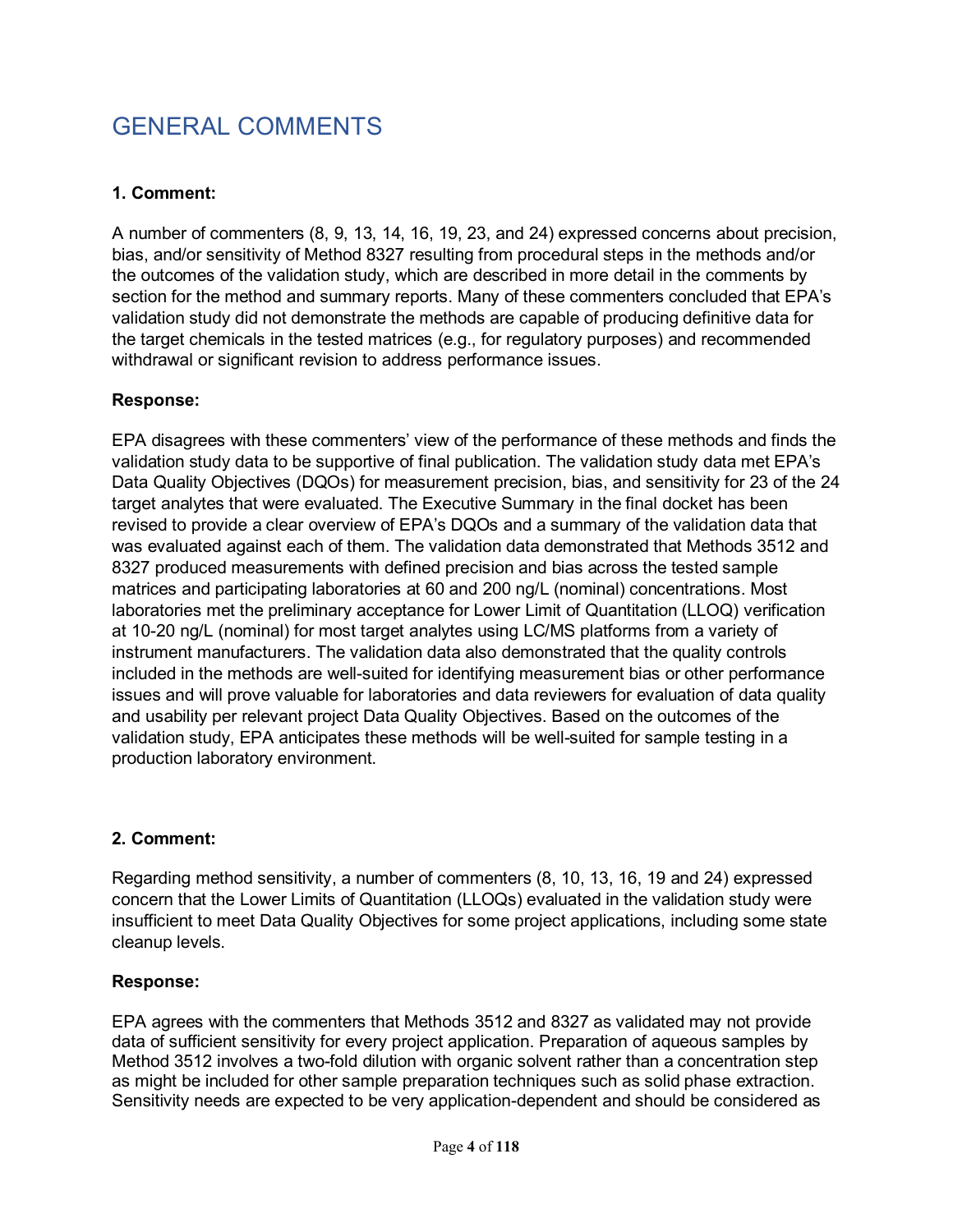part of project planning, potentially in consultation with the testing laboratory. As with other nonrequired SW-846 test methods, Methods 3512 and 8327 are provided as tools for use by government and the regulated community to support their project-specific data needs, where appropriate. These methods are also performance-based and do not have a required sensitivity, and they can be modified without prior approval by EPA to meet specific project needs provided that the laboratory demonstrates acceptable performance for the intended application and the methods used and any modifications thereto are acceptable to the end data user. The Agency recommends consulting with the decisionmaker or regulatory authority before method modifications are made. Please refer to Section 9.0 of Method 8327 for more information about quality controls, demonstrations of proficiency, and LLOQ verifications, and refer to the SW-846 [Policy Statement](https://www.epa.gov/hw-sw846/policy-statement-about-test-methods-evaluating-solid-waste-physicalchemical-methods) for more information regarding flexibility of SW-846 methods.

## **3. Comment:**

A number of commenters (5, 8, 9, 13, 19, and 21) pointed out the lack of clarity in Method 8327 regarding calibration, identification and quantitation of PFAS target analytes containing both branched and linear isomers. These commenters indicated that the text is unclear regarding whether Method 8327 requires branched and linear standards to be used for quantitative analysis. Some commenters requested that EPA incorporate into Method 8327 the approach used in Method 537.1 for calibration, identification and quantitation of target analytes composed of multiple isomer peaks.

## **Response:**

EPA concurs with the commenters and revised Sections 7.4, 11.3, and 11.6, and the figures in Method 8327 to provide a clearer description of calibration, identification and quantitation of target analytes composed of linear and branched isomers. EPA acknowledges there are limitations related to optimizing analytical conditions for individual branched PFAS isomers due to limited availability of certified reference materials and limited ability to separate isomers chromatographically. However, the general recommended approach outlined in Method 8327 is similar to that presented in the drinking water methods, and it can be modified as needed to suit project-specific applications. More specifics are provided by section in the method below.

#### **4. Comment:**

Several commenters (8, 9, 11, 16, 21, and 22) requested that EPA validate and publish additional or alternative preparation and cleanup methods for aqueous and solid sample matrices, including Solid Phase Extraction (SPE) for aqueous samples, solvent extractions for solid samples, and carbon cleanup for sample extracts. Commenters noted an urgent and unmet need for validated EPA PFAS test methods for matrices such as soil, sediment and waste. Commenters also noted that Sections 4.2 and 11.2 of Method 8327 state that cleanup may be necessary to reduce matrix interferences in highly contaminated matrices, but no validated cleanup procedures are included.

#### **Response:**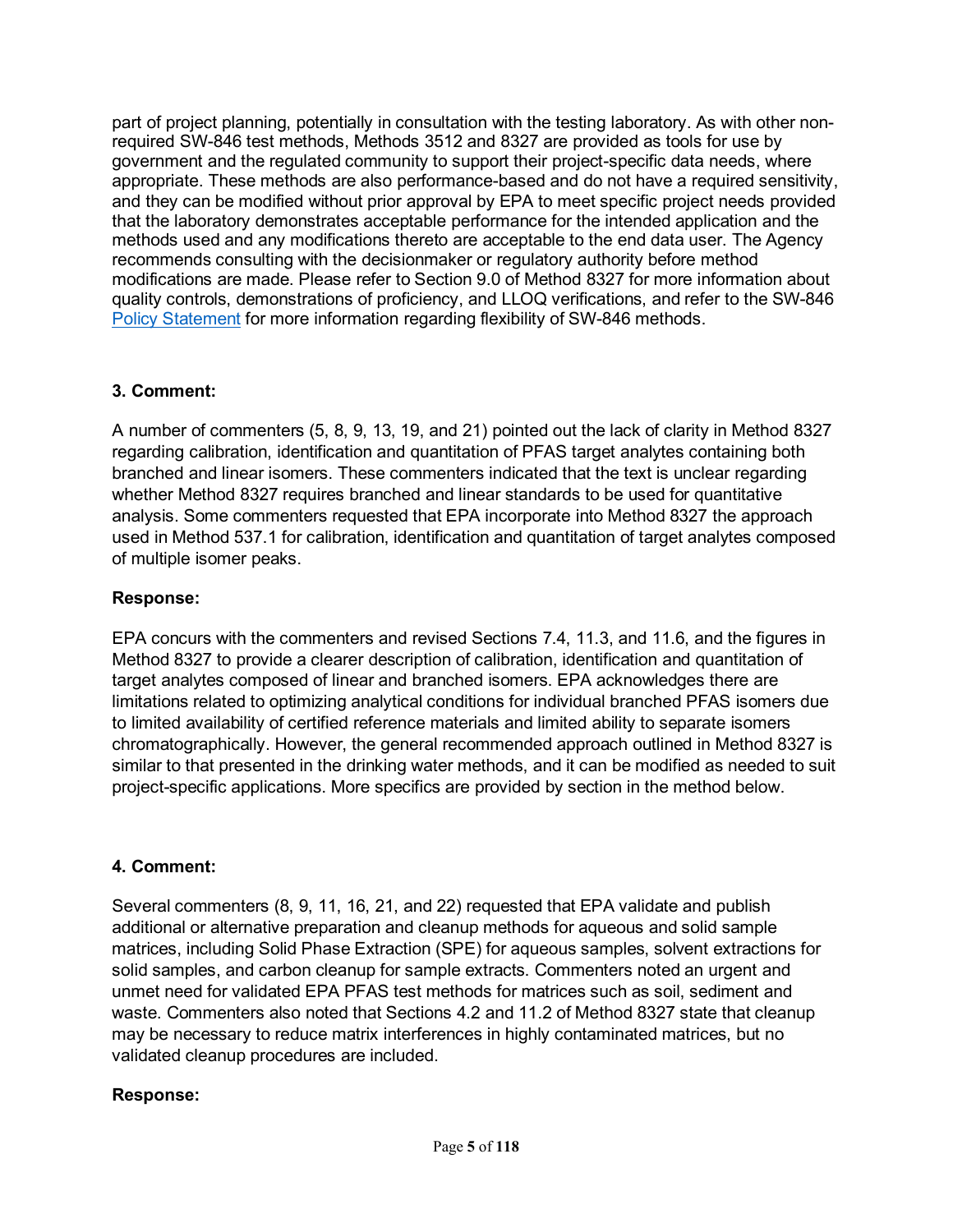EPA agrees with the commenters regarding the need for additional validated sample preparation and cleanup methods. At the time of this writing, the only SW-846 PFAS preparative and determinative methods for which validation has been completed are Methods 3512 and Method 8327 for aqueous sample matrices. Method 8327 is written in the same modular format as many other SW-846 reference methods, and EPA intends to publish additional SW-846 sample preparation and cleanup methods for use in conjunction with this determinative method, including for solid matrices. Section 1.0 of Method 8327 in the final docket clearly identifies the preparation method and sample types that have been evaluated by EPA. Development and validation of new SW-846 test methods take time, and EPA intends to publish additional validated SW-846 PFAS test methods as soon as they can be made available to the public.

## **5. Comment:**

Several commenters (5, 8, 9, and 22) mentioned that Method 8327 refers to solid matrices in several sections, but no solid sample preparation methods have been validated for this preparation method. The commenters recommended that EPA remove reference to solid matrices in Sections 1.0, 2.1, 8.2, and/or 11.1 of Method 8327. Commenter 9 also recommended revision of Method 8327 to remove references specific to aqueous sample preparation to be consistent with EPA's stated intent to make this determinative method applicable to other matrices.

## **Response:**

EPA concurs with these comments. References to solid matrices have been removed from the final version of Method 8327. EPA also moved references appropriate to aqueous sample preparation to Method 3512.

## **6. Comment:**

Commenter 1 stated "Daily, millions of people across the country are exposed to PFAS. These are man-made toxic chemicals that are used in everyday products such as waterproof jackets, nonstick pans, food wrappers, and personal care products. They persist in the environment, readily spread from sources of contamination, and can remain in humans for decades. For decades, chemical manufacturers have known exposure to PFAS was linked with serious health harms (e.g., cancer, infertility, and impaired fetal development) but hid the truth from their workers, fence line communities and regulators. Even after the EPA learned about PFAS dangers, it failed to take appropriate action. At present, no enforceable rules exist to protect us from these forever chemicals. People living in the U.S. need tougher protections against PFAS immediately. Please ban all manufacturing of and uses of PFAS now. Also, please make all communities, local governments and workers aware should PFAS be present. Additionally, please cleanup all PFAS in the environment and hold PFAS manufacturers accountable for the costs of cleanup.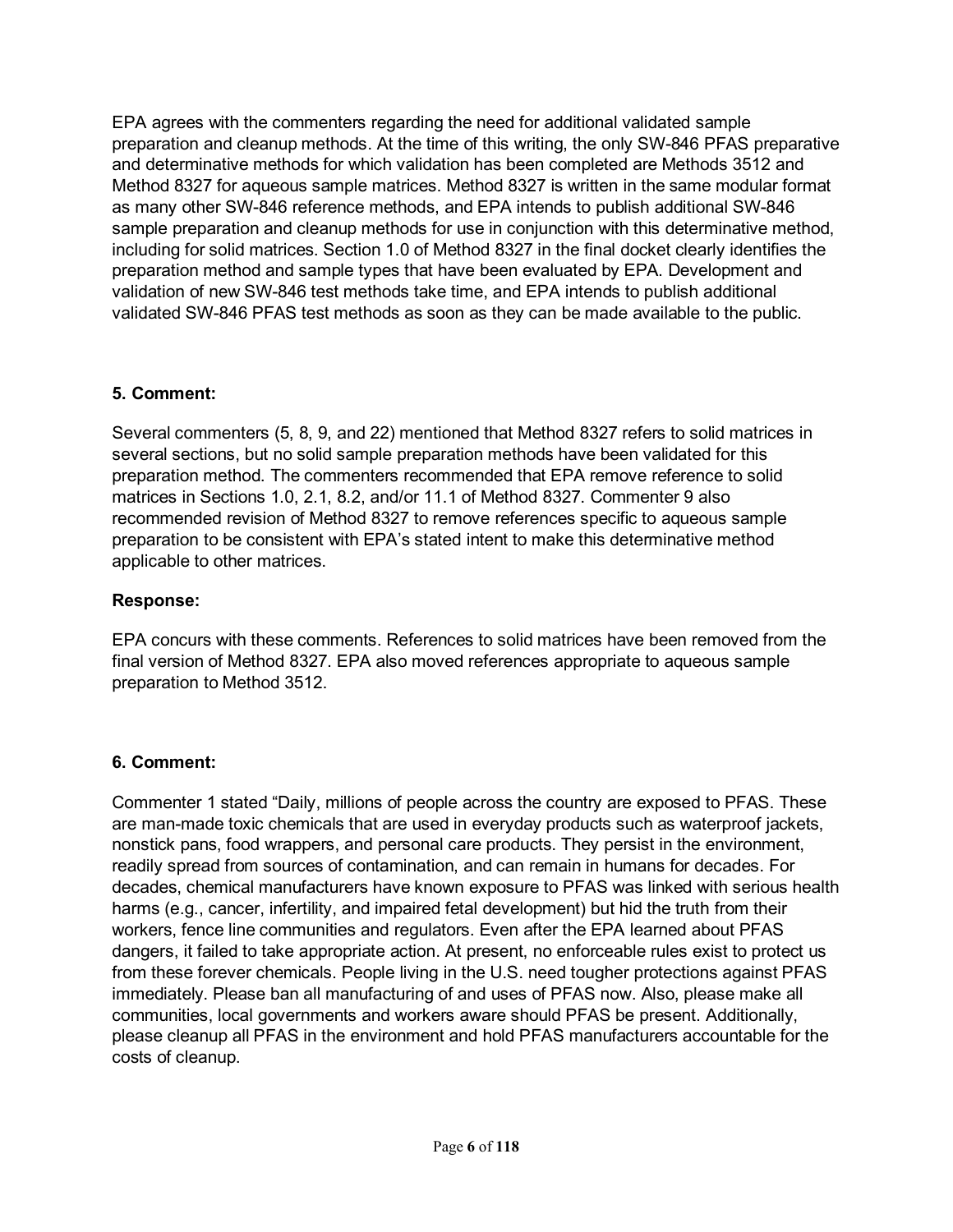#### **Response:**

Thank you for expressing your concern about exposure to chemicals that can cause serious health effects. Although the Agency's mission as a whole is to protect human health and the environment, addressing this comment is outside the scope of this method project.

#### **7. Comment:**

Commenter 3 stated "For a long time, chemical manufacturers (e.g., 3M, DuPont) knew that exposure to PFAS was linked with serious health harms (e.g., cancer, infertility, impaired fetal development) but hid the truth from their workers, fenceline communities, and regulators. Every day, millions of people across the country are exposed to food and drinking water contaminated with PFAS, a class of some 5,000 man-made toxic chemicals which were first developed during efforts to create the atomic bomb. Now PFAS are used in everyday products, e.g., waterproof jackets, nonstick pans, food wrappers, and personal care products. They persist in the environment, readily spread from sources of contamination, and can remain in bodies for decades, which is why they are known as forever chemicals. Perversely, no enforceable rules exist to protect people living in the U.S. from PFAS. Even after the EPA learned about the dangers, it failed to act. Rather than doing what was needed, the EPA recently issued a useless action plan which promised that it will take the necessary steps to ensure our drinking water is safe or to notify communities when PFAS are released in their backyards. Chemical manufacturers shouldn't be allowed to continue poison us. Please take real action to end ongoing pollution from PFAS chemicals.*"*

#### **Response:**

Thank you for expressing your concern about exposure to chemicals that can cause serious health effects. Although the Agency's mission as a whole is to protect human health and the environment, addressing this comment is outside the scope of this method project.

#### **8. Comment:**

Commenter 4 recommended adding guidance related to estimating relative measurement uncertainty for target analyte concentrations reported with Method 8327 and suggested using control charts of LCS data as a basis for these estimates.

#### **Response:**

Providing confidence limits or other estimates of uncertainty for individual measurements is outside the scope of this method; different organizations may have different approaches or requirements regarding estimating measurement uncertainty, and the decision about how to represent measurement uncertainty is more appropriate for project planning documents such as a Quality Assurance Project Plan that directly addresses project-specific data quality objectives.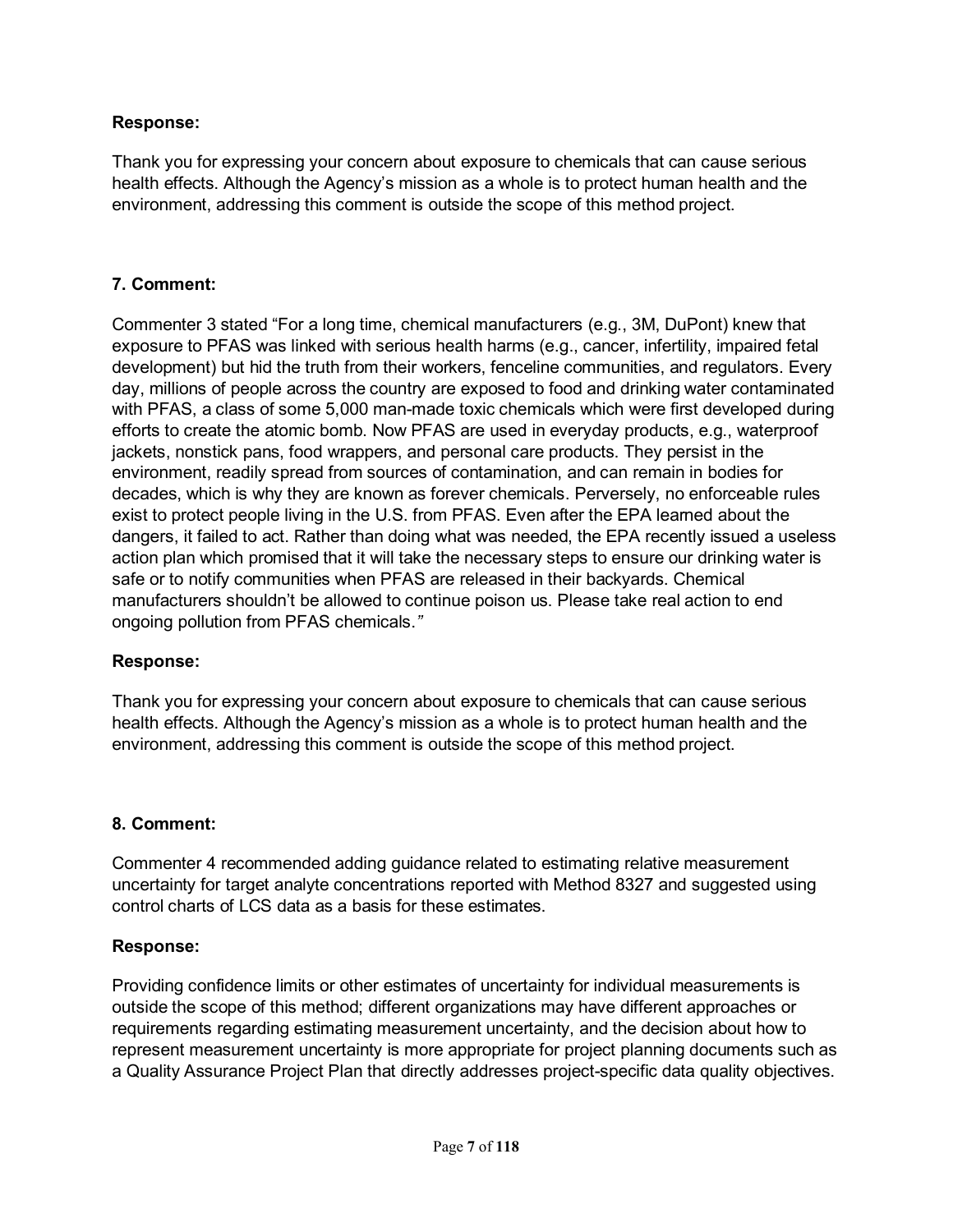Commenter 5 stated "The current analysis of PFAS in water by Method 537.1 is quite expensive. None of the documents posted discuss the cost of Method 8327 compared to the cost of Method 537.1. Please provide a cost analysis discussing the additional cost (or savings) per sample so that it can be evaluated by the regulated community. Was this draft method reviewed to identify any opportunity for cost savings (e.g. identifying less expensive reagents and solvents)?"

## **Response:**

The evaluation or comparison of cost with other reference methods is beyond the scope of the methods workgroup, but it is important to note that the application of Method 537.1, which is required for drinking water compliance testing, does not overlap with SW-846 Methods 3512 and 8327. With regard to cost, EPA expects that the use of Method 3512 for aqueous sample preparation will result in some cost savings for commercial laboratories compared to more labor-intensive sample preparation procedures like solid-phase extraction due to reduced labor and consumables needed for sample preparation.

## **10. Comment:**

A number of commenters (4, 8, 9, 10, 11, 13, 14, 15, 18, 19, 20 and 23) stated that EPA should revise Method 8327 to include the use of isotope dilution calibration, either exclusively or in addition to external standard calibration. These commenters consider isotope dilution calibration to be superior to external standard calibration because it accounts for measurement bias and/or variability introduced during sample preparation and analysis from sources such as transfer losses and matrix interferences. Commenters 8 and 23 noted that electrospray ionization is susceptible to matrix interferences that can result in signal enhancement and suppression and indicated that isotope dilution is well-suited to account for these types of interferences using this technology. Commenter 8 noted that PFAS analysis by LC/MS/MS is well-suited for isotope dilution calibration due to the availability of isotopically-labeled analogs of most of the target analytes in this method. This commenter also noted that isotope dilution calibration is consistent with PFAS test methods used in industry and published by EPA and other federal agencies such as FDA and CDC. A few commenters (8, 9, and 15) also supported using internal standard calibration to quantify target analytes without isotopically labeled structural analogs (Note: Section 11.4.5 of SW-846 Method 8000D refers to this as 'extracted internal standard calibration').

## **Response:**

EPA recognizes that the use of isotope dilution calibration for PFAS analysis by Liquid Chromatography/Tandem Mass Spectrometry (LC/MS/MS) is consistent with widely accepted industry practice and with several other PFAS test methods published by EPA and other federal agencies. EPA also generally concurs with the commenters' statements regarding the potential usefulness of isotope dilution calibration for LC/MS/MS as long as the appropriate isotopically labeled chemicals are available and used. However, EPA cannot readily accommodate these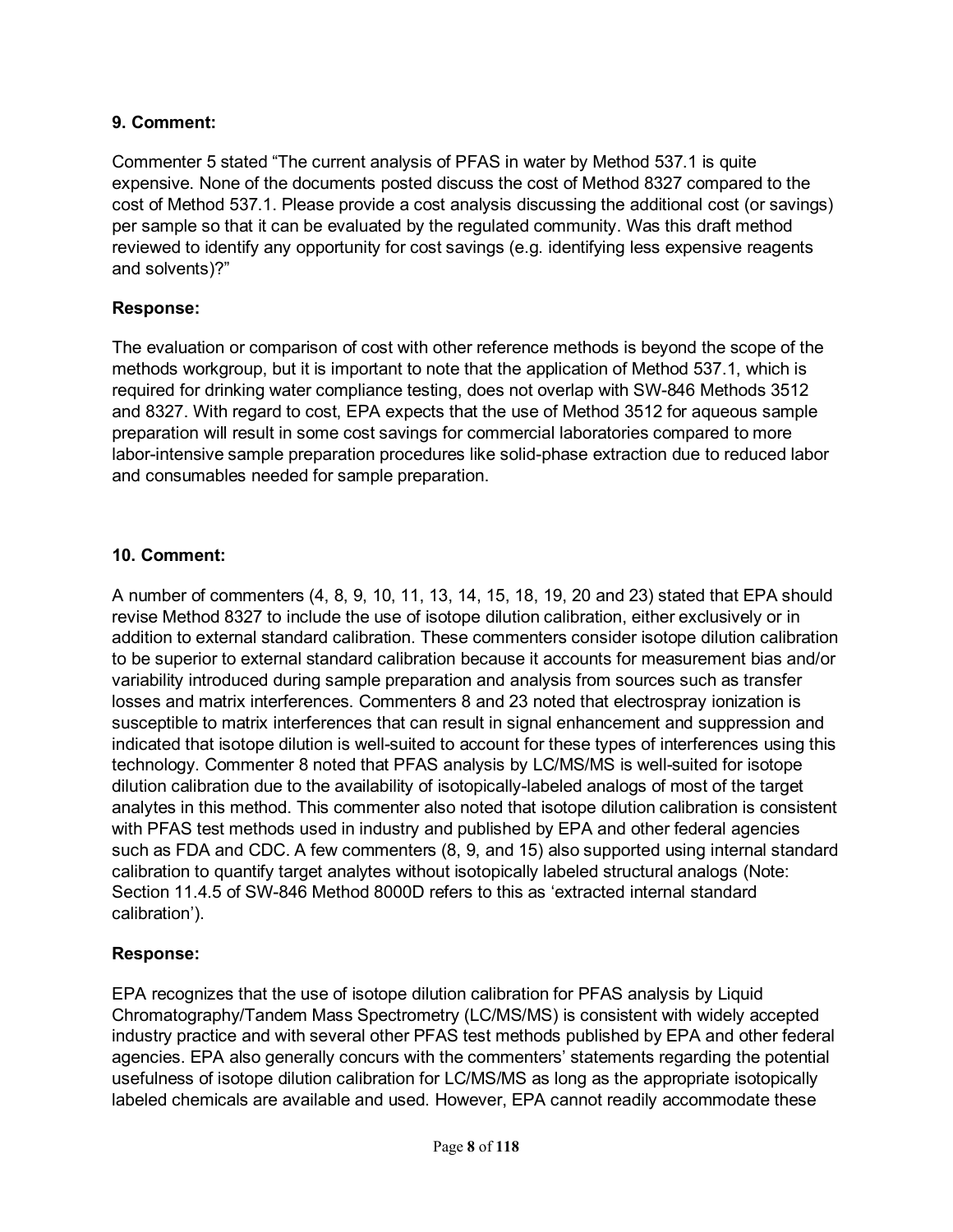commenters' request to include isotope dilution calibration in Method 8327 without the appropriate supporting data.

Method 8327 was proposed to EPA and validated as an external standard calibration method. EPA met its Data Quality Objectives (DQOs) for precision, bias and sensitivity for 23 of 24 target analytes in the Method 8327 validation study using external standard calibration; it was not necessary to use isotope dilution calibration to achieve these outcomes. Isotope dilution calibration would not have resolved the principal problem EPA had meeting its DQOs, which was related to 6:2 FTS contamination in study data reported by half of the laboratories.

EPA did not pursue recalculating the study data with an isotope dilution calibration model because both the target analytes and the isotopically labeled analytes were calibrated at variable concentrations. Other published EPA methods that use isotope dilution calibration models specify a constant concentration of isotopically labeled analytes in the calibration standards. As with other method modifications, EPA considers the use of an isotope dilution calibration model to be a reasonable modification to Method 8327 provided that the laboratory generates data of acceptable quality for the intended application and the modification is acceptable to the end data user (e.g., regulatory authority). EPA will consider adding isotope dilution calibration as an option to this method or to a future PFAS determinative method.

EPA expects bias will only be reduced with isotope dilution or extracted internal standard calibrations relative to external standard calibration to the extent that the signals for both the native chemical and isotopically labeled chemical are affected in the same way. Factors influencing this covariance include not only matrix effects but also the relative magnitudes of the signals and signal-to-noise ratio. Method 533 is the first low resolution isotope dilution mass spectrometry method published by EPA, and at the time of this writing its performance has not yet been formally evaluated by EPA for more complex matrices. Other EPA methods that use isotope dilution calibrations are high resolution mass spectrometry methods where the mass accuracy helps to reduce interferences. EPA will provide more information about advantages and disadvantages of various calibration models as more data becomes available. Because Method 8327 is guidance and is not required for compliance with the Resource Conservation and Recovery Act, the regulated community has the choice in the selection of which methods to use from EPA's program or other appropriate sources as stated in the policy statement and the [Methods Innovation Rule.](https://www.epa.gov/hw-sw846/final-rule-methods-innovation-rule-mir)

#### **11. Comment:**

Commenter 9 stated that Method 8327 utilizes a direct aqueous injection sample introduction to the instrument, which negatively impacts the sensitivity of the procedure, and suggested that using a larger sample injection volume to compensate for this lower sensitivity can lead to additional sample matrix interferences. (Note: The sample preparation procedure in Method 3512 produces a prepared sample in 1:1 methanol-water + 0.1% acetic acid).

#### **Response:**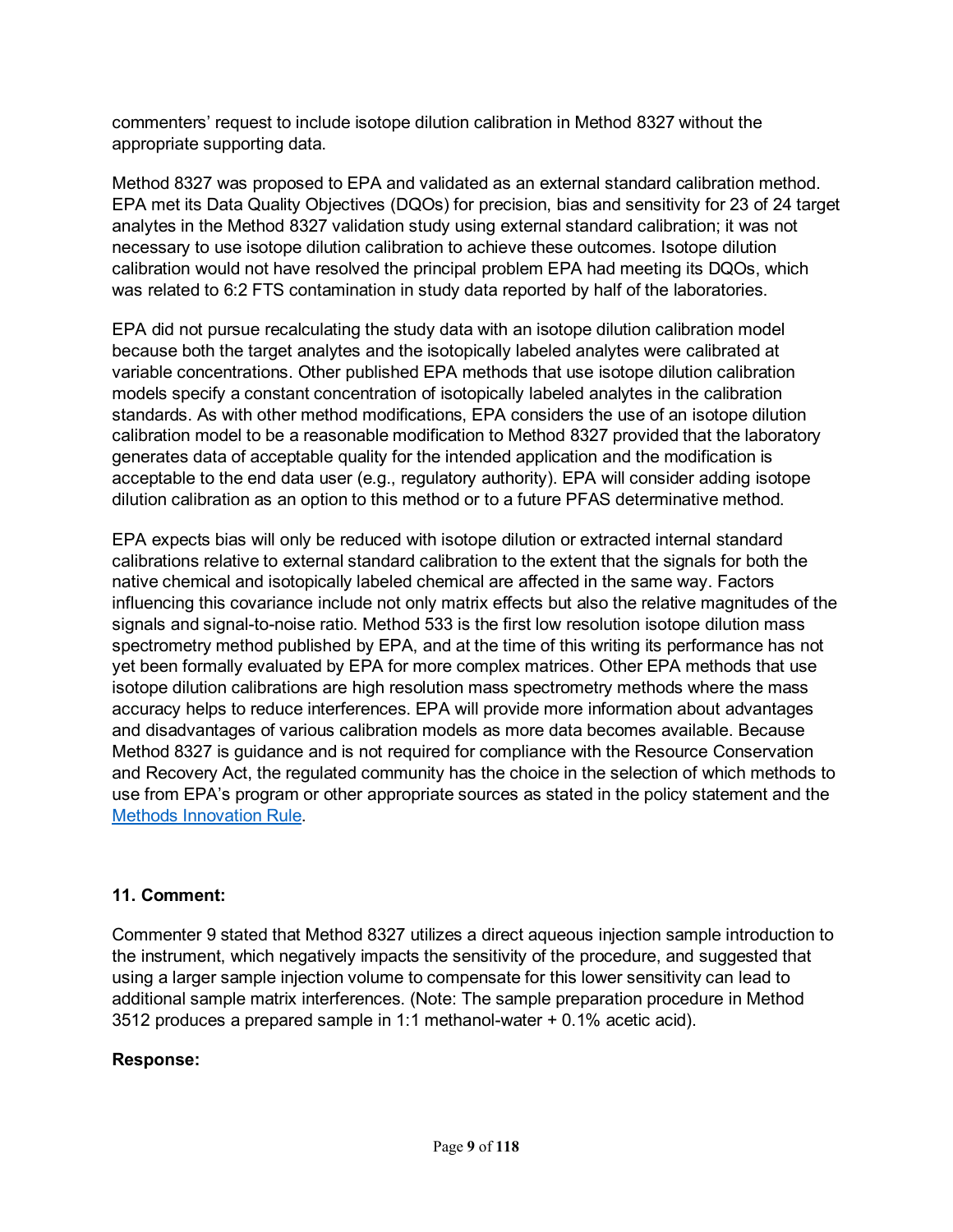EPA respectfully disagrees with the suggestion that the injection volumes used in the validation study or suggested in the method will necessarily lead to matrix interferences. Sensitivity was evaluated as one of the Data Quality Objectives (DQOs) for the validation study, and Lower Limits of Quantitation (LLOQs) for most target analytes were verified at concentrations of 10-20 ng/L by most laboratories. Whether these LLOQs are sufficient for a given application depends on the end use of the data. Recovery of surrogates and target analytes in the study samples demonstrated that matrix interferences were generally manageable in the tested sample matrices. Other sample types may have more severe matrix interferences that will have to be managed on a case-by-case basis. The injection volume in the method is not intended to be fixed; Laboratories that participated in the validation study used injection volumes of 10-30 uL. Other injection volumes may be appropriate provided the laboratory demonstrates acceptable performance as described in Section 9.0 of Method 8327. Please refer to the Executive Summary for more details about validation study DQOs.

#### **12. Comment:**

Commenter 22 recommended allowing the use of isotope dilution calibration because many laboratories find it is more sensitive.

#### **Response:**

It is not clear to EPA how changing the calibration model would improve sensitivity, which is more closely related to signal-to-noise ratio.

# <span id="page-9-0"></span>METHOD 8327

Please note that some sections in the final methods were reorganized to improve clarity and organization and are different than the version that was posted for public comment. Where these sections were reorganized, section references in the comments refer to the version of the method that was posted for public comment, and section references in the response refer to the final version of the method.

## <span id="page-9-1"></span>DISCLAIMER

#### **13. Comment:**

Commenter 9 expressed concern that the disclaimer in this method regarding method flexibility would lead to a lack of standardization in the commercial laboratory industry and resulting in highly variable data with poor comparability between laboratories. Commenter 9 also stated that Method 8327 and future PFAS methods developed by US EPA should have definitive performance metrics (acceptance criteria) and concluded that, without these changes, "Use of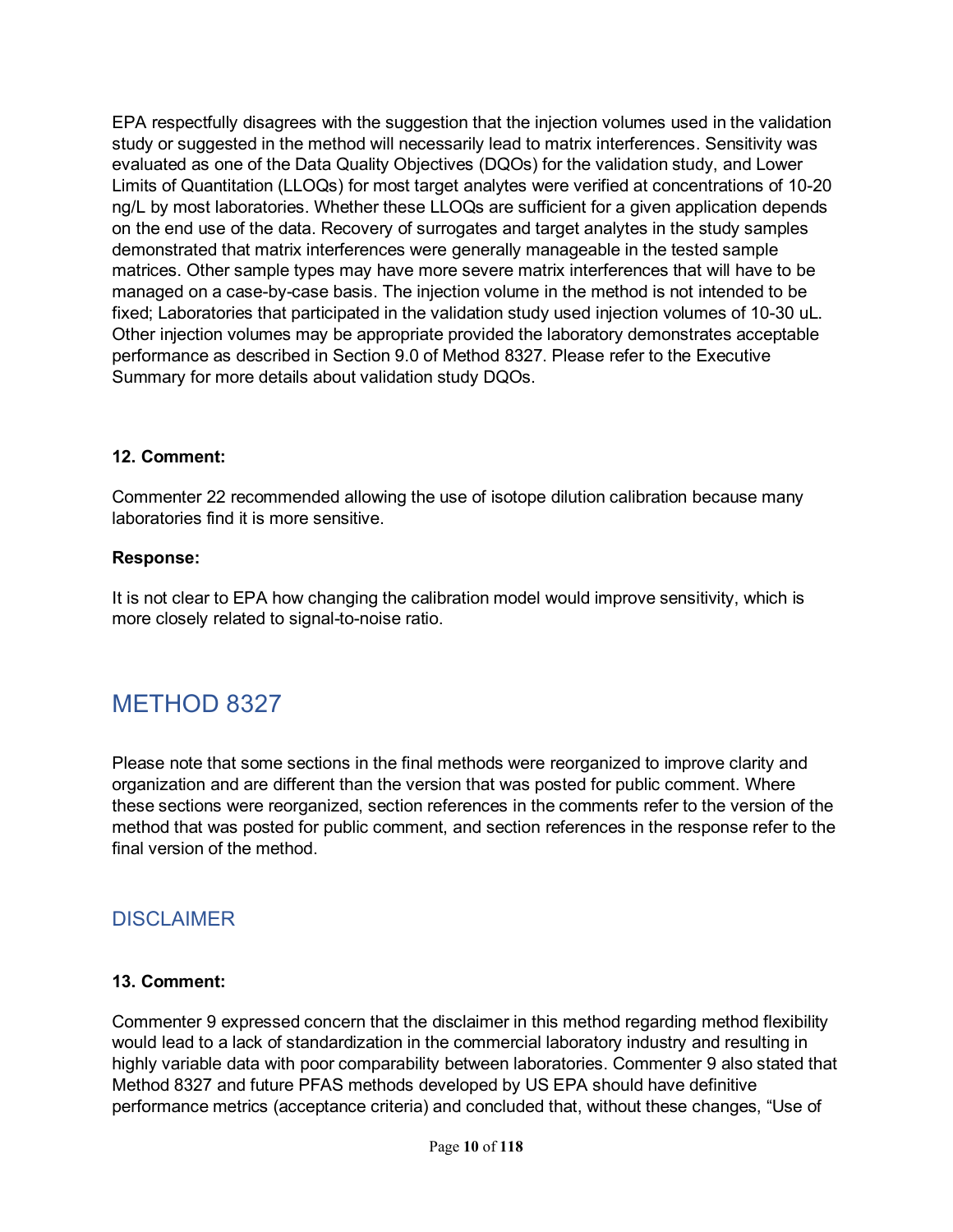Draft Method 8327 will at best lead to semi-quantitative and semi-qualitative screening data in its present form, rendering efforts to reach ppt levels ineffective and unsuitable for regulatory use."

## **Response:**

EPA interprets the commenter's meaning of the term "definitive" to be fixed and not statistically based. EPA disagrees with the commenter regarding the need for fixed acceptance limits to generate useful and reliable data. Many SW-846 determinative methods rely on statistically based acceptance limits for general use for a variety of sample preparation quality controls. Sections 9.0 and 11.0 and Table 6 of Method 8327 in the final docket provide defined acceptance criteria for instrument quality controls and statistically based acceptance criteria for most categories of sample preparation quality controls. Fixed limits may be perfectly appropriate for and may be used for specific project applications, and these details should be included in project planning documents, where appropriate, and discussed with the laboratory that will be generating the data. Regarding usability of data generated with Method 8327, please refer to the Executive Summary in the final docket, which demonstrated the appropriateness of these methods for quantitative analysis of parts-per-trillion (ng/L) concentrations in the tested matrices.

# <span id="page-10-0"></span>SECTION 1.0: SCOPE AND APPLICATION

## **14. Comment:**

Two commenters (4 and 9) expressed concerns about whether the flexibility described in Section 1.0 of Method 8327 is warranted given that EPA provided laboratories with supplies and materials for the validation study, including PFAS target and surrogate stock standards, glass Luer‐lock syringes, filters, a liquid chromatography column, and autosampler vials. The commenters were concerned that providing supplies and stock solution undermines the intent of an inter-laboratory validation study intended to evaluate performance across a variety of commercial, industrial, and government laboratories.

#### **Response:**

EPA disagrees with the commenters and does not consider the list of provided supplies to have affected its evaluation of the multi-laboratory validation data relative to the Data Quality Objectives (DQOs) that EPA defined for the study. EPA's intent of providing supplies was to defray some costs for laboratory participants, who were not paid for their participation, and to limit the number of factors evaluated as part of the validation study. The most critical factors that EPA identified as DQOs and evaluated in the validation study were measurement precision, bias and sensitivity of these sample preparation and analysis methods across multiple laboratories. Comparability of certified standards from different manufacturers and differences in PFAS background or performance in different laboratory supplies could be important variables, but they were not the focus of the validation study. The benefit of including these additional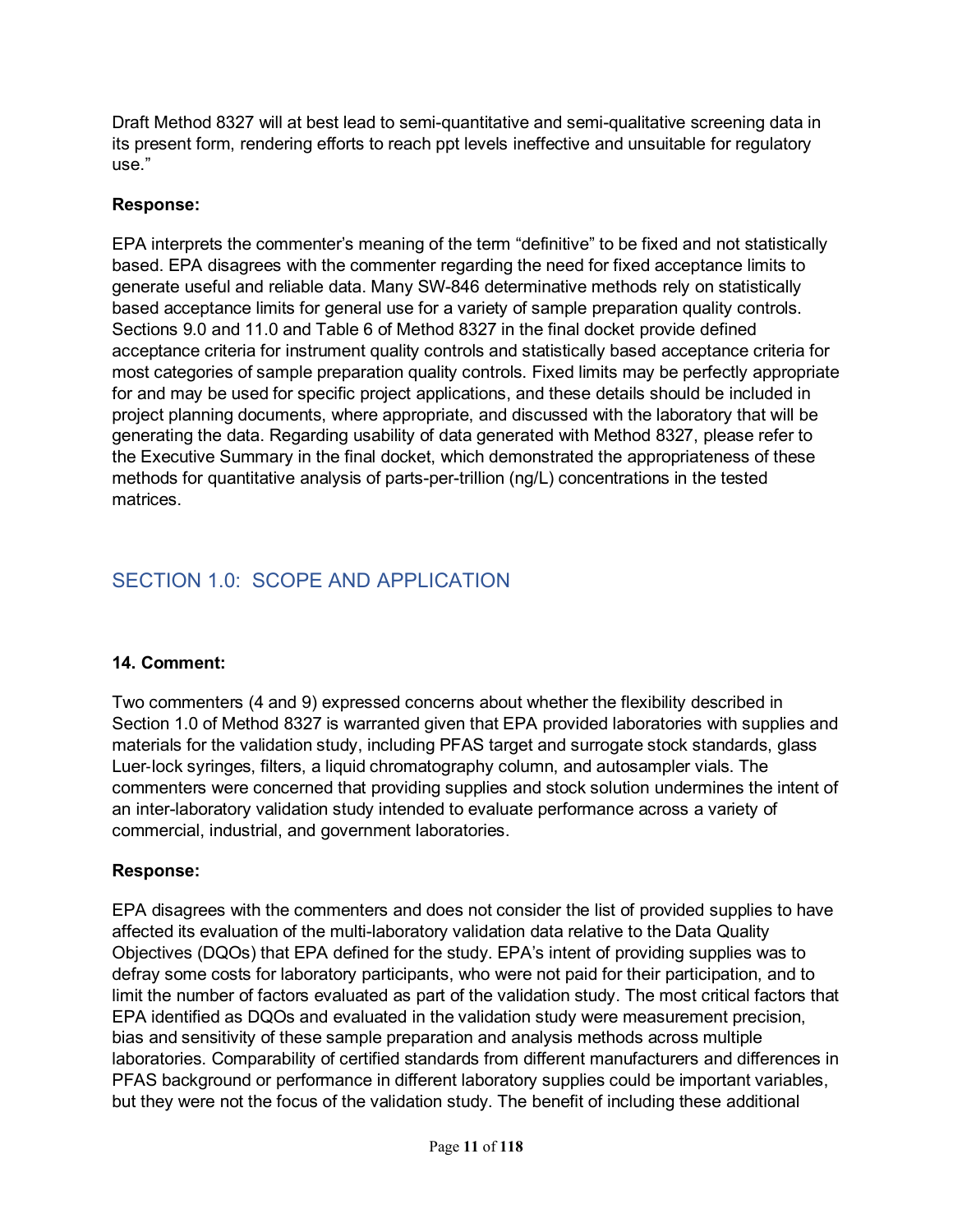variables was limited, and the variables that were controlled are unlikely to present problems for implementing the methods or interpreting data. Laboratories used a variety of reagents, supplies, equipment and instrumentation that were not supplied by EPA and may have been unique to their laboratory, representing a number of important variables that were integrated for comparing performance within and between laboratories. The final versions of Methods 3512 and 8327 list reagents, supplies and standards used during method development, but the list is not all-inclusive. The methods state that other sources or supplies may be used, and this flexibility is consistent with other SW-846 reference methods. It is the responsibility of the laboratory to demonstrate that whatever materials are used are suitable for their intended purpose, which includes demonstrating that acceptance criteria can be met for all categories of quality controls in Section 9.0. Refer to Section 6.0 of these methods for more information.

## **15. Comment:**

Two commenters (2 and 9) expressed concern about the allowed flexibility in Section 1.0 of Method 8327 given the problems that some of the laboratories had producing reliable data when they deviated from steps in the study protocol. Commenter 2 requested that EPA add a warning to the beginning of the method stating, "The procedure must be followed without deviation to generate acceptable data unless a laboratory can demonstrate that a change improves method performance." Commenter 9 concluded that no flexibility or modifications should be permitted for determination of PFAS at parts-per-trillion (ng/L) concentration levels.

## **Response:**

EPA disagrees with the conclusion that the flexibility in the methods is unwarranted just because some method modifications resulted in unacceptable performance for the validation study. EPA does not intend Methods 3512 or 8327 to be interpreted as being prescriptive, as described for these and other non-required SW-846 methods in the ['Disclaimer'](https://www.epa.gov/hw-sw846/disclaimer-test-methods-evaluating-solid-waste-physicalchemical-methods-compendium-sw-846) in the SW-846 Compendium. They are considered guidance. EPA acknowledges that laboratories have to consider the effect of modifications carefully. No warning was included at the beginning of the method, but EPA added information to Methods 3512 and 8327 to inform users where specific deviations led to non-representative data. Laboratories are responsible for demonstrating acceptable performance for all categories of quality controls when implementing these methods in their laboratory, including completing an Initial Demonstration of Proficiency (IDP), periodically verifying Lower Limits of Quantitation (LLOQs), and performing other quality assurance activities as described in Section 9.0 of Methods 8000D and 8327.

## **16. Comment:**

Commenter 20 requested that Method 8327 emphasize reporting of results below the Lower Limit of Quantitation (LLOQ) with a qualifier even if they are above the lowest calibration standard concentration, and that non-detects be reported at the LLOQ. Commenter 20 also asked why Method 8327 uses the term LLOQ instead of LOQ.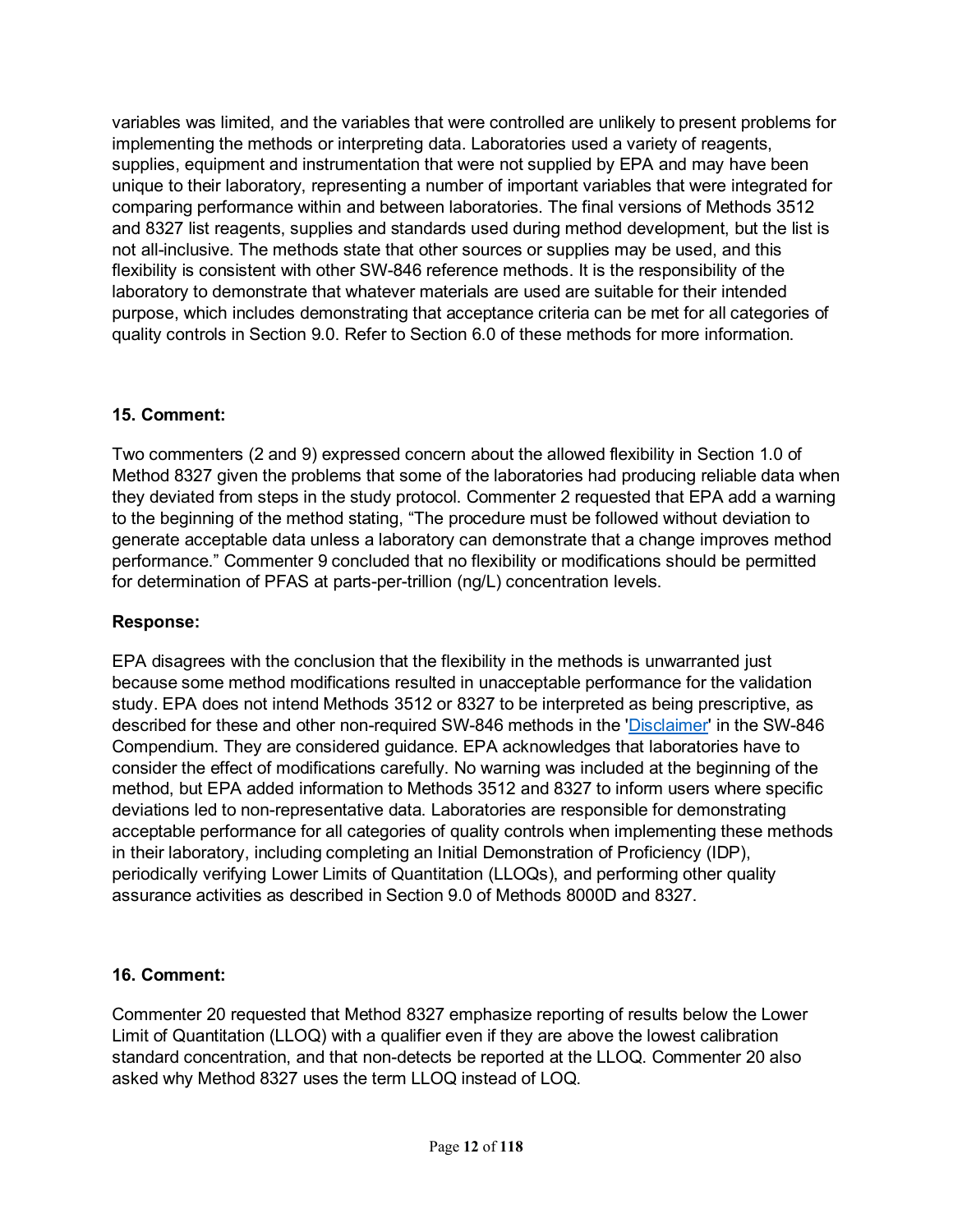#### **Response:**

EPA considers the emphasis provided in Section 9.9 of Method 8327 to be sufficient to address appropriate qualification of results reported below the LLOQ. This section also recommends documenting in a standard operating procedure or project planning document how reporting of results below the LLOQ will be managed. EPA respectfully disagrees with the commenter regarding the need to change the acronym for LLOQ in Method 8327. To keep all methods consistent with the [SW-846 Style Guide](https://www.epa.gov/hw-sw846/sw-846-method-style-guide) and the base method, Method 8000D, the use of LLOQ is more appropriate than LOQ.

## **17. Comment:**

Several commenters (5, 8, 12, 13, and 19) requested that EPA add target analytes to Method 8327, including chemicals in EPA Method 537.1 such as GenX (hexafluoropropylene oxide dimer acid; HFPO-DA) and ADONA (4,8-dioxa-3H-perfluorononanoic acid). Two additional commenters (14 and 18) recommended adding language to Section 1.0 of Method 8327 providing the flexibility to add PFAS compounds in addition to the 24 target analytes specified in the method, consistent with similar wording in Appendix B.

## **Response:**

EPA cannot accommodate the commenters' requests to add specific target analytes to Method 8327 until the agency has acquired and evaluated appropriate validation data. The validation study for Method 8327 began before Method 537.1 was published, and at that time certified reference materials containing at least some of these chemicals were not readily commercially available. However, EPA concurs with the suggestion to more clearly identify method flexibility to accommodate additional target analytes. Methods 3512 and 8327 both state in Section 1.0 that they may be applicable to additional target analytes as long as the laboratory demonstrates adequate performance for the intended application in representative sample matrices, and they refer to Section 9.0 of the determinative method or to project-specific acceptance criteria for definition of adequate performance. EPA will consider adding specific target analytes to these methods in a future revision. Please note that Methods 3512 and 8327 were validated for nonpotable waters, not finished drinking water like Method 537.1.

#### **18. Comment:**

Commenter 22 pointed out that the acronyms used for some target analytes in Section 1.0 of Method 8327 are inconsistent with those used for drinking water in EPA 537 and EPA 537.1, and recommended using the acronyms in Method 537.1, including for Perfluoroundeconoic acid (recommended using PFUnA instead of PFUdA) and Perfluorotetradeconoic acid (recommended using PFTA instead of PFTeDA).

#### **Response:**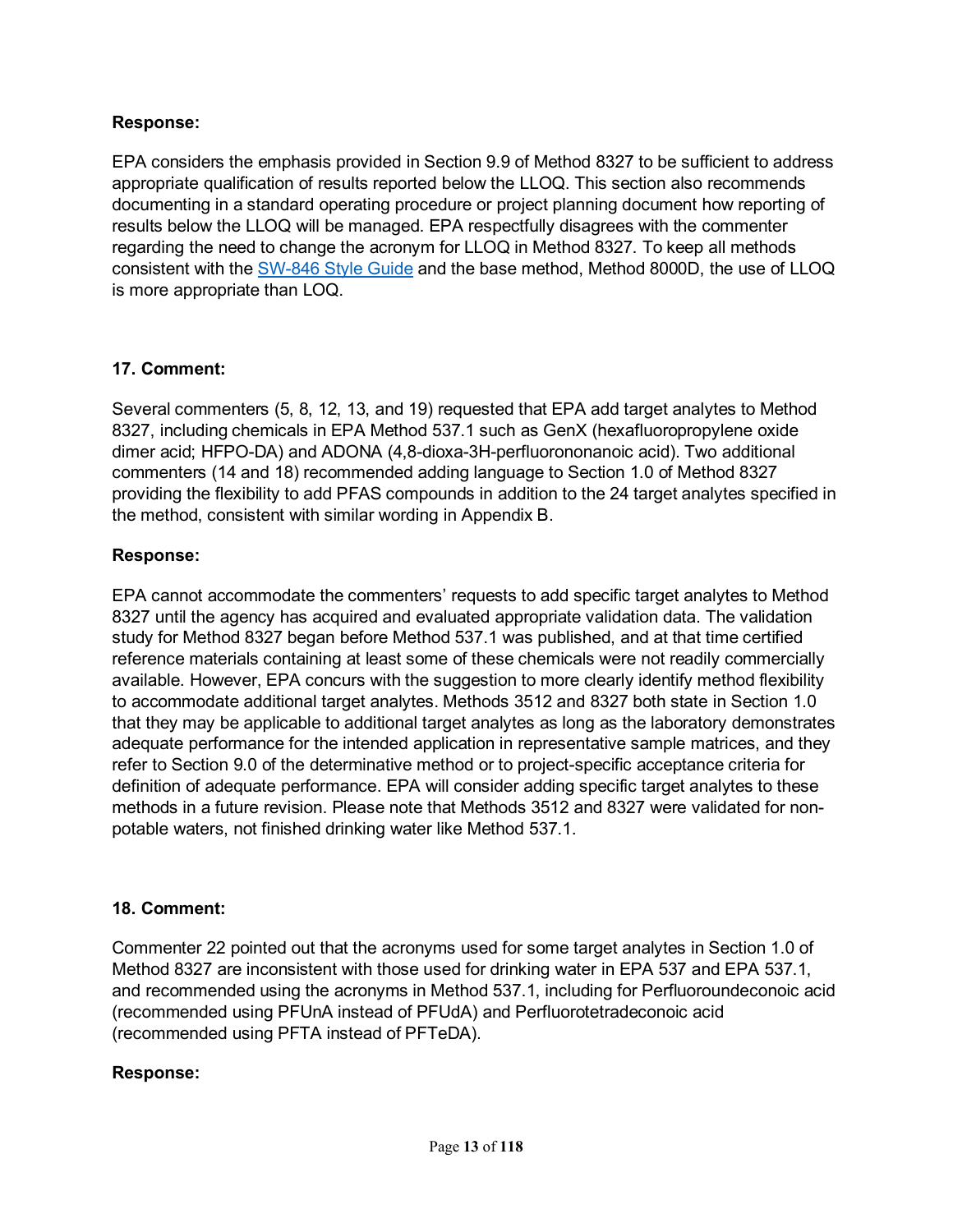EPA recognizes that using different acronyms for the same target analytes can lead to confusion in communicating with stakeholders inside and outside EPA. However, confusion can also result from using an inconsistent acronym naming convention. Chemical Abstracts Service Registry Numbers (CAS RNs) and the system for chemical nomenclature used by the International Union of Pure and Applied Chemistry (IUPAC) provide unambiguous identification of chemical structures, and any commonly accepted abbreviations for these target analytes can be used as long as they are cross-referenced to either of these systems. EPA changed the acronyms of some PFAS target analytes in the final versions of Methods 3512 and 8327 and in most supporting documents to be consistent with acronyms used in other published references. For example, all acronyms for PFAS target analytes used in the final versions of Methods 3512 and 8327 are also found on the Interstate Technology and Regulatory Council's PFAS Acronyms website: [https://pfas-1.itrcweb.org/acronyms/.](https://pfas-1.itrcweb.org/acronyms/) Other acronyms used by EPA or other organizations can be used and may be completely appropriate as long as they are also clearly associated to unambiguous identification of specific chemicals (e.g., CAS RNs, IUPAC nomenclature).

#### **19. Comment:**

Commenter 8 pointed out that the term "sample extracts" that was used in Section 1.0 was inconsistent with the preparation procedure, which did not involve extraction but rather dilution of aqueous samples with a water-miscible solvent. The commenter recommended removing references to extracts and solid matrices.

#### **Response:**

EPA partially agrees with these comments and included "prepared samples or sample extracts" in Section 1.0 and removed reference to solid matrices. EPA also edited this section to state that Method 8327 "may also be applicable to other PFAS target compounds and other matrices, provided that the laboratory can demonstrate adequate performance". The term 'extracts' was retained in this section to be compatible with this wording. To clarify the scope and outcomes of this validation study, Section 1.0 of Method 8327 was revised to clearly state which matrices EPA included in the validation study, and a reference to Method 3512 was included in the Section 1.0 target analytes table.

#### **20. Comment:**

A number of commenters (8, 9, 13, 14, 19, and 23) interpreted the '#' designation in the table in Section 1.0 and associated information in Section 1.3 addressing quality assurance issues for specific subsets of analytes to mean that these chemicals performed poorly during method validation. These commenters suggested removing these target analytes from the methods or revising and revalidating the methods to address the identified performance issues.

#### **Response:**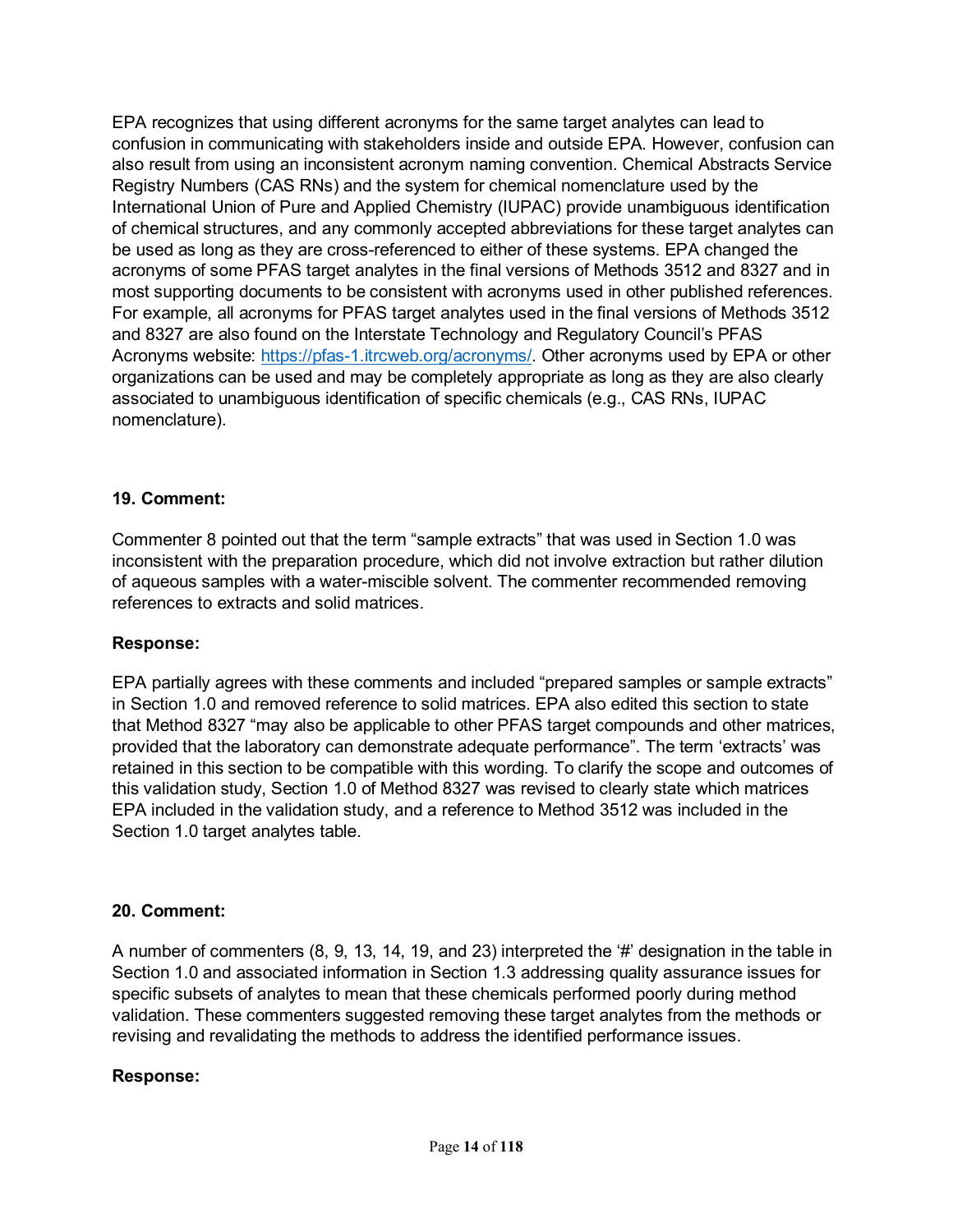EPA recognizes that the '#' designation for specific target analytes in Section 1.0 and the quality assurance considerations included in Section 1.3 for specific subsets of target analytes led to confusion among commenters about the agency's intent. These designations were not intended to indicate that these chemicals are poor performers or that they were unsuitable for testing by this method; rather, the purpose of including this information was to help laboratories and data users more readily identify potential root causes if they encounter certain performance problems. Including this information in Section 1.0 is consistent with other published SW-846 determinative methods.

The only target analyte listed in Method 8327 that did not meet EPA's Data Quality Objectives for the validation study was 6:2 FTS. The table and definitions have been revised to make it clear which compounds met the validation study criteria (" $\checkmark$ "), which met criteria but may need special attention to meet laboratory or project needs (" $\checkmark$ "), and which did not meet the criteria ("\*"). EPA revised the analyte designations and definitions in this table to be consistent with the outcomes of the validation study and with other SW-846 determinative methods. EPA also revised the presentation of information in Section 1.3. Three of the four quality assurance considerations identified in this section were retained in the final version of the method. Please refer to responses to comments 21-28 for responses specific to each of the statements in Section 1.3, including for 6:2 FTS.

## **21. Comment:**

Several commenters (2, 4, 6, and 15) stated that the '#' designation was inconsistent with the outcomes of the multi-laboratory validation study for any target analytes except 6:2 FTS or was otherwise inconsistent with their experience using this technique. Commenters 2 and 6 also stated that they suspected EPA may have used data from excluded laboratories that had deviated from the study protocol as a basis for the information in Section 1.3. Commenter 2 stated that inclusion of the '#' designation and information in Section 1.3 gives the impression that data for these chemicals is suspect or unreliable. These commenters requested that this designation and the associated information in Section 1.3 be removed except for 6:2 FTS.

#### **Response:**

As described in the response to comment 20, EPA recognizes that many commenters misunderstood the purpose of the '#' designation. As a result, EPA changed the definitions and designations for target analytes in the table in Section 1.0 to clarify its intent. EPA retained three of the four quality assurance considerations in Section 1.3 for reasons described in responses to comments about these specific statements below, but EPA agrees with the commenters regarding 'low response and/or high background' and removed it from Section 1.3. EPA removed this statement from Section 1.3 because Method 8327 does not have a required sensitivity. Each laboratory is responsible for establishing Lower Limits of Quantitation (LLOQs) at which level all method QC acceptance criteria can routinely be met using the equipment, instrumentation, and supplies specific to their laboratory.

The only statement EPA included in Section 1.3 that was supported with data provided by laboratories that deviated from the study protocol was related to 'reduced solubility'. The method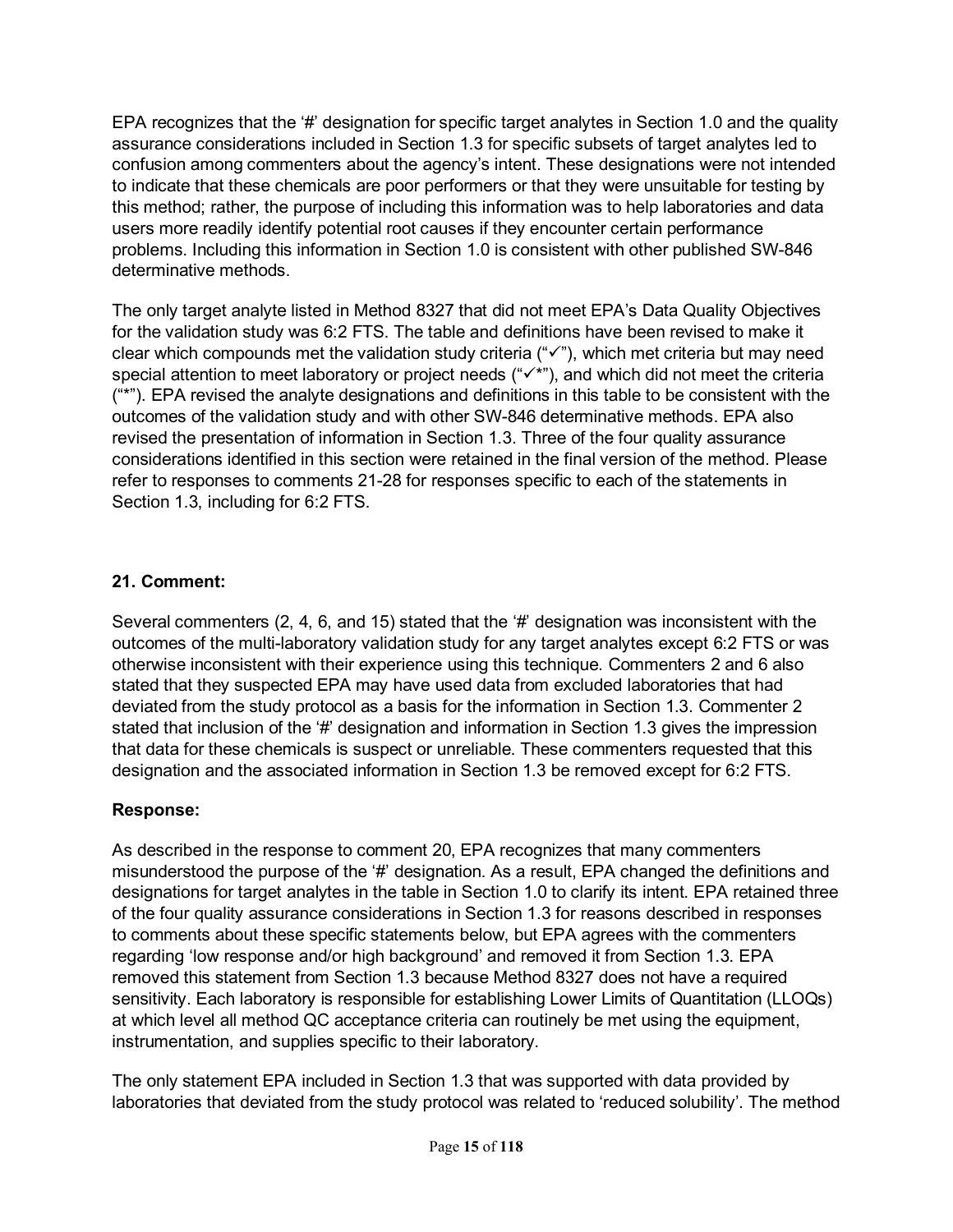deviations EPA used as a basis for this statement were associated with spiking solution and aqueous sample preparation steps. A comprehensive list of compounds affected by these deviations is not included in Section 1.3, but the identified target analytes were among the mostaffected. EPA retained this statement in the final version of Method 8327 because the method is performance-based, and EPA expects that highlighting these quality assurance issues will lead method users to more carefully consider method modifications related to decreasing organic solvent content in standards or samples or storage in containers made from different materials. EPA also added or strengthened information and cautions in Sections 4, 8, and/or 11 of Methods 3512 and 8327 related to specific method deviations that led to measurement bias in the validation study.

## **22. Comment:**

Regarding the statement in Section 1.3 related to compounds that "showed potential for reduced solubility", Commenter 8 stated that the low bias for the longer-chain PFAS observed during method development was attributable to not maintaining a sufficiently high proportion of organic solvent in the samples themselves ("≥95%") and to not rinsing the sample containers with solvent as required in other PFAS reference methods such as Method 537.1 and ISO/FDIS 21675(e). The commenter further stated that the validation study data had a very high percentage of unacceptable recoveries for the identified target analytes (PFUnDA, PFDoDA, PFTrDA, PFTeDA, N-EtFOSAA, and N-MeFOSAA). The commenter concluded that, "As written, it is clear by this statement, this method is not capable of accurately quantitating these analytes" and requested that EPA revalidate the method after including a methanol rinse step for the sample containers.

## **Response:**

EPA disagrees with the commenter's assertions that maintaining ≥95% solvent content and rinsing sample containers with methanol are essential for accurate quantitation of the indicated target analytes. EPA met its Data Quality Objectives for measurement precision and bias for 23 of 24 target analytes in the tested aqueous sample matrices, including for these six target analytes; please refer to the Executive Summary for more detail. The study samples were prepared at a central location and shipped to study laboratories where they were tested days to weeks later, so the validation study data provide adequate demonstration that these methods are capable of recovering these chemicals even if some fraction adsorbed to interior surfaces of sample containers after collection of aqueous samples.

EPA changed the wording in Section 1.3 of Method 8327 to be consistent with observations of "loss from solution" rather than "reduced solubility". EPA also added information and cautions to Sections 4, 8, and/or 11 of Methods 3512 and 8327 related to specific deviations from the study protocol that resulted in measurement bias during method validation, including avoiding subsampling from aqueous sample containers prior to adding sufficient organic solvent and avoiding storage of standard solutions and prepared samples in 1:1 methanol-water+0.1% acetic acid stored in glass containers. More detail about these deviations is included in Appendix E of the Statistical Summary Report.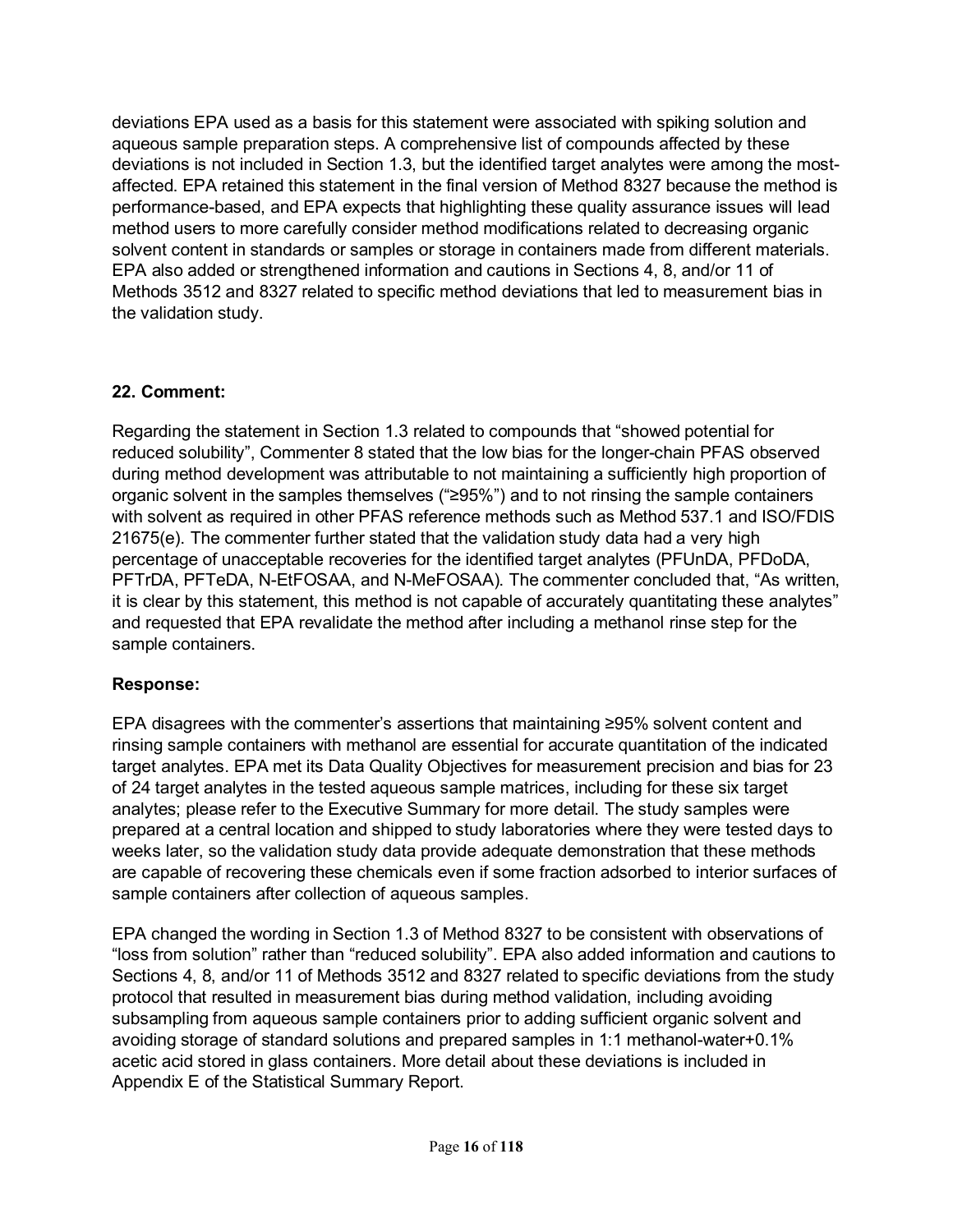Commenter 9 noted that Section 1.3 identifies six compounds as having "reduced solubility in stocks and intermediate calibration standards unless there is > 95% organic cosolvent to keep the compounds in solution." The commenter questioned why EPA would include these target analytes in the method.

#### **Response:**

As described in the response to the comment 22, EPA met its Data Quality Objectives for precision, bias and sensitivity in the validation study for these target analytes. EPA included this supporting information in Section 1.3 to point laboratories and data reviewers to potential causes if they identify quality assurance problems during routine use. The quality controls included in the methods are generally well-suited for this purpose. As described in the QC Summary Report, an upper limit was not tested for quantitative analysis.

#### **24. Comment:**

Commenter 6 noted that the PFAS target analytes PFBA and PFPeA that are identified in Section 1.3 of Method 8327 as "difficult" due to lack of secondary transitions have a higher reporting limit in ASTM D7979-17 (50 ng/L instead of 10 ng/L for the other target analytes). The commenter did not agree that PFHxA should be considered together with PFBA and PFPeA. The commenter also stated that laboratories should be allowed to modify the method only if the modifications improve performance, such as lowering detection limits, but the method should specify a minimum sensitivity requirement that is not based upon the worst performing laboratories or instruments.

#### **Response:**

EPA agrees with the commenter that PFHxA presents different challenges for qualitative identification than PFBA and PFPeA because PFHxA makes a secondary product ion with relatively low abundance, while PFBA or PFPeA produce no identifiable secondary product ion using this analytical technique. EPA edited the wording in this section to address target analytes that either lack or have low relative abundance secondary product ions. PFOSA is also included under this header in Section 1.3 because no secondary product ion is identified in the method for this analyte. As mentioned above, SW-846 methods do not have a required sensitivity, and EPA removed information from the final version of Method 8327 related to initial calibration concentration ranges or suggested Lower Limits of Quantitation (LLOQs). Each laboratory is responsible for establishing and verifying LLOQs appropriate for the instrumentation, equipment, reagents, and supplies used at their facility. Please refer to Section 9.0 of Methods 8000D and 8327 for more detail.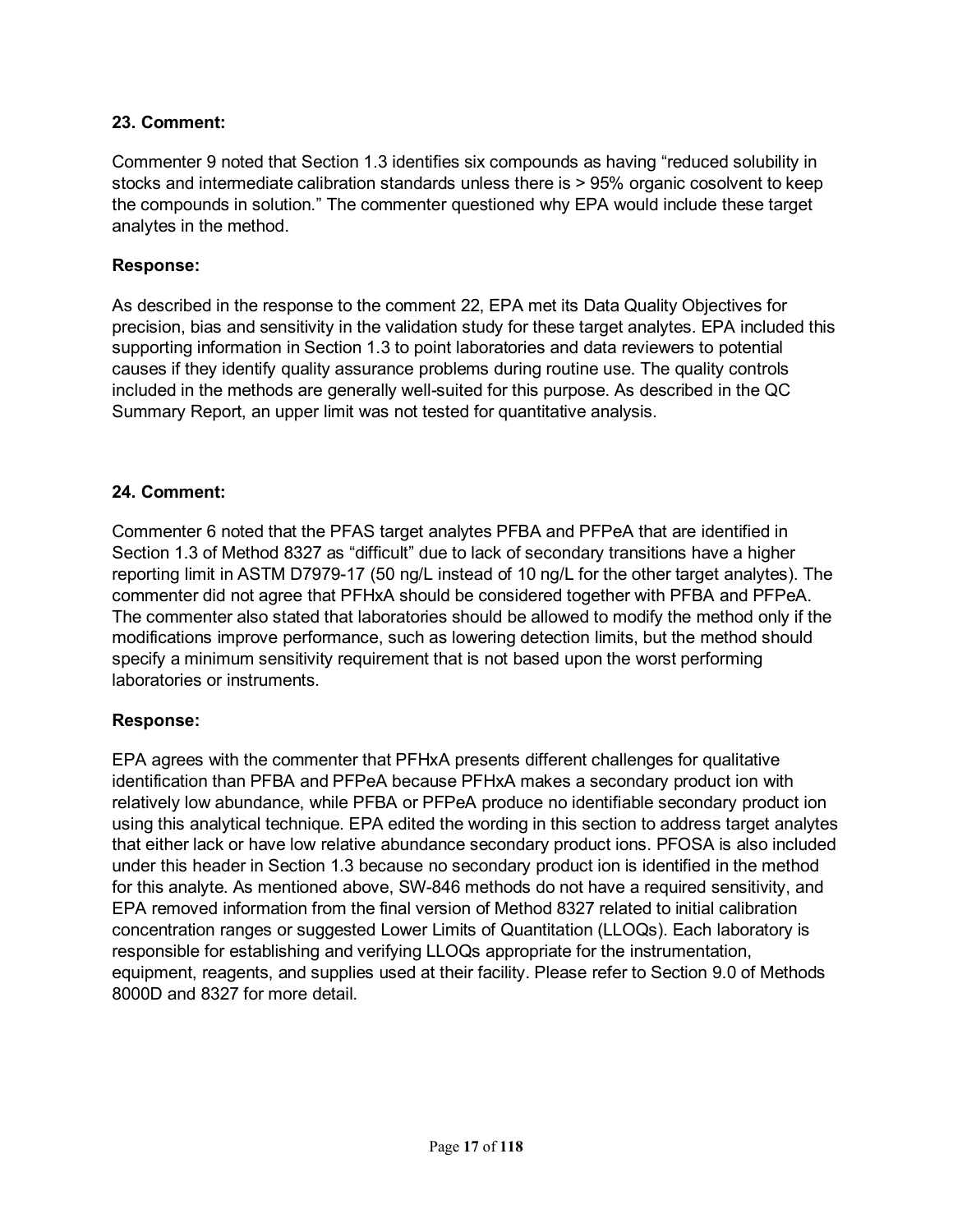Several commenters (5, 8 and 9) found the statement in Section 1.3 of Method 8327 identifying chemicals with no secondary product ion as potentially "difficult at low concentrations" to be unclear. (Note: the version of Method 8327 that was posted for public comment used the term 'qualifier transition' instead of 'secondary product ion'). Commenters 8 and 9 did not consider lack of a secondary product ion to be relevant for quantitative analysis of these target analytes but noted it could lead to less confident qualitative identification. Commenters 8 and 9 also mentioned that solid phase extraction and cleanup (e.g., with EnviCarb) could eliminate interferences that affect quantitation. Commenter 8 suspected EPA included target analytes under this header due to interferences and concluded that "it is clear by this statement; this method is not capable of accurately quantitating these analytes". Commenter 9 asked why EPA had not made more of an effort to remove interferences like had been done for drinking water samples in Method 537 by preparing samples with solid phase extraction. Commenter 8 requested that EPA validate solid phase extraction and cleanup methods. Commenters 5 and 8 also noted "due to" was repeated in this section.

## **Response:**

EPA agrees with the commenters regarding the lack of clarity in this statement in Section 1.3 and revised it in the final version of Method 8327 to clarify its intended meaning: "interferences may make qualitative identification more difficult". EPA recognizes that cleanup techniques can reduce certain types of matrix interferences that would otherwise be problematic but notes that EPA met its precision and bias Data Quality Objectives (DQOs) for these target analytes in the aqueous matrices used for method validation. Liquid Chromatography/Tandem Mass Spectrometry (LC/MS/MS) has high specificity, and the validation data demonstrated that cleanup is not a prerequisite for laboratories to generate defensible data. EPA expects that these same target analytes will have no or low relative abundance secondary product ions for other test methods that use negative electrospray ionization tandem mass spectrometry as well. Even so, laboratories have a number of tools they can use to support qualitative identification, including evaluating retention times, peak shapes, and signal-to-noise ratio of target analytes and isotopically labeled surrogates in prepared samples, matrix spikes, post-preparation spikes, and dilutions. Refer to Section 11.6 of Method 8327 for more information related to qualitative identification. EPA also edited the statement in Section 1.3 to address chemicals with low relative abundance secondary product ions, which more clearly applies to PFHxA, and included PFOSA under this header, for which no secondary product ion is identified in Method 8327. EPA also addressed the typographical error noted by these commenters. As described in response to comment 4 above, EPA will consider validating and publishing additional SW-846 sample preparation and cleanup methods at a future date.

#### **26. Comment:**

Commenters 14 and 18 requested that EPA correct the information provided in Section 1.3 related to PFHxA. The commenters noted that EPA identified PFHxA as lacking qualifier transitions and pointing out that Table 3 listed two transitions for this analyte:  $m/z$  313 $\rightarrow$  269 and m/z  $313 \rightarrow 119$ .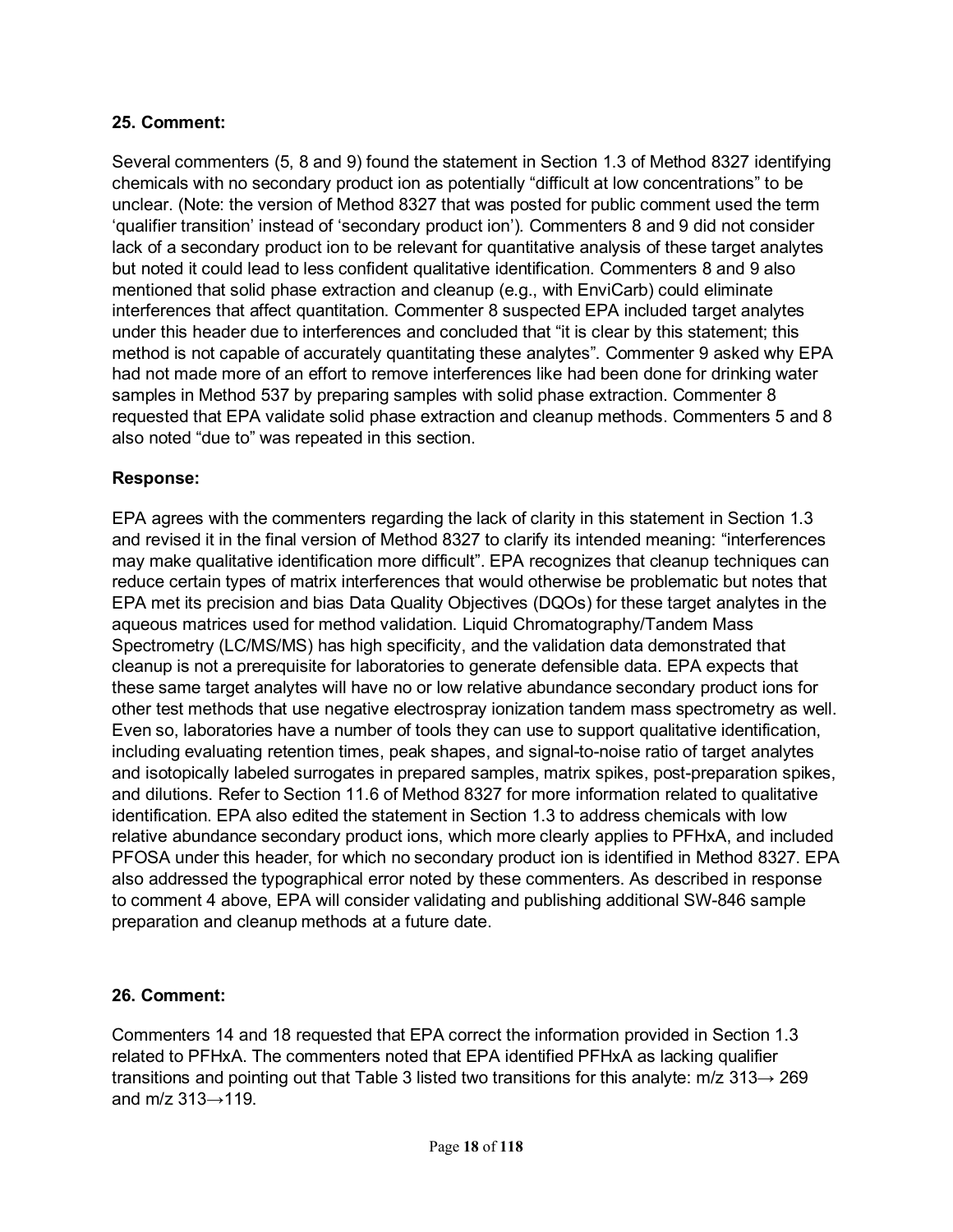### **Response:**

EPA recognizes that this statement in Section 1.3 of Method 8327 was inaccurate; two product ions were listed for PFHxA in Table 3 when method 8327 was posted for public comment, but the statement in Section 1.3 only referred to target analytes that lack a secondary product ion. EPA revised the statement in Section 1.3 to clarify that the identified target analytes either lack or have a low relative abundance secondary product ion which may provide limited information to support qualitative identification as described in Section 11.6 of the method. EPA also identified PFOSA in Section 1.3 as another Method 8327 target analyte that lacks or has a low relative abundance secondary product ion.

## **27. Comment:**

Two commenters (6 and 8) considered the basis EPA used for identifying target analytes in Section 1.3 as having "quality control failures at concentrations of 40 ng/L and below due to low response and/or high background " to be unclear. Commenter 6 noted that EPA included no study samples spiked at 40 ng/L and below and suspected that EPA used LLOQ verification quality control samples as the basis for this statement. Commenter 6 also remarked that Table 5 in the QC Summary Report showed that these target analytes were recovered acceptably in LLOQ verifications prepared at 10 ng/L by the majority of study laboratories. Commenter 8 remarked that this statement was inconsistent with the other information in this section because it identified "no suspected cause or solution". Commenter 8 was critical of this statement and remarked that "it is clear by this statement, this method is not capable of accurately quantitating these analytes." Commenter 8 noted that laboratories using solid phase extraction and cleanup can achieve accurate quantitation at concentrations below 40 ng/L for these analytes and recommended that EPA modify the method to include these preparation and cleanup methods for PFAS and re-validate it.

#### **Response:**

EPA removed this statement related to "low response and/or high background" and the list of associated target analytes from Section 1.3 because EPA did not identify a clear benefit to method users from including it and did not intend for it to be interpreted to mean that measurement of these target analytes will be problematic below a fixed concentration limit. EPA also removed Table 1 with Suggested LLOQs and calibration ranges. Method 8327 does not have a required sensitivity or LLOQ, consistent with other SW-846 reference methods. As described in Section 9.9 of Method 8327 and in Section 9.7 of Method 8000D, each laboratory using this method is responsible for establishing LLOQs at which all method QC acceptance criteria can consistently be met using equipment, instrumentation, and supplies specific to that laboratory. EPA added Table 5b in the QC Summary Report to provide a more detailed summary of LLOQ verification data for each target analyte by laboratory and preparation batch, and a link to this table and other supporting information is included on the SW-846 website along with the published version of Method 8327. Please refer to the Executive Summary for more details regarding EPA's Data Quality Objective for sensitivity.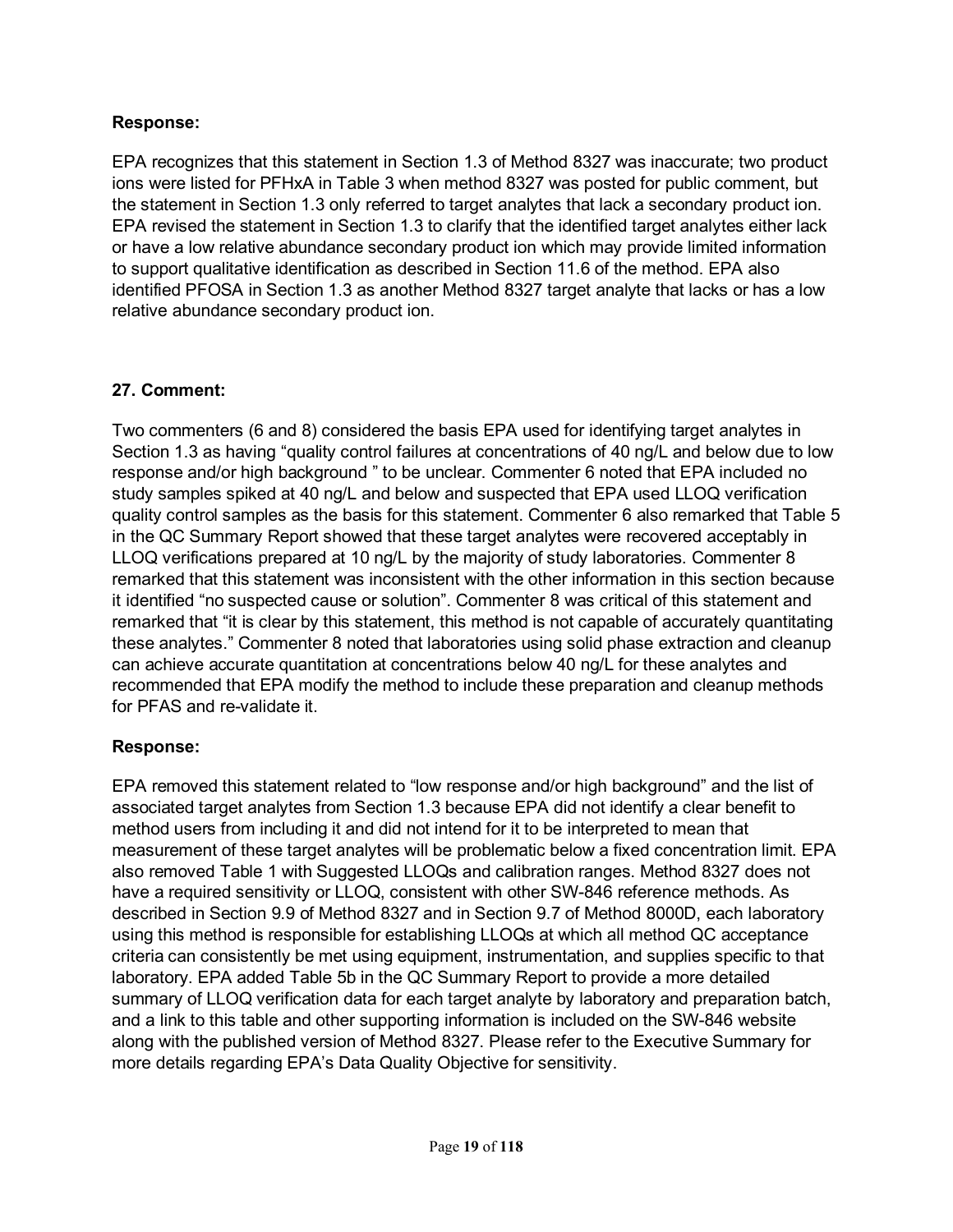Three commenters (5, 9 and 16) noted that EPA's Executive Summary identified performance of 6:2 fluorotelomer sulfonate (6:2 FTS) as erratic in the study samples, with higher frequencies of some QC failures (including for its isotopically labeled surrogate M2-6:2 FTS) due to high or variable 6:2 FTS background in multiple laboratories, including in method blanks and calibration standards. Based on its performance in the validation study, these commenters and others (13, 19) recommended either resolving the observed 6:2 FTS performance issues before publishing the method or removing it from the method completely. Three other commenters (2, 6 and 15) also remarked on performance of 6:2 FTS in the validation study and recommended retaining the 'special care' designation for 6:2 FTS in Section 1.0 of Method 8327. Commenter 15 stated that 6:2 FTS was the only target analyte listed in the method that performs inconsistently in their laboratory.

## **Response:**

The Executive Summary identifies background contamination at some laboratories as the most likely source of performance problems for 6:2 FTS in the validation study. Four of eight laboratories reported background contamination and had related problems meeting preliminary acceptance criteria for instrument and/or sample preparation quality controls used for the validation study. However, EPA retained 6:2 FTS in the method because it performed acceptably in study samples in the four laboratories that did not report laboratory contamination problems and that consistently met acceptance criteria for all categories of quality controls evaluated in the validation study for this analyte. Based on the study data, EPA expects that laboratories that can strictly control 6:2 FTS background contamination and consistently meet the acceptance criteria for all categories of quality controls in Section 9.0 of Method 8327 will be capable of reporting quality-assured measurements of 6:2 FTS. The method does not require laboratories to report all of the listed target analytes, and laboratories that cannot routinely meet the method QC criteria for 6:2 FTS (or other target analytes) should not report quantitative measurements until any source(s) of contamination are identified and minimized.

The product ion that laboratories used for calibration and quantitation of the M2-6:2 FTS surrogate in the validation study has a positive interference from the M+2 ion from native 6:2 FTS due to the natural abundance of the <sup>34</sup>S isotope from the native compound. This positive interference led to enhanced response and correspondingly high bias recovery of M2-6:2 FTS when the concentration of 6:2 FTS was relatively high. High bias recovery of the surrogate was only observed when the 6:2 FTS concentration was also high, and it is unlikely to have resulted from another sort of matrix interference. Similar interferences are expected for the M2-4:2 FTS and M2-8:2 FTS surrogates when high concentrations of 4:2 FTS and 8:2 FTS, respectively, are present. EPA revised Method 8327 to provide a detailed explanation of this interference in Section 4.5 and recommended using a secondary product ion for quantitation of the corresponding surrogates to avoid this interference, as needed. Secondary product ions for these surrogates are listed in Table 2 of the method.

Please refer to the QC Summary Report in the final docket for more information about 6:2 FTS and M2-6:2 FTS performance for each quality control category by laboratory and preparation batch, as applicable, and refer to the Statistical Summary Report for summary information about performance in the study samples by laboratory, matrix type and spiking level.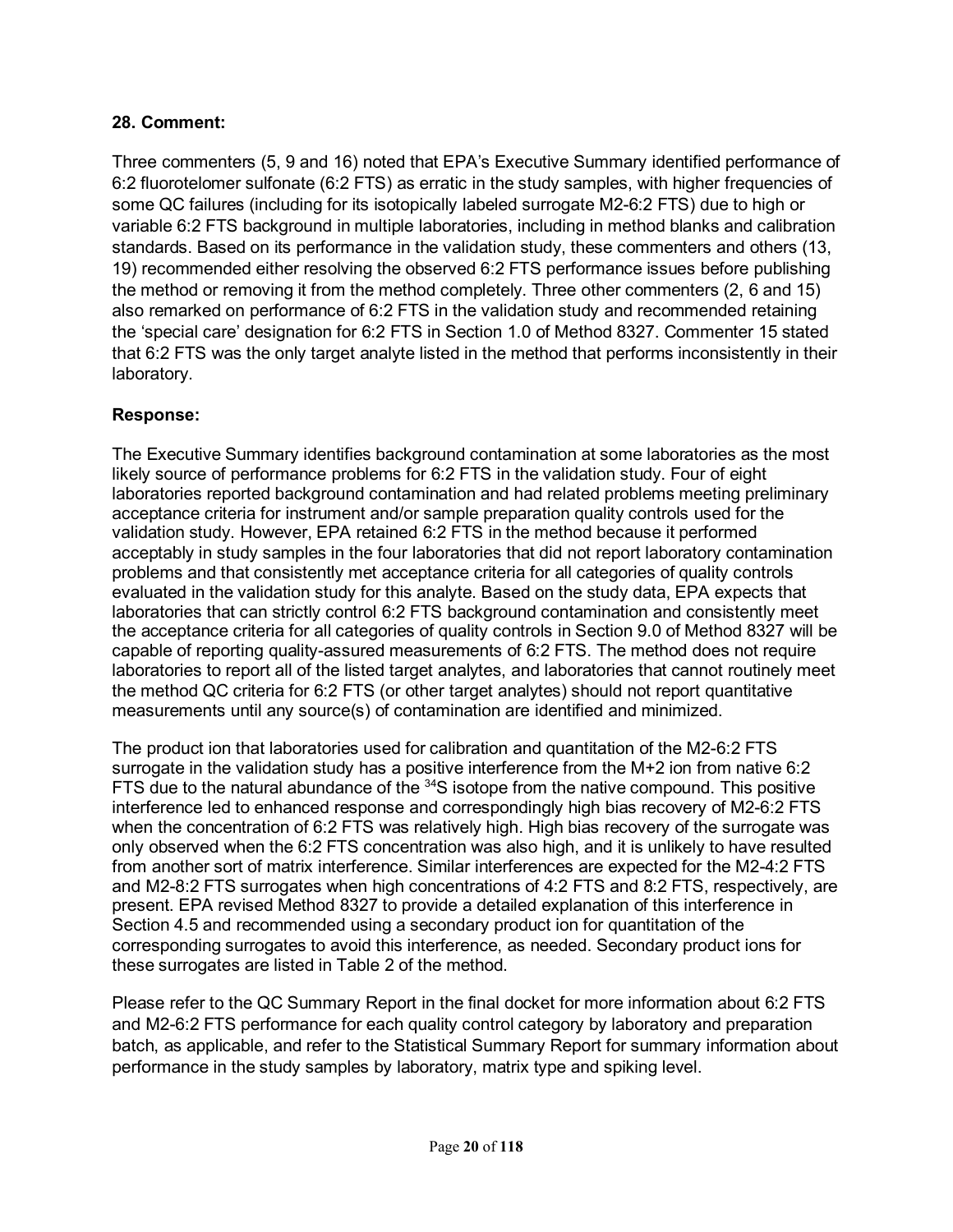Commenter 20 stated that "quantifier and qualifier transitions" are not standard terms for LC/MS/MS analysis. This commenter recommended using "quantitation ion and either secondary product ion or confirmation ion" and referred to SW-846 Method 8290A and DOD's Quality Systems Manual Table B-15 for examples.

#### **Response:**

EPA partially agrees with the comment. Method 8290A does not include tandem mass spectrometry, so the terminology will not be directly analogous. EPA revised Method 8327 to use the terms 'precursor ion' and 'product ion', consistent with IUPAC terminology [\(https://www.msacl.org/documents/cms\\_guidance/Mass\\_Spectrometry\\_Definitions\\_and\\_Terms](https://www.msacl.org/documents/cms_guidance/Mass_Spectrometry_Definitions_and_Terms_IUPAC_2013.pdf) [\\_IUPAC\\_2013.pdf\)](https://www.msacl.org/documents/cms_guidance/Mass_Spectrometry_Definitions_and_Terms_IUPAC_2013.pdf). EPA also added the terms 'primary product ion' and 'secondary product ion,' which follow from the term 'product ion' based on how they are used in the method.

## <span id="page-20-0"></span>SECTION 2.0: SUMMARY OF METHOD

#### **30. Comment:**

Commenter 6 stated that acetic acid is added to improve chromatography and keep all samples at the same pH, not to improve sensitivity as stated in Section 2.1 of Method 8327.

#### **Response:**

EPA revised Section 2.1 to accurately reflect the purpose of acetic acid addition (to improve chromatography) but left out any statement about expected pH to avoid implying that the pH is intended to be measured, which it is not.

#### **31. Comment:**

Commenters 14 and 18 suggested eliminating addition of acetic acid to prepared samples and standards. These commenters noted that Section 2.1 states acetic acid is added "because it improved the sensitivity for some target analytes," but the method does not indicate which compounds' sensitivity are enhanced by the addition of acetic acid, nor the level of signal enhancement. The commenters suggested this step could be eliminated if the increase in sensitivity is negligible (as observed in their facilities).

#### **Response:**

As mentioned in the response to comment 30, EPA revised Section 2.1 to state that the addition of acetic acid improves chromatography rather than sensitivity *per se*. As with other method modifications, the laboratory may omit this step as long as it demonstrates that it can generate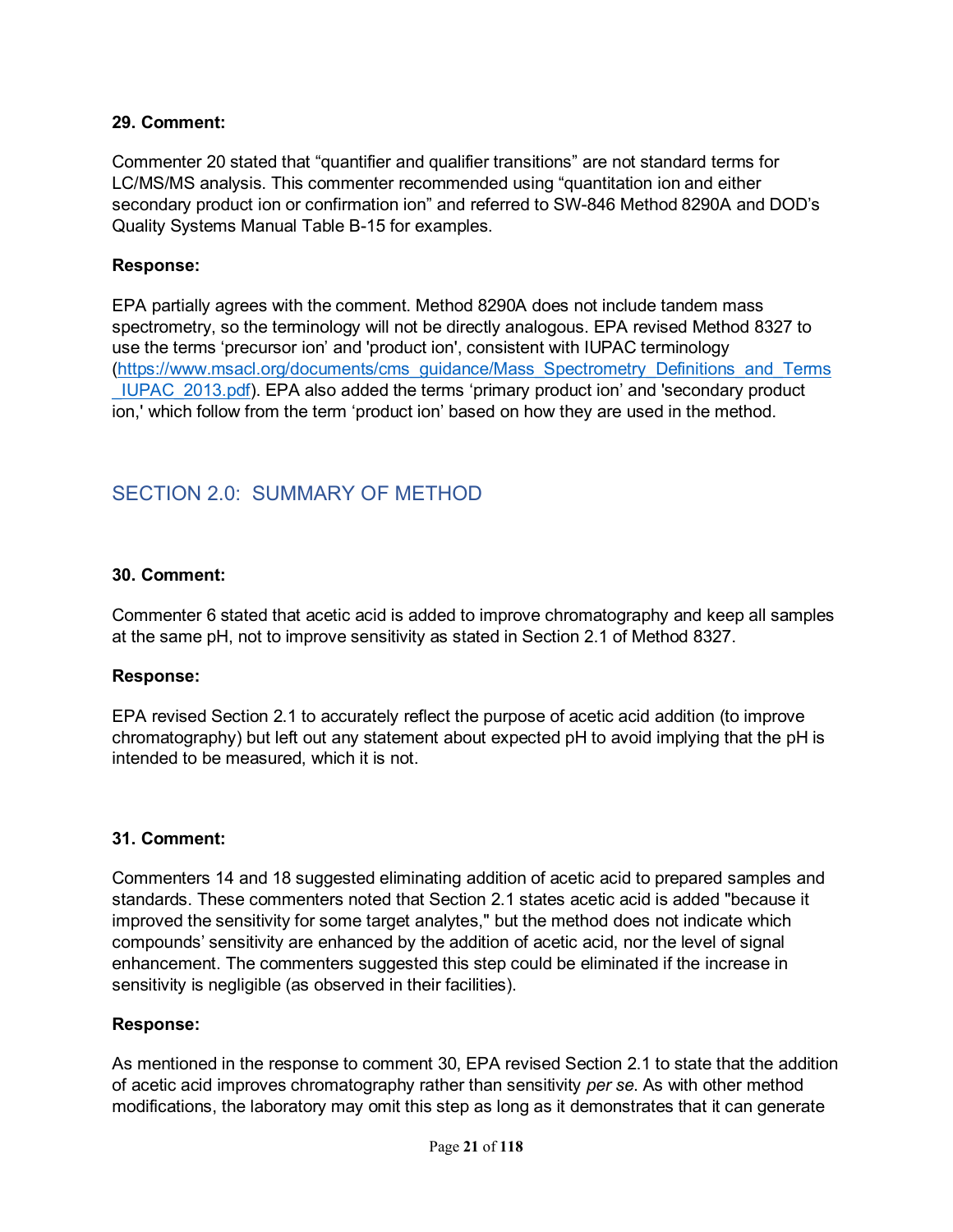data of acceptable quality for the intended application and the methods used and any modifications thereto are acceptable to the end data user.

### **32. Comment:**

Regarding Section 2.2, commenter 4 requested that EPA clarify whether the method allows the response of all Multiple Reaction Monitoring (MRM) transitions to be summed for quantification, which the commenter suggests would increase the signal to noise and improve the detection limit.

## **Response:**

EPA did not revise the method as the commenter requested. Other 8000-series SW-846 mass spectrometry-based determinative methods generally do not recommend using multiple ions for quantitation. Quantitation is generally performed using the highest abundance ion, and other secondary ions are used to support qualitative identification.

# <span id="page-21-0"></span>SECTION 4.0: INTERFERENCES

#### **33. Comment:**

Regarding Section 4.1, Commenter 5 remarked that a Reagent Blank (RB) is not essential to be included with each sample batch and is redundant if a method blank (MB) is also included because a MB is exposed to all reagents and all sample processing steps. The commenter suggested RBs should only be required under the conditions described in Section 9.5.4, when "new reagents, chemicals, or materials that will come in contact with the sample are received". The commenter further stated that RBs are typically only for identifying contamination in a single reagent or solvent.

#### **Response:**

EPA partially agrees with the commenter. Due to ubiquitous nature of PFAS, reagents should be monitored regularly by analysis of reagent blanks for PFAS rather than at receipt, which is typical of most methods. EPA revised Section 9.5 to clearly identify that RBs are strongly recommended to be analyzed daily but are not required ("should" instead of "must"). A RB is recommended to be prepared and analyzed each day in addition to the MB that is required to be prepared along with field samples in every preparation batch. Section 9.5.7 of Method 8327 was also revised to identify that a RB serves a different purpose than a MB, which is to identify contamination in reagents (no surrogates are required), and it is only recommended to be analyzed at a minimum frequency of once per day unless reagents are changed during sample preparation. Section 11.4.4 requires either a MB or RB to be analyzed after initial calibration or continuing calibration verification standards, so daily analysis of a RB is not an absolute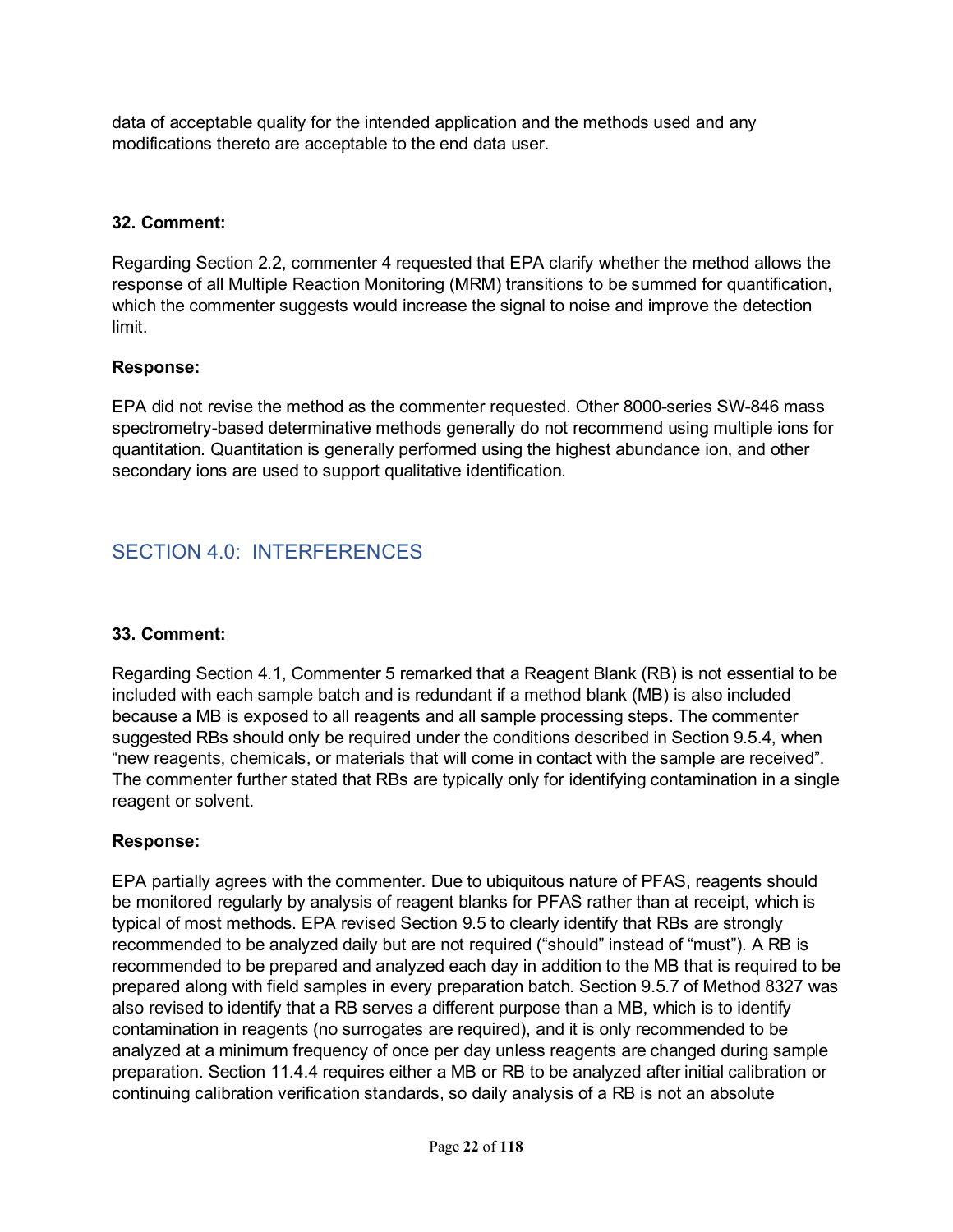requirement, but if blank contamination is found this section does recommend analyzing additional blanks to help determine the source of the contamination.

### **34. Comment:**

Commenter 12 noted that Sections 4.1 and 4.3 state "Careful selection of reagents and consumables is necessary…" but noted that PFAS are used in machinery in the chemical industry and considered it improbable that solvents or salts produced by these manufacturers would be free of PFAS. The commenter provided some of the testing specifications for solvents produced by different manufacturers and noted that pesticide grade solvents and LC/MS grade solvents have no testing specifications for the target analytes in Method 8327.

#### **Response:**

As far as EPA is aware there is currently no "PFAS free" industry standard or testing specification for maximum PFAS content in existing grades of solvents or other reagents. Nevertheless, laboratories that participated in the validation study generally did not have significant problems with blank contamination. 6:2 FTS was the exception, but it is not clear that this contamination came from solvents. Section 9.5 specifies that reagent blanks and method blanks are used for evaluating PFAS content and that reagents and supplies should be free from contaminants *that prevent identification or bias the measurement of an analyte*. Please see response to comment 52 for further information regarding solvent grade.

#### **35. Comment:**

Commenter 9 noted that Section 4.2 mentions matrix interferences will vary from sample source to sample source and noted that Methods 3512 and 8327 included no cleanup procedures. The commenter identified these cleanup procedures as essential for testing complex aqueous samples and recommended that EPA publish cleanup methods as soon as possible.

#### **Response:**

EPA agrees with the commenter. Cleanup methods are under consideration for validation and inclusion in SW-846.

#### **36. Comment:**

Commenter 8 noted that Section 4.3 states supplies should be verified prior to use but provides no guidance on maximum PFAS concentrations to use for this evaluation. The commenter requested inclusion of acceptance criteria for evaluating cleanliness of supplies.

#### **Response:**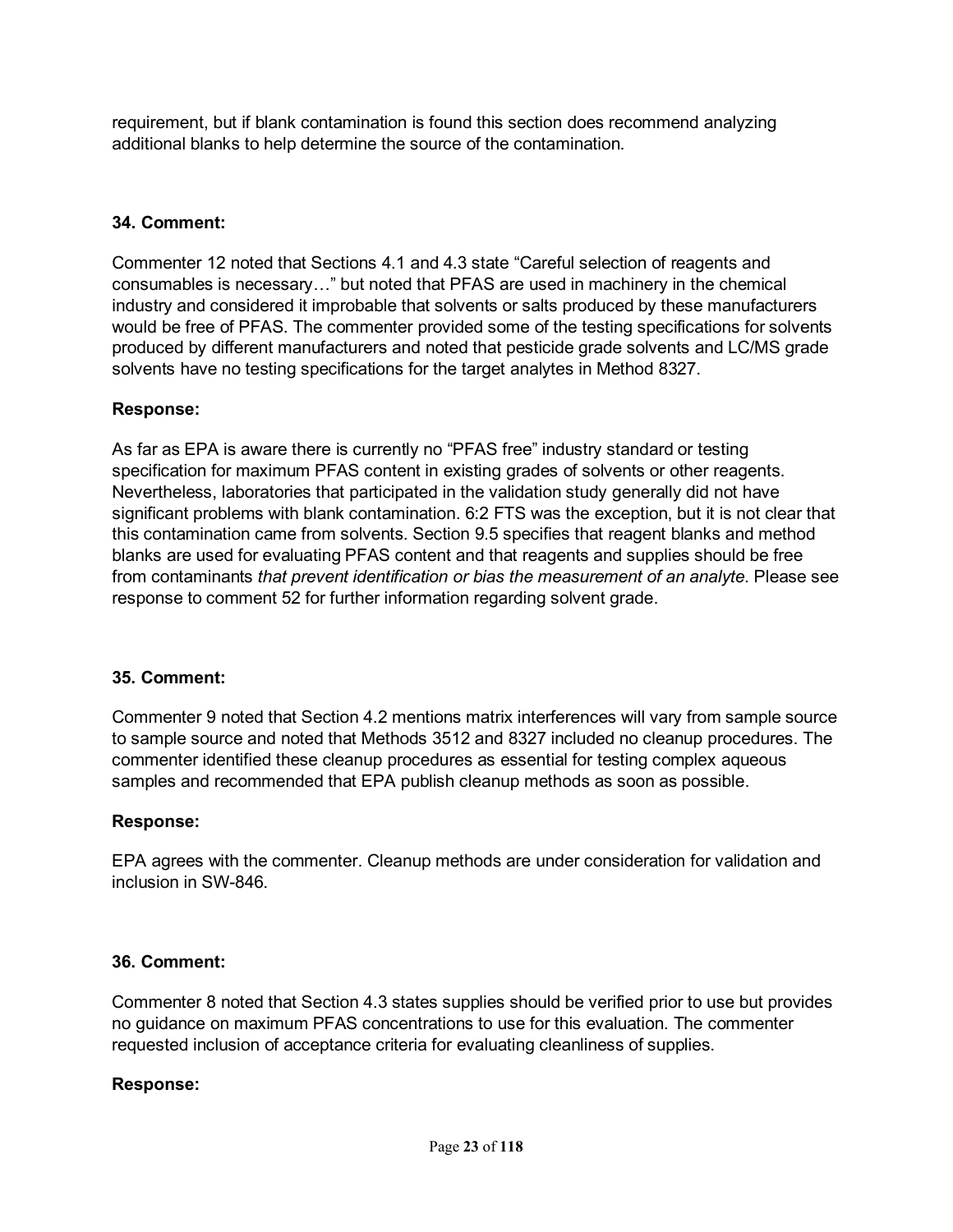EPA respectfully disagrees with the commenter regarding the need for this level of detail to be included in the method. Cleanliness of supplies can be demonstrated by meeting the acceptance criteria for reagent blank and method blank quality controls in Section 9.5.

## **37. Comment:**

Commenters 5 and 6 expressed concerns about the wording in Section 4.3.4 regarding loss of PFAS chemicals from solutions of 50:50 methanol-water containing 0.1% acetic acid during storage in glass containers. Commenter 5 stated "polypropylene or HDPE containers should be required, not recommended." Commenter 6 stated that shelf life of standard solutions of the same target analytes was evaluated in 50:50 methanol-water containing 1% acetic acid stored in polypropylene and glass auto-sampler vials during development of ASTM D7979-17, and no significant difference was found. Commenter 6 further stated that glass autosampler vials may vary, and laboratories that use glass vials should conduct their own studies to evaluate loss.

## **Response:**

EPA disagrees with commenter 5 about the need to require polypropylene and/or HDPE sample containers to be used with this method. Glass autosampler vials were successfully used during analysis of samples and standards in the validation study. EPA has not conducted a designed study similar to the that described by commenter 6, and the information included in Section 4.3.4 is limited to performance issues identified during method validation. Section 4.3.4 identifies the container materials that were used during method validation, and it states that other materials, including HDPE, should be tested prior to use to ensure method performance is not adversely affected. EPA will consider conducting a study to evaluate loss of target analytes in different container types and solvent compositions. Until such work is completed and reaches definitive conclusions, container materials used during method validation are recommended, and alternative materials should be tested. EPA modified Section 4.3.4 of Methods 3512 and 8327 to only recommend short term storage in glass autosampler vials.

## **38. Comment:**

Commenters 5 and 9 noted that Sections 4.3.5 and 4.3.6 state that materials other than polyethylene may be used for LC vial caps and pipettes if the blank criteria are met; however, other sections state that loss of some PFAS target analytes may occur as a result of exposure to other materials like glass. Both commenters suggested including evaluation of loss rather than just using the blank criteria as a guideline for equivalent performance.

#### **Response:**

EPA partially agrees with the commenters. These sections were removed from Method 8327, but the statement about polyethylene pipettes was retained as Section 4.3.5 of Method 3512. Section 6.0 of both methods was revised to specify evaluation of alternate materials with all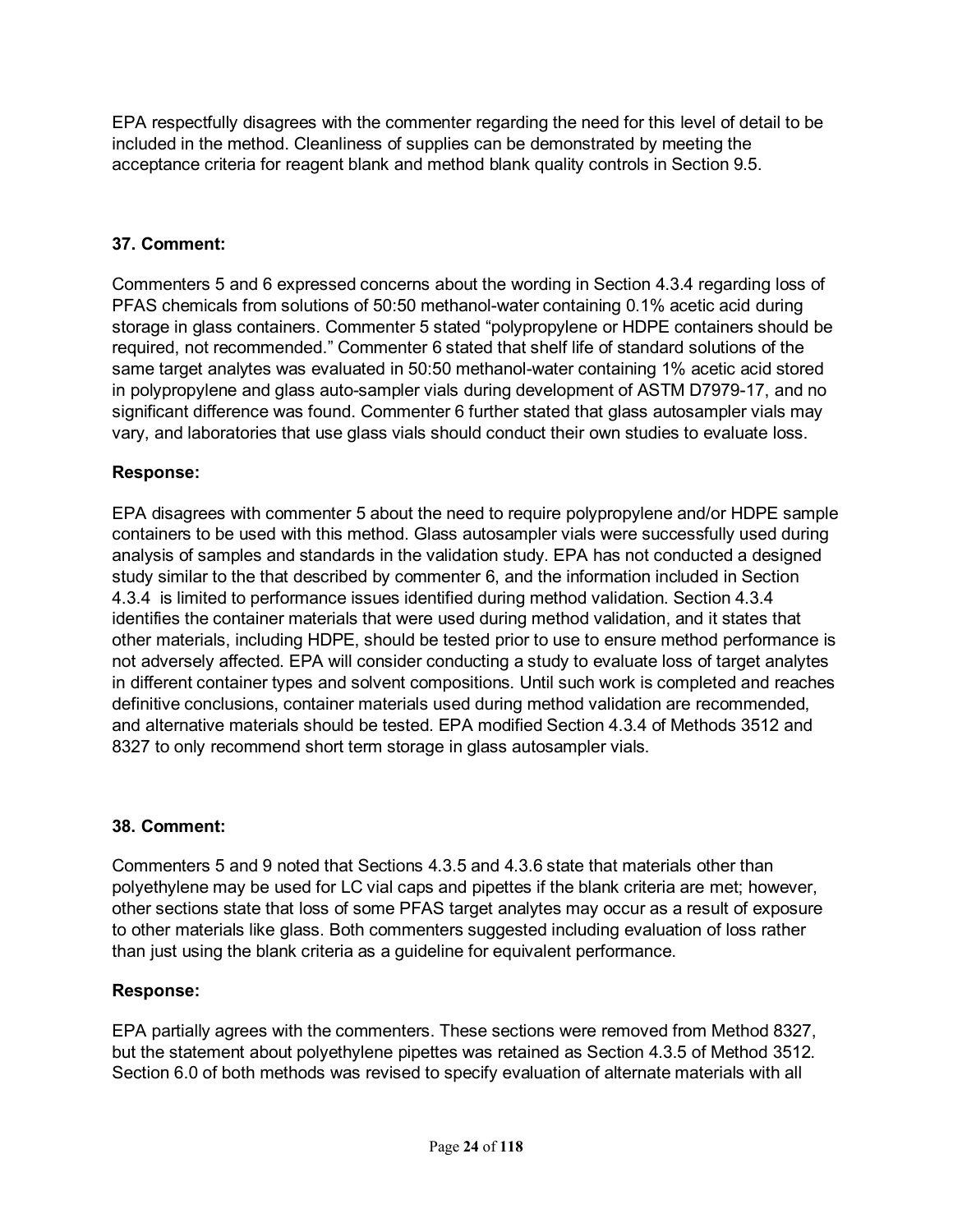quality controls in Section 9.0 of the determinative method rather than just the blank criteria in Section 9.5.

#### **39. Comment:**

Commenter 12 noted that Method 8327 recommends the use of disposable materials (e.g., polyethylene pipettes) and suggested emphasizing reuse of materials to reduce plastics consumption, consistent with SW-846 method practices to consider "green chemistry" alternatives.

#### **Response:**

EPA does not have many "green" alternatives to propose other than the small recommended sample size already included in the preparation method (Method 3512) and smaller volumes needed for the associated reagents. Most transfer pipettes are disposable, and polyethylene may be less of a concern for loss or introduction of PFAS target analytes than other types of materials.

#### **40. Comment:**

Commenter 9 recommended making the use of an isolator column in Section 4.3.7 a requirement if it minimizes contamination and interference.

#### **Response:**

EPA disagrees with this comment and notes that a laboratory could avoid using an isolator column if all categories of method-defined and any project-defined acceptance criteria can be met for the system without it. However, many current liquid chromatography systems have sources of PFAS background that can lead to problems meeting the method QC acceptance criteria, and EPA strongly suggests use of an isolator column for this method.

#### **41. Comment:**

Commenter 9 noted that Section 4.4 indicates that "the laboratory should inform the data user of any suspected contamination but does not require any additional corrective action." The commenter requested that EPA add corrective actions when contamination is observed.

#### **Response:**

EPA disagrees with the need for corrective action requirements to be included in the method. This language is common to other SW-846 methods as well. Corrective actions are beyond the scope of this method and should be addressed in a laboratory's Standard Operating Procedure or Quality Management Plan or in project planning documents.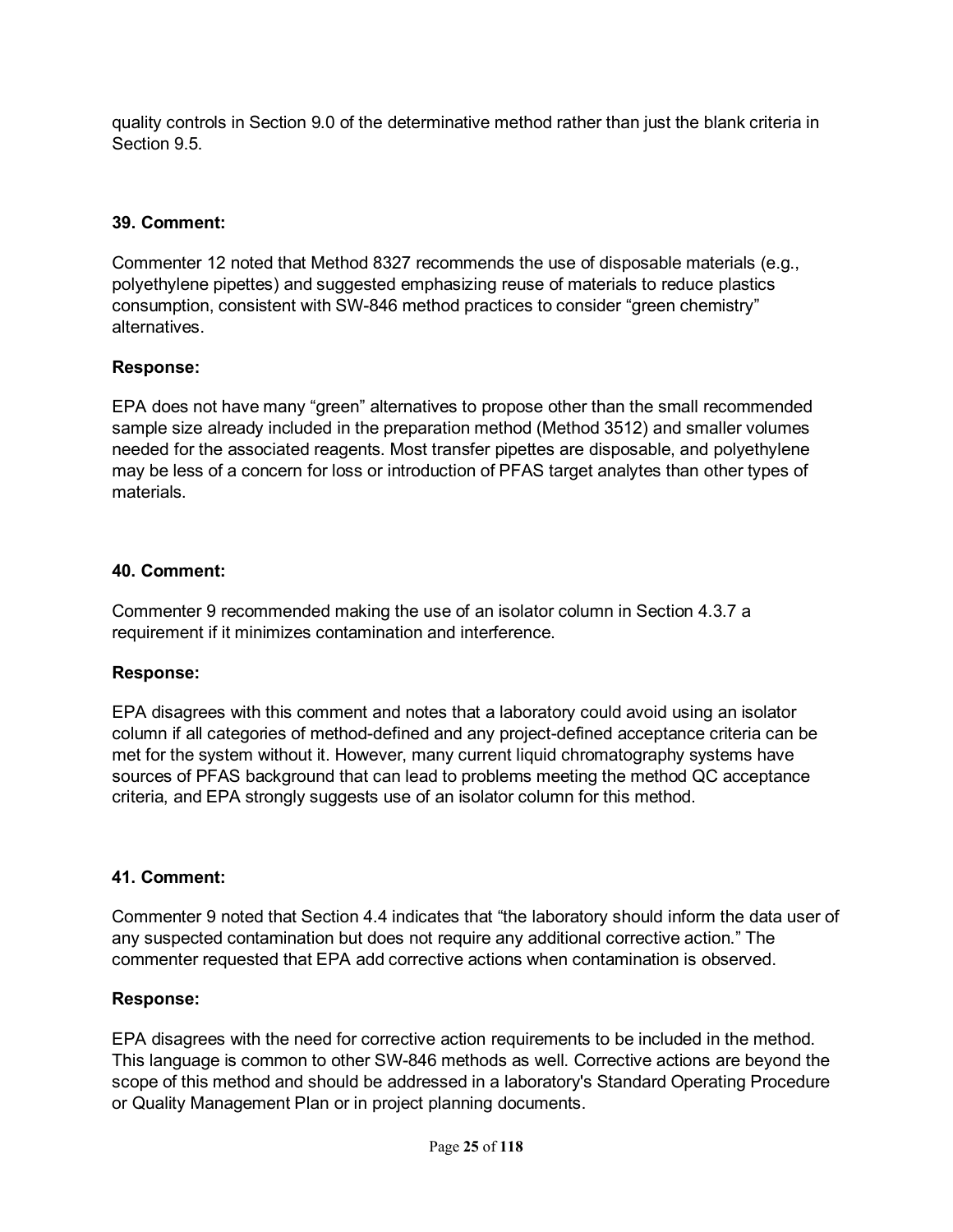## <span id="page-25-0"></span>SECTION 6.0: EQUIPMENT AND SUPPLIES

### **42. Comment:**

Commenter 4 noted that Section 6.1 only specifies liquid chromatography columns with stationary phases of ~2 μm diameter particle size, which will limit injection volume and column flow. The commenter recommended allowing the use of stationary phases with larger (5 μm) particle size to accommodate larger injection volumes (up to 80 μL) and higher flow rates. The commenter noted this suggestion is also relevant to the LC conditions and injection volume in Table 5C.

#### **Response:**

EPA disagrees with the commenter regarding the need to add this information to the method. The analysis conditions included were used during method development and are recommendations. Laboratories are allowed to modify supplies (column dimensions, phases), equipment and analytical conditions suggested in the method as long as the acceptance criteria for the categories of quality controls in Sec 9.0 are met, performance is not adversely affected, and the requirements for a specific project (e.g., action levels, Data Quality Objectives) are also met. Section 6.0 requires that laboratories demonstrate and document that alternative supplies, equipment and conditions used are also appropriate for the intended test.

#### **43. Comment:**

Commenter 12 noted that there appeared to be a section formatting problem for Section 6.1.3 compared to Sections 6.1.2 and 6.1.4.

#### **Response:**

EPA did not make any changes to formatting based on this comment. Section 6.1.3 was present in Method 8327 but was formatted to be consistent with all SW-846 Methods following the 2017 SW-846 Method Style Guide and was difficult to distinguish from Section 6.1.2.4.

#### **44. Comment:**

Commenters 10 and 12 noted that Method 8327 did not indicate what type of tandem mass spectrometer was to be used. Commenter 12 noted that it was likely a triple quadrupole because that is commonly used for selected reaction monitoring (SRM). Commenter 10 recommended including more specific and quantifiable criteria for minimum performance specifications for the mass spectrometer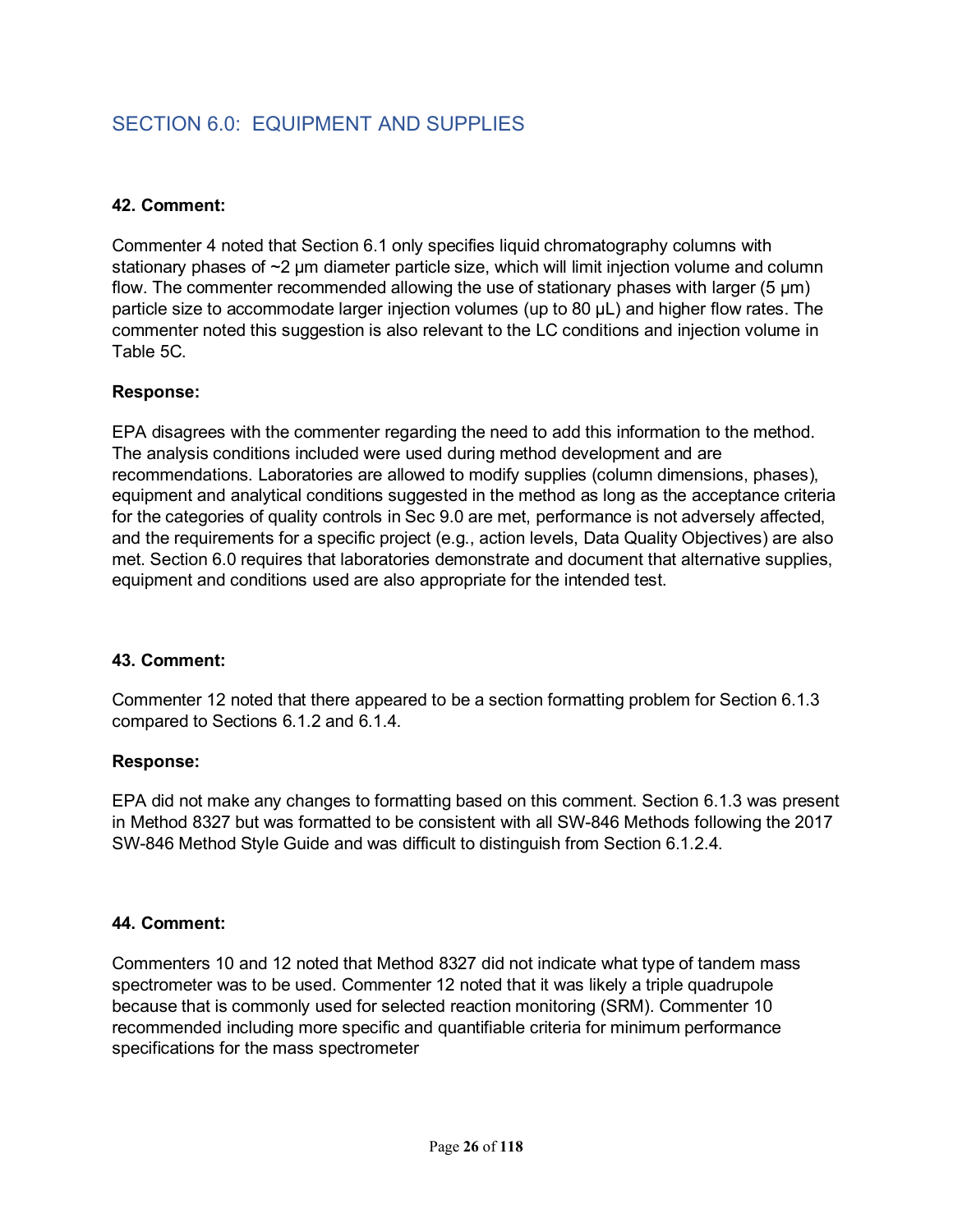### **Response:**

EPA purposely left the mass spectrometer specifications generic to avoid limiting the types of instruments that can be used for this method. EPA did revise Section 6.1.4 to state that the system must be capable of documenting the performance of the mass spectrometer against manufacturer specifications for mass resolution, mass assignment, and sensitivity using the internal calibrant. This section also indicates that a triple quadrupole mass spectrometer with an electrospray ionization source was used during method development.

## **45. Comment:**

Commenter 6 noted that Section 6.1.2 lists several columns that were used during method development and remarked that only one of them was provided for the method validation study. The commenter further noted that no data was provided to support equivalency of these columns to validation data produced with the liquid chromatography column used in the validation study. The commenter was concerned that pooling data from laboratories that was generated under different conditions could have resulted in higher variability for the validation study as a whole and recommended that laboratories first demonstrate equivalent performance prior to modifying the method. (Note: Commenter 6 provided a similar comment for the QC Summary Report).

## **Response:**

EPA did not combine data from different HPLC columns for evaluation of the validation study data. Comparison of results generated with different HPLC columns was not one of the factors evaluated as part of the validation study Data Quality Objectives. Some participants chose to reanalyze samples using different HPLC columns, but the data from these columns were not pooled with data from other laboratories for evaluation against the validation study Data Quality Objectives. SW-846 methods do not require laboratories to demonstrate equivalency to a validation study or to another laboratory's performance data, but they do require that laboratories demonstrate and document that supplies, equipment and conditions used are appropriate for the intended application. Please refer to Section 6.0 of Method 8327 and comment 42 for additional information.

## **46. Comment:**

Commenter 9 noted that Section 6.1.2 provides options for columns that can be used "provided that method performance is appropriate" but remarked that the method does not provide a "chromatographic performance criterion for separation and resolution," without which the commenter considered the method to be unclear regarding how appropriate performance was to be evaluated. Commenter 9 further stated that Method 8327 and future PFAS methods developed by EPA should include chromatographic resolution criteria to improve reproducibility and comparability of data from different laboratories.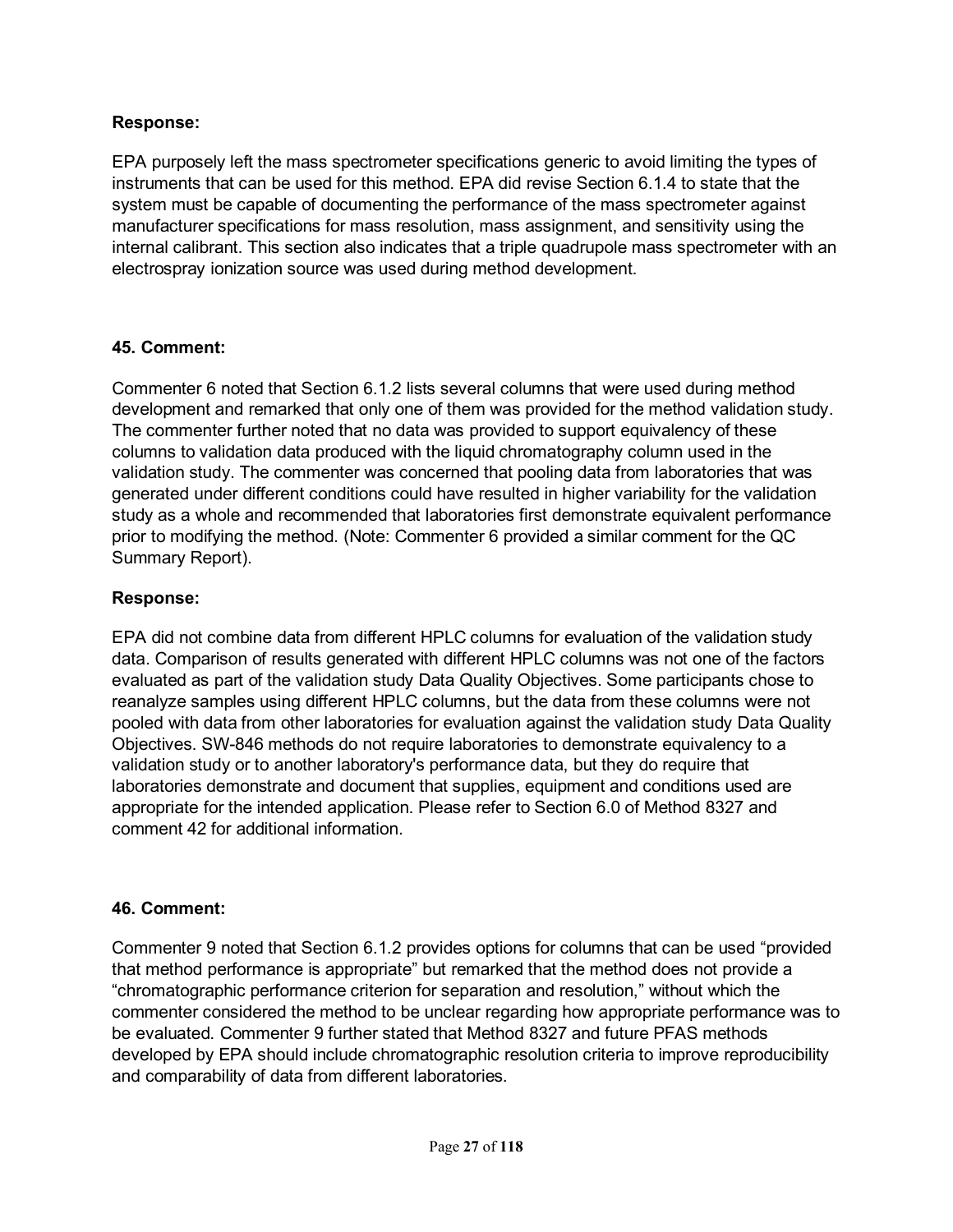#### **Response:**

Method 8327 does not provide chromatographic peak resolution criteria because the determinative technique is tandem mass spectrometry, and coelutions of target analytes generally do not lead to interferences. Branched and linear isomers may be an exception, but coelutions of these isomers may not lead to measurement bias compared to chromatographically separated peaks when the isomers are integrated together for the purpose of quantitation. At the time of this writing the availability of reference materials for individual structural isomers is limited, which presents a hurdle for evaluating chromatographic separation of structural isomers. If the commenter intended to address chromatographic performance (e.g., peak symmetry check), the higher water content of standards and samples limits peak distortions of early eluting peaks that might be more common when injecting higher proportions of organic solvent. Section 11.3.1 was revised to state "chromatographic peaks should be inspected to ensure they are symmetrical, and significant peak tailing should be corrected." Appropriate performance for alternative liquid chromatography columns should be demonstrated by meeting acceptance criteria in Section 9.0.

#### **47. Comment:**

Commenters 5 and 12 stated that Section 6.2.2 should specify a more sensitive/precise balance for preparation of standards from neat materials. Commenter 12 provided an example of needing a balance to weigh 20 µg of material to preparing a 2000 ng/mL solution at a final volume 10 mL.

#### **Response:**

EPA agrees with the commenter and added a balance tolerance of weighing 0.0001 g (100 µg) for preparation of analytical standards from neat materials.

#### **48. Comment:**

Commenter 12 noted that labware cleaning instructions in Sections 6.2 and 6.2.4 and reagents in Section 7.1 should emphasize that traces of compounds should be reduced to a minimum.

#### **Response:**

EPA agrees with the commenter and added a related statement to Section 6.2.4. Section 7.1 was also revised to state that reagents should be verified prior to use to ensure the blank acceptance criteria can be met. Section 9.5 states that the analyst must demonstrate that equipment and supplies are free from contaminants and interferences that would prevent identification or bias measurement of the target analytes.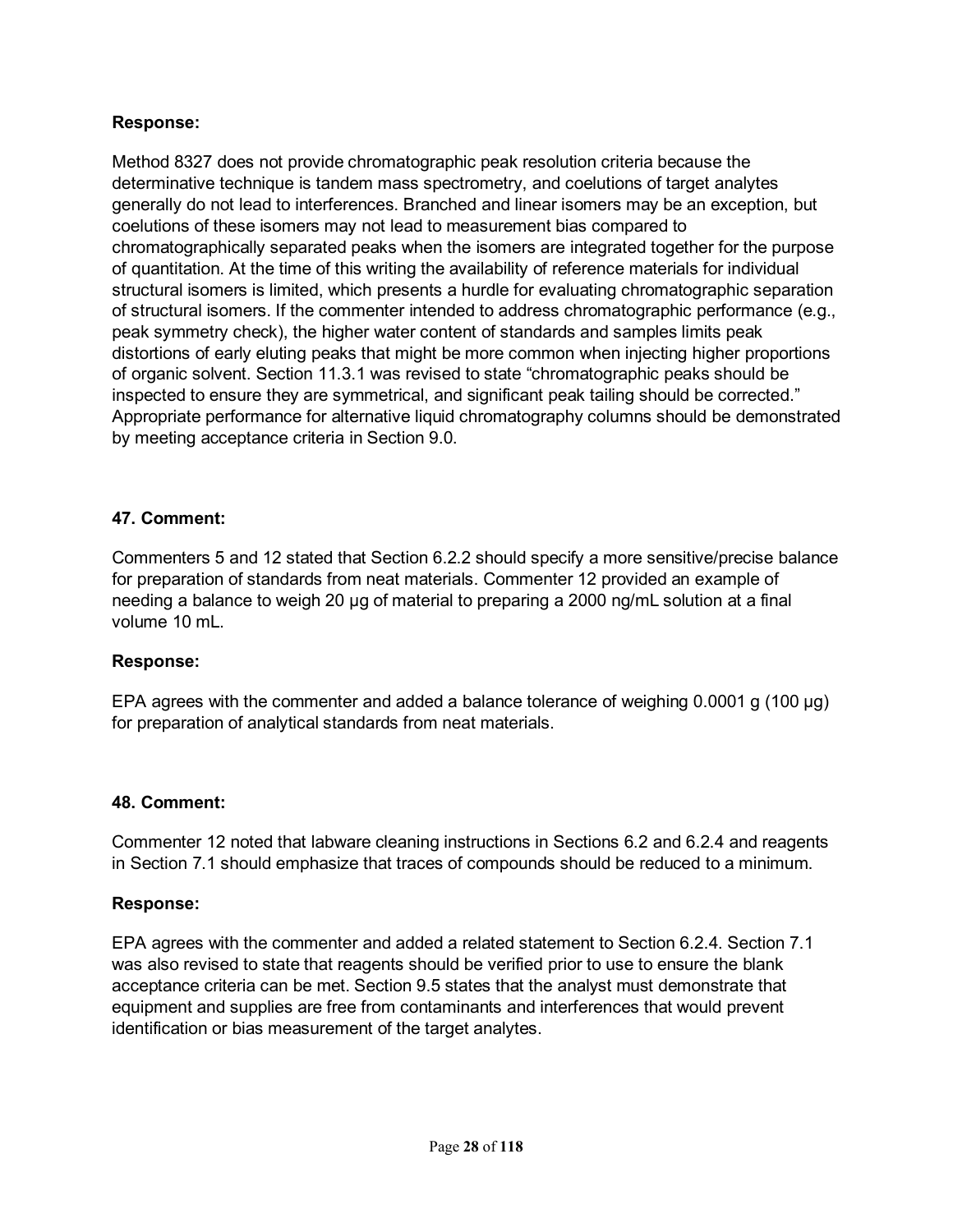Commenter 6 remarked that Sections 6.2.3.1 and 6.2.3.3 mention supplies made from materials that were not used in the validation study, including autosampler vials made from HDPE, polypropylene or silanized glass, and syringes used for filtration of prepared samples made from HDPE or polypropylene. The commenter noted that study laboratories were provided with glass vials with polyethylene septumless caps and glass syringes. The commenter stated the only supplies that had been demonstrated for use with this method were those required in ASTM D7979-17, and the laboratory should first use method-specified materials and establish equivalency before using different vial materials.

## **Response:**

EPA disagrees with the commenter regarding the need to demonstrate equivalency prior to using different materials, which is inconsistent with the flexibility in these and other SW-846 methods. Section 4.3.4 identifies that polypropylene sample container materials and glass autosampler vials were used during method validation, and it states that other materials, including HDPE, may be used if it can be shown that method performance is not adversely affected. Laboratories are allowed to modify supplies, equipment and analytical conditions suggested in the method as long as the acceptance criteria for the categories of quality controls in Sec 9.0 are met, performance is not adversely affected, and the requirements for the specific project (e.g., action levels, Data Quality Objectives) are also met. Demonstration of equivalent performance is not an SW-846 requirement. Section 6.0 also requires that laboratories demonstrate and document that alternative supplies, equipment and conditions used are appropriate for the intended test. Please note that ASTM D7979-20 does not specify a part number for glass autosampler vials or glass syringes. EPA revised the method to remove the term 'silanized.'

#### **50. Comment:**

Commenter 5 remarked that the discussion of filters in Section 6.2.3.8 is insufficient. The commenter noted that filters can result in a loss of PFAS and asked whether the filtration step had been thoroughly tested and whether loss had been evaluated to prevent low bias in addition to introduction of contamination from the filters.

#### **Response:**

EPA evaluated loss of target analytes through the filtration step as part of method validation. Prepared samples were filtered while standards were not, therefore, the validation study demonstrated acceptable performance and negligible loss from filtration. Aqueous samples are first diluted 1:1 with methanol prior to filtration, which aids in keeping chemicals in solution, and contact time during filtration is minimal. No significant low bias was observed in the study that was attributable to the filtration step, as evident in average % recoveries of the longer-chain target analytes near 100% in Table 1 of Method 8327. Filtration was moved from Method 8327 to Method 3512 because the filters are not utilized for the determinative method but rather the preparatory method.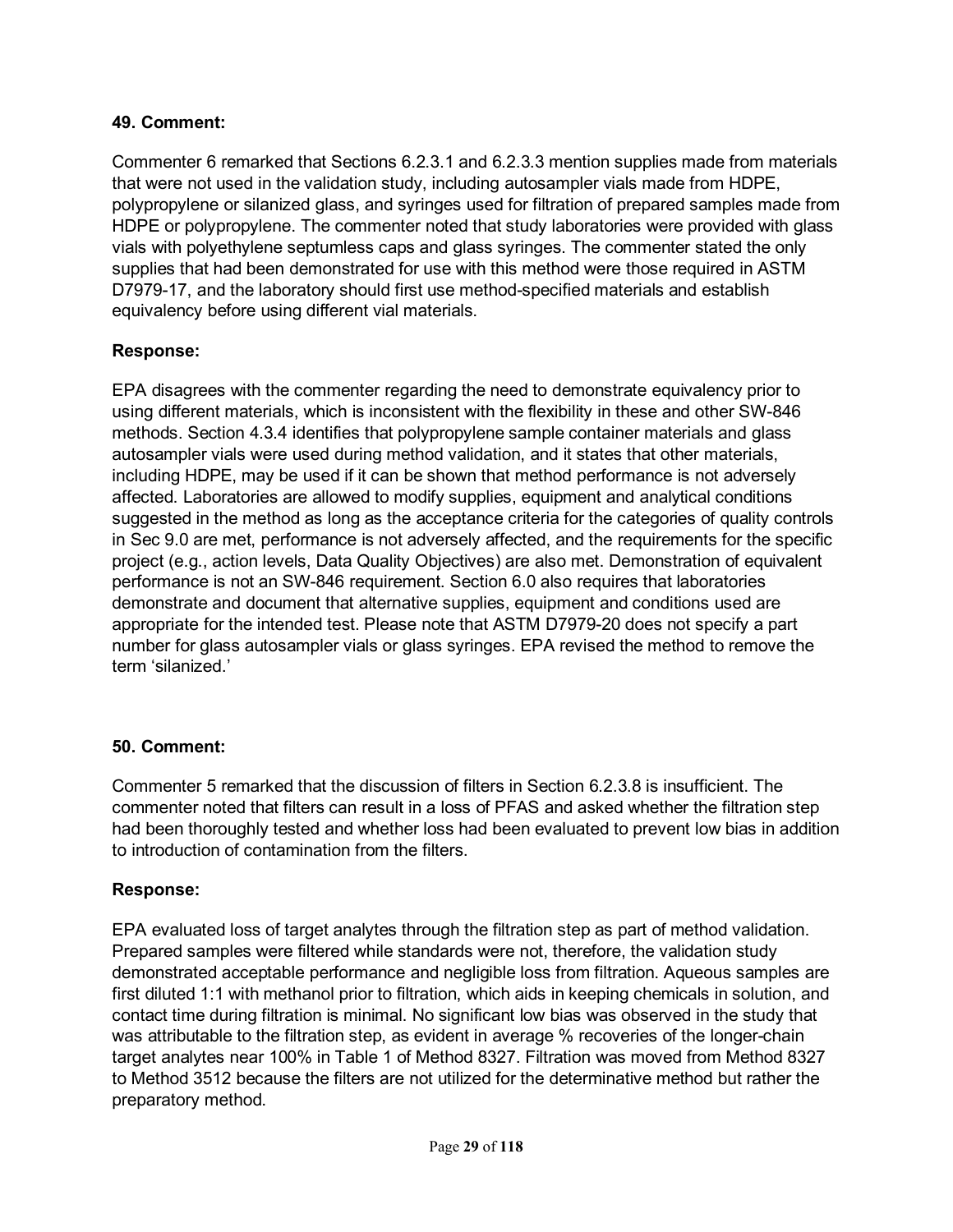Commenter 22 noted that Section 6.2.3 states all supplies should meet blank criteria. This commenter recommended changing "should" to "must" to indicate meeting blank criteria was a requirement. The commenter further stated that, if glass or other supplies are used, the laboratory should prove there are no interferences.

#### **Response:**

EPA disagrees with this comment. Sections 9.5 and 11.4.4 require blanks to be analyzed at a minimum frequency, but the blank criteria are considered guidance. The laboratory is responsible for demonstrating and documenting that supplies, equipment and conditions used are appropriate for the intended application and that the supplies do not adversely affect performance. For more information about demonstration of acceptable performance please refer to EPA's response to comment 42.

## <span id="page-29-0"></span>SECTION 7.0: REAGENTS AND STANDARDS

#### **52. Comment:**

Two Commenters (5 and 12) noted that the solvent grades in Method 8327, specified as "pesticide residue purity or higher", are inappropriate for PFAS analysis because they are not appropriately tested or certified by the manufacturer for these target analytes. Since LC/MS/MS is used for analysis, these commenters recommended specifying the solvents as LC grade, where available. Additionally, commenter 12 stated that PFAS are used in the chemical industry and it is very improbable that a manufacturer will be able to guarantee that a solvent or salt is "PFAS/PFOS free."

#### **Response:**

EPA agrees with the comment regarding Liquid Chromatography (LC) grade being more appropriate than pesticide grade for this application, but EPA recognizes that manufacturers of these solvent grades do not typically provide testing specifications for any PFAS target analytes included in Method 8327. Regardless of the specified grade, the laboratory is responsible for demonstrating that solvents and reagents are free from identifiable Method 8327 target analytes that would interfere with identification or bias measurement, as described in Section 9.5. The lack of industry standards for PFAS content in any solvent grades tested options means the grade on the container is less critical than the performance of the product. However, the term 'pesticide grade, or equivalent' was replaced with 'LC/MS grade, or equivalent' in the final version of the method. Note that similar comments were provided for the Appendix B sample preparation method and are addressed in Method 3512 in the same fashion.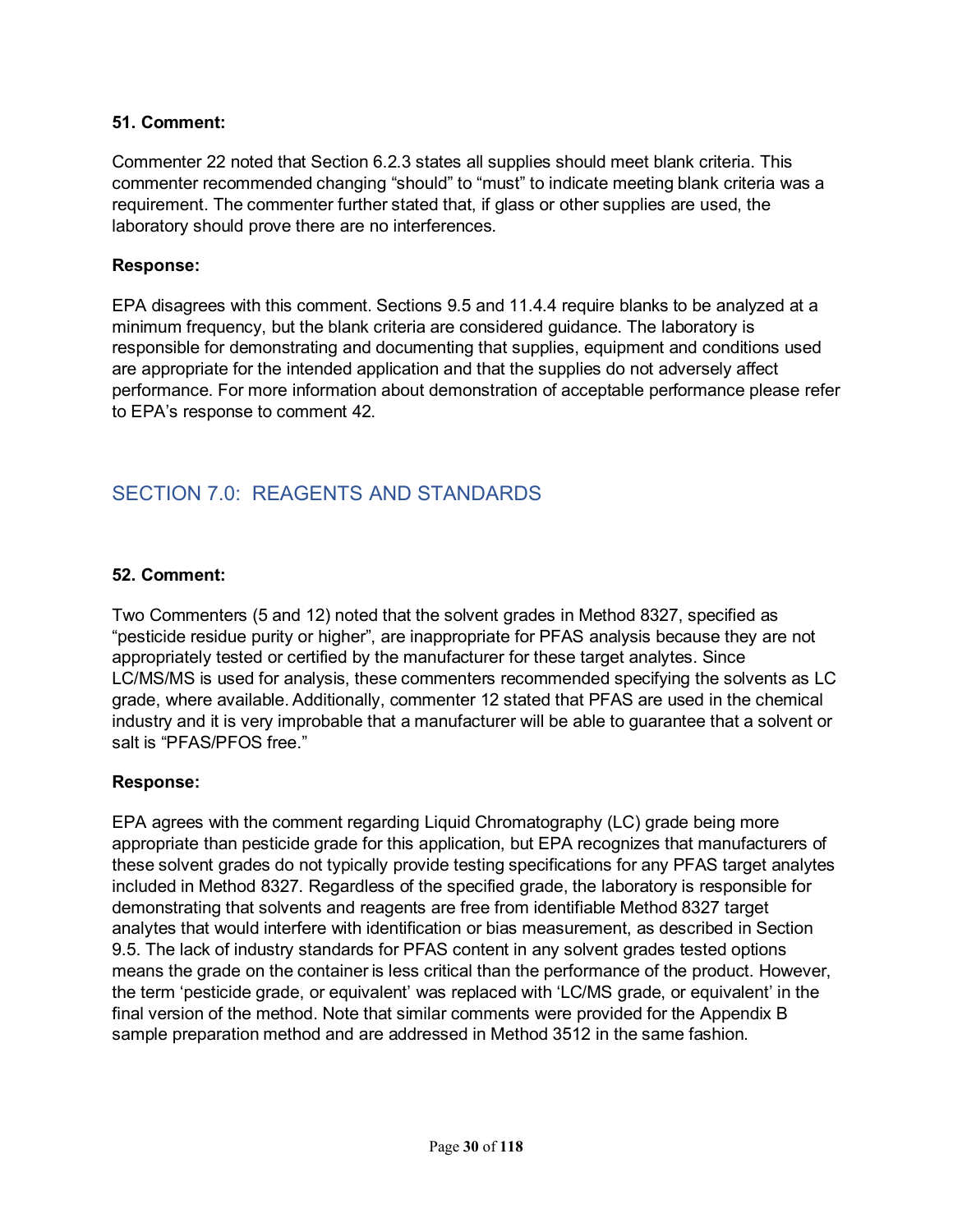Commenter 4 recommended revising Section 7.4 to require all stock solutions and intermediate standards to be prepared in 99% solvent.

#### **Response:**

EPA disagrees that this change is needed. Section 7.4.3 states that spiking solutions should be prepared in 95:5 acetonitrile-water, which was tested during method validation, and it states that alternative solvents (e.g., 96:4 methanol-water) may be used provided that method performance is not adversely affected and the QC criteria in Section 9.0 can be met. EPA 500 Series PFAS methods use standards prepared in 96:4 methanol-water with  $\sim$  4 mol equivalents of base. The EPA Method 537 Research Summary included as Reference 3 in the final version of Method 8327 determined that a small amount of water was necessary to retain some carboxylic acid target analytes in solution.

#### **54. Comment:**

Commenter 5 asked why stock solutions are prepared with acetonitrile, but samples are prepared with methanol.

#### **Response:**

EPA used preparation instructions provided by the method developer as a basis for the validation study protocol and included them in the reference method.

#### **55. Comment:**

Commenter 5 asked why Section 7.0 allows 96:4 methanol-water to be used if esterification is a known problem, since it could be a problem whenever mixtures of methanol and water are used.

#### **Response:**

EPA revised Section 7.4 to address this concern when standards are prepared from neat source materials. This section specifies addition of base to stock solutions to prevent esterification, consistent with EPA Methods 537.1 and 533.

#### **56. Comment:**

Commenter 6 remarked that Section 7.4 states HDPE containers can be used for storage of standard solutions, and that this section mentions spiking solutions can be prepared in alternate solvents such as 96:4 methanol-water as long as method performance is not affected. The commenter noted that the developers of ASTM D7979 – 17 have no data to support the use of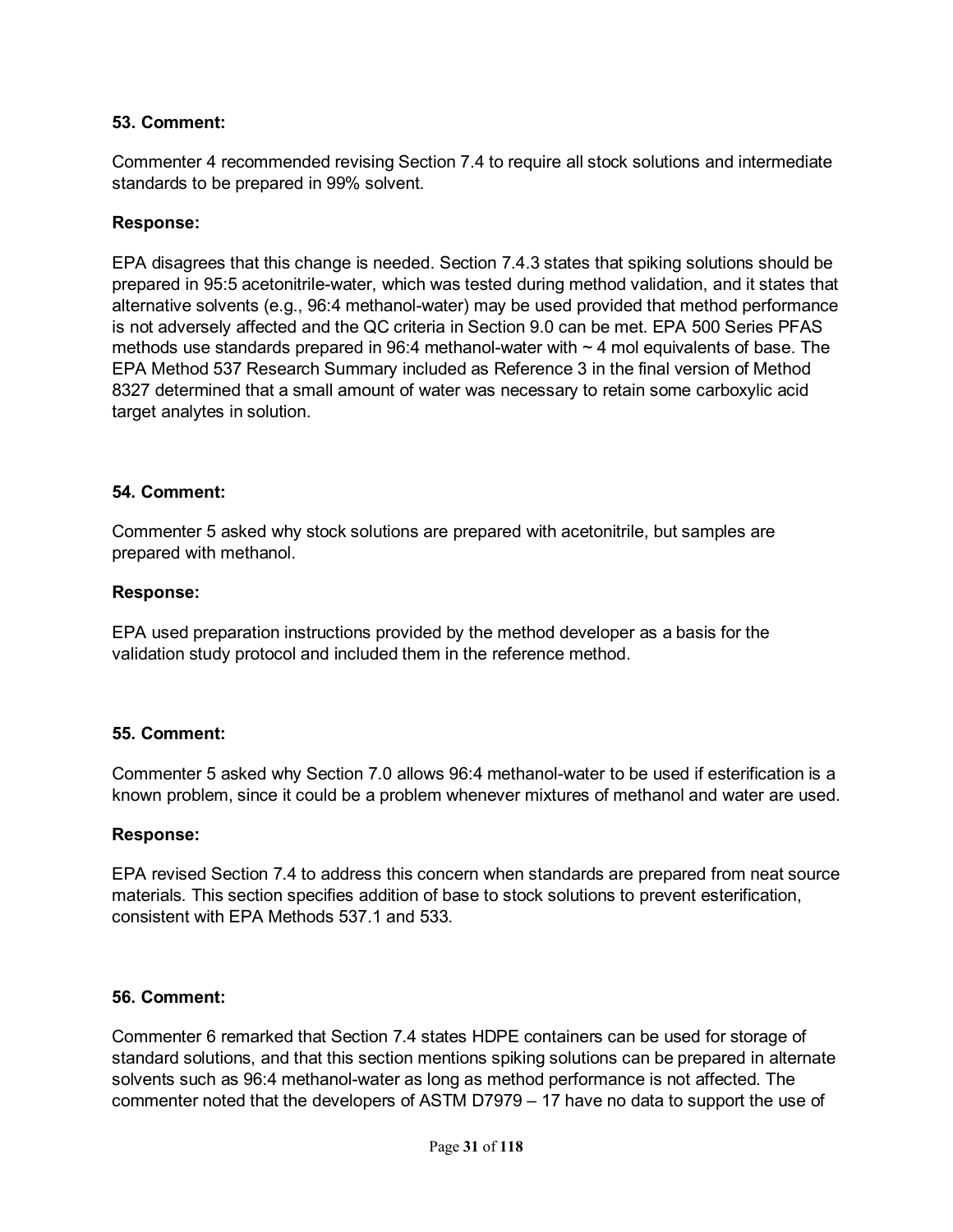HDPE containers or preparation of spiking solutions in an alternate solvent and stated that both should be removed from the method.

## **Response:**

Reference to HDPE was removed from Section 7.4, but it was retained in Section 6. As described in comments 49 and 53, other materials, including HDPE, and other spiking solution solvent compositions may be used provided the laboratory demonstrates that all categories of quality controls in Section 9.0 can routinely be met, performance is not adversely affected, and the requirements for a specific project (e.g., action levels, Data Quality Objectives) are also met.

## **57. Comment:**

Commenter 9 remarked that Section 7.4 allows laboratories to recertify spiking solutions after a one-year shelf-life for continued use if the analytes are within ±20% of expected concentrations compared to a freshly opened stock. The commenter was concerned that the total bias could be larger than  $\pm 20\%$  due to allowable % error for a continuing calibration verification standard. The commenter also recommended including a clear procedure for re-verification frequency after the initial one-year accuracy check.

#### **Response:**

EPA removed criteria for re-verification of spiking solution concentrations and instead stated that laboratories could either document their own quality control practices for determining expiration dates or use the manufacturer's expiration date or a 1-year shelf-life for prepared standards, whichever was sooner. Using standards beyond a manufacturer's or method's recommended expiration date should be addressed in a laboratory's Standard Operation Procedure or Quality Management Plan.

#### **58. Comment:**

Commenters 5, 8, 9 and 21 noted that Sections 7.3.8 and 7.4.4 are unclear regarding how standards composed of linear and branched isomers are intended to be used for qualitative identification and/or quantitative analysis. Commenter 5 recommended clarifying the text regarding whether purchasing of standards containing both linear and branched isomers is recommended. Commenter 8 stated the method should require standards with branched isomers to be used for instrument calibration and/or defining retention time ranges in the same manner as Method 537.1. Commenter 9 mentioned that commercially available mixtures of PFOS are composed largely of methyl and dimethyl isomers, which may be different than in samples. Commenter 21 suggested requiring the use of linear and branched isomers for calibration to avoid underestimating target analytes concentrations in samples.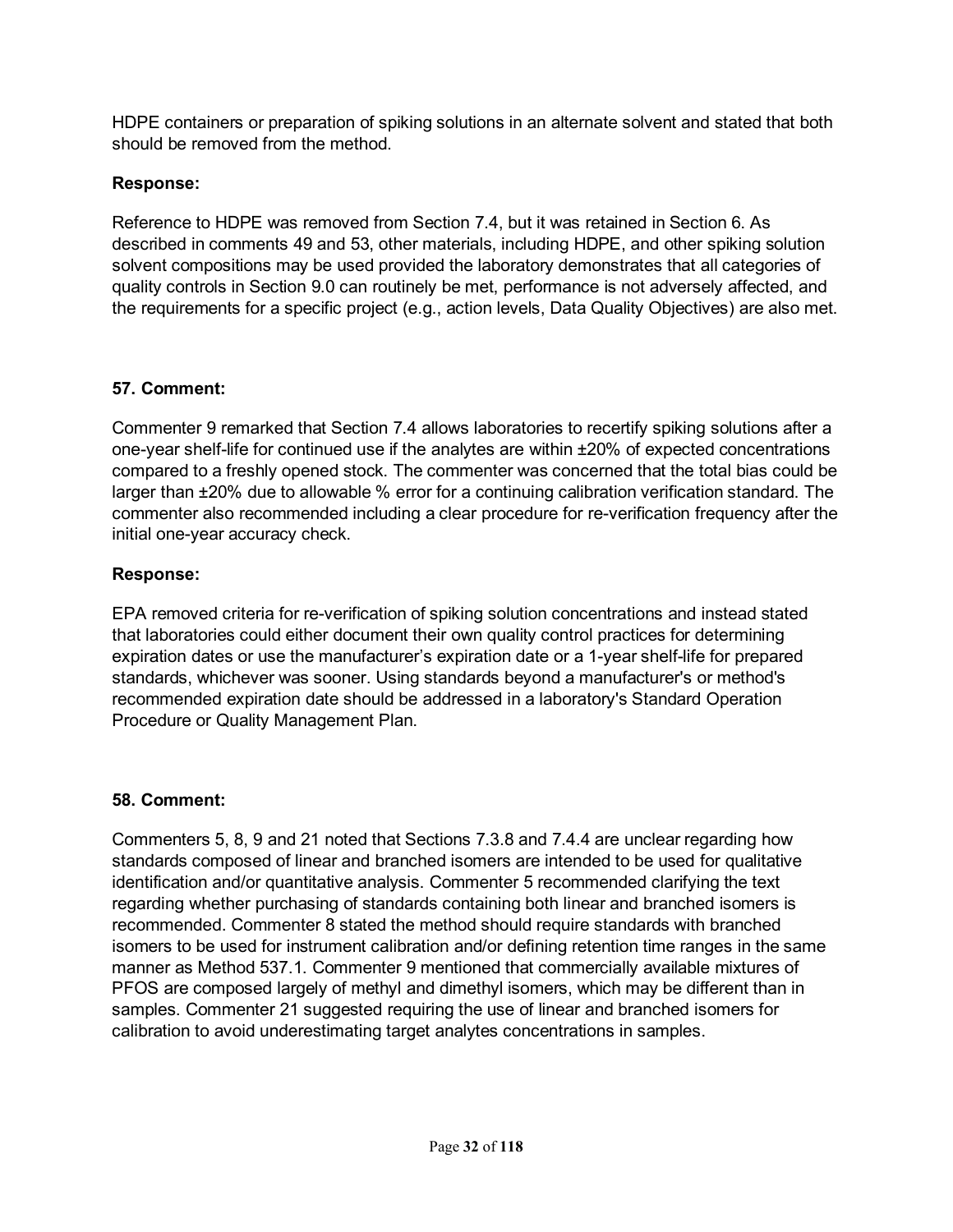#### **Response:**

EPA did not provide more specifics about quantitative analysis of PFAS composed of linear and branched isomers in Section 7.4, but the note after Section 11.3.3 and Sections 11.6 and 11.7 were revised to provide more specificity regarding calibration, qualitative identification and quantitation of target analytes composed of mixtures of linear and branched isomers. The note after Section 11.3.3 also states the choice of calibration and quantitation options must be made clear to the data user and refers to Method 533 as an example.

## **59. Comment:**

Commenter 9 requested that EPA resolve the discrepancy between Section 7.4.4, which mentions storage of certified solutions in accordance with manufacturer's temperature recommendations, and Section 7.4, which directs laboratories to store standard solutions at ≤6ºC.

#### **Response:**

EPA agrees with the commenter and revised Section 7.4.1 to include "or according to manufacturer's recommended storage conditions."

#### **60. Comment:**

Commenter 7 recommended calibrating to  $\leq\frac{1}{2}$  the LLOQ to avoid the need for extrapolation when quantitating LLOQ verification QC samples. The Commenter noted that Section 7.4.3 states LLOQ verifications can be prepared at concentrations from 0.5 to two times the LLOQ.

#### **Response:**

While EPA agrees that calibrating to below the Lower Limit of Quantitation (LLOQ) is an excellent practice, EPA did not make this revision to the method because it would be inconsistent with Method 8000D and other SW-846 determinative methods. Test methods published by other EPA programs (e.g., 500 series, 600 series) also generally do not require calibrating to below the Minimum Reporting Level (MRL) or Minimum Level (ML). The minimum requirement in 8000-series SW-846 determinative methods is to calibrate to ≤ LLOQ, and more restrictive requirements should be documented in a laboratory's Standard Operating Procedure or Quality Management Plan or in project planning documents.

## **61. Comment:**

Commenter 9 remarked that Section 7.4.4.1 does not provide a shelf-life for a Primary Dilution Standard (PDS) solution despite the concern raised in the QC Summary Report and Appendix E of the Statistical Summary Report regarding loss of some target analytes from solutions of 1:1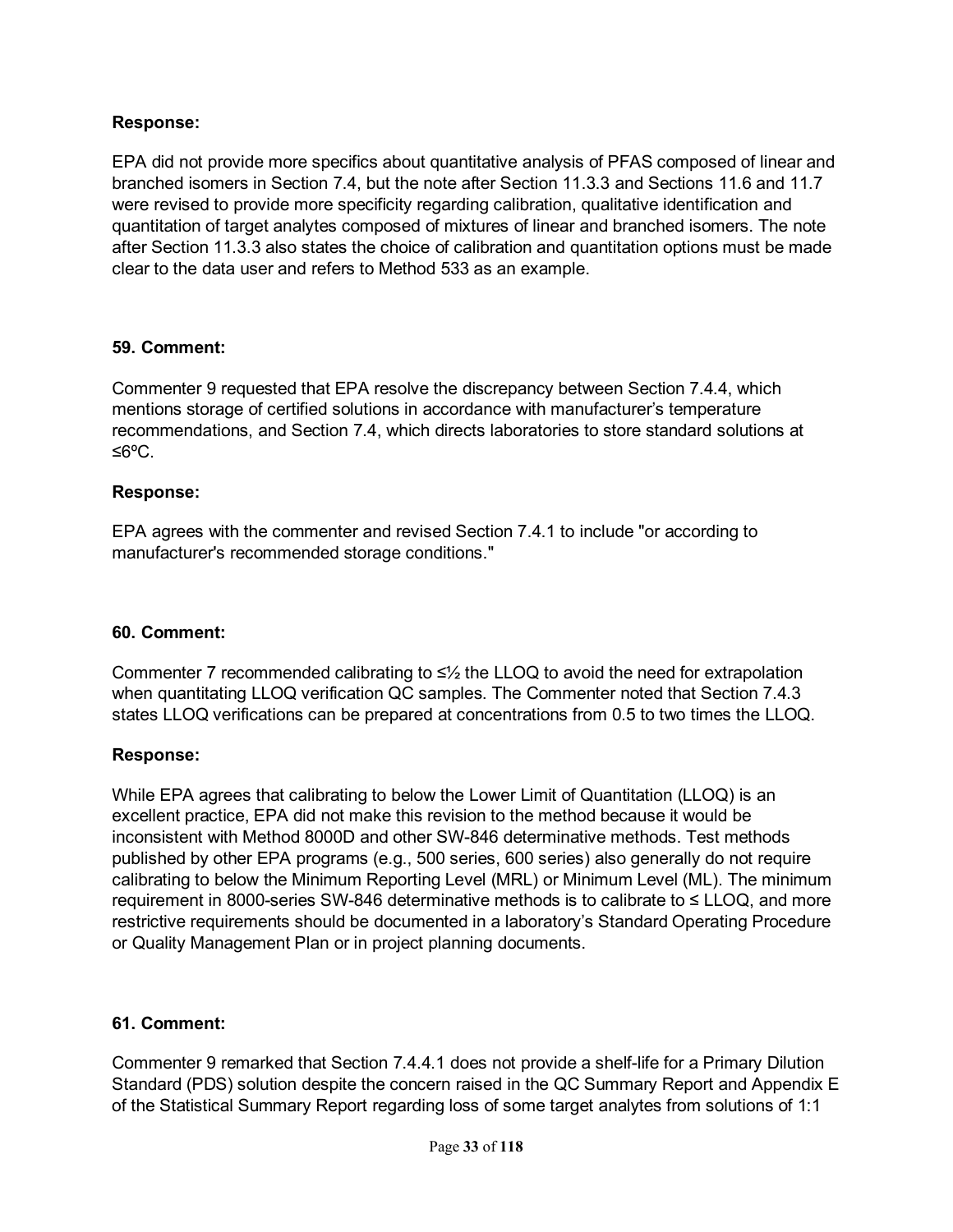methanol-water+0.1% acetic acid in glass containers. The commenter asked whether similar losses might also occur from the PDS, calibration standards, and sample extracts and whether this loss could have contributed to the variability observed in the study. The commenter also considered preparation of the PDS and calibration standards to be tied to Method 3512 and questioned whether it would be appropriate for Method 8327 applied to other sample preparation methods. The commenter requested that EPA resolve these discrepancies in the method.

## **Response:**

EPA disagrees with the commenter and considers the information included in Sections 4.0 and 7.0 of Method 8327 to be sufficient regarding container materials, storage conditions and shelflife for standards, including for the PDS. EPA did not observe loss of target analytes in standard solutions prepared in a higher proportion of organic cosolvent or in 1:1 methanol-water + 0.1% acetic acid stored in polypropylene containers. EPA revised Method 8327 to add a section entitled 'Storage and Shelf Life' (Section 7.4.1) to distinguish this information from the rest of the text in Section 7.4. This section retained the manufacturer's expiration date or 1 year shelf-life for prepared standard solutions, but it was also revised to provide laboratories the option to establish their own QC practices for determining expiration dates, consistent with methods from other EPA programs (e.g., Method 533). This section was also revised to state that stock solutions should be checked frequently for signs of degradation or evaporation, consistent with language in other SW-846 methods. EPA added information from Section 4.3.4 of Method 8327 to Method 3512 as well.

## **62. Comment:**

Commenter 20 requested that EPA clarify sections on calibration for PFAS target analytes composed of linear and branched isomers, including how these analytes are to be calibrated, qualitatively identified (e.g., evaluating chromatographic retention times), quantitated, and reported. The commenter observed that laboratories commonly report concentrations of integrated branched and linear isomers based on calibration of only the linear isomer that could result in bias. The commenter expressed concern about comparability of data between laboratories if they used different approaches to calibration and quantitation that might not be apparent unless laboratories explain these details in a narrative associated with the data.

## **Response:**

EPA concurs with the commenter and revised the note in Section 11.3.3 and Sections 11.6 and 11.7 to provide additional specificity regarding calibration, qualitative identification, and quantitation of multi-component analytes. The note in Section 11.3.3 requires that the choice of calibration (linear vs branched) be clear to the data user. Please see responses to comments 3 and 123 for additional information.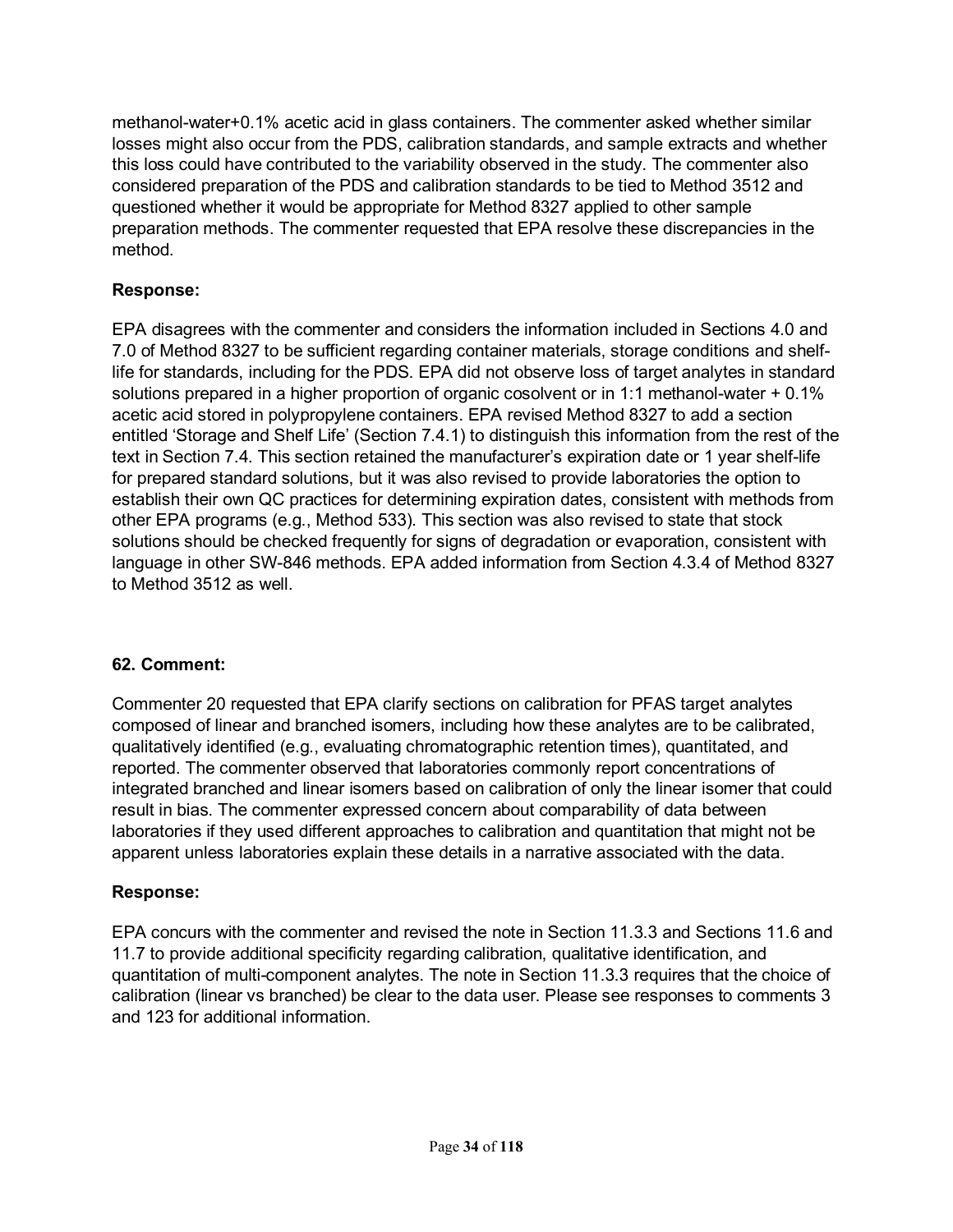Commenter 5 considered the statement in Section 7.4.4.2, "a second lot number from the same manufacturer may be adequate to meet this requirement," to be too vague and recommended not allowing a "second lot number" to be used for Initial Calibration Verification (ICV) to avoid ambiguity.

#### **Response:**

EPA made no changes to the method based on this comment, as this same language is used in other SW-846 methods. The first sentence of this section states the same manufacturer may be used if the "batch is prepared independently from the batch used for calibration." The laboratory should verify that the source materials for the calibration standards are not the same as for the ICV. Given potential for limitations in sources of certified reference materials for PFAS, EPA does not intend to prohibit laboratories from using a 2nd lot from the same supplier.

## <span id="page-34-0"></span>SECTION 8.0: SAMPLE COLLECTION, PRESERVATION, AND STORAGE

#### **64. Comment:**

Commenter 22 noted that Section 8.0 states all sample collection, preservation and storage language are guidance and recommended that the EPA identify sample collection, preservation and storage specifications as requirements that must be met. The commenter expressed concern that an accredited laboratory could take months to prepare and analyze samples without clear requirements.

#### **Response:**

EPA agrees with this commenter that holding time information based on a properly designed study would be useful, but at the time of this writing a formal holding time study has not yet been completed. Until data are available from this study, information in this section is considered guidance. Please note that the holding times in Chapters 3 and 4 of SW-846 are guidelines, and the project team should consider all available sources of information regarding holding times and sample preservation options to ensure measurements are representative and suitable for their intended use.

#### **65. Comment:**

Commenter 22 recommended that the EPA require collection of field blanks and addition of trizma to remove residual chlorine from aqueous samples as described in EPA Methods 537 and EPA 537.1.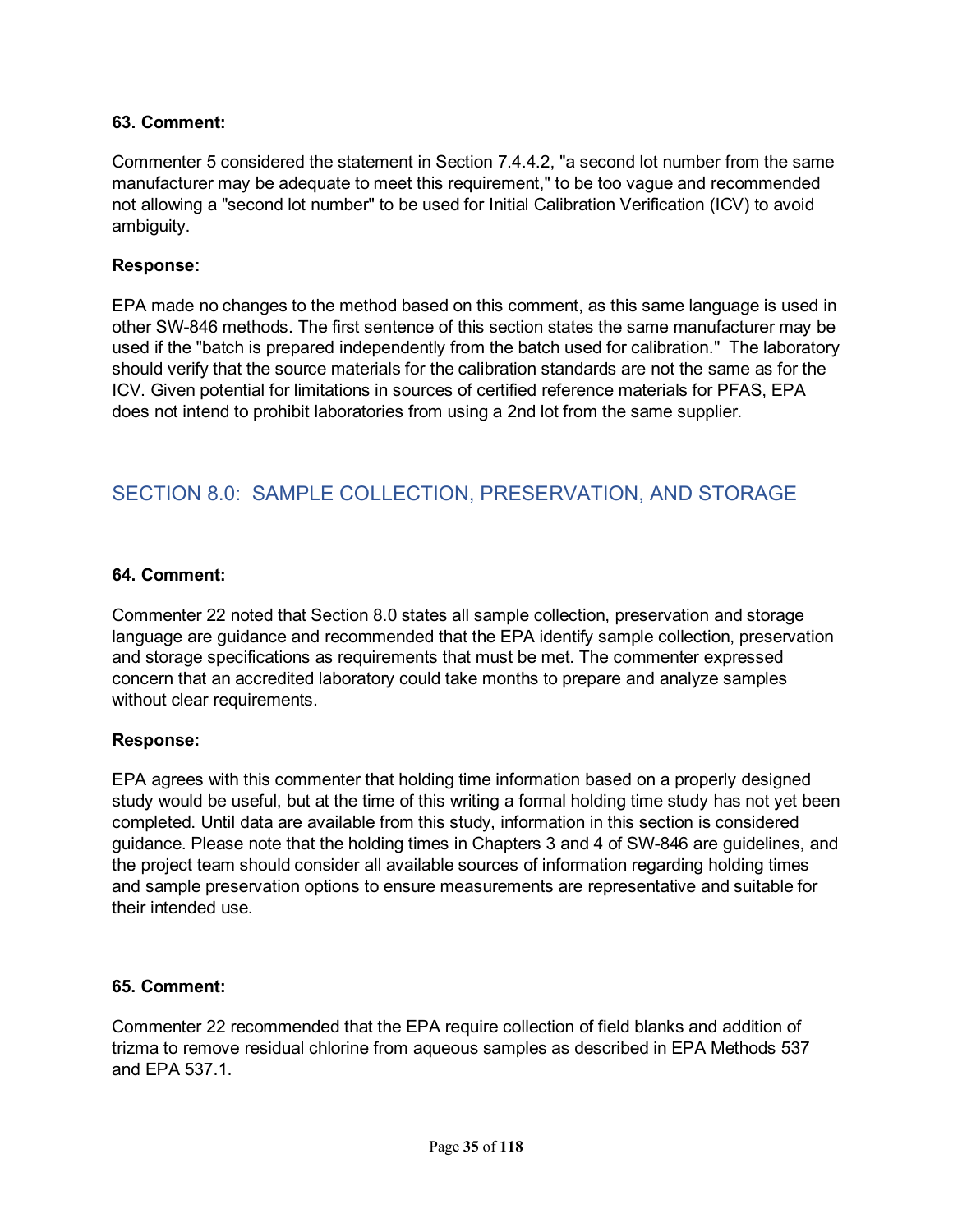#### **Response:**

EPA respectfully disagrees with the commenter's suggestions to require field blanks and to preserve aqueous samples with trizma. Section 8.0 states that field blanks may be required, but identification of field quality controls needed to support a given project is more appropriate for project planning documents or field sampling guidance and is outside the scope of these reference methods. Trizma may be useful for removing residual chlorine from aqueous samples, but it is not recommended for use with this method because it was not tested during method development, and the impact of residual chlorine on stability of the PFAS target analytes was not evaluated.

#### **66. Comment:**

Several commenters (4, 11 and 21) noted that 5 mL sample sizes recommended in Section 8.1 may be difficult to collect using typical field sampling equipment (e.g., ISCO samplers), and these commenters recommended specifying or allowing for larger sample sizes (125 or 250 mL). Commenter 11 stated that allowing larger sample sizes would enable commercial laboratories to continue using 250 mL High Density Polyethylene (HDPE) sample containers. Commenter 4 was concerned that sample characteristics (color, particulates, foam) could lead to inaccurate volume measurement, and commenters 4 and 11 also expressed concern that over-filling sample containers and/or manual transfers could lead to adsorption-related losses or bias for some target analytes. Commenter 21 noted that it would be difficult for field samplers to collect 5 mL  $\pm$  5% volumes and suggested that adjusting the amounts of isotopically labeled surrogates/internal standards would be cumbersome for laboratories to manage.

#### **Response:**

EPA included 5 mL sample size and 15 ml sample containers as examples. Sample containers may be of any size as long as the entire sample is processed, whether in the original container or after transfer with adequate solvent rinsing. The recommended sample size is intended to minimize waste and cost associated with diluting larger sample sizes 1:1 with methanol and adding appropriate amounts of isotopically labeled surrogates. Method 3512 also states that alternate sample volumes are acceptable; please refer to Section 11.0 of Method 3512 for more information.

#### **67. Comment:**

Commenter 5 recommended deleting "where practical" from the statement in Section 8.1 that sample containers and reagent water used for field blanks should be pre-verified to be clean prior to sample collection.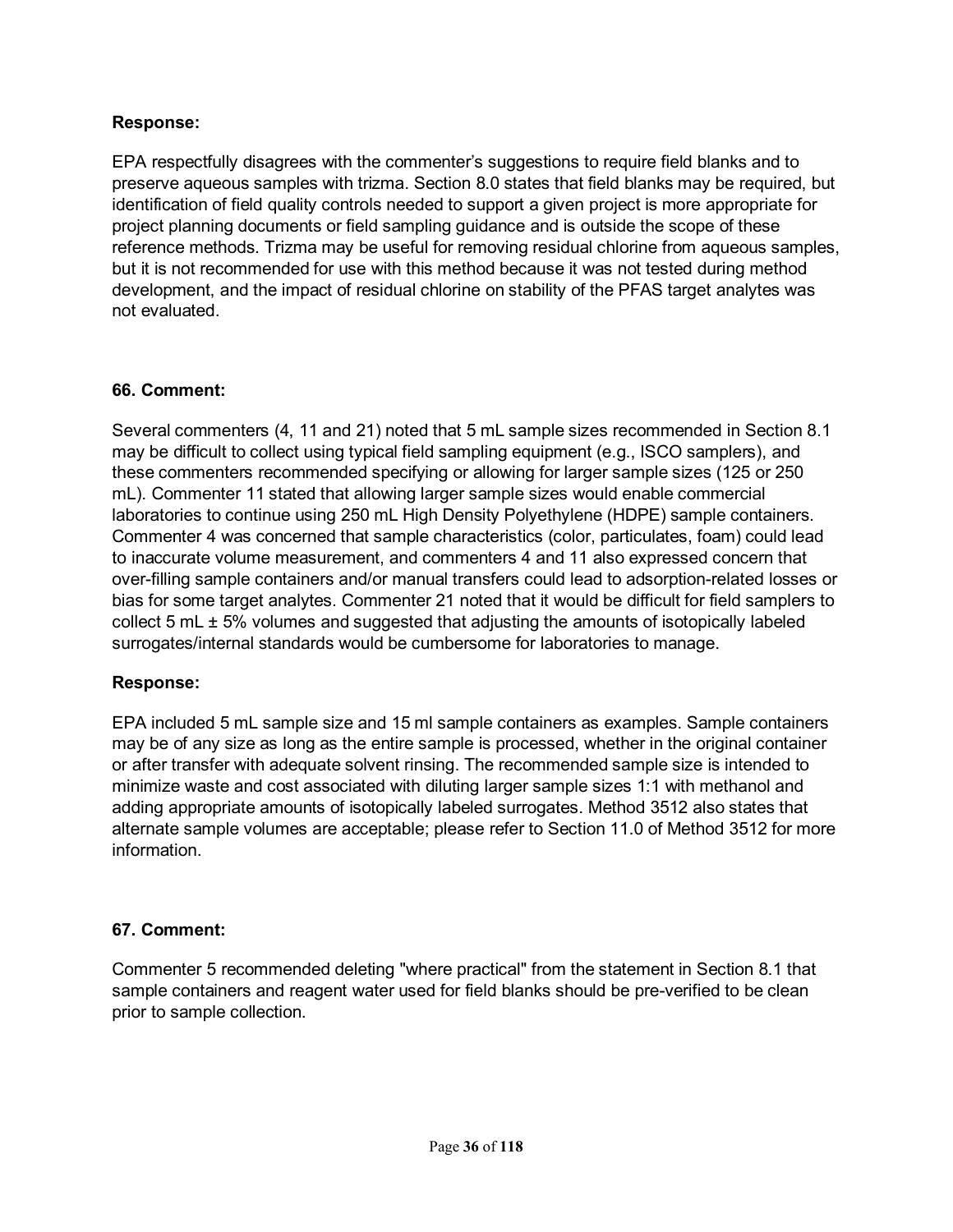EPA disagrees with the commenter's suggested change. Sample collectors may not always have access to pre-verified water and containers from the analysis laboratory. While this is an excellent practice, it may not always be practicable.

#### **68. Comment:**

Commenter 6 stated suggested deleting "high density polyethylene (HDPE)" from Section 8.1 as an acceptable container type for aqueous sample collection, noting that "The ASTM D7979 – 17 test method developers have no data to support HDPE containers, nor did the multi-lab study use HDPE containers."

#### **Response:**

EPA partially agrees with the commenter and revised the wording in Section 8.1 to specifically identify that HDPE sample containers may be used if acceptable performance is demonstrated. As described in EPA's responses to comments 45, 49 and 56, laboratories are allowed to modify supplies, equipment and analytical conditions in the method as long as the acceptance criteria for the categories of quality controls in Sec 9.0 are met, performance is not adversely affected, and any requirements for the specific project (e.g., action levels, Data Quality Objectives) are also met. Section 4.3.4 also states other materials, including HDPE, may be used if adequate performance is demonstrated. Note that other PFAS test methods allow the use of HDPE containers for collection of aqueous samples, including EPA Method 533.

#### **69. Comment:**

Commenter 9 expressed concern that 5 mL samples collected as described in Section 8.1 would be imprecise, and the commenter stated that the sample preparation procedure should explicitly allow for solvent volumes to be scaled to be equivalent to aqueous sample volumes "(e.g., 5.2 mL of sample to 5.2 mL of methanol)". This commenter further stated that the method was only validated for 5 mL volumes and expressed concern that small sample volumes could "exacerbate precision error particularly in complex sample matrices with no cleanup procedures."

#### **Response:**

EPA moved the information pertaining to sample volume and dilution solvent volume to Sections 11.1 and 11.2 of Method 3512. Please refer to EPA's response to comment 190 for more detail.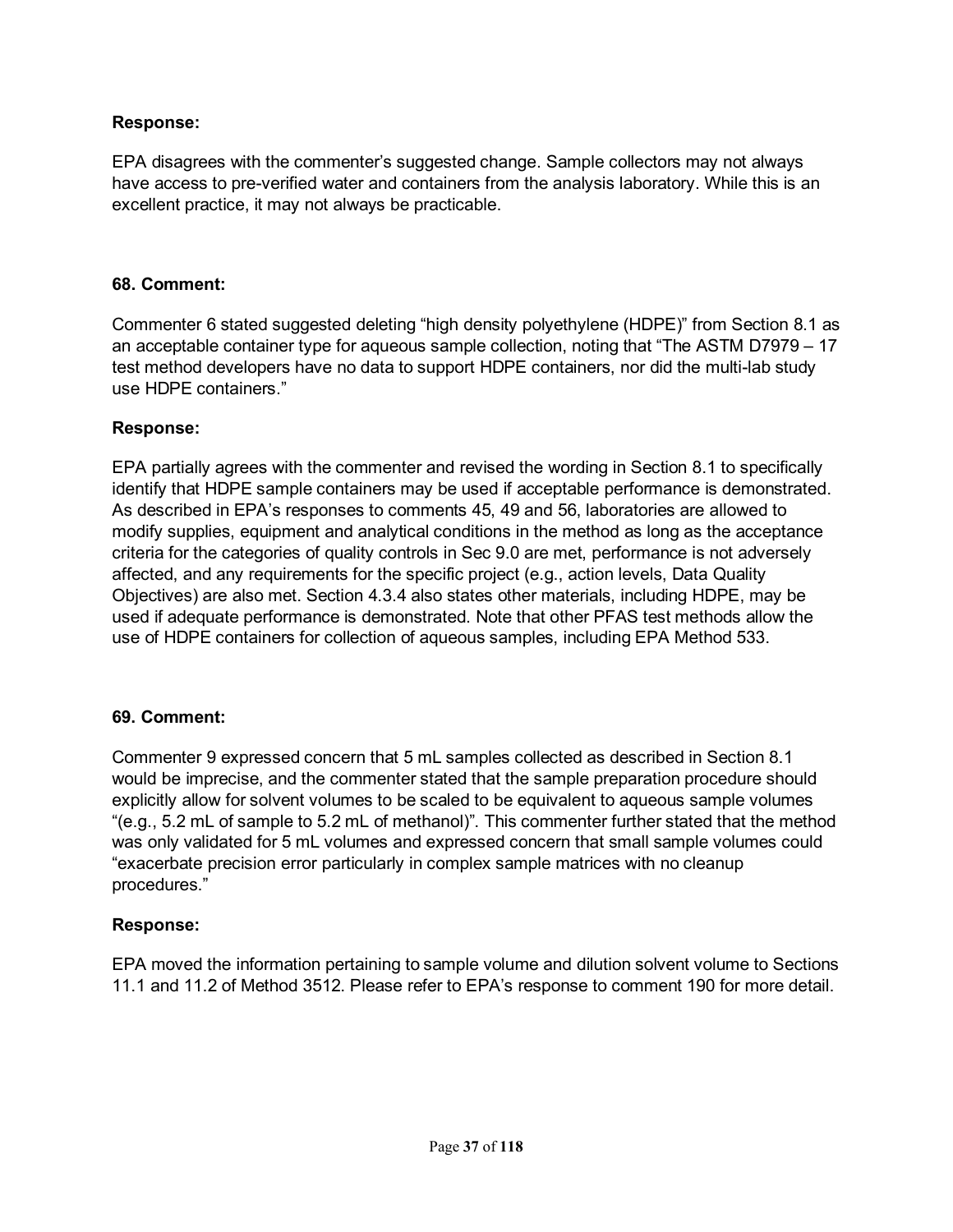Commenter 9 remarked that the note after Section 8.1 referred to Section 11.1.1 that did not exist in Method 8327, and Section B11.1.5 of Method 3512 appeared to be a more appropriate reference.

#### **Response:**

EPA agrees with the commenter and removed the section reference from Section 8.1. Related information was included as a "caution" after Section 11.0 of Method 3512.

#### **71. Comment:**

Commenter 10 stated that the sample collection containers, volumes and handling in Section 8.0 should be specified if they are critical to method performance, not suggested.

#### **Response:**

EPA considers the critical specifications related to aqueous sample collection to be included: container materials are specified, the entire sample must be prepared, and 50% solvent content must be achieved prior to subsampling, or the associated data must be qualified appropriately; and, extra replicate sample containers are recommended to be collected. Container size, volume, and headspace were not identified as critical for performance of the method and are at the discretion of the laboratory or project.

#### **72. Comment:**

Regarding the note after Section 8.1, commenter 11 remarked that addition of isotopically labelled chemicals and the use of isotope dilution calibration would allow for more accurate quantitation of the native compounds because isotope dilution calculations would account for subsampling losses and differences in sample volume. This commenter noted that isotope dilution would enable the method to more readily accommodate a wider variety of sample volumes and allow laboratories to subsample aqueous matrices prior to diluting 1:1 with methanol as long as the isotopically labeled analogs are added before removing subsamples, as detailed in Method 3512 Section B2.0. Commenter 4 also recommended adding isotopically labeled standards to sample containers prior to collection, which would avoid the need for additional replicate sample containers that are otherwise required if samples require repreparation and/or reanalysis as described in Section 9.5.3.

#### **Response:**

EPA did not acquire the appropriate data to add isotope dilution calibration as an option to this method. EPA also did not evaluate kinetics of loss of PFAS target analytes from aqueous solution or determine how to use recovery of isotopically labeled chemicals to account for this loss. EPA notes that replicate containers would only be needed for duplicate and Matrix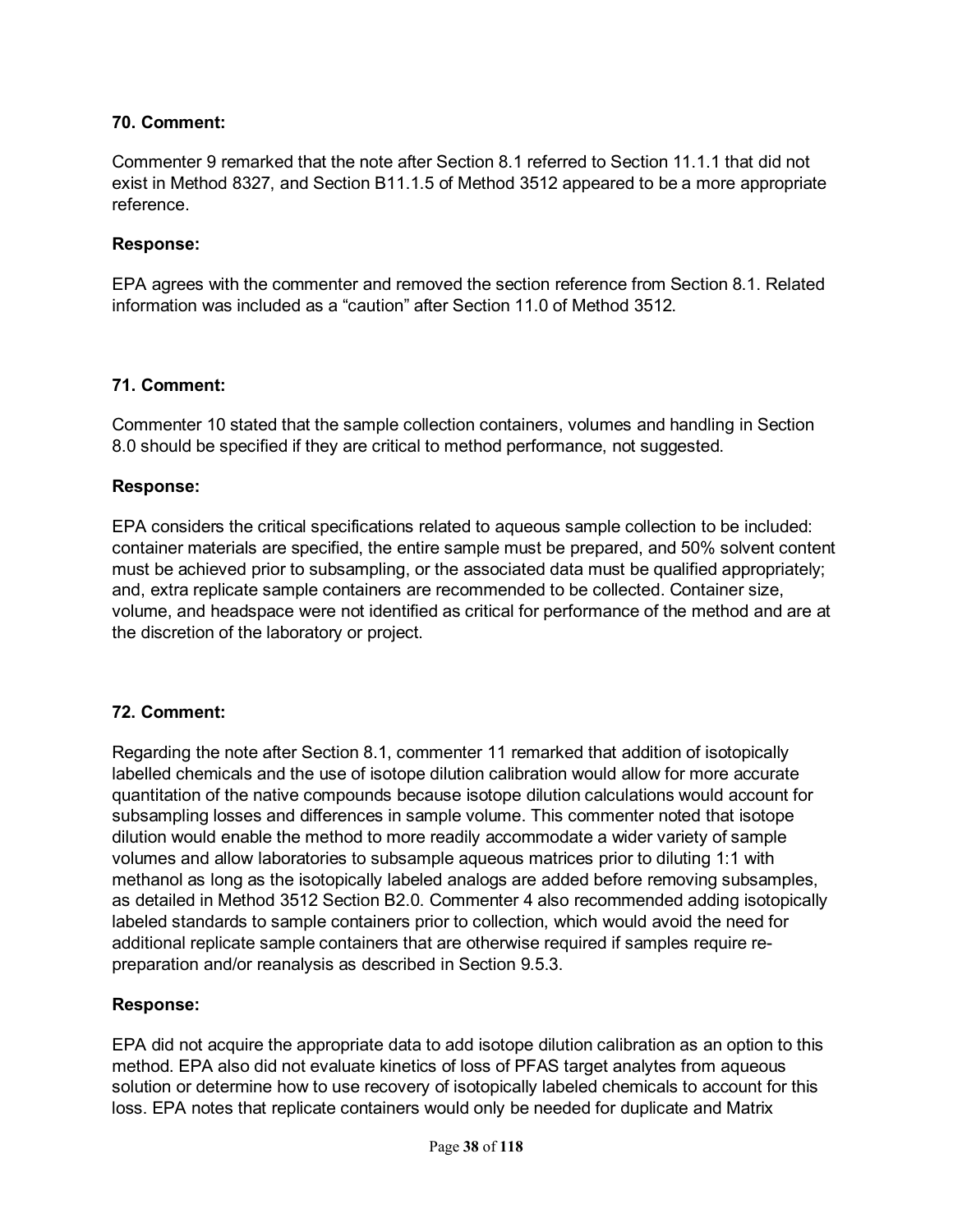Spike/Matrix Spike Duplicate QC samples or if re-preparation of a sample is needed. Sufficient sample volume should be available for reanalysis if the default 5 mL sample volumes are prepared as described in Method 3512. Please refer to EPA's response to comment 10 for more information about isotope dilution.

## **73. Comment:**

Commenters 14 and 18 recommended using pipettes to collect 5 mL sample volumes as described in Section 8.1. The commenters stated that precise measurement of initial sample volumes during collection would prevent under/overfilling of containers and eliminate the need for determination of volume or adjustment of internal standard/surrogate additions. These commenters further recommended collection of a minimum of four replicate containers for each sample for MS/MSD and re-extraction, as needed.

### **Response:**

EPA considers these suggestions to be potentially useful for sample collection, but addressing this comment is outside the scope of the method. Sample collection practices and minimum numbers of replicate sample containers are more appropriate for project planning documents and laboratory standard operating procedures or quality management plans, respectively. Volumetric measuring devices such as pipets should be thoroughly tested prior to use in the field for sample collection to ensure samples are representative.

### **74. Comment:**

Commenter 22 recommended that EPA revise Section 8.1 to require that laboratories not subsample due to the potential for low bias measurement. The commenter noted that "the drinking water methods also do not allow subsampling for the same reason".

### **Response:**

EPA agrees with the commenter regarding the potential for low bias measurement but notes that there may be circumstances in which subsampling is unavoidable and/or useful for specific projects. Rather than requiring that subsampling not be performed, EPA revised Section 8.0 in Method 8327 and Section 11.0 in Method 3512 to state "If subsampling is performed prior to achieving 50% organic cosolvent content, i.e., when preparing the entire water sample is not possible or practical, the data must be qualified appropriately."

## **75. Comment:**

Several commenters (5, 9, and 12) provided suggestions or requested additional information about holding times in Section 8.2. Commenter 5 asked whether there was sufficient evidence to require collected samples to be maintained below 6°C after collection as specified in Section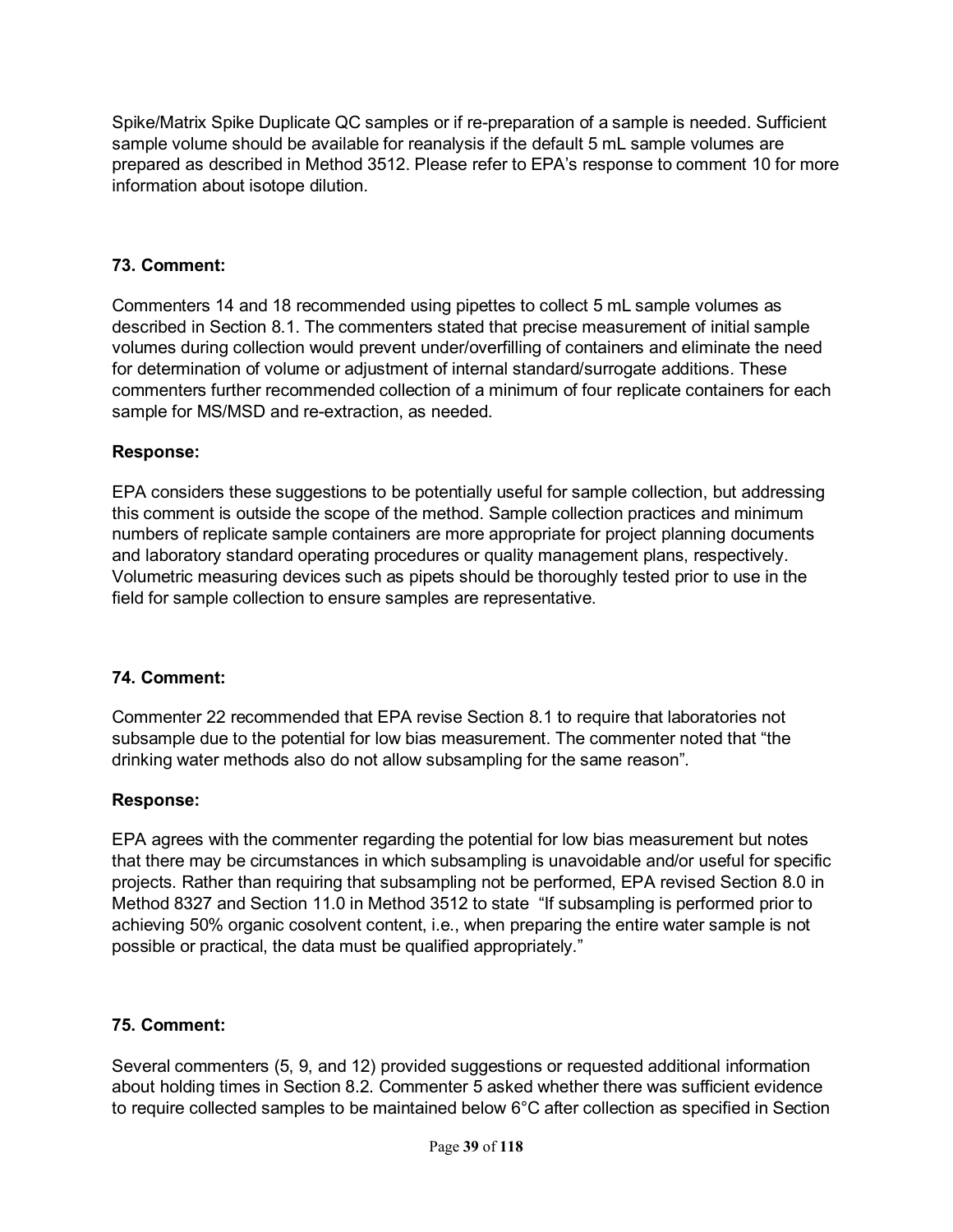8.2, noting that "PFAS are very stable and being able to ship samples without cooling would be a great cost savings for a number of remote Alaskan sites". Commenter 9 noted that Section 8.2 included a recommended holding time for solid samples but without including an extraction method or holding time study as a basis. Commenter 9 also remarked that EPA should provide a schedule for completion of holding time studies in various matrices. Commenter 12 noted that studies in the literature have shown some PFAS have the potential to transform during storage [\(https://www.ncbi.nlm.nih.gov/pmc/articles/PMC3214619\)](https://www.ncbi.nlm.nih.gov/pmc/articles/PMC3214619) and recommended reducing maximum holding times to 14-15 days.

### **Response:**

EPA revised Section 16.0 of Method 8327 to include a reference to a published article (Woudneh, et. al 2018) that suggested some PFAS can transform even during refrigerated storage of aqueous samples. EPA agrees with commenter 12 and revised the recommended maximum holding time for aqueous samples to 14 days for aqueous samples maintained at ≤6°C. The note after Section 8.2 was also revised to indicate frozen storage may reduce transformation of some PFAS, and additional references were provided for PFAS stability in aqueous matrices. EPA also revised Section 8.2 to removed reference to holding times for solid matrices. Please see comments 4 and 5 for more detail. At the time of this writing, EPA has not completed a formal holding time study, and the holding times and sample preservation specifications in Method 8327 are recommendations. Section 4.1.2 of SW-846 Chapter 4 states "selection of preservation techniques and applicable holding times should be based on all available information", including the project Data Quality Objectives. Please refer Section 8.0 and Table 6 in the final version of Method 8327 and to Chapter 4 for more details.

### **76. Comment:**

Commenter 20 recommended that Section 8.0 be revised to indicate that extracts should be mixed prior to analysis because "PFAS can float to the top of the extract if it's sitting around waiting for LC-MS/MS analysis".

### **Response:**

EPA added a statement to Section 11.5 regarding warming of prepared samples to room temperature and mixing prior to transferring to autosampler vials.

# SECTION 9.0: QUALITY CONTROL

## **77. Comment:**

Commenter 5 expressed concern that the allowance in Section 9.1 for laboratories to generate their own statistically based acceptance limits would lead to high variability in evaluation of data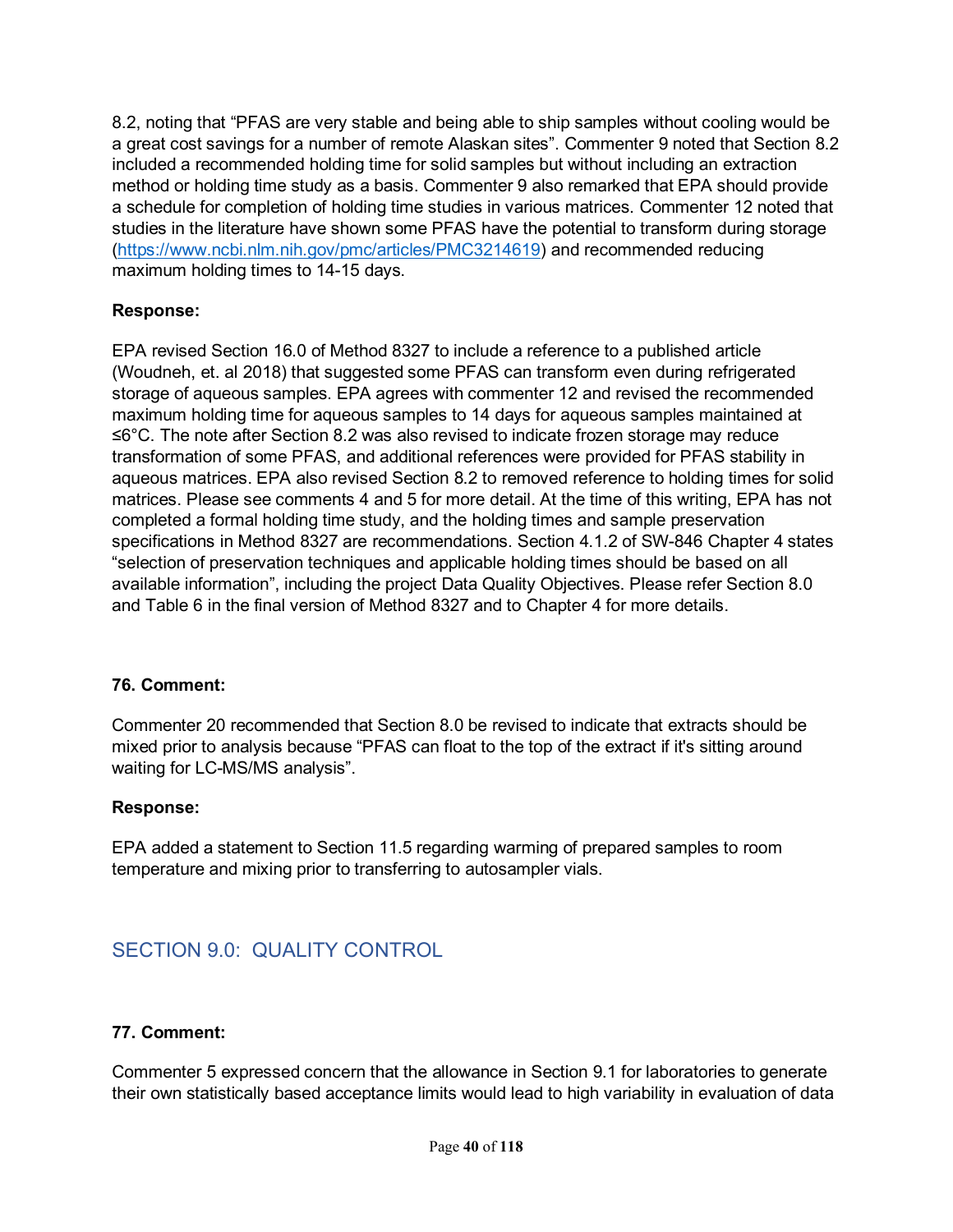between laboratories and suggested specifying a minimum threshold for acceptable performance.

#### **Response:**

EPA disagrees with this comment and notes that all 8000-series SW-846 methods recommend calculation of statistically-based acceptance limits for certain types of sample preparation quality controls once sufficient data has been acquired. Please refer to Section 9.0 of Method 8000D for more information.

#### **78. Comment:**

Commenter 5 remarked that analysis of only four QC samples in Section 9.4 for an Initial Demonstration of Proficiency (IDP) study was "insufficient for such a sensitive and difficult analytical method" and recommended that EPA revise the method to require 10 such samples for IDP.

#### **Response:**

EPA respectfully disagrees with this commenter regarding the need to require a higher number of replicate samples for IDP for this method. All chromatographic SW-846 methods have a foursample minimum requirement for IDP (see Method 8000D). The laboratory is free to add more samples to demonstrate capability; however, requiring more would be inconsistent with other SW-846 methods.

### **79. Comment:**

Commenter 22 noted that Section 9.4 does not set requirements for an Initial Demonstration of Proficiency (IDP) and recommended requiring 70-130% average recovery and <30% RSD for IDP. The commenter concluded that the analytes should not be run by this method if a laboratory cannot meet these IDP requirements.

#### **Response:**

EPA respectfully disagrees with the commenter regarding the need to include 'required' language for IDP in this section. This section refers to Method 8000D, which provides a general approach for IDP that includes comparison of laboratory-generated mean and standard deviation of % recovery to the performance data in the method. This general approach is relevant for all 8000-series SW-846 methods. 'Preliminary' acceptance criteria for IDP were removed from Section 9.4 of Method 8327 and were instead incorporated by reference to Method 8000D. This change is intended to make this section more broadly applicable and to improve consistency with other recently published reference methods (8260D, 8270E). Alternative acceptance criteria may be used as long as they are acceptable to the end data user (e.g., regulatory authority), and these criteria should be documented in the laboratory's SOP or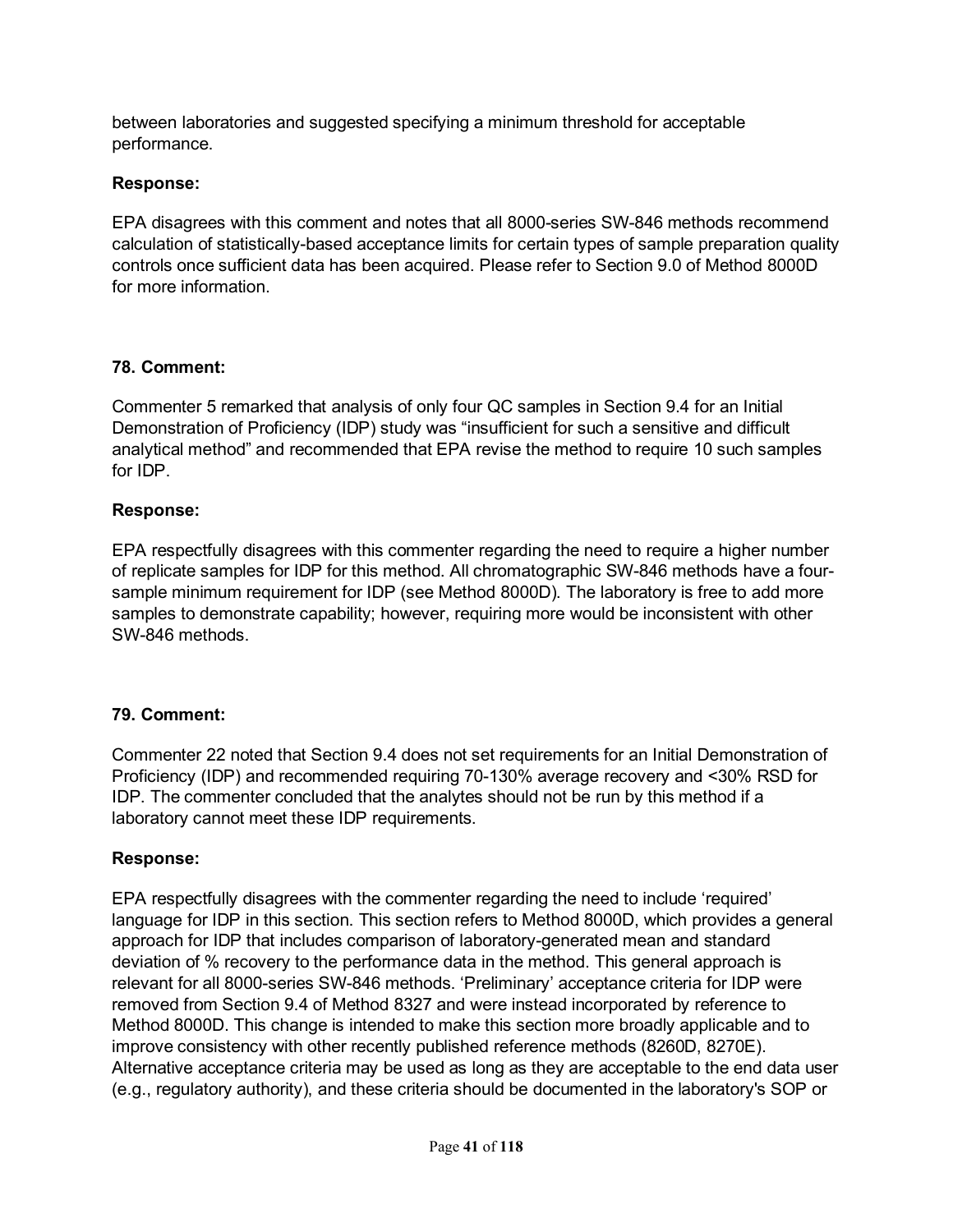in project planning documents. Consistent with other SW-846 methods, some analytes may not perform as well as others, and data users will have to address data limitations when quality controls do not meet method- or project-specified acceptance criteria.

### **80. Comment:**

Commenter 9 remarked that the acceptance criteria for Initial Demonstration of Proficiency (IDP) in Section 9.4 of 70-130% recovery is wide and suggested that method is "not determinative" without incorporating isotope dilution calibration. The commenter encouraged EPA to "reconsider the quantitative problems with external standard calibration".

### **Response:**

Please refer to EPA's response to comment 79 for an explanation of the changes made to Section 9.4 and to comments 1 and 10 regarding method performance and isotope dilution calibration, respectively.

## **81. Comment:**

Commenter 4 considered the minimum analysis frequency specified for Reagent Blanks (RBs) as once per day in Section 9.5.7 to be insufficient. This commenter recommended including multiple reagent blanks throughout an analysis sequence and as needed to demonstrate lack of carryover. The commenter further recommended revising the method to specify a minimum RB frequency of one per 10 field samples and quality control samples and additionally after any CCV and at the end of the analysis sequence.

## **Response:**

EPA did not change the minimum frequency of RBs in Section 9.5.7 based on this comment but agrees that more frequent analysis of RBs is a good quality assurance practice. Please see EPA's response to comment 33 for more information about RBs.

## **82. Comment:**

Regarding Section 9.5.1, commenter 5 noted that Reagent Blanks (RBs) should be analyzed prior to samples rather than Method Blanks (MBs). The commenter considered RBs to be more appropriate for pinpointing sources of contamination because MBs are exposed to more potential sources of contamination. The commenter also considered analysis of MBs to be more appropriate than RBs on a continuing basis during sample analysis.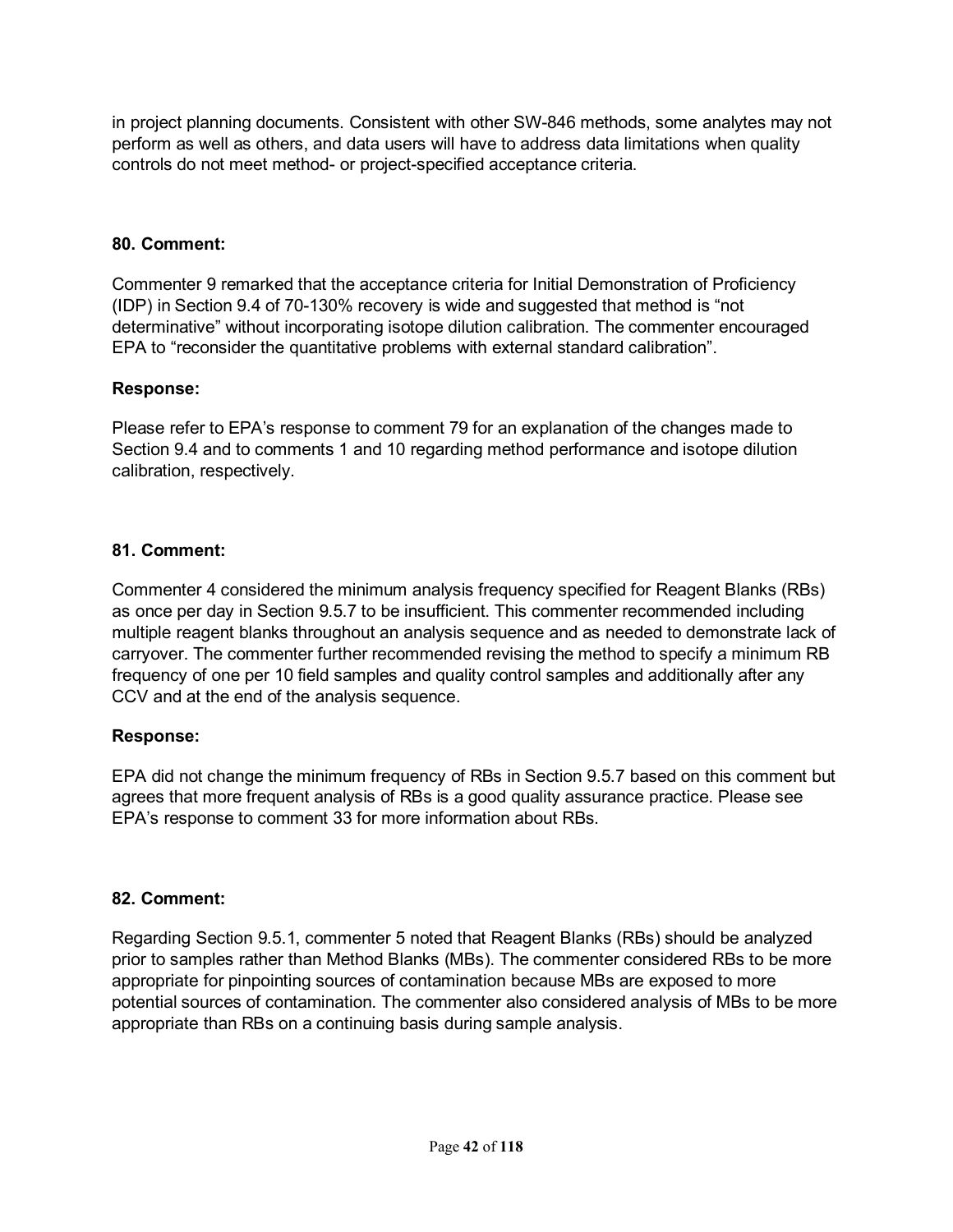EPA did not change the wording in Section 9.5.1 based on this comment but notes that MBs and RBs are both useful for identifying and isolating potential sources of contamination. EPA considers the statement in Section 7.1 that reagents should be tested prior to use to ensure that the blank criteria can be met to be sufficient to address the commenter's concern about identifying potential sources of contamination. EPA agrees with the commenter that MBs integrate more variables than RBs. EPA considers the minimum MB frequency described in Section 9.6 to be sufficient for evaluation of contamination during sample preparation and analysis. EPA also considers analysis of RBs and/or MBs on a continuing basis as described in Sections 9.5.1 and 11.4.4 to be sufficient to evaluate whether background of any PFAS target analytes in the analytical system and reagents is low enough for analysis to continue. The allowance to analyze RBs rather than MBs on a continuing basis is also consistent with other SW-846 methods.

### **83. Comment:**

Commenter 7 noted that Section 9.5.2 states blanks are generally considered acceptable if concentrations are <½ the Lower Limit of Quantitation (LLOQ). The commenter remarked that quantitative measurements extrapolated outside the calibrated concentration range should not be relied upon, even in blank samples, because the calculated concentrations are highly uncertain. The commenter further noted that Section 9.9 refers to the LLOQ as the lowest concentration that is quantitated.

### **Response:**

EPA agrees with the commenter that quantitative measurements below the lowest initial calibration standard can be highly uncertain. However, quantitation of concentrations below the LLOQ in blanks is a common and necessary practice associated with most analytical methodology, including this and other SW-846 methods. Data users must understand the limitations of such data, and professional judgement can be an important part of interpreting the impact of blank concentrations below the LLOQ on measured concentrations in samples. Method 8327 provides some related guidance. For example, Section 9.5.2 identifies that response can be used as an alternative to concentration for assessing background if quantitation accuracy <LLOQ is concerning. Please refer to EPA's response to comment 60 for related discussion.

### **84. Comment:**

Commenter 22 noted that Section 9.5.2 does not set a specific blank acceptance criterion and recommended that EPA require blank concentrations to be  $\leq \frac{1}{2}$  the LLOQ to limit interferences from supplies.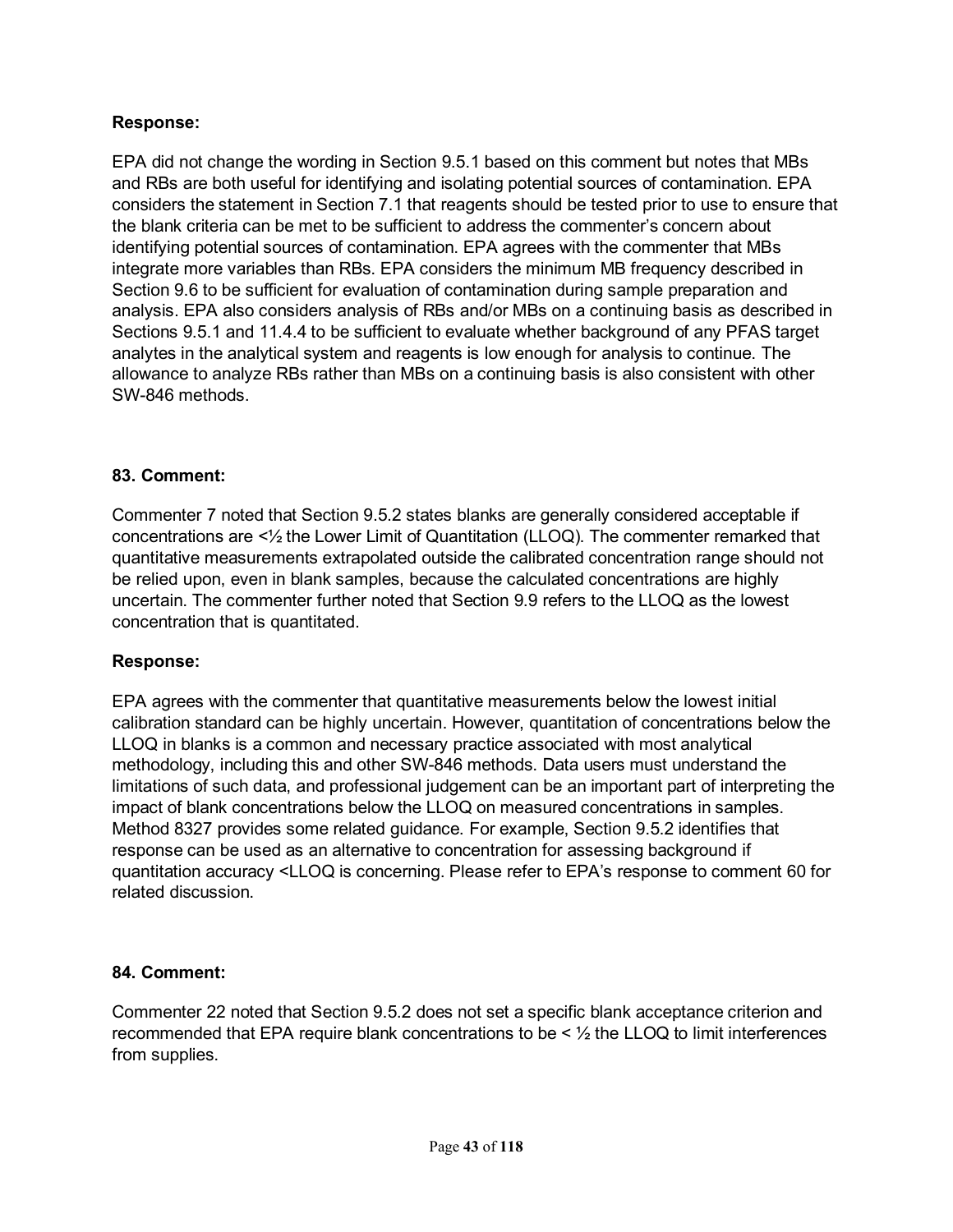EPA did not change the blank evaluation criteria in Section 9.5.2 or state that the criteria are required in order to avoid creating an inconsistency with other 8000-series SW-846 determinative methods. Section 9.5.3 states that corrective action may be required if blanks do not meet the acceptance criteria established by the laboratory or for the project. If more specificity is needed it should be included as a project-specific requirement.

#### **85. Comment:**

Commenter 5 remarked that Section 9.5.3 is vague about the circumstances under which sample re-extraction or re-analysis is required when blank contamination is found; specifically, the commenter requested that EPA better define the meaning of "well below" the action or regulatory limit. The commenter recommended revising the statement to include more specific guidelines.

#### **Response:**

EPA made no changes to the wording in Section 9.5.3 based on this comment. The same language is used in other SW-846 methods, including Method 8000D. The laboratory and/or project team should use judgment for interpreting the effect that blank contamination may have on meeting action or regulatory limits or other Data Quality Objectives for the project. These procedures should be documented in the laboratory's SOP or in project planning documents.

#### **86. Comment:**

Commenter 5 expressed support for the discussion of blank subtraction in Section 9.5.5, noting "As a regulatory agency we have had to provide guidance on this topic and seeing it in the method is a welcome addition".

#### **Response:**

EPA concurs with the comment. As described in Section 9.5.5, the laboratory should not subtract the results of the Method Blank (MB) from those of any associated samples, consistent with Method 8000D and other SW-846 determinative methods.

#### **87. Comment:**

Two commenters (8 and 9) remarked that Section 9.5.6 is unclear regarding the circumstances under which more than one method blank (MB) may be needed and how EPA intends sample data to be interpreted when samples are associated with multiple MBs. Both commenters requested that EPA revise this section to clarify how it intends for sample results associated with multiple blanks to be interpreted. Commenter 8 noted that analyzing multiple MBs or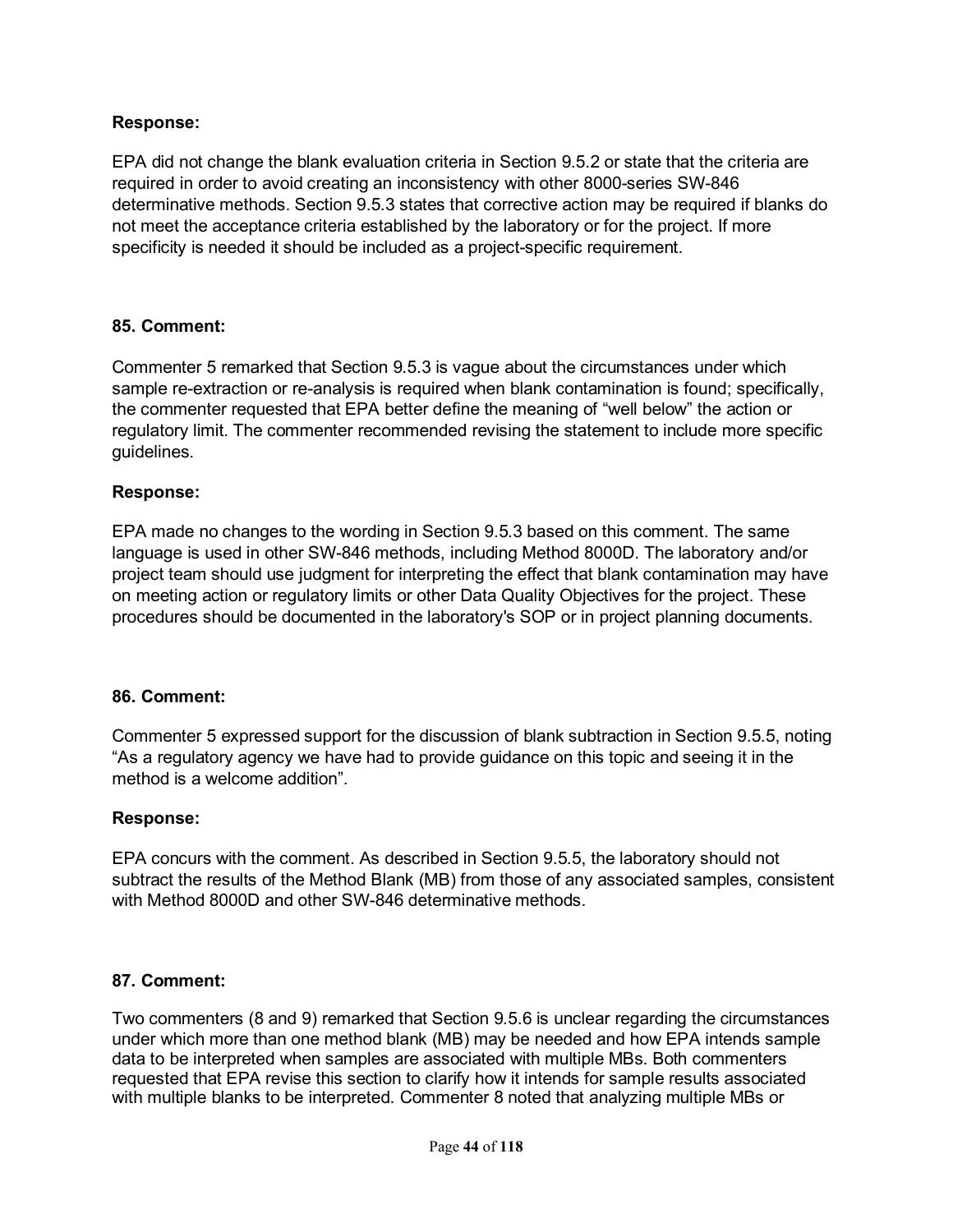reagent blanks (RB) could result in laboratories reporting the 'best' result, which the commenter did not consider to be a good laboratory practice. Commenter 8 further remarked that target analytes that do not meet the acceptance criteria in any blanks must be qualified in the samples, or the samples must be re-prepared and re-analyzed. Commenter 8 stated that if the MB criteria are not achievable for 6:2 FTS or another target analyte then the LLOQ may be set too low and should be re-evaluated for that compound. Commenter 8 supported including an additional MB and LCS when the lot of a supply was changed during preparation of a single batch of samples.

### **Response:**

EPA partially agrees with the commenters and removed the note after Section 9.5.6 that suggested multiple MBs or RBs may be needed for "commonly observed laboratory contaminants… or for applications in which very low levels (i.e., at or near the LLOQ) are of interest." The wording in Section 9.5.4 was retained, which recommends preparation of an additional MB when supplies are changed during preparation of a batch of samples. EPA notes that MB and RB results can both be applicable to and relevant for analysis of field samples, and laboratories or data reviewers may have to consider results from more than one blank during data evaluation. EPA did not include guidelines for interpreting sample results associated with multiple blanks in Method 8327 or in Method 8000D but generally agrees with Commenter 8 that using the highest blank concentration is preferable. More detailed procedures for evaluation of blank contamination than are provided in the method should be documented in a laboratory's Standard Operating Procedure or Quality Management Plan or in project planning documents. EPA did not revise Section 9.0 to recommend including an additional LCS when the lot of a supply is changed while preparing a batch of samples as this is inconsistent with other SW-846 methods but agrees it is a good practice. Each laboratory using this method is required to establish and periodically verify LLOQs at which level acceptance criteria for all categories of quality controls in Section 9.0 can routinely be met using the instrumentation, equipment, reagents, consumables and personnel at that laboratory. EPA considers this requirement to be sufficient to address the concern Commenter 8 identified regarding when MB acceptance criteria are not achievable.

### **88. Comment:**

Commenter 9 remarked that Sections 9.5.7 and 9.6.4 were not clear regarding whether surrogates are included in reagent blanks (RB) and suggested surrogates should be added to monitor instrument performance.

### **Response:**

EPA revised Section 9.5.7 to state that surrogates are optional for RBs. However, EPA notes that the purpose of RBs is to assess sources of PFAS contamination, not to evaluate performance of surrogates.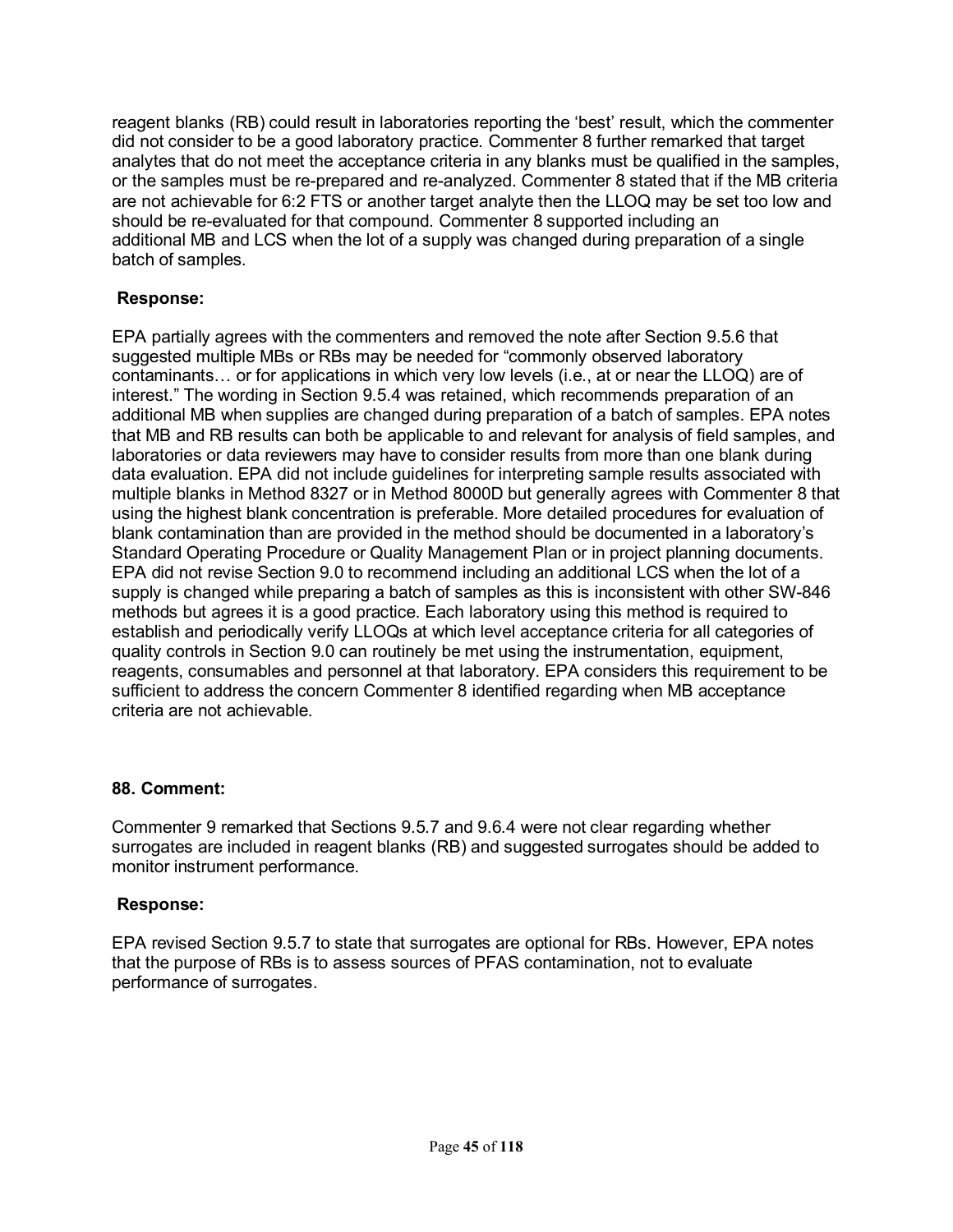Commenter 10 noted that Matrix Spike/Matrix Spike Duplicate (MS/MSD) or MS/duplicate quality control samples (Section 9.6) only monitor the effect of the sample matrix on that one sample and stated that the labeled compounds monitor matrix effects in each sample.

## **Response:**

EPA agrees with the commenter but notes that MS/MSD or MS/duplicate quality control samples are required in most SW-846 methods as long as sufficient amounts of samples are made available to the laboratory, and all methods have the same limitation: matrix effects and other sources of variability are only monitored in an individual sample and only for the target analytes that are present or are added. MS/MSD and MS/duplicate QC samples can also provide additional information about measurement precision integrated across sample collection and sample processing steps. EPA agrees that surrogates are spiked into chromatographic methods to monitor matrix effects in each sample; however, isotopically labeled analogs of all target analytes were not available when the method was validated, and some target analytes may not perform the same as structurally dissimilar surrogates. Matrix spikes are still considered to be a valuable tool.

### **90. Comment:**

Commenter 4 remarked that Section 9.6.1 does not provide guidance on matrix spike concentrations and noted that spiking levels that are too high or too low may be less relevant or may lead to difficulties interpreting data. The commenter recommended using matrix spike concentrations "between 0.5X to 10X the endogenous level for a meaningful assessment of matrix spike recovery".

### **Response:**

EPA revised Section 9.6 to provide guidance on matrix spike and LCS concentrations ("near the middle of the calibration range, when appropriate") and notes that appropriate matrix spike and LCS concentrations may also be a project-specific decision. Section 9.4.2 of Method 8000D recommends matrix spike concentrations at the action level or at one to five times the background sample concentration (if known), whichever is higher. In the absence of projectspecific requirements, please refer to Sections 7.4 and 9.6 in Method 8327 for guidance on concentration levels for LCS and MS/MSD QC samples.

### **91. Comment:**

Commenter 4 considered the minimum frequency of one Matrix Spike/Matrix Spike Duplicate (MS/MSD) or MS/duplicate sample pair per batch of 20 or fewer samples in Section 9.6.1.1 to be insufficient. The commenter stated that their laboratory runs a matrix spike duplicate for each sample and reduces the frequency to 1 per 5 samples for sampling locations that have been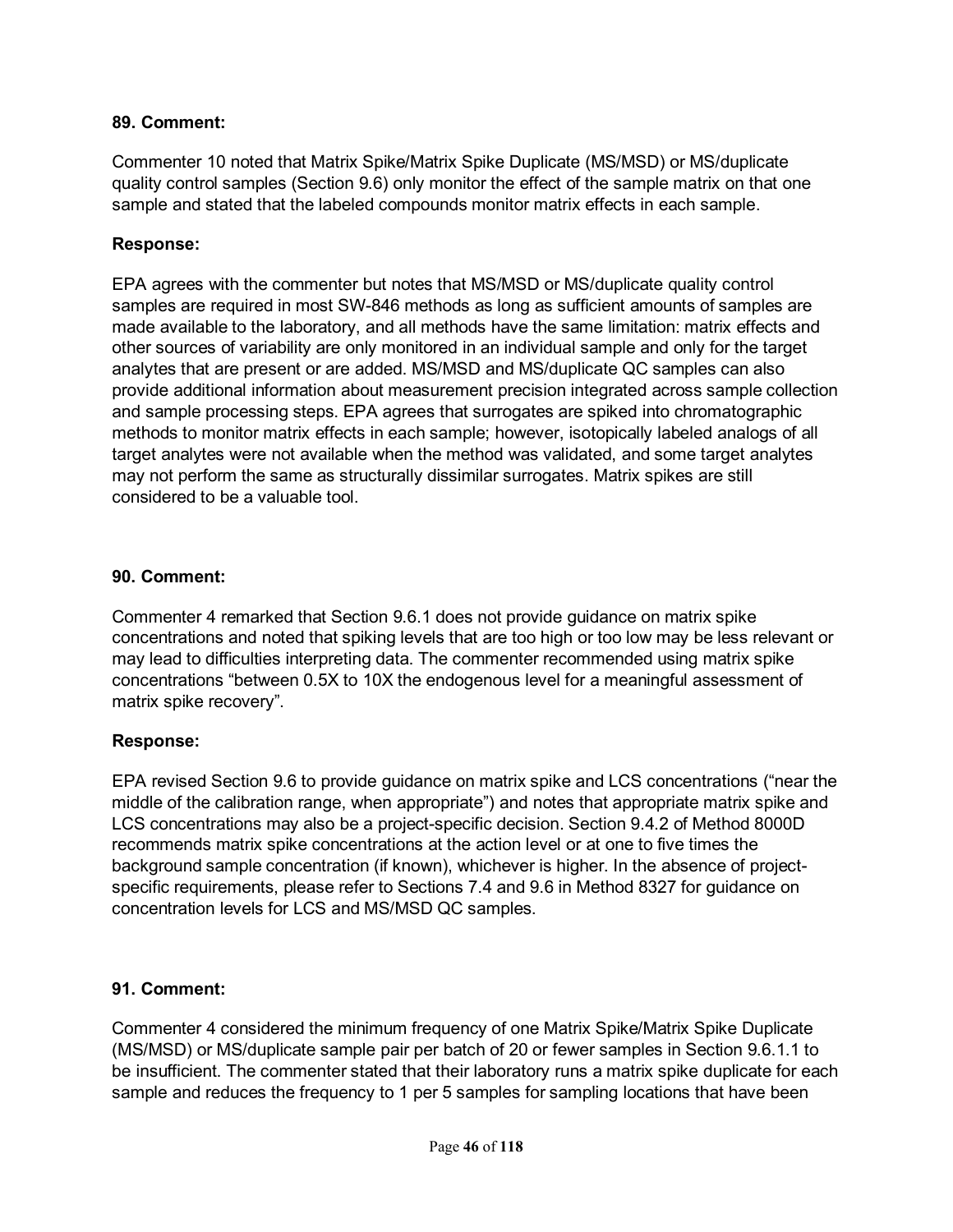tested before. The commenter suggested increasing the frequency of matrix spikes to 1 in 5 samples "[g]iven the relatively poor performance of the method."

### **Response:**

EPA did not revise the minimum matrix spike frequency in Section 9.6.1.1 based on this comment. Changing the MS/MSD frequency would create an inconsistency with Method 8000D and other SW-846 methods that specify the same minimum frequency for MS/MSD, LCS, and method blank sample preparation quality controls. Laboratories and project managers are free to increase the frequency for these quality controls as needed to meet their goals. Please see EPA's response to comment 1 for more information regarding EPA's evaluation of method precision, bias, and sensitivity.

### **92. Comment:**

Commenter 8 noted that the acronym MS is defined in the glossary as mass spectrometer, but Section 9.6 uses MS to refer to matrix spike. The commenter requested that EPA revise the method to include a different acronym for mass spectrometer.

### **Response:**

EPA agrees with the commenter and revised the glossary in Method 8327 to define MS as Matrix Spike and to define MS/MS as tandem mass spectrometry.

### **93. Comment:**

Commenter 5 noted that Section 9.6.1.1 discusses including Matrix Spike/Matrix Spike Duplicate (MS/MSD) quality control samples "when required" but provides no explanation regarding when an MS/MSD is or is not required.

### **Response:**

EPA agrees with the commenter and revised Section 9.6.1.1 to remove "when required". Generally, 'required' referred to project requirements, but the method specifies preparation of MS/MSD or MS/duplicate quality control samples as long as sufficient sample amounts are made available to the laboratory.

## **94. Comment:**

Commenter 9 noted that Section 9.6.1.1 refers to Section 11.1.5, but this section does not exist.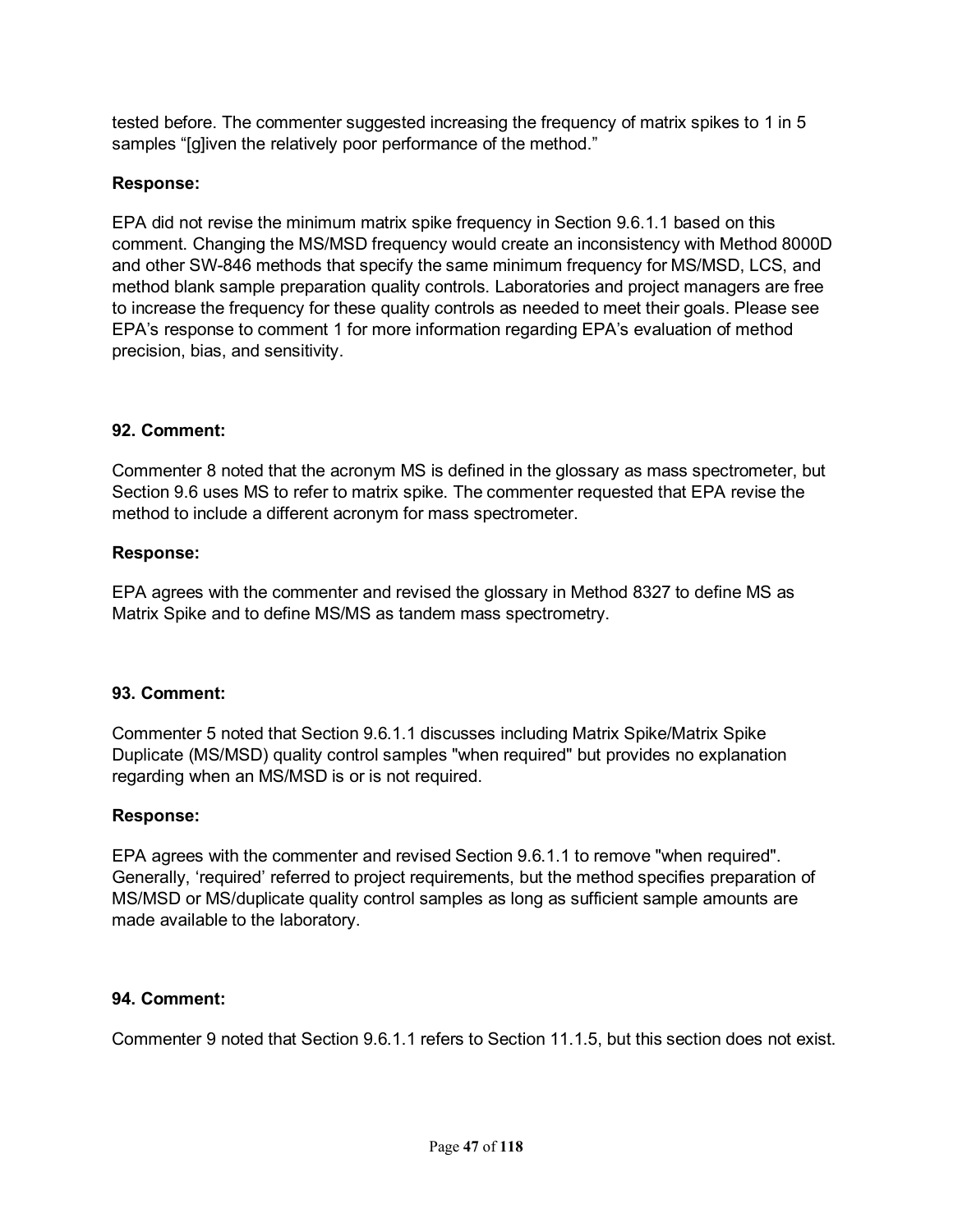EPA agrees with the commenter and revised Section 9.6.1.1 to remove reference to Section 11.1.5.

### **95. Comment:**

Commenter 4 noted that "Section 9.6.1.2 addresses the statistical approach used for calculating the LMS recoveries. Section 1.3.1 indicates that the background was calculated for the target analytes before calculating the recoveries for the LMS samples. The mean background concentration was then subtracted from each measured concentration to give a modified concentration. It is not clear if the background concertation was subtracted regardless of whether or not the measured concentration of the background sample (identified as the Blank Sample in Tables A-1 through A-24) was below the laboratory's LLOQ." (Note: EPA assumes the commenter used the acronym "LMS" interchangeably with "Matrix Spike" or "Spiked study sample" and that Section 1.3.1 refers to the Statistical Summary Report). The commenter further noted that Section 9.6.1.2 does not provide guidance on how to calculate matrix spike recovery when the measured concentration in the un-spiked sample is below the established Lower Limit of Quantitation (LLOQ). The commenter did not consider it to be appropriate to subtract the un-spiked sample concentration if the measured concentration was below the LLOQ.

### **Response:**

EPA made no changes to Section 9.6.1.2 based on this comment. SW-846 Method 8000D does not provide guidance regarding whether to subtract unspiked sample concentrations below the LLOQ for determination of matrix spike recovery. EPA notes that the difference in % recovery should be negligible when the matrix spike concentration is high relative to the LLOQ. If matrix spike concentrations selected for a specific project are relatively near a laboratory's LLOQ, the issue may be best addressed in project planning documents. EPA subtracted the average concentration of a target analyte in replicate unspiked samples of the same matrix type reported by an individual laboratory from each replicate spiked sample concentration for that matrix reported by the laboratory prior to calculating % recovery without considering whether the average concentration in the unspiked matrix type was above or below the Lower Limit of Quantitation (LLOQ).

### **96. Comment:**

Commenter 4 noted that Section 9.6.2 does not recommend a concentration for LCS quality control samples and recommended preparing LCS samples "at a minimum of 5x the low-LOQ and 80% of the high-LOQ, each level in triplicate". The commenter noted that this approach would "provide for good coverage of LCS levels relative to sample levels and provide for statistical evaluation of accuracy and precision of LCS results."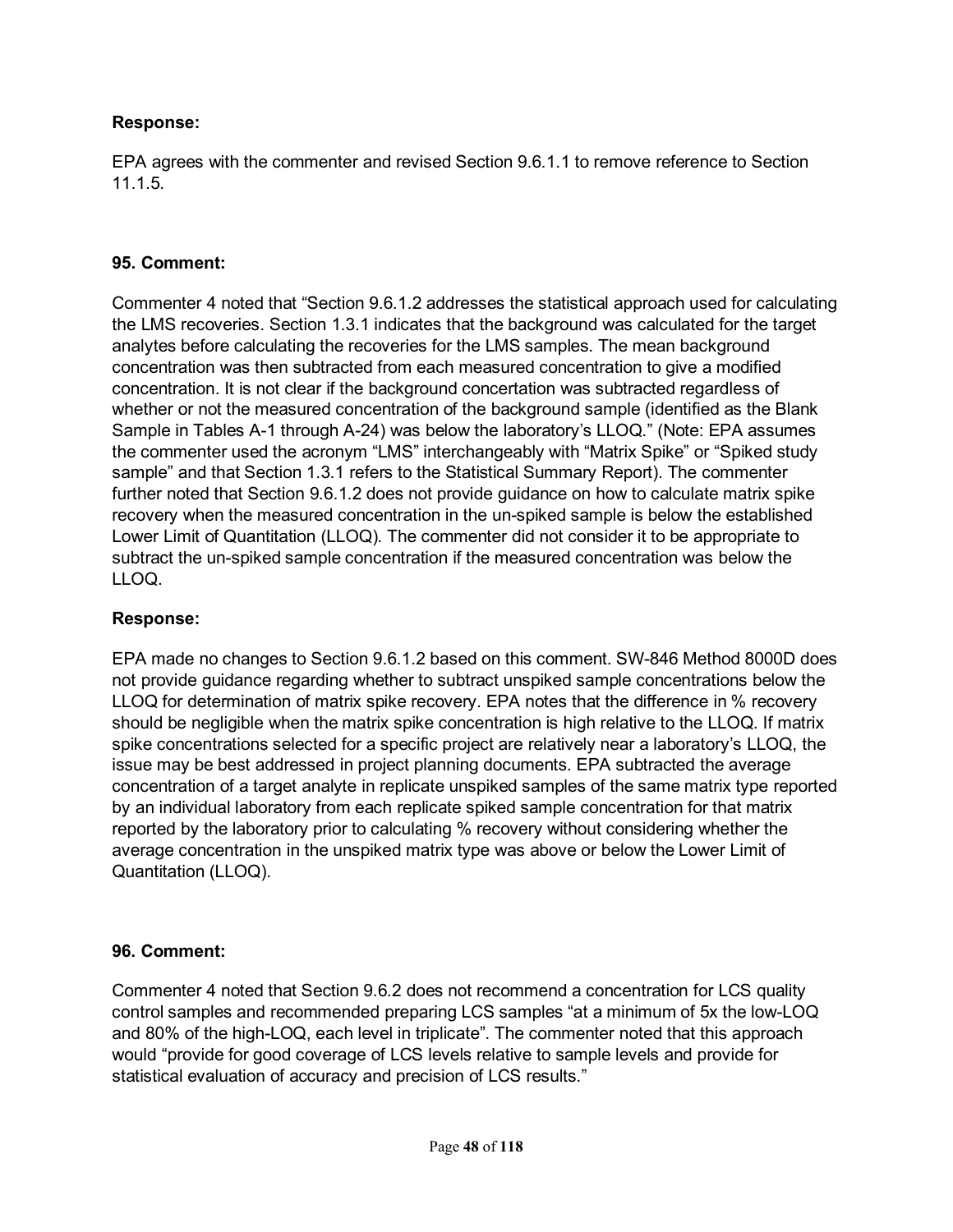EPA revised Section 9.6.2 to recommend that LCS samples are spiked at the same concentration as any Matrix Spike/Matrix Spike Duplicate (MS/MSD) quality control samples and at a concentration near the middle of the calibration range unless otherwise specified. SW-846 methods specify preparation of a minimum of one LCS per batch of 20 or fewer samples. The laboratory is free to include more LCS samples, but the change recommended by the commenter is not consistent with other SW-846 methods or methods published by other EPA programs (e.g., 537.1.).

### **97. Comment:**

Commenter 8 requested that EPA include the limitation noted in section 9.6.2 ("Statisticallyderived acceptance limits or project defined acceptance limits may be necessary for some targets, including PFTriA, PFBA, and 6:2 FTS, as 70-130% default limits may be too narrow") in Section 1.0 as well. The commenter also suggested that EPA revise Section 9.6.2 to include performance information for these analytes to help laboratories determine if they have optimized implementation of this method. The commenter also noted that the acronym PFTriA is not listed in the method and presumed EPA intended to refer to PFTrDA. The commenter requested that EPA review the method to ensure the acronyms used are consistent.

### **Response:**

EPA disagrees with the commenter's statement that statistically-derived acceptance limits constitute a limitation of the method and also disagrees with the suggestion to add related information to Section 1.0. EPA revised Section 9.6 to recommend the use of statistically based acceptance limits for recovery of all surrogates in field samples and of all target analytes in Lower Limit of Quantitation (LLOQ) verification, LCS, and Matrix Spike/Matrix Spike Duplicate (MS/MSD) quality control samples once the laboratory has generated sufficient data, consistent with Method 8000D. Section 9.6.1.2 was also revised to indicate that project-defined acceptance limits are preferred for evaluation of MS/MSD performance, which is also consistent with Method 8000D and other SW-846 methods. Please refer to Method 8000D for guidance regarding the use of performance data in reference methods for evaluation of Initial Demonstration of Proficiency data that might help a laboratory determine when their implementation of a method has been optimized. EPA addressed the noted discrepancy in acronyms in the final versions of Methods 3512 and 8327. Please refer to EPA's response to comment 18 for more information about the acronyms that are used.

### **98. Comment:**

Commenter 9 noted that statements included in Sections 9.6.2 and 9.6.4 regarding using statistically based acceptance limits for several target analytes in LCS quality control samples and for some surrogates in field samples were related to performance using Method 3512 for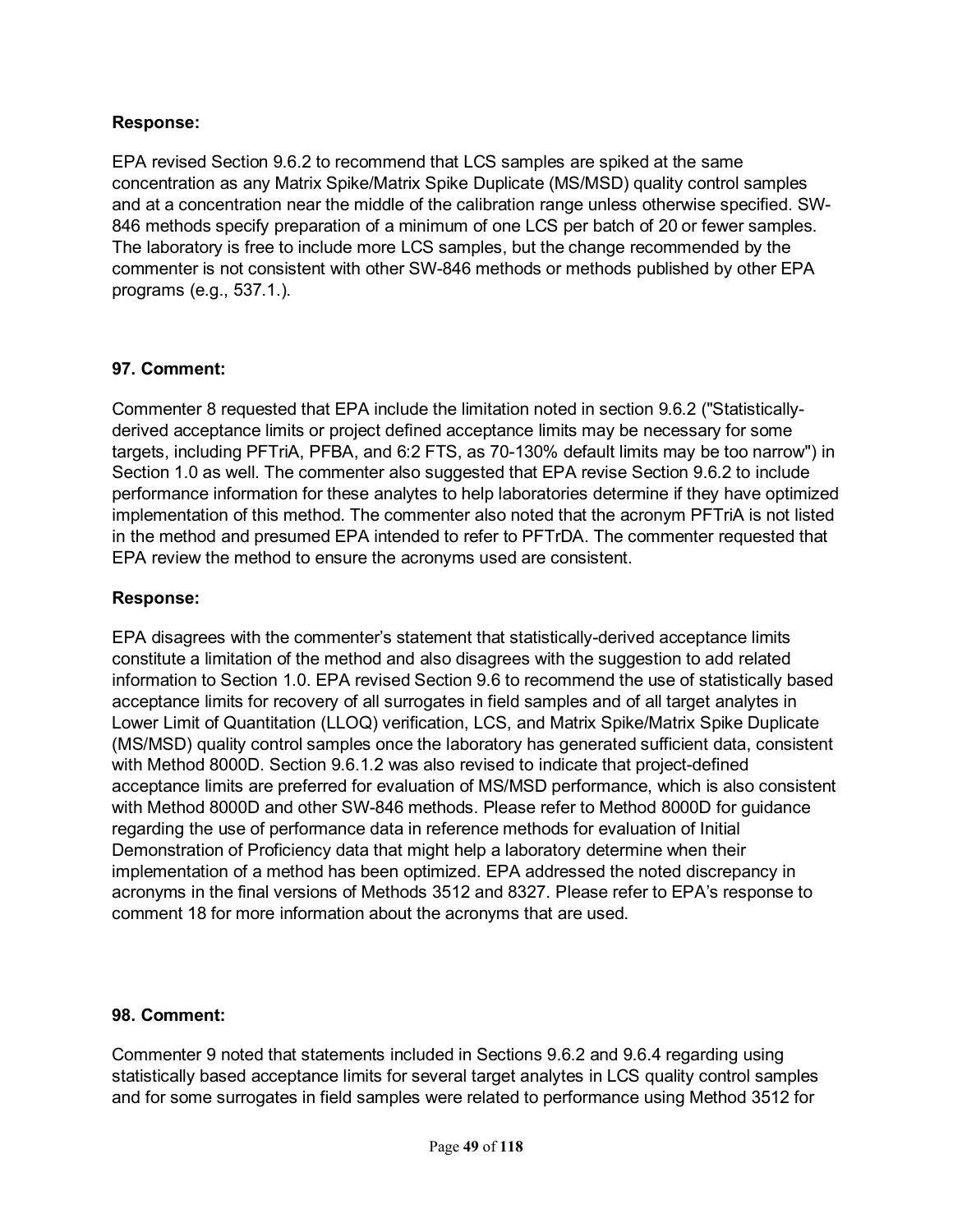sample preparation. The commenter asked whether these sections should be edited so Method 8327 was more clearly independent of the preparation method.

### **Response:**

EPA agrees with the commenter that these statements were specific to Method 3512, and the sections were revised to remove this information. Please refer to EPA's response to comment 97 for more detail regarding revisions to acceptance criteria in these sections.

### **99. Comment:**

Several commenters (6, 9 and 11) requested that EPA revise wording in Section 9.6.2 that combined fixed and statistically based recovery limits for target analytes in LCS samples. Commenter 11 stated that there was no published data to demonstrate that the acceptance criteria are routinely achievable and requested that EPA "allow statistically-derived acceptance limits or project defined acceptance limits for all PFAS targets". Commenter 9 did not support including statistically based acceptance limits for LCS recovery and asserted that there is little difference between an LCS and a Continuing Calibration Verification (CCV) standard for this method. Commenter 6 did not consider the statement that statistically based recovery limits "may be necessary" to be supported by the data from the validation study.

### **Response:**

EPA revised Section 9.6 to recommend the use of statistically derived or project defined acceptance limits for recovery of all target analytes in Matrix Spike/Matrix Spike Duplicate (MS/MSD) and LCS samples, consistent with Method 8000D. Please refer to Tables 6a and 6b in the QC Summary Report, which contain summaries of LCS recovery data across all laboratories and by laboratory, respectively.

### **100. Comment:**

Commenter 5 considered the default Relative Percent Difference (RPD) limit of ≤30% to be reasonable for aqueous samples but too stringent for soil samples. This commenter expects that "most soil MS/MSD samples will fail the 30% RPD, requiring flagging of data and/or resampling of a site" and considered this limit to be unnecessarily stringent.

### **Response:**

EPA revised Section 9.6.1.3 to specify that RPD limits can be statistically based or projectdefined, as for matrix spike and LCS recovery. This approach is also consistent with Method 8000D. EPA also removed references to solid matrices in Method 8327. Please note that ≤30% RPD is a guideline and is preliminary. EPA will consider addressing precision for testing of PFAS target analytes in soil and other solid samples in a future revision of this method or in a new method.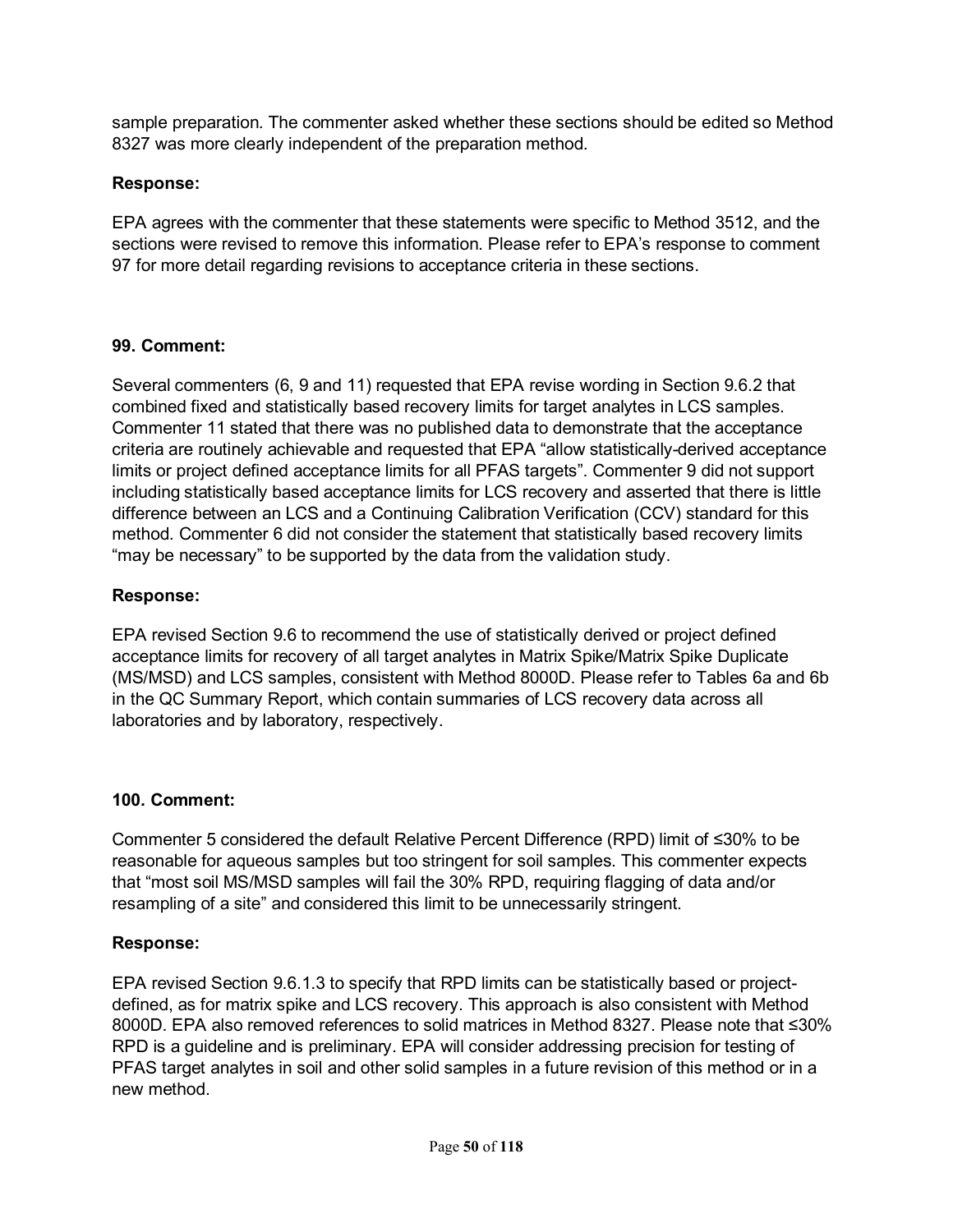Commenter 9 noted that allowed variations in sample volumes will lead to errors when concentration is used as a basis to determine Relative Percent Difference (RPD) between Matrix Spike and Matrix Spike Duplicate (MS/MSD) QC samples in Section 9.6.3. The commenter noted that Section B11.2.1 allows for sample volume to vary between 4.75-5.25 mL without adjusting the volume of methanol added. The commenter also noted that Section 7.4.2 does not mention scaling the amounts of standards added when the sample volume differs from the nominal (expected) volume. The commenter recommends using % recovery as a basis for RPD because % recovery is corrected for sample volume differences and is more directly comparable than calculated concentrations in MS/MSD samples.

### **Response:**

EPA partially agrees with the commenter and removed the ±5% tolerance for volume from Section 11.0 of Method 3512 but retained the use of concentration as a basis for calculating RPD in Section 9.6.1.3 of Method 8327 rather than % recovery, consistent with Section 9.4 of Method 8000D. EPA recognizes that using % recovery as a basis for estimating RPD can provide some advantages, but it can also lead to interpretation problems when the concentrations of target analytes in the sample are high compared to the equivalent matrix spike concentration based on the amount of standard added even when the concentrations are similar. Using concentration as a basis for RPD allows the same approach to be used for evaluation of measurement precision in sample/duplicate and matrix spike/matrix spike duplicate QC samples. EPA added a note after Section 9.6.1.3 that states using approximately the same sample size or scaling the spike amount to the sample size will minimize bias in the determination of RPD, which should address the circumstance the commenter described (i.e., when the actual volumes of containers are significantly different). This note is also included in Section 9.4.3 of Method 8000D.

#### **102. Comment:**

Three commenters (14, 18 and 23) considered the default acceptance criterion of 70-130% for surrogate recovery in Section 9.6.4 to be too narrow to be useful and recommended widening the range to 50-150%. Commenters 14 and 18 recommended including the option of using statistically based recovery limits to accommodate more complex matrices such as wastewater.

#### **Response:**

EPA partially agrees with the commenters and revised Section 9.6.3 to recommend using statistically based recovery limits for all surrogates once laboratories have acquired sufficient data, consistent with Method 8000D. Preliminary surrogate recovery limits of 70-130% were used as guidelines for the validation study and were not intended to be absolute requirements. Laboratories are encouraged to develop their own statistically based acceptance limits, and project-specific requirements should be considered a primary source for acceptance criteria.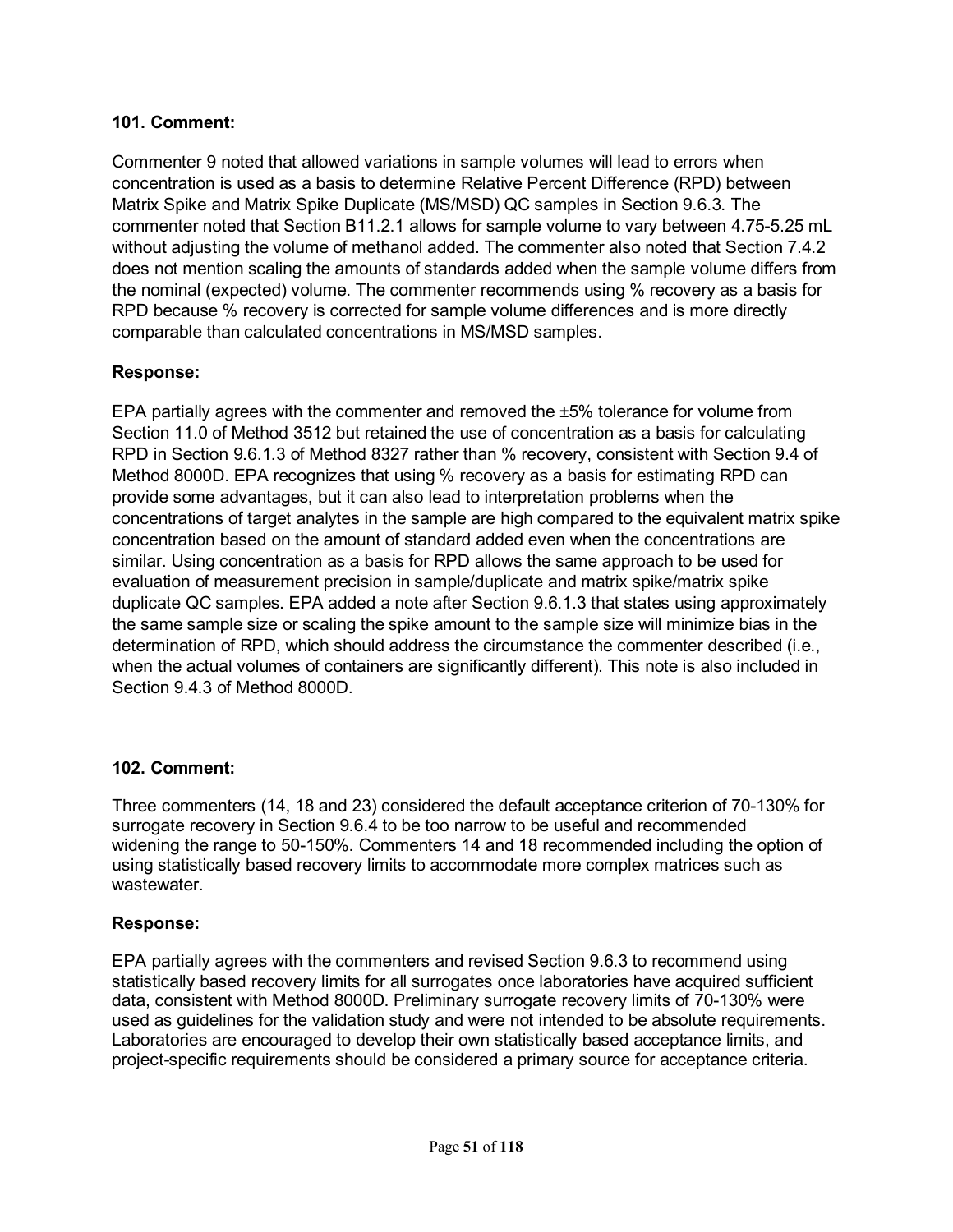Commenter 8 noted that Section 9.6.4 identified a high percentage (8 of 19) of surrogates as potentially needing wider limits than 70-130% recovery, which the commenter interpreted to mean that 70-130% recovery limits did not "reflect the accuracy of the method." The commenter recommended repeating the statement in Section 9.6.4 about 70-130% recovery limits potentially being too narrow for some surrogates in Section 1.0, along with other limitations of the method. The commenter further recommended including more information in Section 9.6.4 about a typical range for recovery of these surrogates to aid laboratories in determining whether their implementation of the method had been properly optimized.

#### **Response:**

EPA did not make any changes to the method based on this comment, but EPA did revise Section 9.6.3 to recommend the use of statistically based or project defined acceptance limits for surrogate recovery, consistent with Method 8000D for this and other categories of sample preparation quality controls. Please refer to EPA's response to comments 77 and 97 for more information.

#### **104. Comment:**

Commenter 9 recommended revising Section 9.6.4 to use fixed acceptance limits for surrogate recovery and to require corrective action when recovery limits are not met, which the commenter stated would standardize performance between laboratories and improve comparability of data.

### **Response:**

EPA did not make changes to the method based on this comment, but EPA did revise Section 9.6.3 to recommend the use of statistically based or project defined acceptance limits for surrogate recovery, consistent with Method 8000D for this and other categories of sample preparation quality controls. Please refer to EPA's response to comments 77 and 97 for more information. Required corrective actions should be documented in a laboratory's Standard Operating Procedure or Quality Management Plan or in project planning documents and are beyond the scope of this method.

#### **105. Comment:**

Commenter 6 did not consider the statement in Section 9.6.4 that statistically based recovery limits for some surrogates "may be necessary" to be clearly supported by the data from the validation study. The commenter requested that EPA remove wording in Section 9.6.4 related to using statistically based recovery limits for surrogates.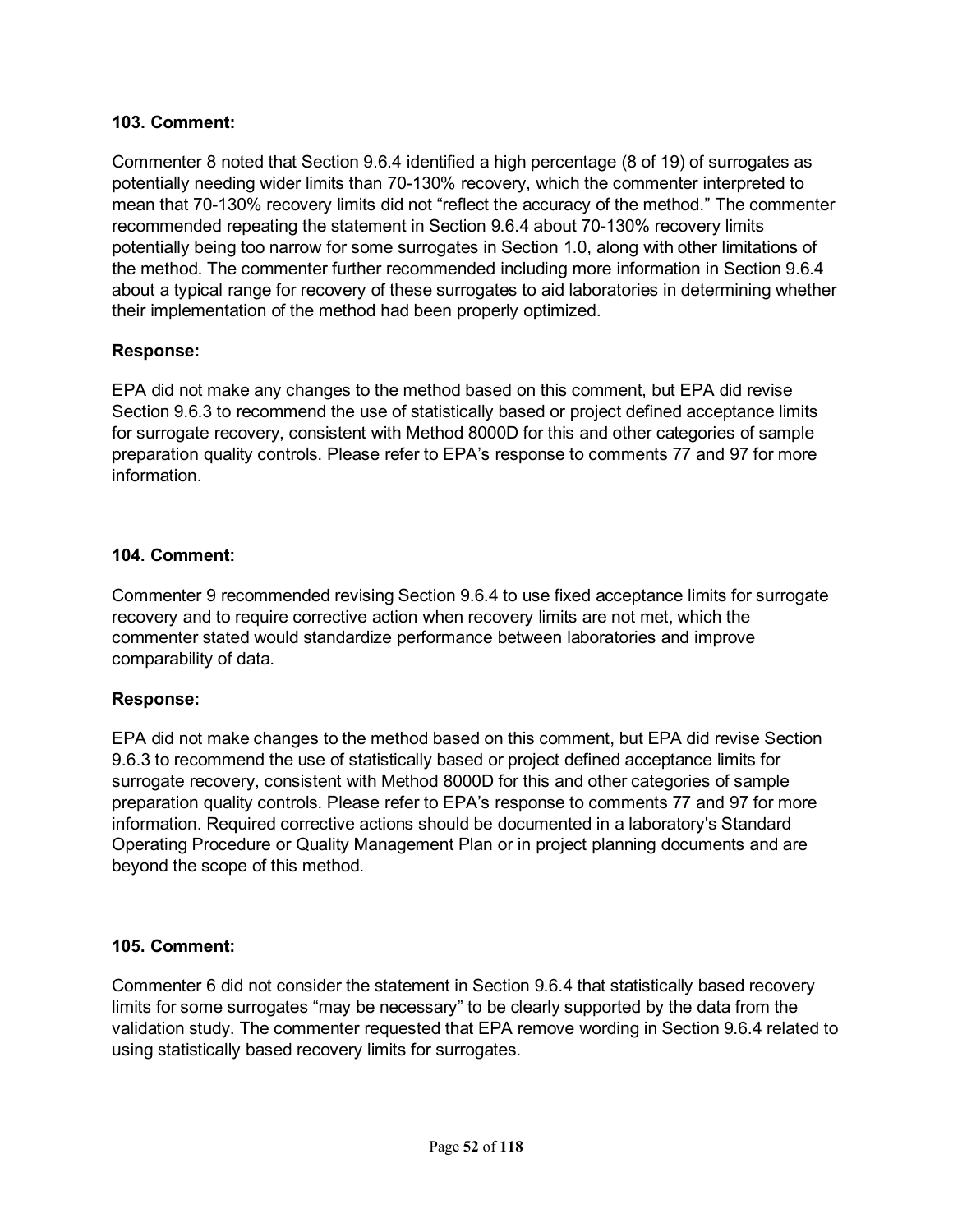EPA revised Section 9.6.3 to recommend the use of statistically based or project defined acceptance limits for recovery of surrogates, consistent with Method 8000D for this and other categories of sample preparation quality controls. Please refer to Tables 7a-d in the QC Summary Report, which contain summaries of surrogate recovery data in study samples or in quality control samples in individual laboratories and across laboratories. Please refer to EPA's response to comments 77 and 97 for more information.

#### **106. Comment:**

Commenter 2 noted that Method 8327 is performance based and recommended allowing laboratories to establish Lower Limits of Quantitation (LLOQs) at a lower level than specified in the method as long as the laboratory demonstrates it can meet performance requirements, which the commenter considered to be dependent on instrument sensitivity and method blank and reagent blank concentrations.

#### **Response:**

Method 8000D defines the LLOQ as the lowest concentration at which quantitative and qualitative requirements are consistently and reliably met and is ≥ the lowest calibration point. Each laboratory is responsible for establishing and periodically verifying LLOQs using instrumentation, equipment, supplies, reagents and personnel specific to that laboratory. Laboratories are free to establish the LLOQ at any level that meets their and their clients' needs as long as the laboratory demonstrates that is can consistently and reliably meet the acceptance criteria for all categories of quality controls in Section 9. See Section 9.9 of Method 8327 for more information.

#### **107. Comment:**

Several commenters (5, 9, 11, and 20) remarked about a discrepancy they perceived between the frequency for Lower Limit of Quantitation (LLOQ) verifications in Section 9.9, which states they are required annually, and Section 9.9.1.4, which states they are recommended to be included with every batch of 20 or fewer field samples. Commenter 9 also noted that Section 9.9.1.4 recommends qualifying sample results if the LLOQ verification does not meet the acceptance criteria, which the commenter stated is inconsistent with a "recommended" frequency. Commenters 8, 11 and 20 also noted that Table 7 specifies a minimum frequency for LLOQ verifications of one per preparation batch of 20 or fewer field samples, which they also considered to be inconsistent with the "annual" required frequency in Section 9.9. The commenters requested that EPA clarify the frequency for LLOQ verification. Commenter 5 further recommended revision of the method to require an LLOQ verification QC sample to be included in each sample preparation batch, and commenter 9 recommended analysis of LLOQ verifications at the beginning and end of each analysis sequence.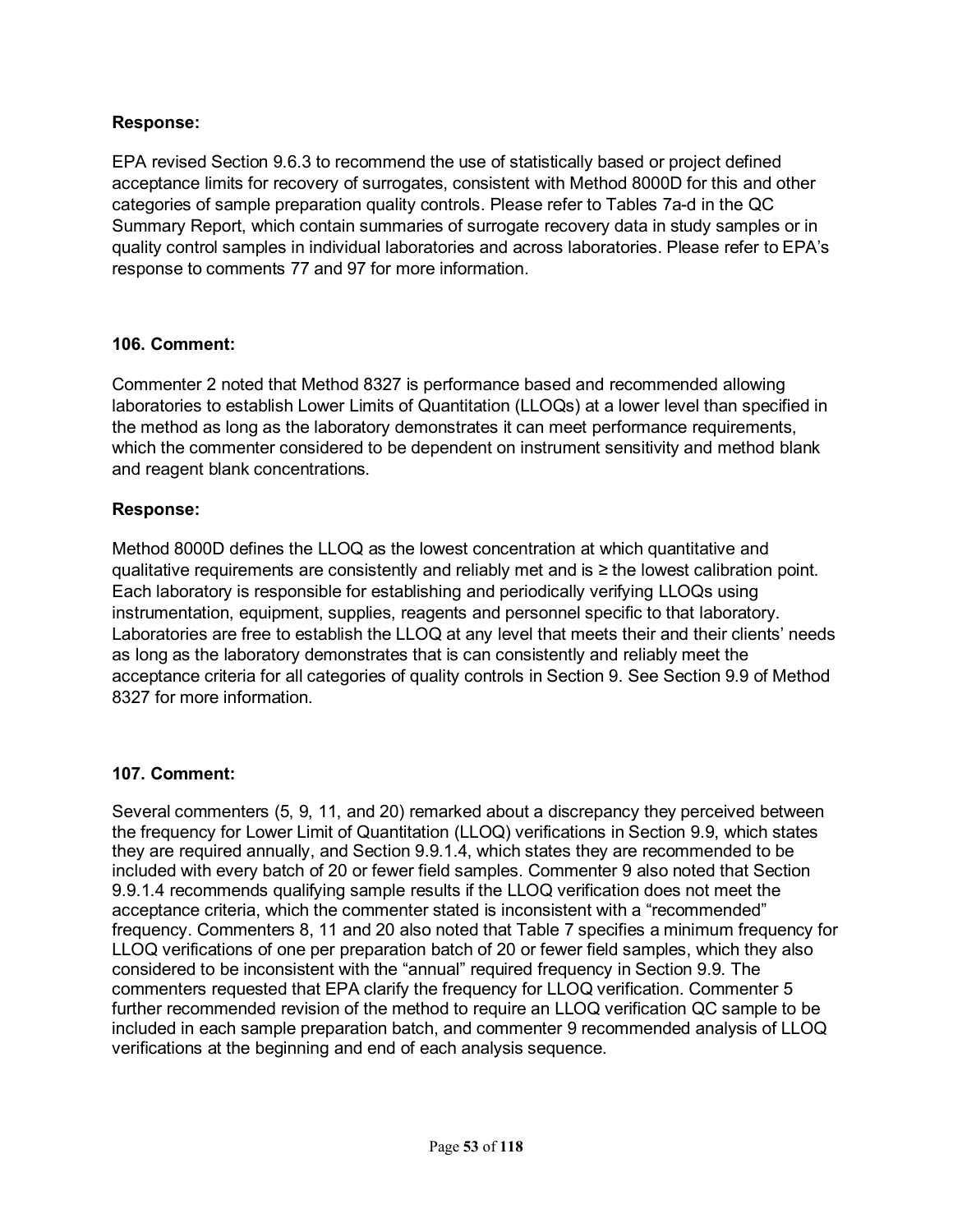EPA agrees with these commenters regarding inconsistent wording related to LLOQ verification frequency and revised Sections 9.6, 9.9 and Table 6 accordingly. However, the minimum required annual frequency and recommended frequency per batch of 20 or fewer samples, as needed for the project, is consistent with Method 8000D and is unchanged. EPA revised Section 9.6 to include LLOQ verifications with other types of sample preparation quality controls, but on an "as needed" basis. EPA revised Table 6 to provide different required and recommended frequencies, consistent with Section 9.9. EPA also revised Section 9.9.4 to remove the recommendation to qualify data under certain circumstances when LLOQ verifications do not meet the acceptance criteria because this quality control type is not required to be included. Project-specific LLOQ verification requirements should be identified in project planning documents and communicated to the laboratory. Interpretation of sample results based on LLOQ verification performance is also not defined in the method, as it may depend on projectspecific Data Quality Objectives.

#### **108. Comment:**

Commenter 8 noted that Section 9.0 does not require analysis of a calibration standard at or below the limit of quantitation on a continuing basis after initial calibration (i.e., as a low level Continuing Calibration Verification standard) like EPA Method 537.1. The commenter considered this check to be important because Liquid Chromatography/Tandem Mass Spectrometry (LC/MS/MS) system sensitivity can be affected by matrix interferences that can be present in the types of samples for which the method is intended to be used. Commenter 8 considered the annual check described in Section 9.9 to be insufficient to ensure acceptable sensitivity is maintained on a daily basis. Commenter 8 noted that Method 537.1 requires daily analysis of a calibration standard at or below the Minimum Reporting Level (MRL) at the beginning of the analysis sequence and requested that EPA modify the method to include this same requirement.

### **Response:**

EPA did not make the commenter's requested change to the method. Method 8327 recommends preparation and analysis of Lower Limit of Quantitation (LLOQ) verification quality control samples "as needed" on a project-specific basis to evaluate method performance near the LLOQ, consistent with Method 8000D. LLOQ verifications incorporate all sample preparation and analysis steps. The laboratory is free to include Continuing Calibration Verification (CCV) standards at the LLOQ in their analysis sequences, and this modification may be useful for evaluation of sample results when action levels are near the established LLOQ; however, requiring analysis of CCV standards at the LLOQ would be inconsistent with other SW-846 methods and may not be useful or necessary depending on the concentration levels of interest for the project.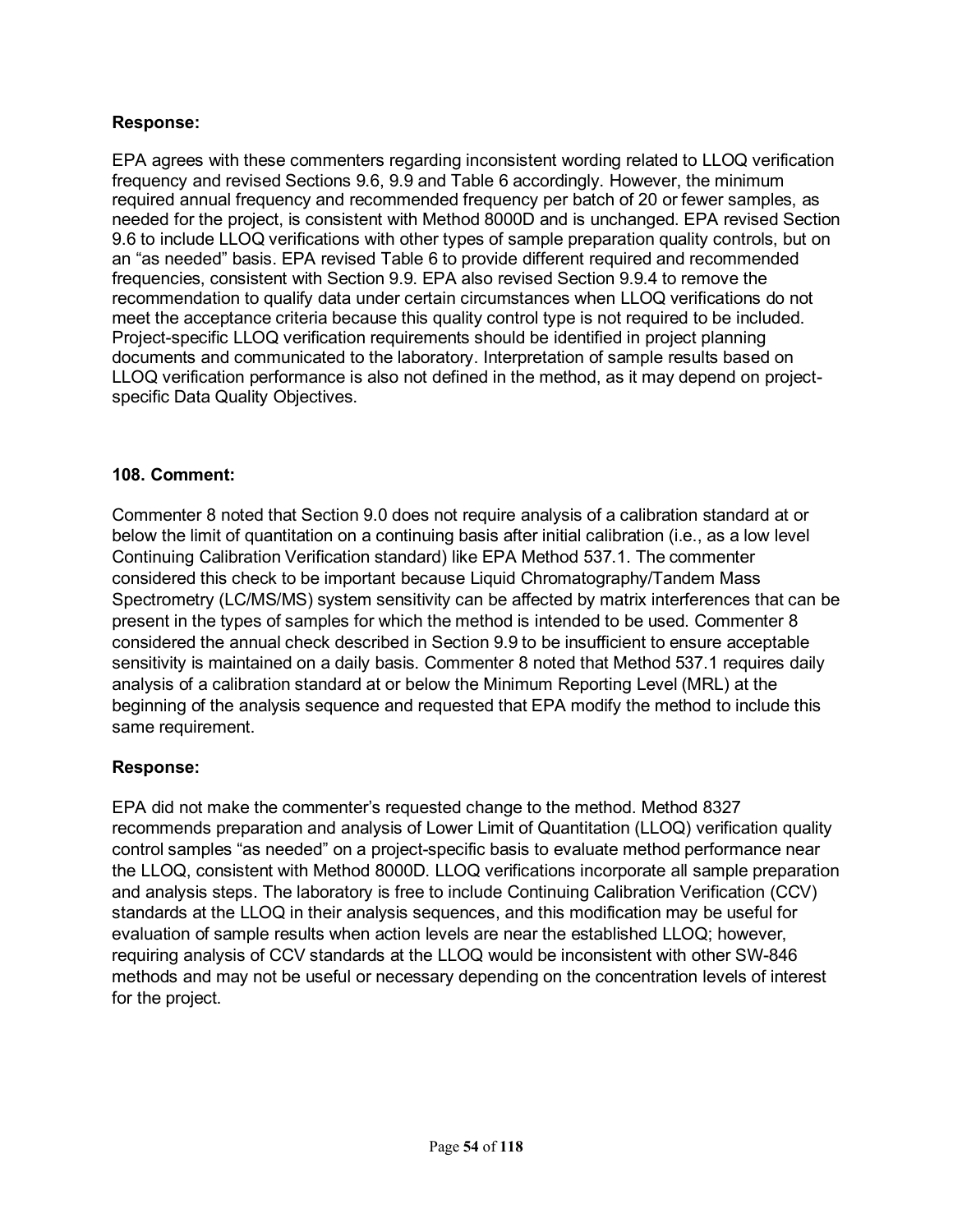Commenter 8 interpreted the note after Section 9.9 identifying target analytes for which "LLOQ verifications at higher concentration may be needed" to mean that the 50-150% recovery limits would be difficult to meet at a quantitation level of 10 ng/L for 8 of 24 target analytes. The commenter suggested that EPA state this as a limitation in Section 1.0 along with an "observed acceptance range" for these compounds in LLOQ verifications. The commenter also noted that the suggested LLOQs in Table 1 did not include higher LLOQs for all of the target analytes listed in Section 9.9. The commenter concluded that "With only 10 out of 24 target compounds achieving the 10 ppt quantitation level, this method should not be endorsed as a method that, in general, is capable of achieving a 10 ppt quantitation level for target compounds."

### **Response:**

EPA removed the note after Section 9.9 in part to address this commenter's and other commenters' perception that these compounds performed poorly during method validation; that was not EPA's intent. EPA included Table 5b in the QC Summary Report to provide a more detailed summary of performance of target analytes in LLOQ verifications in each laboratory for the validation study. The lowest evaluated LLOQ in the validation study was 10 ng/L, and Table 5b shows that the upper 95% confidence interval of the median verified LLOQ across laboratories was 10-20 ng/L for 22 of the 24 target analytes that were evaluated. This table and other tables are included as 'additional information' linked to the Method 8327 web page. EPA also removed Table 1, "Suggested LLOQs," from Method 8327 because SW-846 methods generally do not include this information. As described in Section 9.9, each laboratory is required to establish and periodically verify LLOQs at levels at which the QC criteria in Section 9.0 can routinely be met using equipment, reagents, supplies, and instrumentation specific to their laboratory. With technological improvements in instrumentation and appropriately clean supplies, EPA expects that laboratories' ability to achieve LLOQs ≤10 ng/L with these methods will likely become increasingly common.

### **110. Comment:**

Commenter 9 noted that Section 9.9 refers to Section 11.6.4, which does not exist.

### **Response:**

EPA agrees with the commenter and revised Section 9.9 to refer to Section 11.6.

#### **111. Comment:**

Commenter 9 noted that Section 9.9 specifies that the calibration standard at the LLOQ should have a calculated signal to noise ratio (S/N) ≥3, but calculation of S/N is not defined in Sections 9.9 or 11.3.2, nor is it included in Section 11.6 as a criterion for qualitative identification of a target analyte. Commenter 9 also noted that S/N is not included with other quality control acceptance criteria in Table 7. Commenter 9 requested that EPA include more specificity about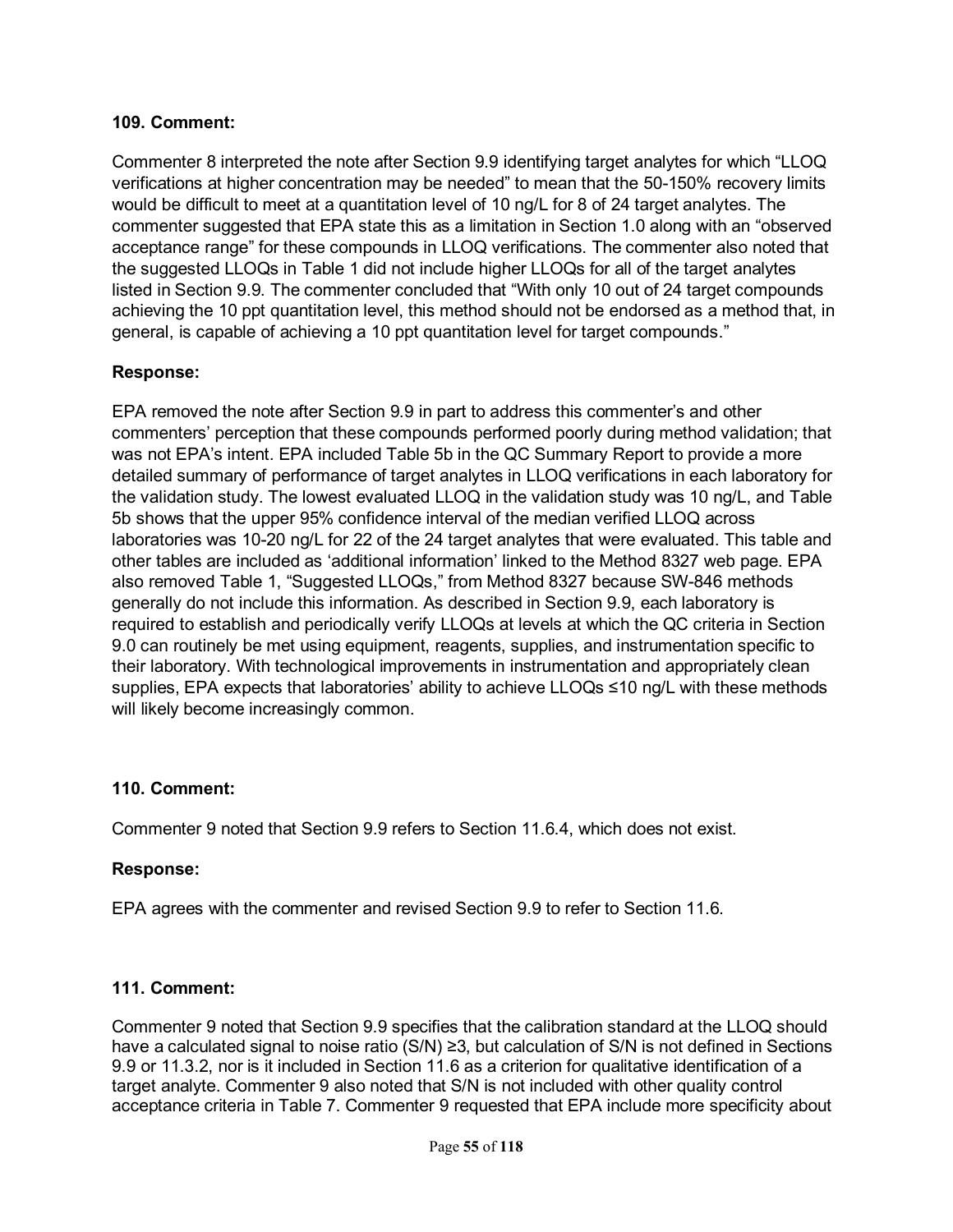how S/N is to be calculated, reported, and used to support qualitative identification of target analytes in the method.

### **Response:**

EPA did not make the requested changes related to calculation of S/N or inclusion as a criterion to support qualitative identification. Method 8327 purposely does not define how to calculate S/N because the calculation may be software dependent and not apparent to the user, and all software packages may not have the same configuration options. EPA did revise the recommended minimum S/N ratio for the primary product ion in the LLOQ-level calibration standard to be ≥10 and for secondary product ions to be ≥3 and made clear that it is not an absolute requirement (listed as a 'should'). Refer to the note after Section 11.3.2 in Method 8327 for more detail. S/N may be useful for evaluation of qualitative identification, but SW-846 reference methods generally do not include a minimum S/N criterion. Professional judgment can be an important part of qualitative identification, and all available information should be considered, including but not limited to the qualitative identification criteria in Section 11.6.

### **112. Comment:**

Commenter 9 remarked that the statement in Section 9.9 that "The LLOQ should be less than the desired decision level" is not a practical consideration for commercial laboratories and recommended deleting it. The commenter further noted that the LLOQ should be set at a concentration at or below the lowest calibration point that meets the specified qualitative and quantitative requirements.

### **Response:**

EPA agrees with the commenter's statement related to how a laboratory should establish LLOQs but disagrees with the recommendation to remove 'desired decision level' from Section 9.9. Project specified action levels or decision levels are important considerations during project planning and important context for evaluating whether data are of sufficient quality for the intended application. Project planning documents such as QAPPs or SAPs should contain decision or action levels for a specific project, and project managers may need to consult with laboratories to determine whether LLOQs are sufficient to meet the needs of a given project. This is common language throughout SW-846 methods and is also addressed in Chapter 1.

### **113. Comment:**

Commenter 9 considered the statement in the note after Section 9.9 to be unclear regarding the recommendation to include Lower Limit of Quantitation (LLOQ) verifications at higher concentrations for target analytes with no or low relative abundance secondary product ions (e.g., PFBA, PFPeA, PFHxA). The commenter noted that the explanation provided was to "provide higher confidence in confirmation" but considered the statement to only be clearly applicable to a target analyte with a low relative abundance secondary product ion. The commenter recommended that EPA revise this section to clarify the applicability of this statement. The commenter also noted that the statement in Section 9.9 was unclear regarding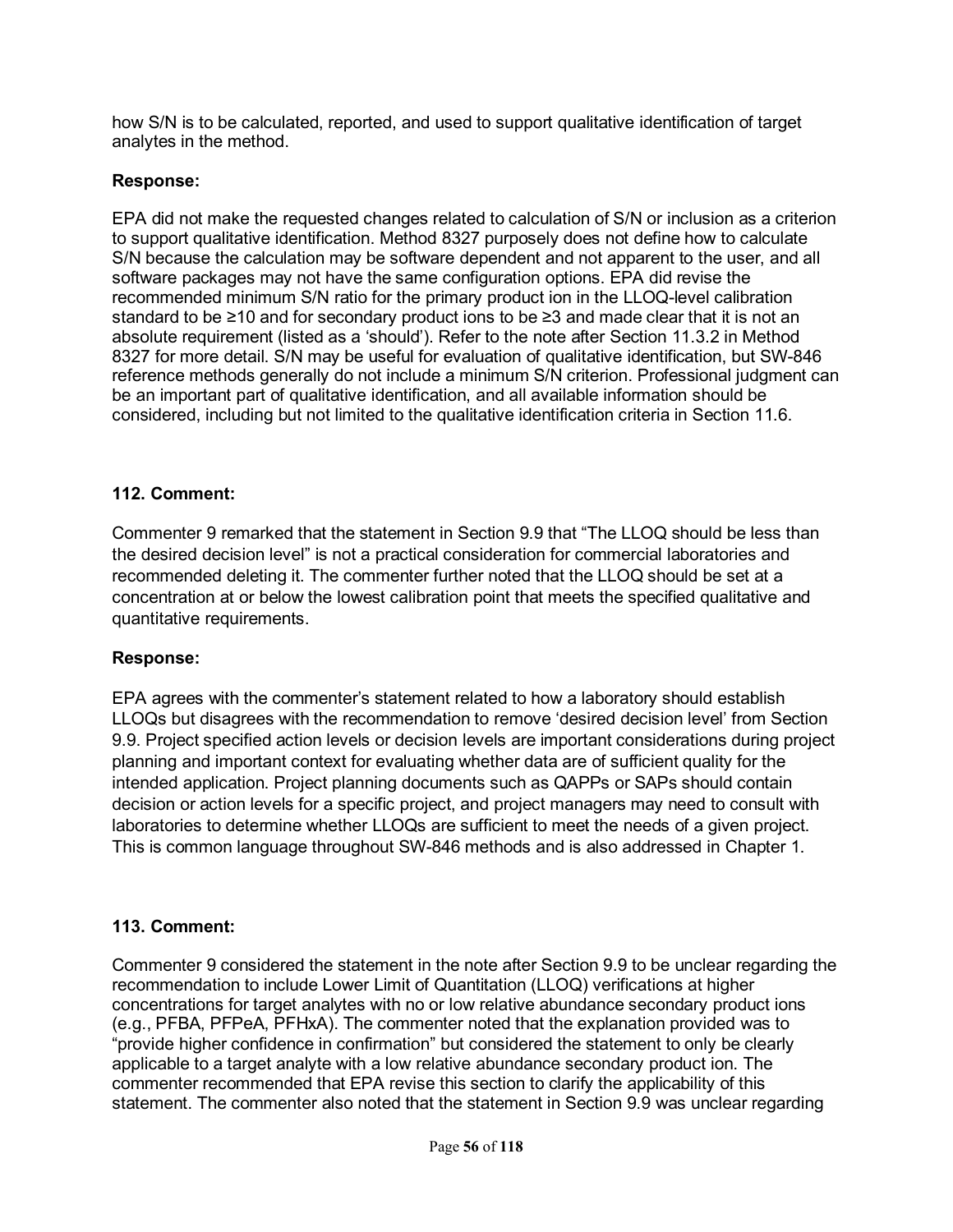recommendations to verify LLOQs at higher concentrations for compounds with "higher variability, lower response and/or high background" and noted that commercial laboratories commonly use the low initial calibration standard concentration as their basis for LLOQs.

#### **Response:**

EPA agrees with the commenter that the note after Section 9.9 was unclear and removed recommendations to verify LLOQs for specific target analytes at higher concentrations. Please refer to EPA's responses to comments 24 and 27, which address similar considerations in Section 1.3. Method 8327 specifies using the same approach for establishing LLOQs for all target analytes; Section 9.9 states "The laboratory shall establish LLOQs at concentrations where both quantitative and qualitative requirements can consistently be met." EPA expects that there will be some variation in LLOQs between laboratories due to differences in instrumentation, equipment, reagents and supplies. Secondary product ions are simply not available to support qualitative identification of selected target analytes, and this issue is expected to be common to any current test method that is based on negative electrospray ionization tandem mass spectrometry.

### **114. Comment:**

Several commenters (5, 8, 9 and 22) considered acceptance limits of 50-150% recovery for Lower Limit of Quantitation (LLOQ) verification in Section 9.9 to be too wide to adequately control for measurement bias at this level. These commenters also did not consider statistically based acceptance limits to be appropriate for LLOQ verification; Commenter 5 stated that "control charting of bad data would allow the reporting of inaccurate results", and Commenter 9 stated that statistically based limits would lead to "detection" being used as the criterion for LLOQ verification in commercial laboratories. Commenter 5 recommended narrowing the acceptance criteria to 70-130% and suggested that sample results should be qualified when the LLOQ verification acceptance criteria are not met. Commenter 8 considered 50-150% recovery limits proposed for Lower Limit of Quantitation (LLOQ) verifications to be inappropriate because of a perceived allowance for "a sliding scale of uncertainty associated with concentrations within the quantitation range". Commenters 5, 9 and 22 further stated that LLOQ verification quality control samples should be required to be prepared and analyzed with samples.

### **Response:**

EPA disagrees with the commenters' assertions that a preliminary acceptance range of 50- 150% is too wide for LLOQ verification for general purposes and made no changes to Section 9.9 based on these comments. Methods 8000D, 8260D and 8270E also recommend the use of 50-150% for preliminary acceptance limits for recovery of target analytes in LLOQ verification QC samples, and they recommend application of statistically based acceptance limits once the laboratory has acquired sufficient data. Laboratories and project managers are free to specify alternative/tighter LLOQ verification acceptance limits as appropriate to meet the needs of the project. EPA agrees with commenter 5 that it is important to identify data usability concerns for compounds that do not meet established performance criteria, including for LLOQ verification, but how this issue is managed is outside the scope of this method because an LLOQ verification QC sample is not required to be prepared and analyzed with every set of samples. How nonconforming LLOQ verifications are managed should be addressed in a standard operating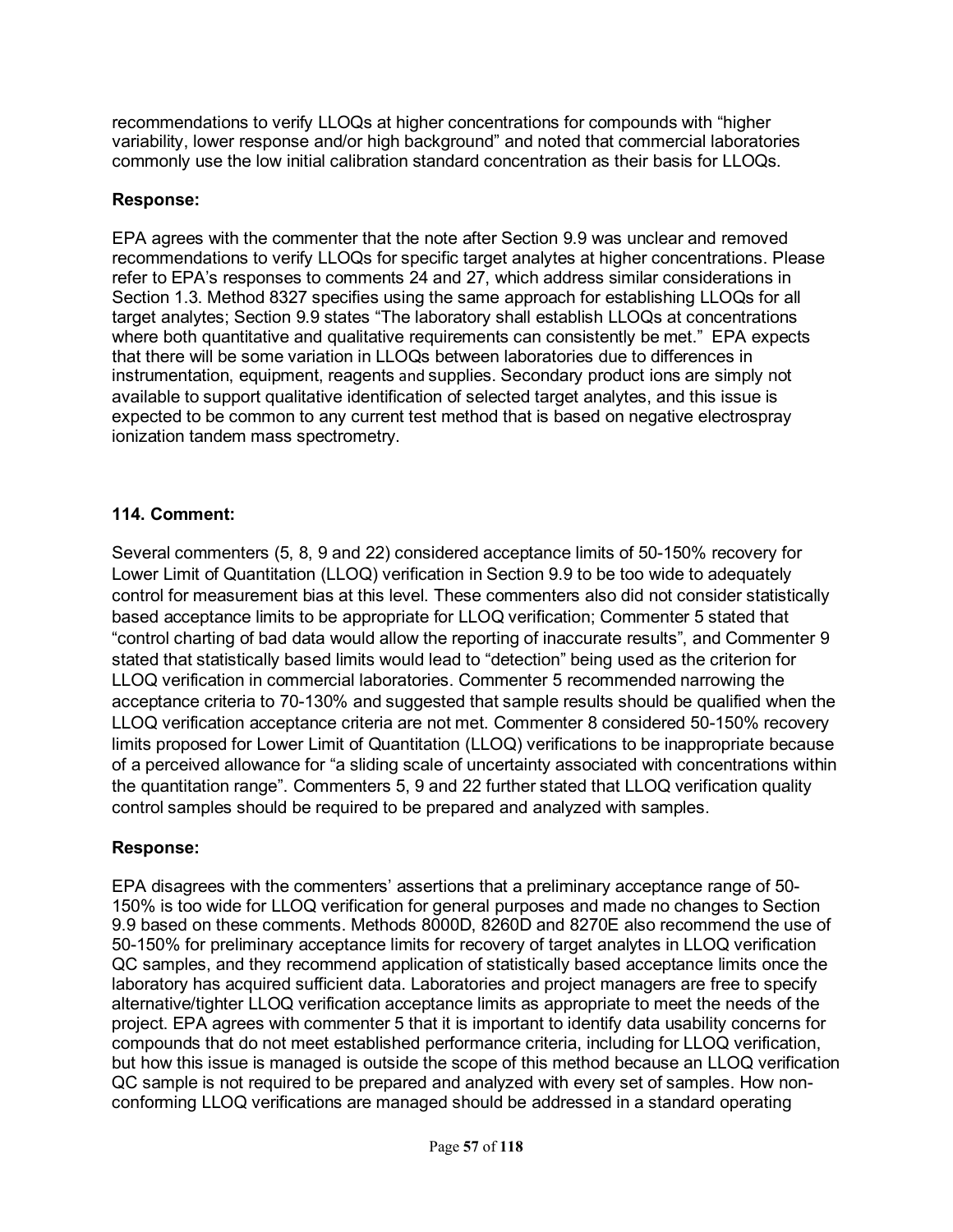procedure, quality management plan, or project planning document. Please refer to EPA's response to comment 107 for more information related to 'required' and 'recommended' use of LLOQ verifications.

### **115. Comment:**

Commenter 9 did not agree with the allowance in Section 9.9.1.2 for Lower Limit of Quantitation (LLOQ) verifications to be prepared at a concentration up to two times the nominal LLOQ. The commenter did not consider the rationale to be clear for this allowance and requested that the method be revised to limit LLOQ verification concentrations to be equivalent to or below the LLOQ.

### **Response:**

EPA did not make changes to the method based on this comment, as this wording is common to many SW-846 methods and is taken from Method 8000D. A laboratory may establish LLOQs at different concentrations for different target analytes. Providing a range for the LLOQ verification concentrations of 0.5-2 times the expected LLOQ may reduce the number of QC samples a laboratory needs to analyze. The laboratory is free to perform LLOQ verifications using a tighter concentration range.

### **116. Comment:**

Two commenters (5 and 8) considered the statement in Section 9.9.1.4 to be inaccurate regarding conditions under which compounds could be reliably reported as non-detects when LLOQ verifications fail low. Commenter 5 stated that the described approach should not be used because actual concentrations in the samples are likely to be higher than the measured concentrations and did not consider "raising the LLOQ" to be an acceptable corrective action. Commenter 8 considered the purpose of LLOQ verification to be to demonstrate that the reported LLOQ is appropriate and concluded that, if the acceptance criteria are not met, then the reported LLOQ is not appropriate. Commenter 8 requested that this sentence be deleted.

## **Response:**

EPA removed this statement from Section 9.9.4 of the method because LLOQ verifications are not required to be included in every sample preparation batch, therefore it is not necessary and perhaps would be confusing for the method to include guidelines for qualification of data based on performance of LLOQ verifications. Section 9.9 refers to Method 8000D for guidance regarding LLOQ verification, and Section 9.0 also refers to method 8000D for guidance on evaluation and reporting of sample results when QC acceptance criteria are not met. Defining corrective actions or data qualifiers for each category of quality control when the acceptance criteria are not met is beyond the scope of this method. The laboratory or data user should define how to handle QC failures in their SOP, QMP, or project planning documents. EPA expects LLOQ verifications will produce periodic QC failures, as will other types of quality controls. For a particular batch of samples, raising the LLOQ to a level that can be confidently reported as not found is reasonable if that LLOQ is sufficient for the project application, even if it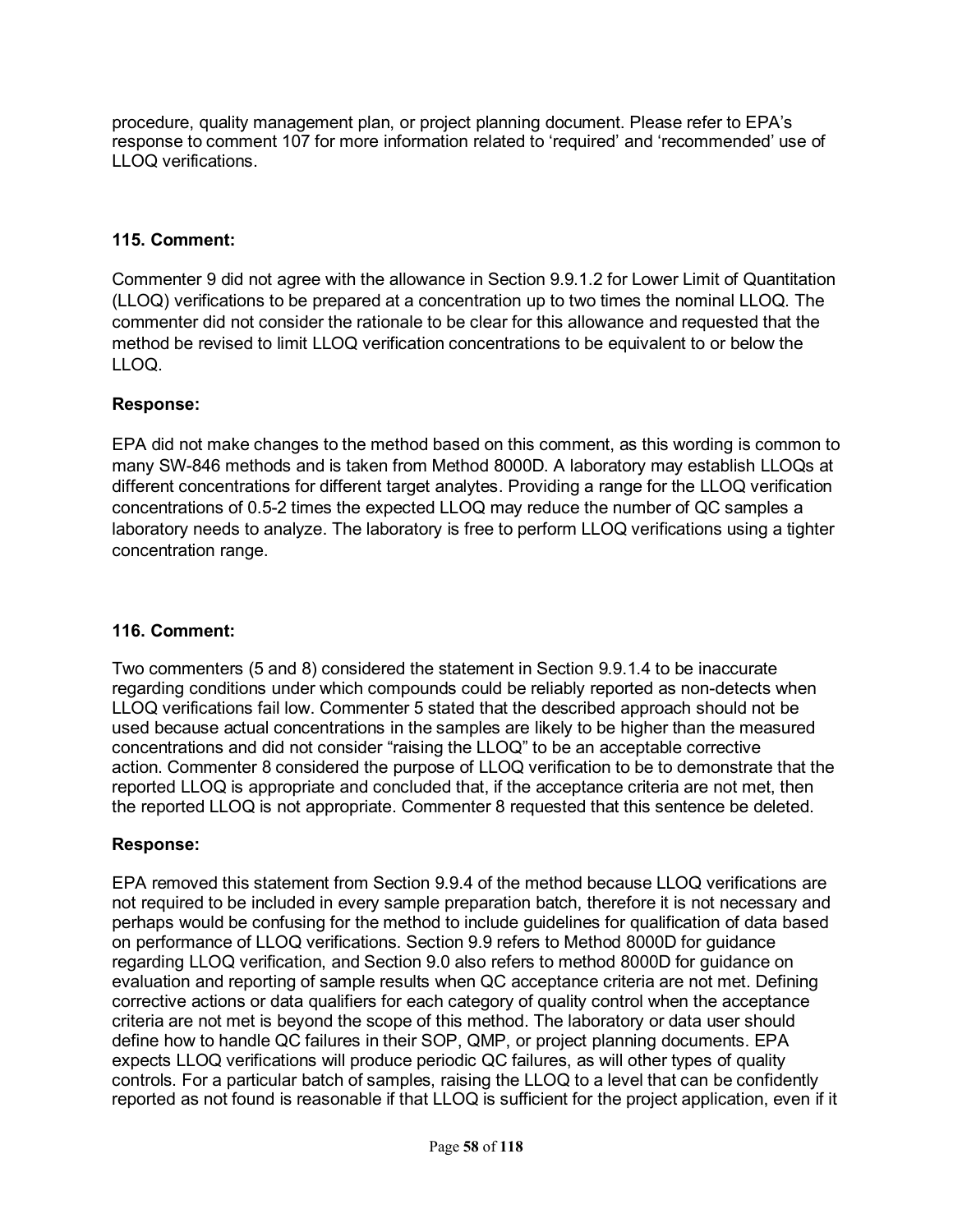is the LCS level. If the failure is frequent and/or not random, then the laboratory should establish the LLOQ at a concentration at which the acceptance criteria can routinely be met. Project planning documents such as QAPP or SAP should define quantity and quality of data needed to achieve DQOs, and QC failures at a given LLOQ for a given analyte may not be critical for establishing data usability.

### **117. Comment:**

Commenter 9 noted that Section 9.9.1.5 states, "Analytes below the LLOQ that are reported should meet most or all of the qualitative identification criteria in Section 11.6.4." The commenter asked what qualitative identification criteria EPA considered to be most important since this section does not require all criteria to be met. The commenter also considered reporting of target analyte concentrations to be inappropriate when all qualitative identification criteria are not met and recommended removing "most or" from this sentence.

### **Response:**

EPA revised this section to be consistent with the commenter's request but notes that the specification here is a recommendation (i.e., "should"). EPA does not expect that all qualitative identification criteria will necessarily be met at concentrations below the LLOQ; professional judgment may be important, and the need for careful evaluation of qualitative identification may depend on the intended use of the data. In general, meeting the RT criterion is probably the most important qualitative factor. Ion ratios are also important for evaluation of qualitative identification, but some target analytes do not produce a secondary product ion, and other target analytes with low relative abundance secondary product ions may not meet the acceptance criterion at concentrations <LLOQ.

## **118. Comment:**

Commenter 5 requested that EPA revise Section 9.10 to include more specifics regarding additional Quality Assurance (QA) practices instead of leaving it to the laboratory. For example, the commenter recommended including a required frequency for participating in performance evaluation studies.

### **Response:**

EPA did not make changes to this section based on this comment because the wording in Section 9.10 is common to many SW-846 methods. It is beyond the scope of the method to define a complete quality management system that may include the analysis of certified reference materials and participation in performance evaluation studies. The laboratory is encouraged to include additional QA elements beyond the minimum requirements of this method and document them in the laboratory's SOP or QMP. For more information about quality systems please refer to Method 8000D and Chapter 1 in SW-846, to EPA guidance and requirements for Quality Management Plans, and to consensus standards for quality systems for testing laboratories such as ISO17025:2017.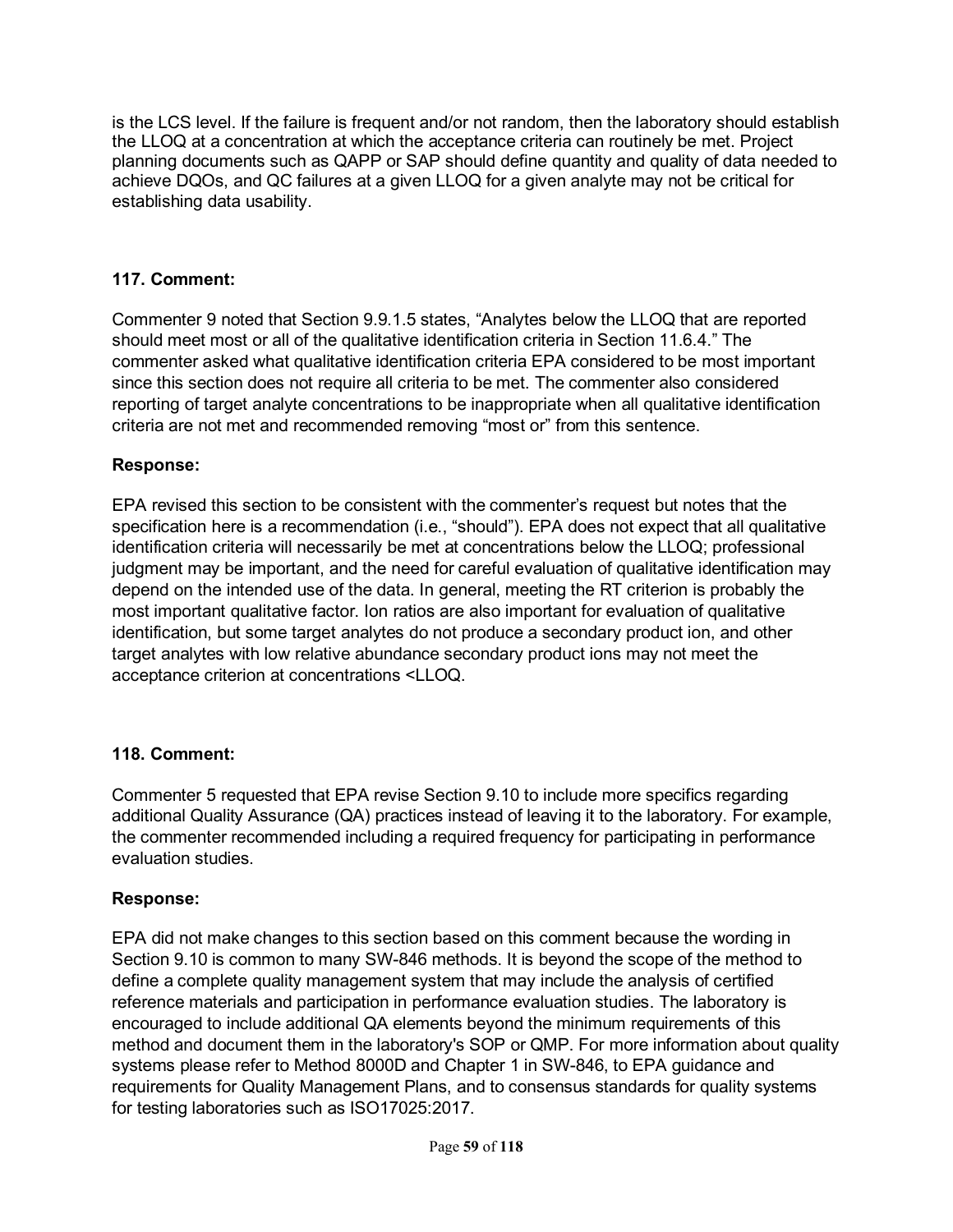# SECTION 11.0: PROCEDURE

#### **119. Comment:**

Two commenters (9 and 12) recommend including more preparation or extraction methods in Section 11.1 (e.g., soil/sediment, biota, and landfill leachate).

#### **Response:**

EPA agrees with the commenters and recognizes the need for additional preparation methods and/or performance data for other matrices. At the time of this writing EPA is evaluating extraction methods for solids, and EPA will consider including landfill leachate in a future revision of this method. Please refer to EPA's response to comment 4 for more information.

#### **120. Comment:**

Commenters 8 and 22 requested that EPA revise Section 11.3.1 to require the instrument manufacturer's mass spectrometer performance criteria to be met. Commenter 8 noted that the instrument manufacturer's performance criteria may not include evaluation of low masses and requested that this section specify evaluation across the entire mass range of interest for both precursor and product ions. Commenter 22 additionally recommended including requirements for instrument setup from Method 537.

#### **Response:**

EPA disagrees that additional specification is necessary in Section 11.3.1 regarding evaluation of mass spectrometer optimization. This section does not indicate that evaluation of mass spectrometer performance is optional. The wording in this section is not intended to require changes to instrument manufacturers' performance specifications to address low m/z values but to rely on their performance specifications to ensure the system is in good general working order. LC/MS instrument manufacturers have optimization procedures and performance specifications for mass spectrometer settings that are compound-independent, and they are the focus of the wording in this section. In addition, the analyst optimizes various MS settings for the chemicals being analyzed. An example of these categories of settings for a specific instrument is provided in Table 4 of Method 8327. Instrument settings are optimized to establish accurate mass assignments for all product ions, including for lower m/z values.

#### **121. Comment:**

Four commenters (8, 9, 21, and 22) remarked that the note after Section 11.3.2 states that sulfonate salts are typically corrected to the concentration as an anion. Commenters 8 and 9 stated that correcting to the neutral acid concentration would be more appropriate. Commenters 21 and 22 recommended including an equation for correction. Additionally, commenters 9 and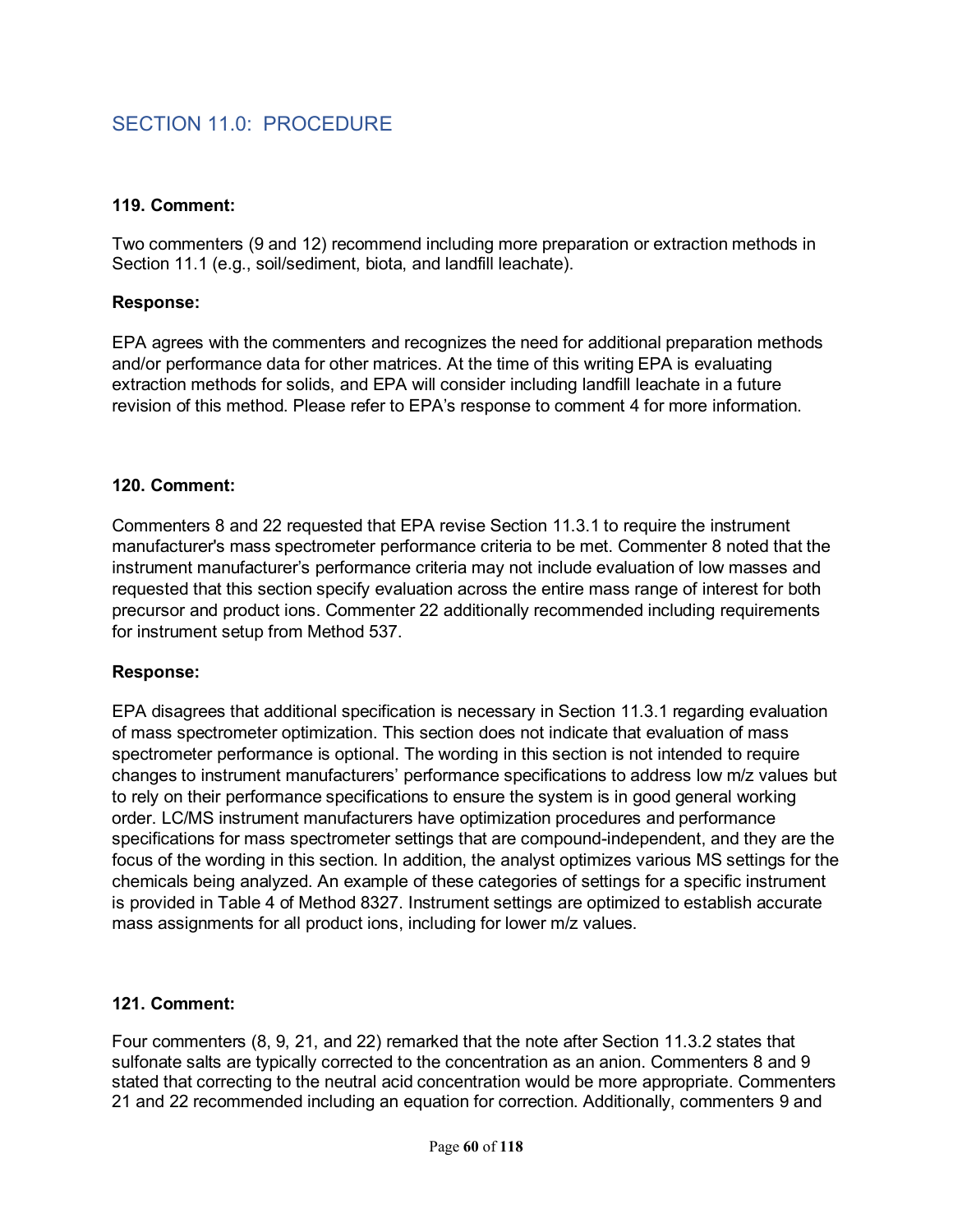21 recommended revising the method to require conversion of these sulfonate salts to the acid concentrations for reporting purposes.

## **Response:**

The EPA partially agrees with these commenters. The note from Section 11.3.2 was revised and moved to Section 7.4.2, and reporting results as the free acid concentrations is not listed as optional. However, an equation for conversion of the salt form to the free acid form was not included. The supplier of the standards for the Method 8327 validation study provided a certified concentration of each target analyte as a salt and as an anion, and an example is provided in the method.

### **122. Comment:**

Commenter 4 requested revision of Section 11.3.2 to allow the use of isotope dilution calibration, which would enable the method to correct for sampling losses and interferences.

### **Response:**

Please refer to EPA's response to comment 10.

## **123. Comment:**

A number of commenters (5, 8, 9, 13, 19 and 21) requested that EPA revise Section 11.3.3 and the note thereafter to clearly specify how to establish chromatographic retention times of branched isomers. Commenters 9, 13, 19 and 21 stated that the use of a qualitative standard for identification of branched isomers should be required if a quantitative standard is not available, consistent with EPA Method 537.1. Commenters 13 and 19 further stated that prescribing the same calibration approach as in Method 537.1 would reduce variability between methods and laboratories. Commenter 9 noted that Method 537.1 and DoD's Quality Systems Manual Table B-15 state that branched isomers should not be reported if no standard is available to identify them. Commenter 8 requested that the method also include guidance for establishing retention times of branched isomers when a quantitative or qualitative standard is unavailable. Commenter 9 also requested that linear and branched isomers be reported separately to provide more information about their proportions in samples and to allow for "appropriate qualification" when a quantitative standard containing branched isomers is unavailable.

## **Response:**

EPA revised the wording in this section to clearly allow the same approach specified in Methods 533 and 537.1 to be used in Method 8327 for calibration of PFAS target analytes composed of linear and branched isomers. The method retains the flexibility to allow alternative approaches to calibration, which could accommodate separate reporting of linear and branched isomers, as long as the following requirements are met: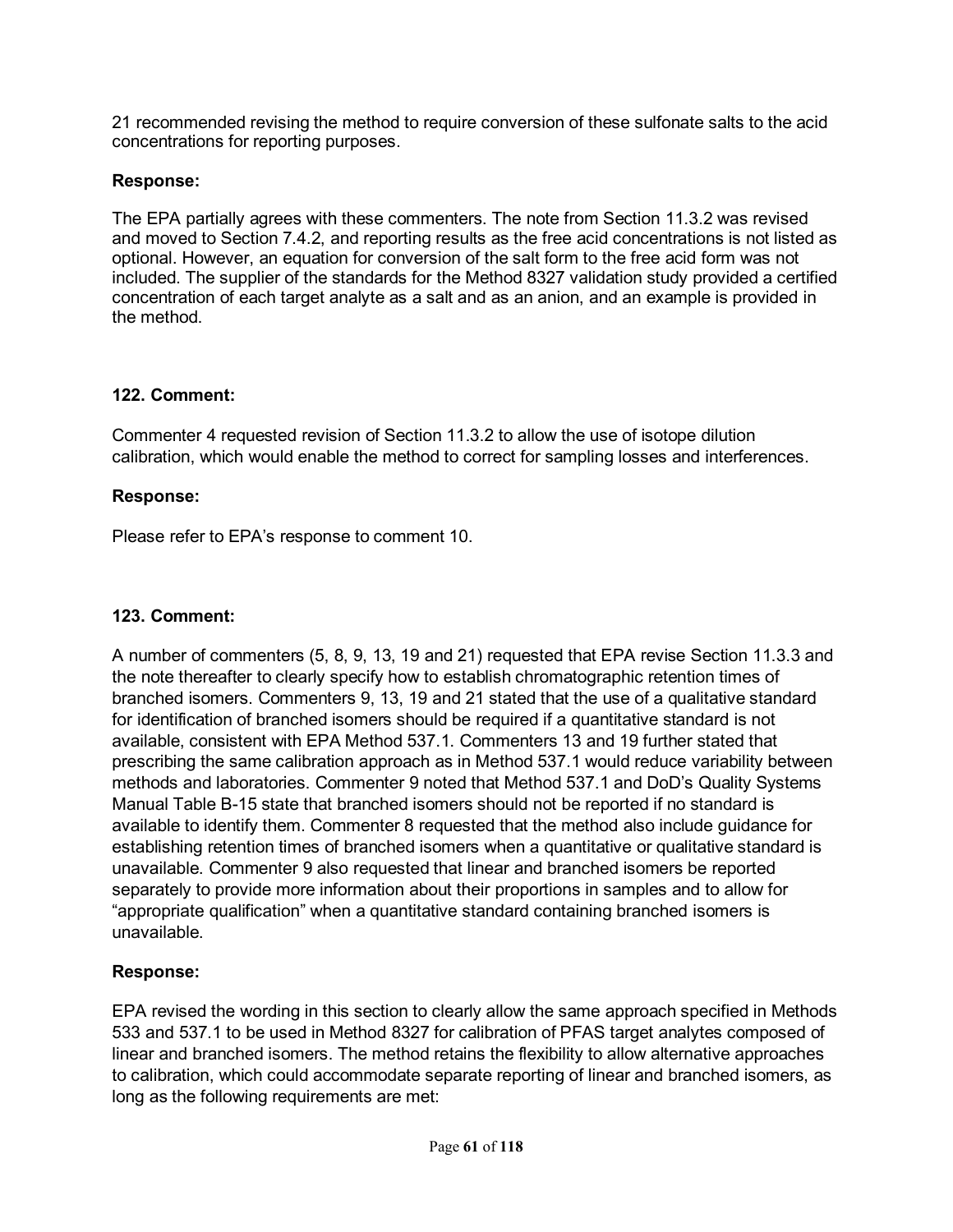- A qualitative or quantitative standard must be used to identify chromatographic retention times for branched and linear isomers that will be quantified;
- A quantitative standard must be used for calibration; and,
- The data must be reported such that calibration and quantitation choices are clear to the end data user.

EPA could not provide guidelines for establishing retention times of branched isomers when a quantitative or qualitative standard is unavailable, so this information was not included. Please refer to EPA's response to comment 3 for references to other changes made to the method to accommodate PFAS chemicals composed of linear and branched isomers.

#### **124. Comment:**

Commenter 5 considered the information provided in the note after Section 11.3.3 related to summing linear and branched isomers to conflict with Method 537.1, which the commenter interpreted as requiring quantitation of individual isomers where standards are available. The commenter was concerned that summing isomer concentrations is inconsistent with Method 537.1 and with common practice in commercial laboratories, and that this approach would "create data comparability and trending anomalies."

#### **Response:**

EPA disagrees with the commenter and notes that Method 537.1 specifies quantitation of linear and branched isomers as a single analyte. Please refer to EPA's response to comment 123 for related discussion.

#### **125. Comment:**

Commenter 9 remarked that the note after Section 11.3.3 indicates all branched isomers are to be integrated but pointed out that integrations in Figures 1 and 2 for PFOS did not include the low relative abundance branched isomers at ~8.22 minutes. The commenter stated that some commercially available standards containing mixtures of linear and branched isomers of PFOS have low relative concentrations of the dimethyl PFOS isomers and noted that they can be found at higher relative concentrations in samples from some sources. The commenter was concerned that laboratories may not consistently include integration of these peaks in standards even though they are present due to their low relative concentrations. The commenter recommended increasing the relative concentrations of these dimethyl isomers in mixed standards or using standards of individual isomers to help laboratories consistently identify, integrate and quantitate these peaks in samples, which the commenter suggested would improve consistency in data reporting across laboratories.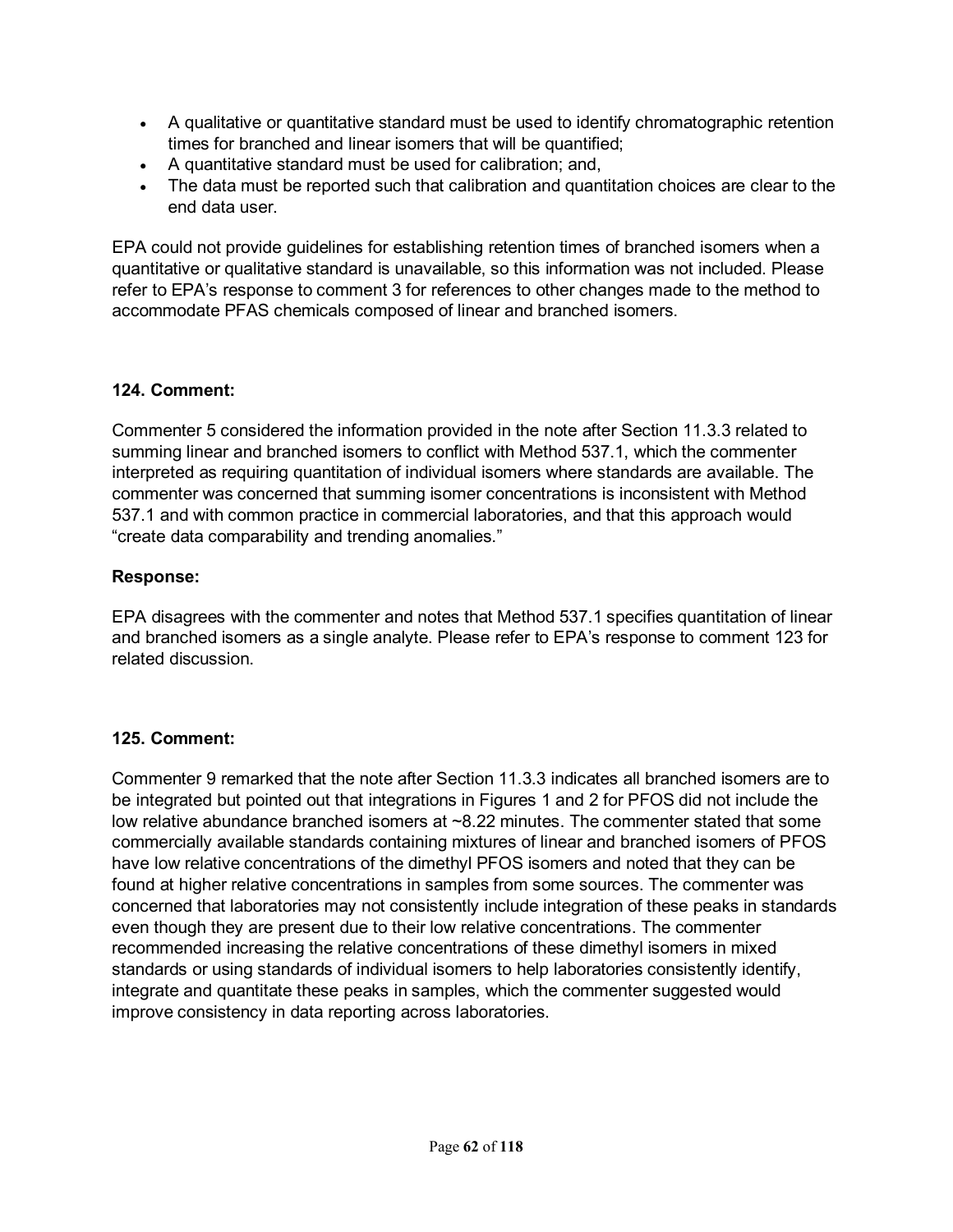Addressing the proportions of structural isomers in commercially available standards is outside of the scope of the method and may be more appropriate to raise with standard manufacturers. At the time of this writing the availability of certified reference materials for individual structural isomers of PFAS target analytes is limited, so EPA cannot provide more specific recommendations for establishing retention times for branched isomers. EPA expects the reference materials for individual PFAS isomers will become more commonly available over time. Please note that EPA replaced Figures 1-4 with a single figure that shows elution patterns of branched and linear PFOS isomers in a standard and in a sample.

### **126. Comment:**

Commenter 9 noted that Section 11.3.3 specifies the use of standards containing branched and linear isomers for calibration of some target analytes but without chromatographic resolution criteria for structural isomers. The commenter expressed concern that chromatographic separation of structural isomers is inconsistent across laboratories and noted inconsistencies in results for specific target analytes from split samples analyzed by different laboratories that they attributed to differences in chromatographic separation. The commenter requested that EPA revise the method to include chromatographic resolution criteria. The commenter also considered provision of standards to participating laboratories to have eliminated a potentially important source of variability in analysis of PFAS target analytes composed of multiple isomers.

### **Response:**

Please refer to EPA's response to comments 3 and 123 for discussion regarding calibration, identification and quantitation of linear and branched isomers. Please refer to EPA's response to comment 14 for discussion regarding provision of supplies for the validation study. Please refer to EPA's response to comment 46 for discussion regarding chromatographic resolution criteria.

### **127. Comment:**

Commenter 9 requested that EPA revise the note after Section 11.3.3 to state that the product ions listed in Table 3 have only been optimized for the linear isomers even though they are also used for the branched isomers. The commenter noted that some branched isomers will not contain the listed transitions.

### **Response:**

EPA partially disagrees with the commenter and notes that laboratories optimized mass spectrometer settings during infusion of mixed standards, so settings are not necessarily optimized only for the linear isomers. However, EPA agrees with the commenter that the specified secondary product ions may not be found for some structural isomers or may be at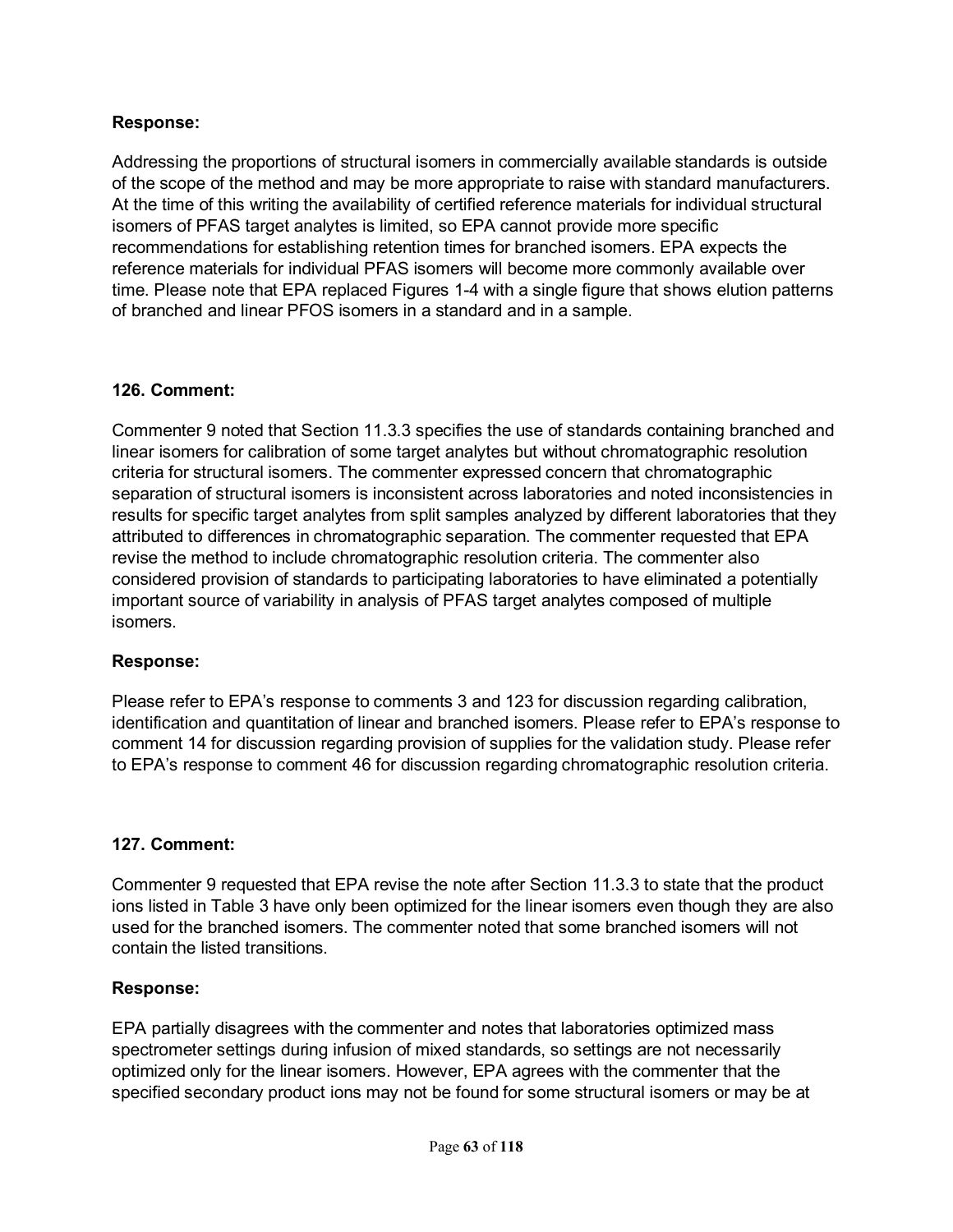different proportions relative to the primary product ions when compared to linear isomers. EPA did not include the information requested by the commenter in Section 11.3.3, but Section 11.6 includes information about differences in retention times and ion ratios that can result from different proportions of linear and branched isomers in samples and standards.

### **128. Comment:**

Commenter 9 expressed a preference for reporting concentrations of individual isomers, where possible, or otherwise for branched and linear isomers to be reported separately. The commenter expressed concern that reporting summed linear and branched isomers under the Chemical Abstracts Service (CAS) number for the linear isomer would be misleading and result in more potential for quantitative error. The commenter further stated "Toxicologically, reporting the branched and linear compounds together renders toxicity assessment virtually meaningless, as the toxicity of the branched and linear compounds are uncertain." The commenter considered separate reporting of linear and branched isomers to be potentially more useful for assessment of exposure risk and for fate and transport. The commenter identified a need for further evaluation of elution patterns and ion ratios and for chromatographic resolution criteria for linear and branched isomers that could help support quantitative analysis of isomers. Commenter 9 further suggested that, if results for compounds with branched and linear isomers are quantified together, that they should be reported as "total" (e.g., "total PFOS").

### **Response:**

No changes were made to Methods 3512 or 8327 based on these comments. The approach described in Method 8327 to quantify linear and branched isomers together and report as a single analyte is relatively straightforward for general use. Separate quantitation of branched and linear isomers is a reasonable alternative that could be used as needed. Please refer to EPA's response to comment 123 for related discussion. At the time of this writing commercial availability of certified reference materials for individual structural isomers is limited, and these materials would be needed to perform the additional evaluations or separate reporting of individual structural isomers that the commenter suggests.

### **129. Comment:**

Commenter 22 did not support EPA's decision to include the requirement to quantitate both linear and branched isomers in a note after Section 11.3.3 and recommended moving it to a subsection in the method.

### **Response:**

EPA did not move the information in this note but considers a 'must' in a note to be equivalent to any other requirement in a section.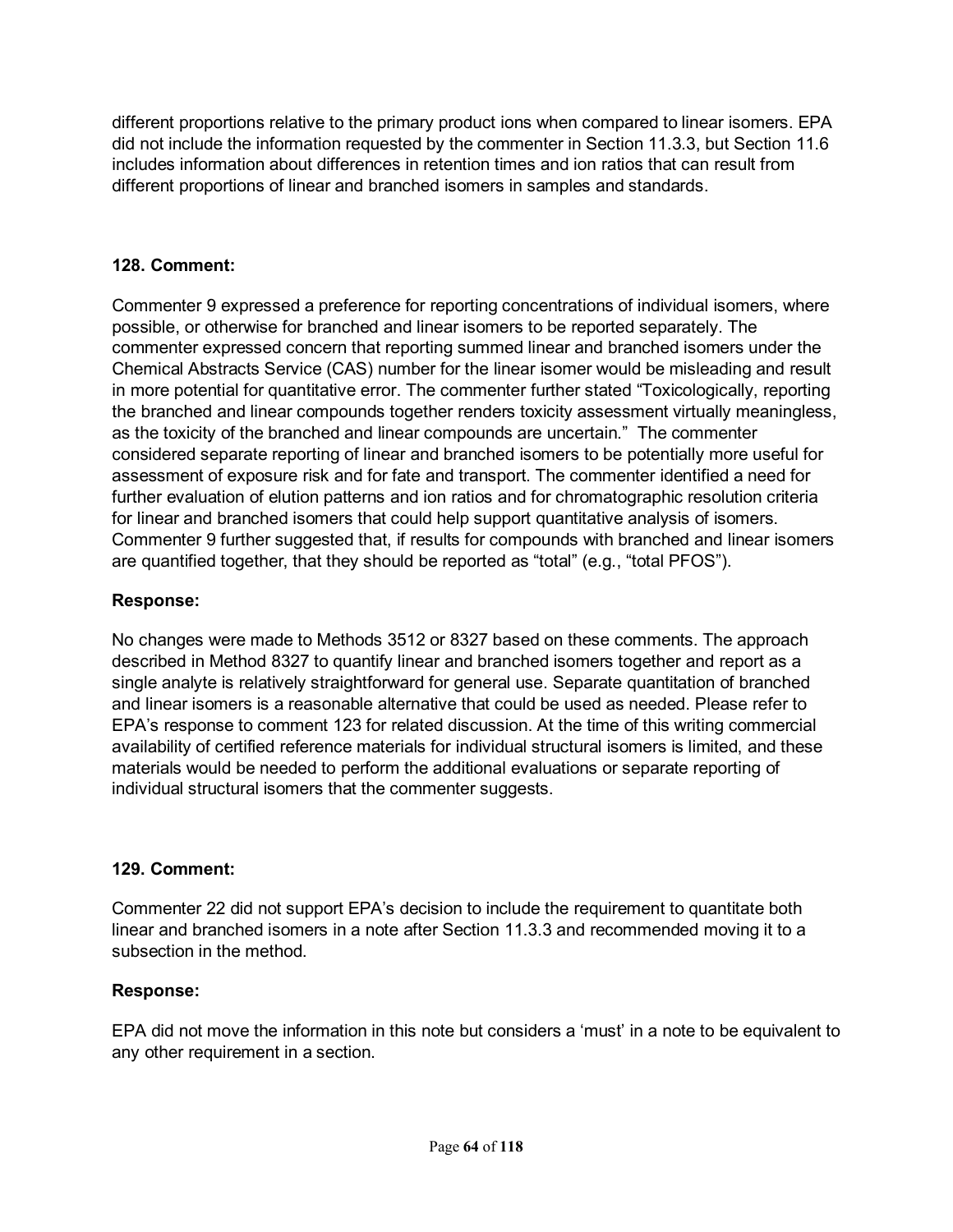A number of commenters (5, 8, 9, 14, 18 and 23) requested that EPA revise Section 11.3.6 to remove the recommendation to force calibrations through the origin "when background PFAS are present to better estimate background concentrations." Several commenters considered forcing calibrations through the origin to be inappropriate and stated that laboratories should instead find and eliminate sources of background contamination and use other mitigation measures for instrument background (e.g., by using a delay column, replacing fluoropolymer containing components with PEEK, etc.). Commenter 9 stated that forcing the calibration through the origin may be necessary for PFAS and noted it is required by Method 537, but this commenter interpreted the wording in this section to mean it was used to address background contamination and did not consider this approach to be correct. Commenter 8 also requested that the method expressly prohibit forcing the calibration through zero, which the commenter considered to be consistent with the initial calibration guidance in Method 8000D.

### **Response:**

EPA agrees with these commenters' suggestion regarding the wording in Section 11.3.6 and revised it to remove mention of forcing calibrations through the origin under the identified circumstances. However, as long as the initial calibration criteria are met, forcing calibrations through the origin is permitted, as described in Section 11.5.2.1 of Method 8000D. Section 11.3.4 refers to Method 8000D for more information regarding calibration options. Some laboratories that participated in the validation study forced calibrations through the origin, and there was no clear impact on performance in the study samples or for other categories of quality controls evaluated in the validation study. EPA agrees with these commenters regarding the need to find and eliminate sources of background and to use other measures to mitigate interferences.

### **131. Comment:**

Commenters 6 and 22 requested that EPA revise Section 11.3.6 to remove reference to initial calibration acceptance criteria based on correlation coefficient (r) or coefficient of determination  $(r<sup>2</sup>)$ . Commenter 6 stated these measures of calibration fit "provide no real value and can mislead analysts into believing their calibration curve is adequate." Commenter 22's reasoning for removing r and  $r^2$  was that new EPA methods use Relative Standard Error (RSE) instead. This commenter also recommended revising the method to make the initial calibration acceptance criteria required.

### **Response:**

EPA did not make these changes to the method because the calibration options and acceptance criteria are all referenced from Method 8000D, including the use of correlation coefficient (r) or coefficient of determination ( $r^2$ ). Section 11.3.4.2 also recommends using % error to assess calibration fit in addition to  $r$  or  $r^2$ , especially near the Lower Limit of Quantitation (LLOQ), and mentions that weighted regressions may improve calibration fit at low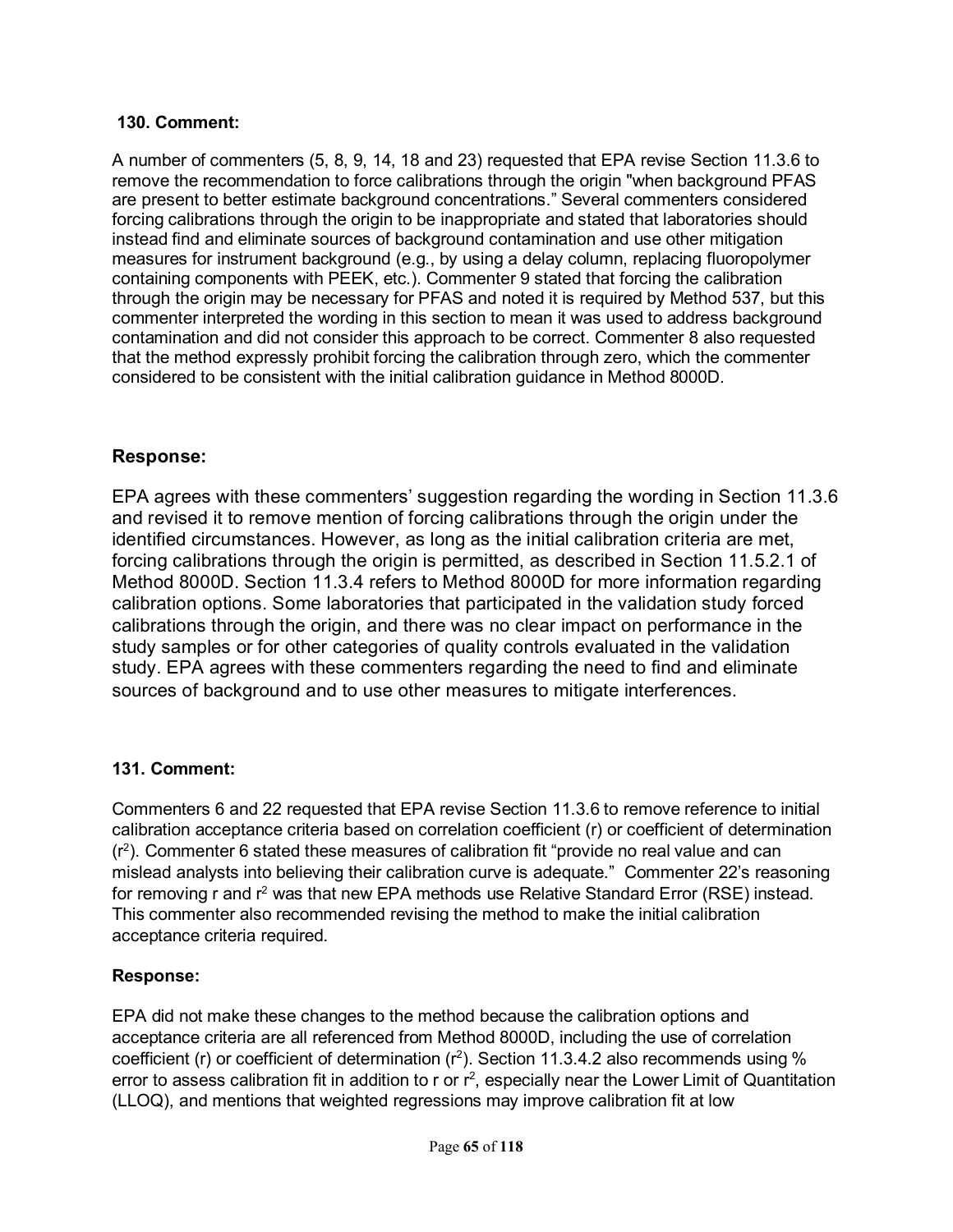concentrations. The other three options presented in this section for evaluation of initial calibration fit can be applied independently. EPA did revise Section 11.3.4 to more clearly identify options for fitting and evaluation of initial calibrations and included references to specific sections of Method 8000D for each of them. These options provide stakeholders some flexibility for evaluating acceptability of calibration fit while emphasizing the importance of managing and minimizing calibration-related measurement bias.

## **132. Comment:**

Several commenters (5, 8, and 9) considered the allowance for reporting of estimated concentrations of target analytes that fail to meet initial calibration acceptance criteria in Section 11.3.8 to be unacceptable. These commenters stated that any compounds that do not meet the initial calibration acceptance criteria should not be reported. Commenter 8 requested that EPA revise the method to require the initial calibration acceptance criteria to be met. Commenters 8 and 9 also considered the allowance in Section 11.3.8 for up to 10% of target analytes to not meet the initial calibration acceptance criteria to be unacceptable. Commenter 8 stated that laboratories are capable of meeting the initial calibration acceptance criteria, "as exhibited by multiple other validation studies," and expected that the acceptance criteria would be easier to meet if isotope dilution calibration is used. Commenters 5 and 8 also noted that Section 11.3.8 provides no upper limit for Relative Standard Deviation (RSD, for average calibration factor calibration models) and/or Relative Standard Error (RSE). Commenter 5 was concerned that "the risk of data comparability and trending issues for the analytes that are more difficult to determine by this method is high" without an upper limit for % RSD. Commenter 8 stated that, without an upper limit for RSD or RSE in the initial calibration section, the method allows for extreme QC failures and "an unwarranted level of uncertainty to be associated with reported concentrations." This commenter also noted that the Continuing Calibration Verification (CCV) section provides a limit of 50% recovery below which corrective action is required.

## **Response:**

EPA did not revise the method as requested by these commenters and notes that the same guidance for initial calibration is provided in other multi-analyte SW-846 determinative methods. EPA did revise Section 11.3.6 to refer to Method 8000D for recommended corrective actions when initial calibration acceptance criteria are not met, and Section 11.5.6 of Method 8000D provides a number of options to address poor calibration fit. More stringent acceptance criteria may be appropriate and necessary for specific project applications and should be included as project-specific requirements (e.g., for specific analytes of primary concern). Whether a maximum %RSD is useful or should be implemented as a requirement may also depend on the data needs for a specific project. If the analyte in question is not one that is of primary interest for the specific project application, corrective action may not be warranted. If a calibration model other than average Calibration Factor (CF) or RSE is used it may not make sense to set a maximum RSD and/or require corrective action when the criterion is not met.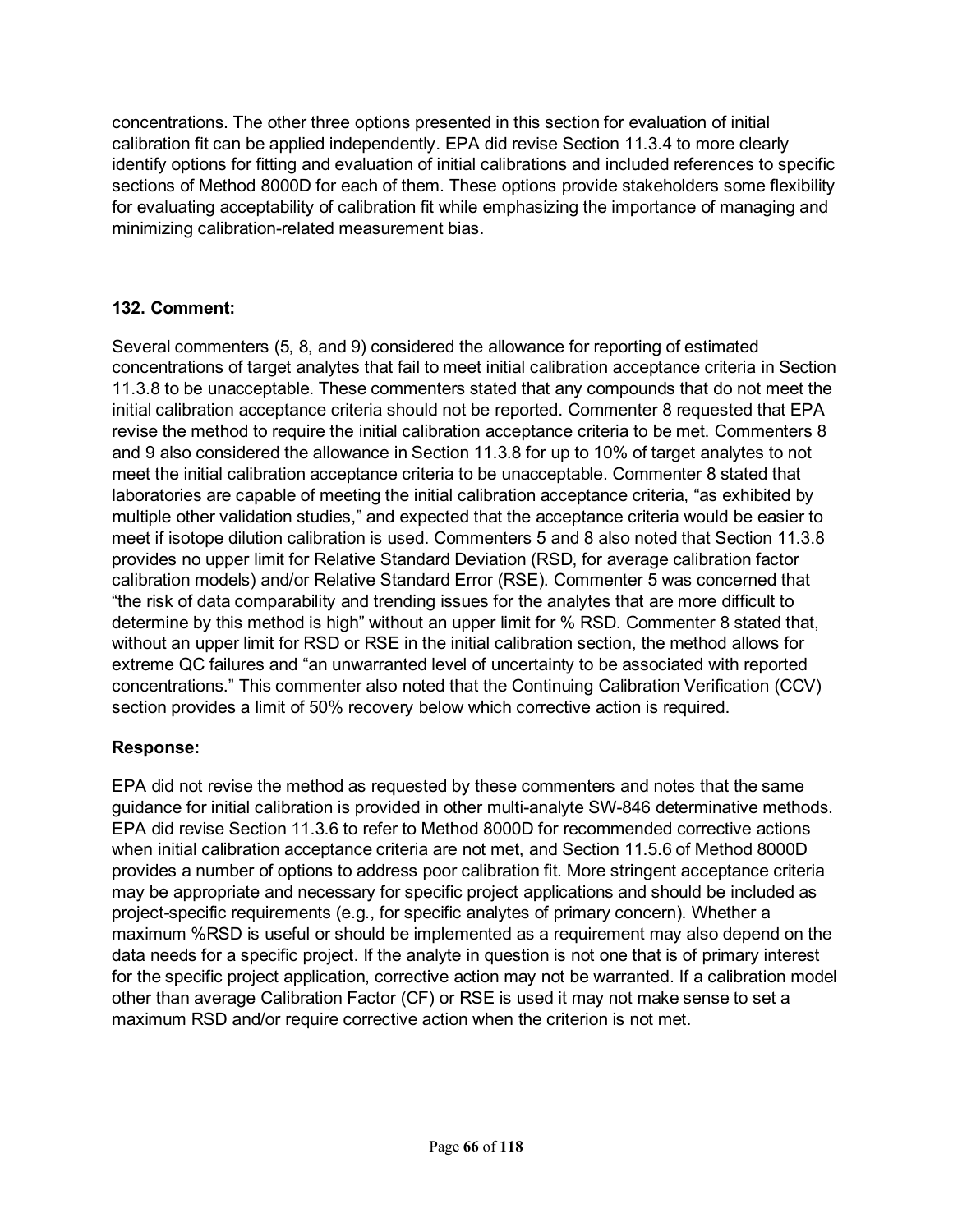Commenter 8 considered the acceptance criteria for evaluation of calibration fit for the initial calibration standard at the Lower Limit of Quantitation (LLOQ) in Section 11.3.9 (50-150% of expected concentration) to be unnecessarily wide given that the % error criteria for the higher concentration calibration standards is ±30%. The commenter stated this difference "allows for a sliding scale of uncertainty associated with concentrations within the quantitation range" and requested that EPA revise the method to specify the same ±30% error limit for all initial calibration standards, including at the LLOQ. This commenter was also concerned with the statement in this section regarding actions to be taken when the acceptance criteria are not met, namely "the analytes should be reported as estimated near that concentration, or the LLOQ should be reestablished at a higher concentration." The commenter considered these actions to be inappropriate because "LLOQs are typically near the required project limits," and these actions "would typically result in data that does not meet the stated project needs."

### **Response:**

EPA disagrees that ±50% error is unreasonable for the calibration standard at the LLOQ and did not make the requested change to the method. EPA considers the ±50% error limit to be reasonable for general purposes and notes that other commonly used SW-846 determinative methods (e.g., Methods 8260D and 8270E) and other PFAS test methods published by EPA (e.g., Method 533) use the same criterion. More stringent limits may be needed for specific project applications and should be included as project-specific requirements.

### **134. Comment:**

Commenter 9 considered the wording in Section 11.3.9 regarding evaluation of calibration fit at the Lower Limit of Quantitation (LLOQ) for each initial calibration to be appropriate "if followed." However, the commenter was concerned that the allowance for laboratories to use alternate acceptance criteria in this section would permit them to use less stringent criteria and "basically freelance" regarding acceptance of initial calibrations.

## **Response:**

EPA disagrees with the commenter that the flexibility in this section is inappropriate; the same guidance is provided in other commonly used SW-846 determinative methods. EPA revised Section 11.3 to clarify the options presented for evaluation of initial calibration fit and associated acceptance criteria, but wording regarding "alternate acceptance criteria" for initial calibration is retained in Section 11.3.4. Evaluation of calibration error for individual initial calibration standards particularly at the LLOQ is strongly recommended in Section 11.3.4.2 for regressions when correlation coefficient (r) or coefficient of determination  $(r^2)$  is used for evaluation of calibration fit. Section 11.3.6 of Method 8327 also refers to Section 11.5.6 of Method 8000D for recommended corrective actions when the initial calibration acceptance criteria are not met. More stringent criteria may be needed for specific project applications and should be included as project-specific requirements.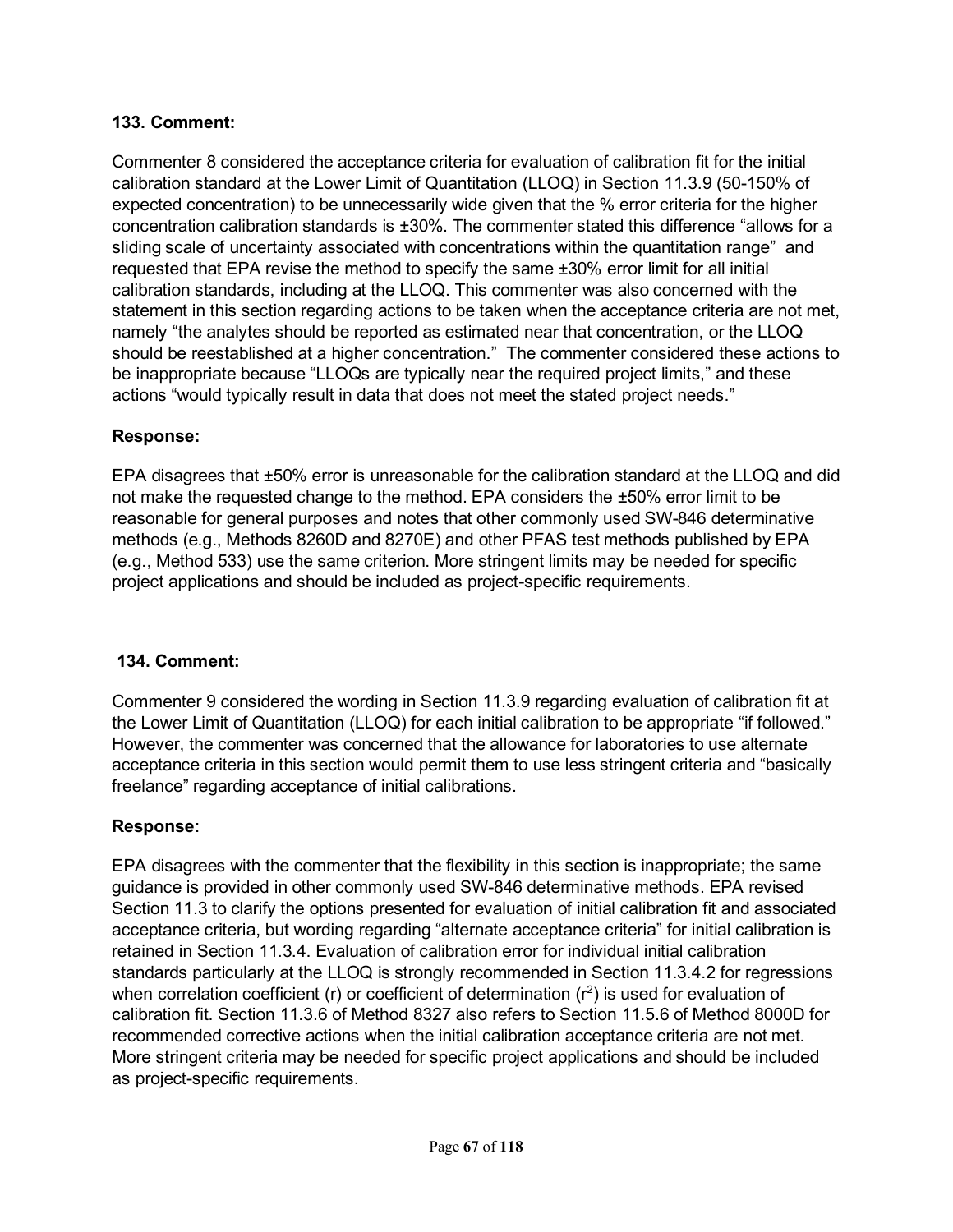Commenters 9 and 22 remarked that Section 11.3.10 provides suggested acceptance criteria for Initial Calibration Verification (ICV), and they recommended making the ±30% acceptance limit a method requirement. Commenter 9 further remarked that this section allows for alternate ICV acceptance criteria based on project-specific Data Quality Objectives (DQOs), and this commenter recommended leaving discussion of project-specific requirements to Quality Assurance Project Plans or other project planning documents to avoid variability.

#### **Response:**

EPA did not revise the method as suggested by these commenters. The 'suggested' wording in this section for ICV acceptance criteria is consistent with other commonly used SW-846 determinative methods, as is the statement that "alternate acceptance limits may be appropriate based on project-specific DQOs." A number of sections in the method mention application of alternative acceptance criteria based on project needs and reflect the project-specific focus in SW-846 Chapter 1.

#### **136. Comment:**

Commenter 5 requested that the method clearly state whether surrogates are intended to be included in Continuing Calibration Verification (CCV) standards.

#### **Response:**

EPA made no changes to the method based on this comment and considers the wording in Section 7.4.4.3 to be sufficient, which states that CCV standards should be prepared in the same manner as initial calibration standards. The 'example preparation' for the calibration standards stock in Section 7.4.4.1 specifies addition of target compounds and surrogates.

#### **137. Comment:**

Commenters 6 and 9 requested revision or clarification of Continuing Calibration Verification (CCV) frequency in Section 11.4.1. Commenter 6 remarked that EPA provided "no basis to require a continuing calibration verification (CCV) after every 10 samples" and stated that CCVs should be analyzed at the end of every batch or per 24-hour period. Commenter 6 also stated "the test methods should be calibrated daily." Commenter 9 requested that the method better define the meaning of "field samples" in relation to CCV frequency or to just specify a 12-hour frequency for CCV analysis.

#### **Response:**

EPA partially agrees with commenter 6 regarding CCV frequency and revised section 11.4 to specify analysis of CCV standards at a minimum frequency of one per every 20 samples of every 12 hours, whichever is shorter, and at the end of the analysis sequence. For the external phase of the validation study, EPA specified that laboratories were to analyze a CCV at a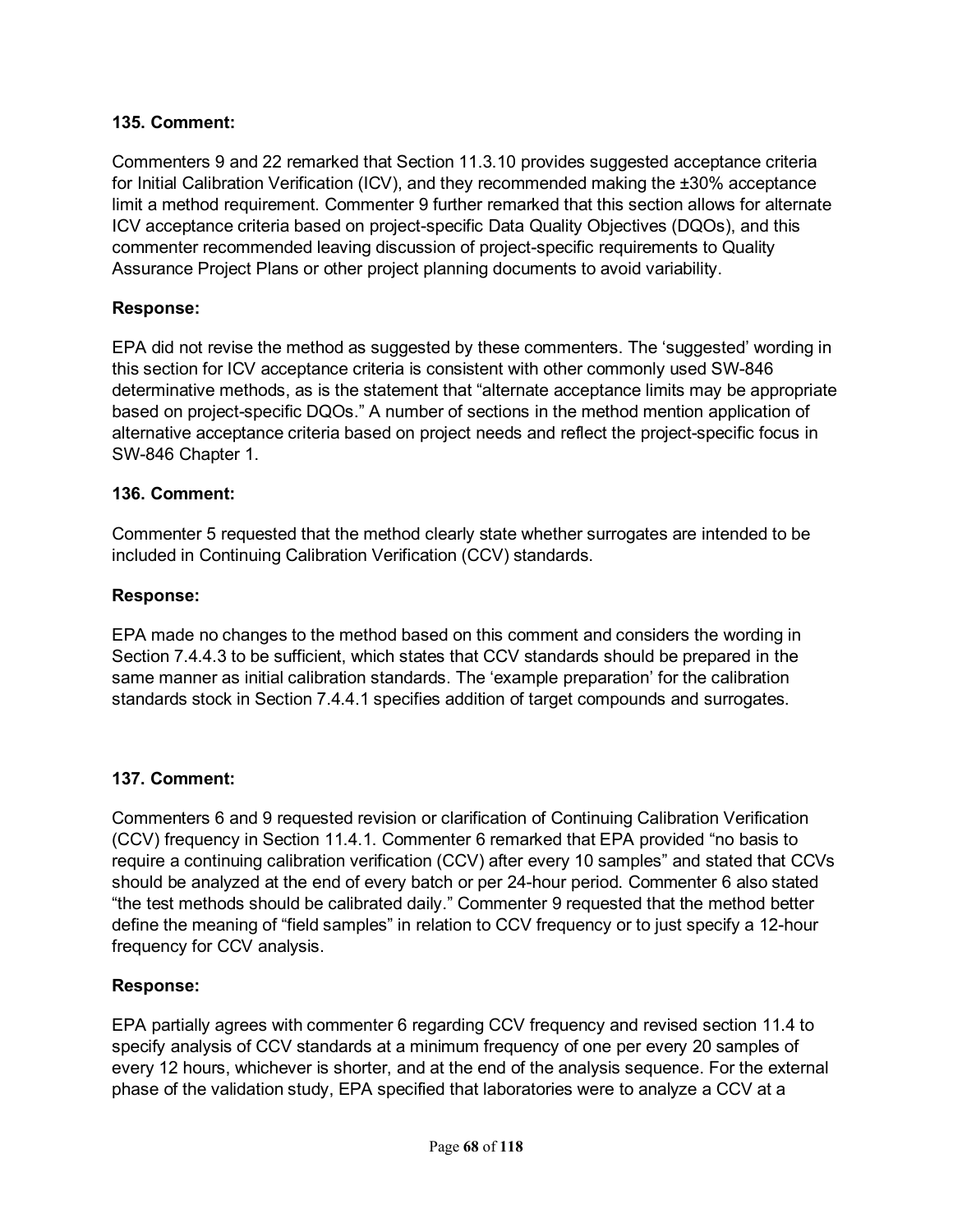frequency of one per 10 field samples and found no clear benefit compared to a CCV frequency of one per 20 field samples. The method still requires a CCV to be analyzed after the last sample as well. Analysis of CCVs at higher frequency may prevent rework, but it is not required. One of the laboratories that participated in the interlaboratory validation study used successive CCVs instead of new initial calibrations to demonstrate that the initial calibration was still acceptable, and this laboratory's performance was similar to other laboratories that ran fresh initial calibrations. EPA did not further define the term "field samples" in this section because it is used in the same manner and has the same intended meaning as in Section 9.6, which describes frequency of sample preparation quality controls per batch of "20 or fewer field samples." EPA does not intend for method users to consider quality control samples to evaluate whether the minimum CCV frequency of one per 20 field samples is met.

## **138. Comment:**

Commenter 22 recommended that EPA revise Section 11.4 to state that the Continuing Calibration Verification (CCV) acceptance criterion of  $\leq \pm 30\%$  is a method requirement.

### **Response:**

EPA did not revise this section because requiring all CCV acceptance criteria to be met would be inconsistent with other published SW-846 determinative methods. As with other quality controls, some marginal failure rate is permitted. However, Section 11.4.3 specifies that laboratories must qualify affected sample results or refer to Section 11.7 of Method 8000D, which discusses related corrective actions. The note after Section 11.4.3 also prompts the analysts to look for signs in the CCVs that performance has degraded (e.g., unusual tailing, loss of resolution, loss in response) and corrective action is needed. As with other types of quality controls, more stringent acceptance criteria may be needed for specific project applications (e.g., for specific analytes of interest) and should be included as project-specific requirements.

## **139. Comment:**

Commenter 5 remarked that Section 11.4.3 states Continuing Calibration Verification (CCV) standards are acceptable as long as ≤10% of the analytes fail to meet the acceptance criteria. The commenter considered this allowance to be reasonable but recommended establishing a maximum allowable % difference or % drift limit for analytes before corrective action is required, which would limit the risk of "data comparability and trending issues for the analytes that are more difficult to determine by this method." This commenter referred to the note after this section, which the commenter interpreted as providing a similar threshold (50%) for surrogate recovery.

### **Response:**

EPA did not revise the method according to the commenter's suggestion because establishing a maximum % difference or % drift criterion would be inconsistent with Method 8000D. Whether a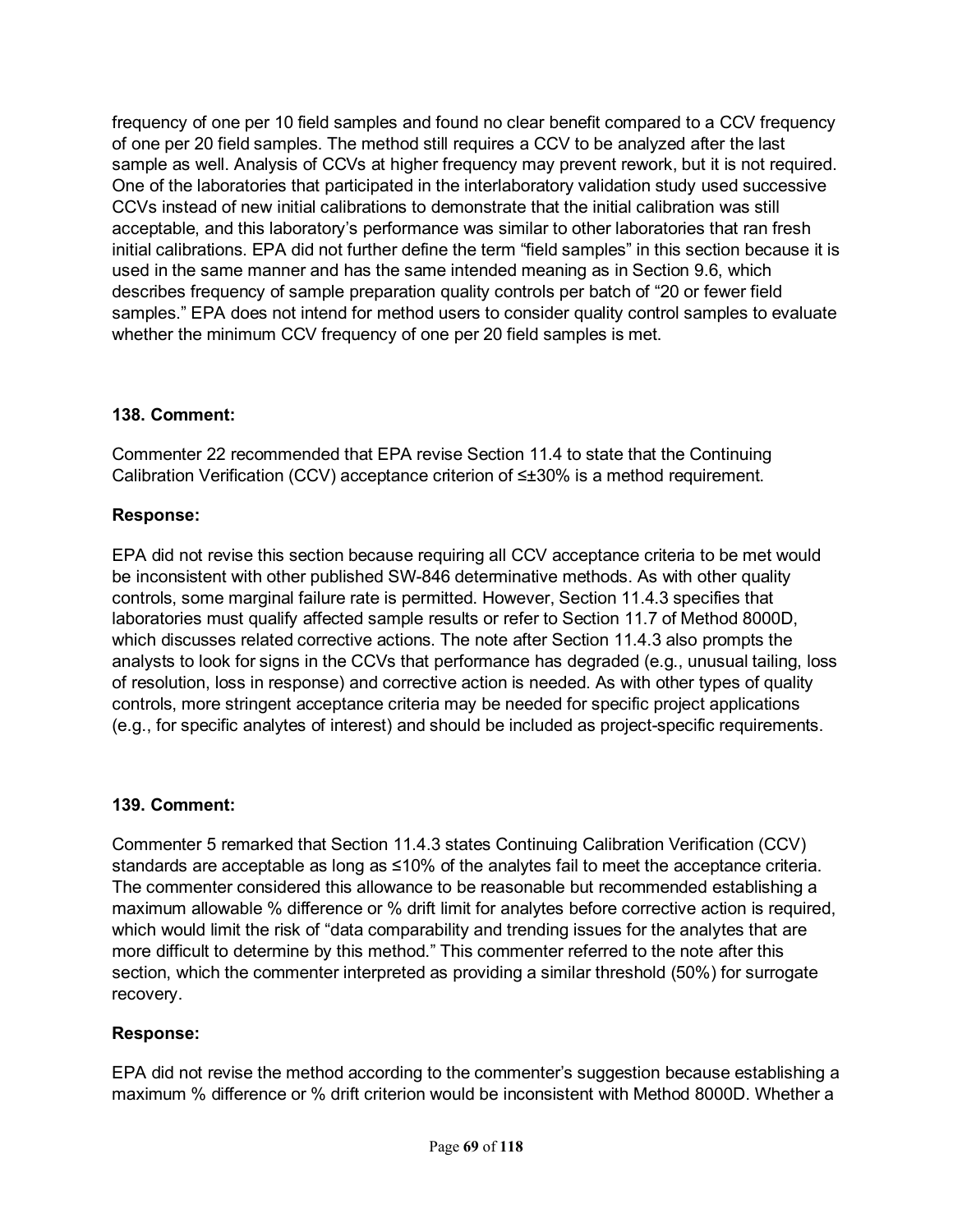maximum % difference or % drift criterion is useful or should be implemented as a requirement may also depend on the data needs for a specific project. If the analyte in question is not one that is of primary interest for the specific project application, corrective action may not be warranted. The note after Section 11.4.3 is intended to provide indications that system performance has degraded to the point that system maintenance is needed. (e.g., unusual tailing, loss of resolution, loss in sensitivity). EPA revised the wording in the note after Section 11.4.3 to include 50% recovery as an example of 'significant' loss, along with other laboratorydefined criteria or degradation in chromatography. Please note that this specification is for an instrument quality control rather than for recovery of a surrogate in a field sample.

### **140. Comment:**

Commenter 9 interpreted the allowance for up to 10% of target analytes to not meet the Continuing Calibration Verification (CCV) acceptance criteria in Section 11.4.3 to mean that "analytes with recoveries outside of the CCV recovery limits would be acceptable to report," which the commenter considered to conflict with Section 11.4.2. The commenter recommended revising the method to either remove the allowance for CCVs to be considered acceptable when target analytes do not meet the acceptance criteria or to indicate that instrument maintenance and calibration is needed when the acceptance criteria are not met.

### **Response:**

EPA did not revise the method as the commenter suggested. The intent of the wording in Section 11.4.3 is to allow some limited margin of exceedances for CCVs and other quality controls. Section 11.4.3 does require corrective action if > 10% of the reported compounds do not meet the CCV acceptance criteria. More stringent requirements may be necessary and can be used for specific applications, and these requirements should be included in project planning documents and addressed with the testing laboratory, as needed.

## **141. Comment:**

Commenter 20 remarked about the wording in Section 11.4.3 related to qualification of sample results when Continuing Calibration Verification (CCV) acceptance criteria are not met. This commenter stated that non-detects may be biased low when measured CCV standard concentrations are below their lower acceptance limits. The commenter further stated that "it's not possible to assess adequacy of sensitivity unless an LLOQ verification standard is analyzed following that CCV" and requested that this section be clarified.

### **Response:**

EPA revised Section 11.4.3 of Method 8327 to state that results for target analytes that do not meet CCV acceptance criteria are qualified in any affected field samples or to refer to Method 8000D for guidance. The approach to continuing calibration verification in Method 8327 is consistent with other multi-analyte organic SW-846 methods where limited QC failures may not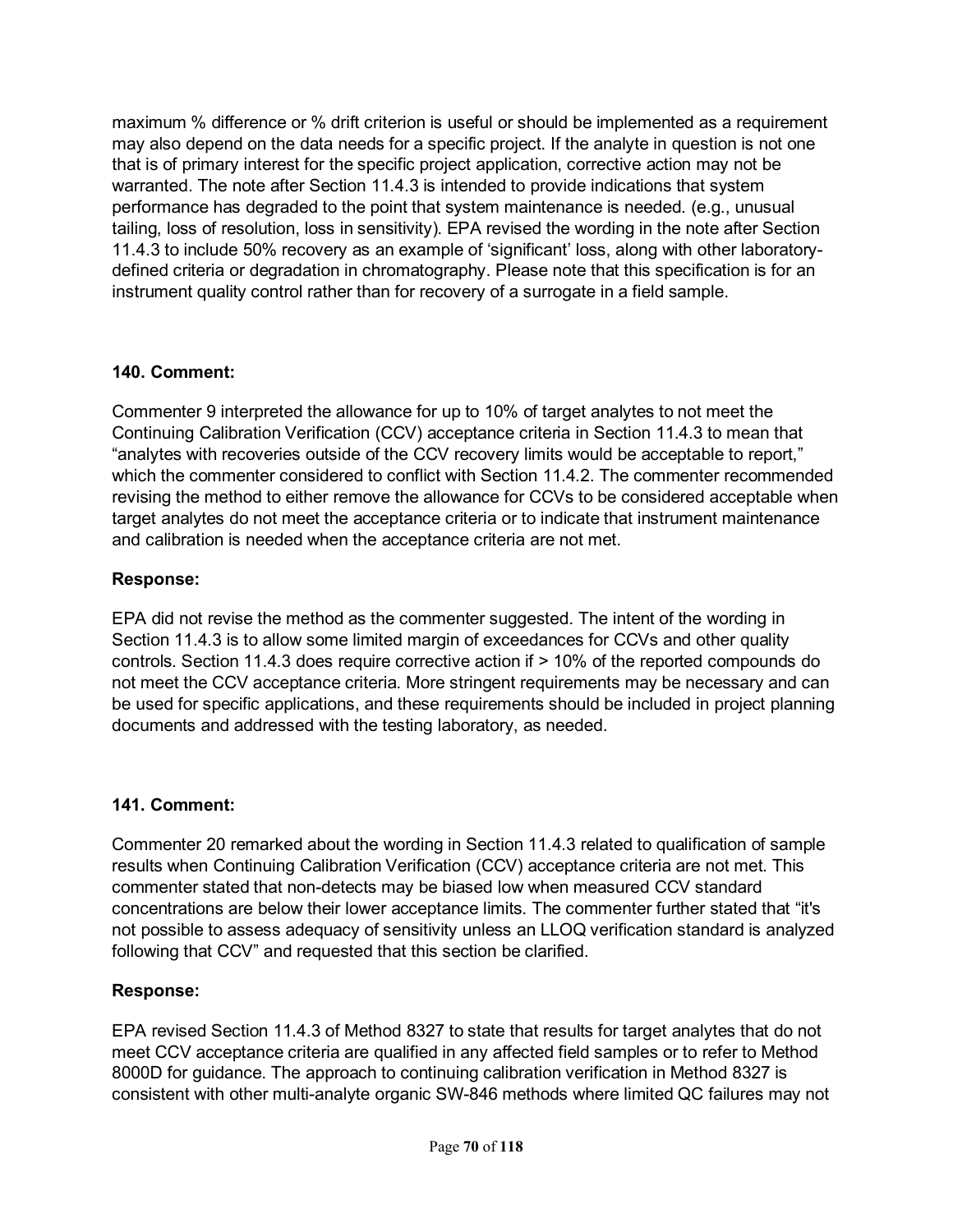adversely affect whether the data meet the project requirements. Section 9.6 of Method 8327 recommends including an LLOQ verification QC sample in every batch of 20 or fewer field samples, however it is not required. If batch-specific LLOQ verifications and/or more stringent acceptance criteria for other quality controls are needed they should be included in project planning documents and discussed with the testing laboratory.

### **142. Comment:**

Commenter 22 stated that the note after Section 11.4.3 includes requirements related to "monitoring responses and demonstrating sensitivity" and recommended moving them from a note to the text of the method.

### **Response:**

EPA did not move the information in this note as requested and considers a requirement in a note to be equivalent to any other requirement in a section.

### **143. Comment:**

Commenters 8 and 9 recommended revision of Section 11.4.4 to include corrective actions when contamination is found in a blank analyzed after a Continuing Calibration Verification (CCV) standard. Commenter 8 recommended specifying that samples should be re-prepared and re-analyzed if the associated Method Blank (MB) concentration is >½ the Lower Limit of Quantitation (LLOQ). Commenter 8 also recommended requiring the system to be checked and any carryover contamination to be eliminated if a Reagent Blank (RB) concentration is >½ the LLOQ. Commenter 9 recommended reanalysis of bracketed samples as an appropriate corrective action when blank contamination is found. Commenter 8 also recommended root cause analysis to determine the source and impact on any samples.

### **Response:**

EPA did not revise this section based on these comments and considers the corrective actions related to blank contamination in Section 9.5 to be sufficient. How laboratories should address blank contamination may depend on the project application, which is described in this section. Root cause analysis is an essential component of a laboratory's quality system and is beyond the scope of any one method.

### **144. Comment:**

Commenter 8 noted that Section 11.5.1 provide a suggested analysis sequence order that includes a Lower Limit of Quantitation (LLOQ) verification QC sample, which the commenter considered to be misleading since the method only requires LLOQ verification QC samples to be analyzed annually. The commenter requested that EPA either require LLOQ verifications on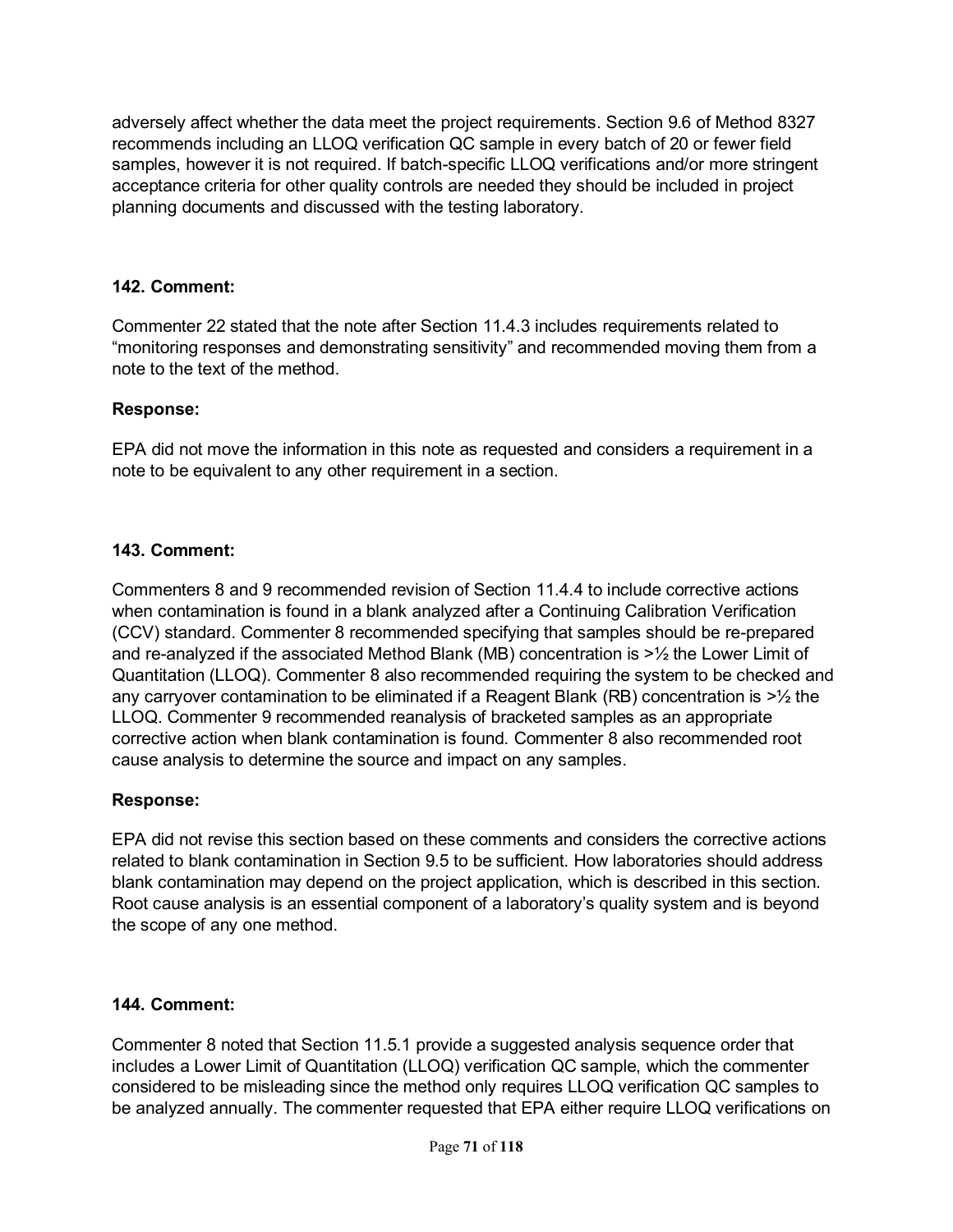a daily basis or at least distinguish between QC that are and are not required in this suggested analysis sequence. The commenter also noted that no blank sample is included in the suggested analysis sequence after the last Continuing Calibration Verification (CCV) standard, and the commenter requested that EPA revise the method to require analysis of a blank after the last CCV.

## **Response:**

EPA did not revise the method as the commenter suggested. An LLOQ verification QC sample is listed in the suggested sequence order in Section 11.5.1 because Section 9.6 recommends including a prepared LLOQ verification QC sample in each batch of 20 or fewer field samples. Batch-specific LLOQ verifications are not required in Method 8327, consistent with other SW-846 reference methods, but they are required on a periodic basis and may be included for specific project applications. The value of requiring a blank to be analyzed at the end of the analysis sequence after the ending CCV is unclear. Such a requirement would be inconsistent with other SW-846 reference methods and, as far as we are aware, would also be inconsistent with PFAS test methods published by other EPA programs.

### **145. Comment:**

Several commenters (5, 9 and 22) remarked about lack of requirements or corrective actions for surrogate recovery in Section 11.5.2. Commenter 5 requested that EPA establish a fixed lower acceptance limit for surrogate recovery below which corrective action is required and recommended using 50% recovery as a lower limit, consistent with the note after Section 11.4.3. Commenter 9 stated that corrective action should be required if acceptance criteria are not met for surrogate recovery in Method Blanks, Reagent Blanks, LCS samples, and LLOQ Verification QC samples. Commenter 9 further stated that samples with unacceptable surrogate recovery should be reprepared and/or reanalyzed to confirm any matrix interferences. Commenter 22 stated the acceptance limits for surrogate recovery in Section 11.5.2 should be required.

### **Response:**

EPA disagrees with these commenters' requests to include fixed or required acceptance limits for surrogate recovery or to include recommended or required corrective actions when surrogate recovery criteria are not met. The wording in Section of 11.5.2 is consistent with other SW-846 methods: surrogates must be added to samples; surrogate recoveries must be monitored; and, surrogate recoveries should meet the acceptance criteria. Defining corrective actions for each category of quality control when the acceptance criteria are not met may depend on the specific project application and is outside the scope of this method. Requiring corrective action when a surrogate is not recovered within acceptance limits may be onerous for a method that includes many surrogates, and, depending on the cause of low recovery, could result in significant rework for the laboratory with limited benefit. Laboratories are free to establish more stringent acceptance criteria and should define corrective actions when acceptance criteria for quality controls are not met in the laboratory's standard operating procedures or quality management plan. Alternate acceptance criteria and corrective action requirements may also be useful or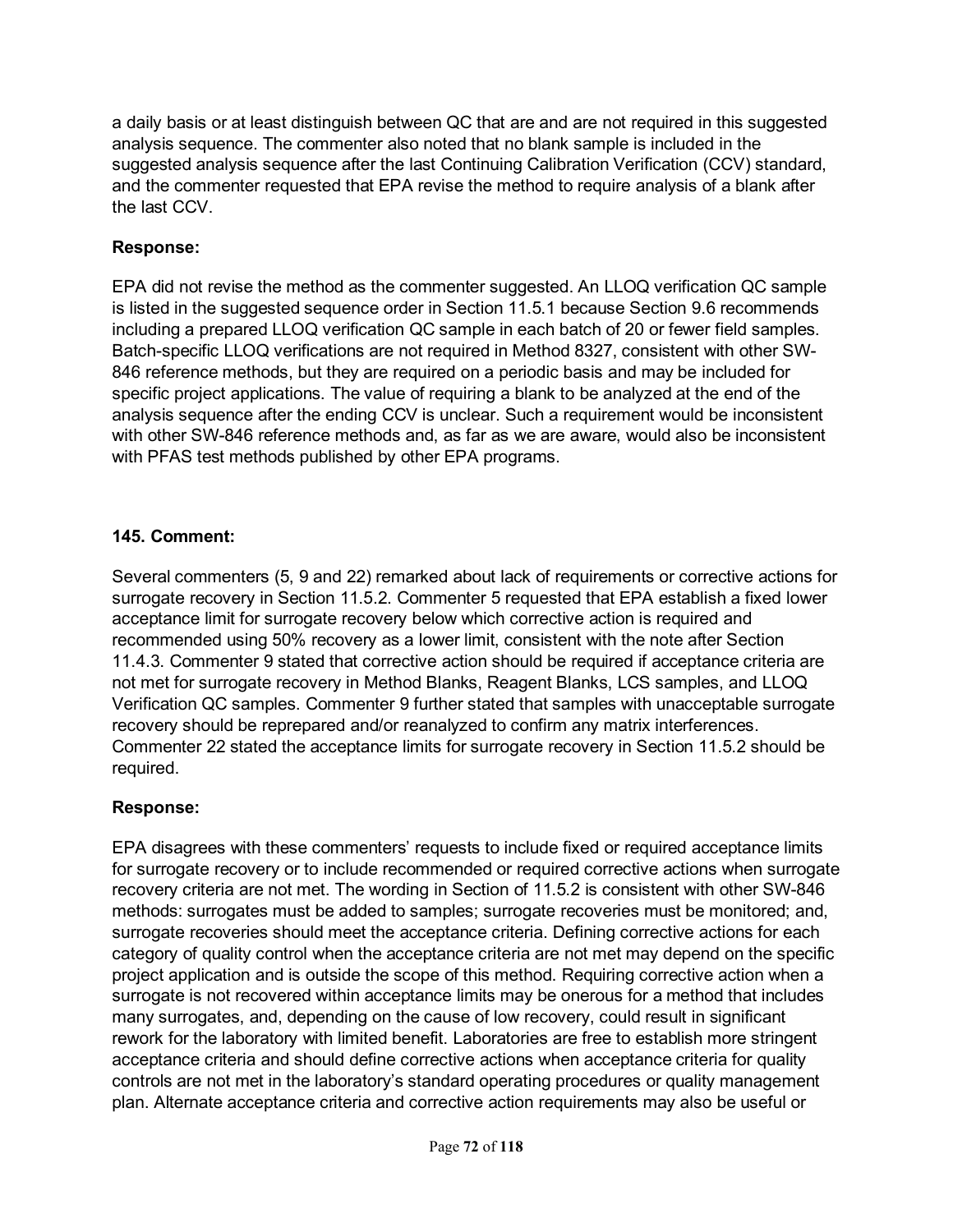necessary for specific project applications, and these requirements should be included in project planning documents and addressed with the testing laboratory, as needed.

#### **146. Comment:**

Commenter 9 noted that Section 11.5.2 indicates surrogates should be added to MB, LCS, and LLOQ verification samples and recommended including surrogates in Reagent Blanks (RBs) as well.

#### **Response:**

As described in EPA's response to comment 88, surrogates are optional in RBs, which serve a different purpose than Method Blanks (MBs). Section 11.5.2 was revised to state that the laboratory must monitor recovery of surrogates in samples.

#### **147. Comment:**

Commenters 8 and 21 noted that Section 11.5.2 refers to Section 7.3.11, but this section does not exist.

#### **Response:**

EPA agrees with the commenters and revised Section 11.5.2 to include the proper reference (Section 7.4.2.2).

#### **148. Comment:**

Commenter 8 noted that Section 11.5.2 refers to monitoring of isotopically labeled surrogates and requested that EPA modify the method to specify the use of these chemicals as isotope dilution standards.

#### **Response:**

Please refer to EPA's response to comment 10 for discussion related to isotope dilution calibration.

#### **149. Comment:**

Commenters 14 and 18 noted that Section 11.5.3 recommends dilution of prepared samples with 1:1 methanol-water+0.1% acetic acid when PFAS concentrations exceed the calibration range. The commenters considered this procedure to be problematic because it also dilutes the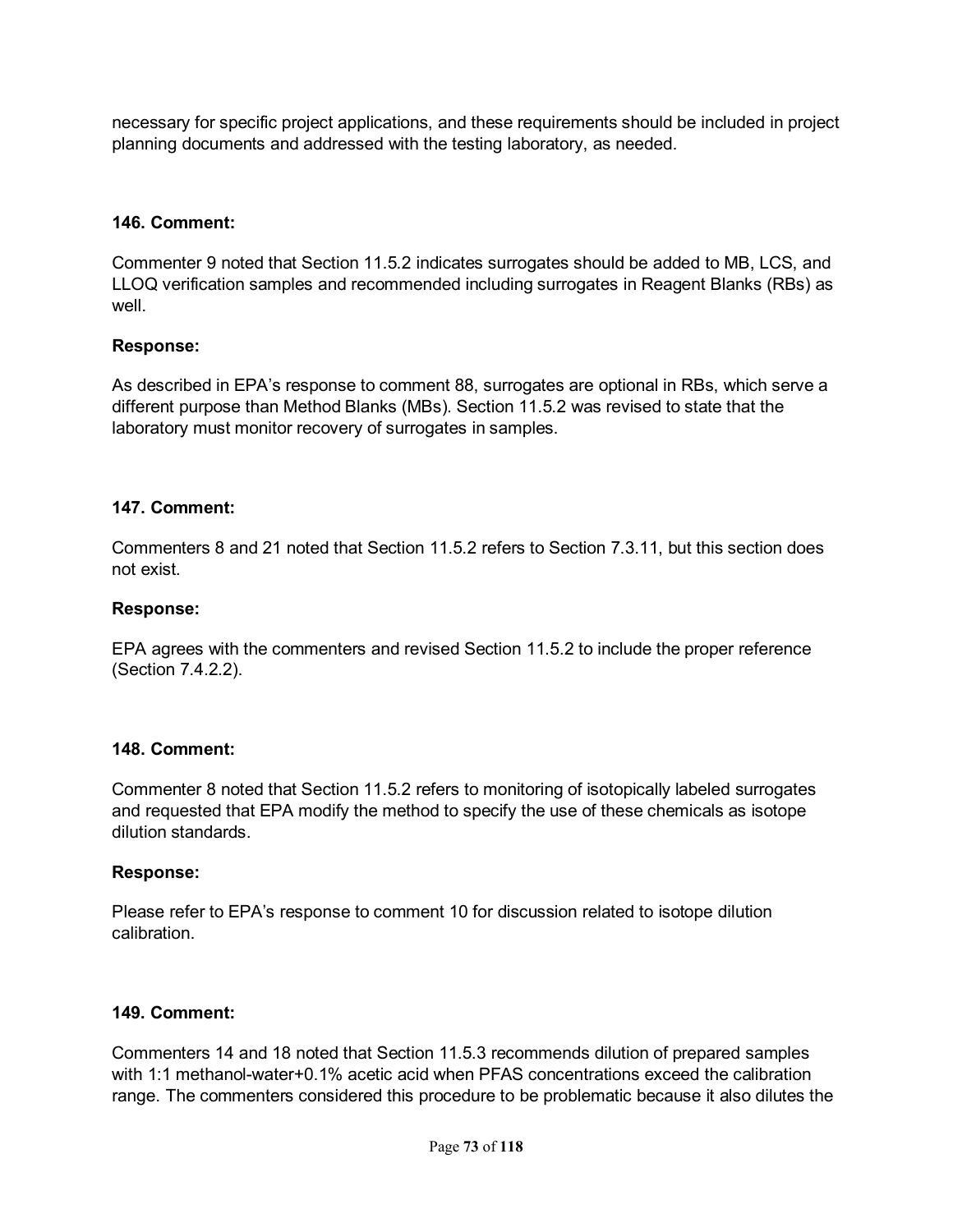isotopically labeled analytes added to the samples. The commenters recommended performing dilutions on a replicate sample that has not yet been processed by transferring to a new container, quantitatively rinsing the original container, diluting the sample with solvent, and scaling the internal standard/surrogate spiking volume to maintain the same labeled compound concentration as is added to the calibration standards.

### **Response:**

EPA did not revise the method as recommended by these commenters. The procedure the commenters proposed for preparing a dilution from a replicate sample container may be useful or necessary for isotope dilution or extracted internal standard calibrations, but dilutions are more straightforward when external standard calibration is used, and they can be made directly from the original prepared samples.

### **150. Comment:**

Commenters 9 and 21 recommended including a minimum signal to noise ratio (S/N) as a criterion for qualitative identification of target analytes in Section 11.6. Commenter 9 suggested using  $S/N > 3$ .

### **Response:**

EPA did not revise the method to include a S/N specification in Section 11.6 for qualitative identification. Meeting a minimum signal to noise criterion is not included as part of the qualitative identification criteria in other mass spectrometry-based SW-846 determinative methods based on unit mass resolution instruments. Section 11.7 only suggests quantitation of peaks that meet qualitative identification criteria. Peak shape and background noise can be important considerations for qualitative identification and the professional judgment of the analyst or data reviewer may be an important part of avoiding misidentification of chemicals and avoiding false positive or false negative results. Signal to noise ratio can be a helpful consideration to support qualitative identification, but it is not explicitly included here.

### **151. Comment:**

Commenters 20 and 23 remarked about the ion ratio criteria used for qualitative identification in Section 11.6.1. Commenter 20 noted that Section 11.6 is the first place that ion ratios are mentioned and recommended including related information in the Initial Calibration (ICAL) and Continuing Calibration Verification (CCV) sections. Commenter 20 also considered an ion ratio acceptance criterion of ≤±30% to be very tight for more difficult matrices and noted that the US Department of Defense (DoD) recommends using ≤±50%. Commenter 20 also noted that the method does not mention evaluation of retention times for the quantitation ion and confirmation ion, which DoD states should maximize within ± 2 sec of each other. Commenter 23 requested that EPA revise the ion ratio criteria to be dependent on the relative intensities of primary and secondary ions. Commenter 23 stated that their laboratory uses "limits provided by the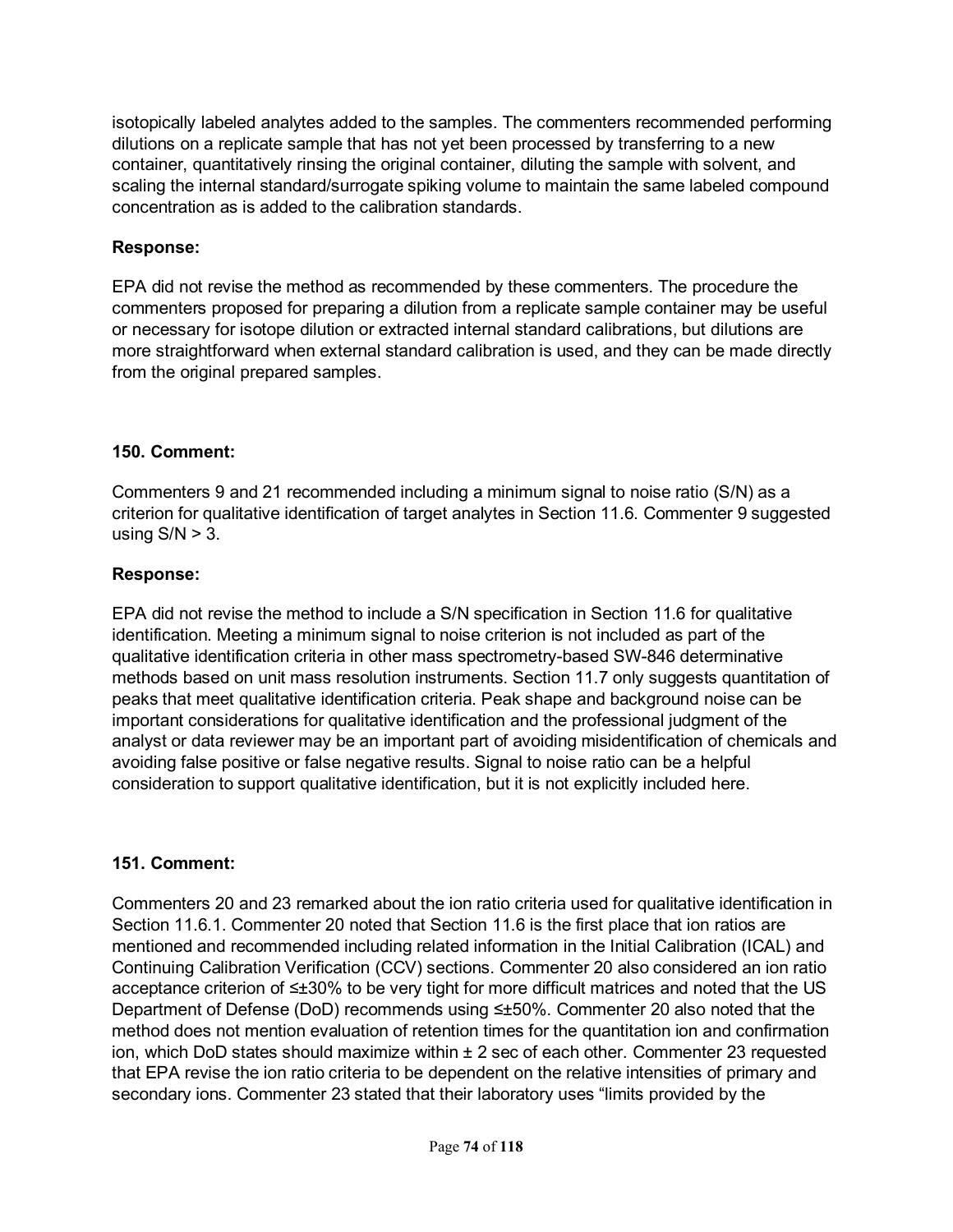European Commission decision implementing the performance of analytical methods (2002/657/EC), summarized in the following table." Commenter 23 recommended using these limits to reduce the possibility of misidentification.

| <b>Relative intensity</b><br>(% of base peak) | <b>Relative ion</b><br>intensities for LC-<br><b>MS/MS</b> |
|-----------------------------------------------|------------------------------------------------------------|
| > 50%                                         | ±20%                                                       |
| $>20\%$ to 50%                                | ±25%                                                       |
| $>10\%$ to 20%                                | $±30\%$                                                    |
| ≤10%                                          | ±50%                                                       |

### **Response:**

EPA revised Section 11.6 to increase the product ion ratio criterion to ± 50%. This change will accommodate target analytes with lower relative abundances of secondary ions for which a narrower limit may be harder to meet and may also better accommodate differences in proportions of signals for primary and secondary product ions in linear and branched isomers of the same target analyte. EPA did not address evaluation of ion ratios in the initial calibration and continuing calibration verification standards and did not include acceptance criteria for evaluation of retention times of primary and secondary product ions. These considerations may be useful for evaluation of qualitative identification, but this level of detail is not included in other SW-846 organic determinative methods and is not explicitly included here. EPA also did not recommend different ion ratio limits for different ranges of relative responses for primary and secondary product ions because this approach has not been sufficiently evaluated, but it may be useful, and EPA will consider it for a future revision.

### **152. Comment:**

Commenter 8 interpreted the statement in Section 11.6.1 regarding the use of professional judgment to prevent misidentification of peaks to imply that "the analyst has the ability to not report results (i.e. report as ND) when ratios are off." The commenter noted that an ion ratio may not meet the acceptance criteria even though the analyte is present. The commenter recommended that laboratories report appropriately qualified results when the ion ratio criteria are not met so they can be evaluated more carefully by the project team. The commenter requested that EPA modify the method to state that target compounds should be qualified as potentially biased when the ion ratio criteria are not met.

### **Response:**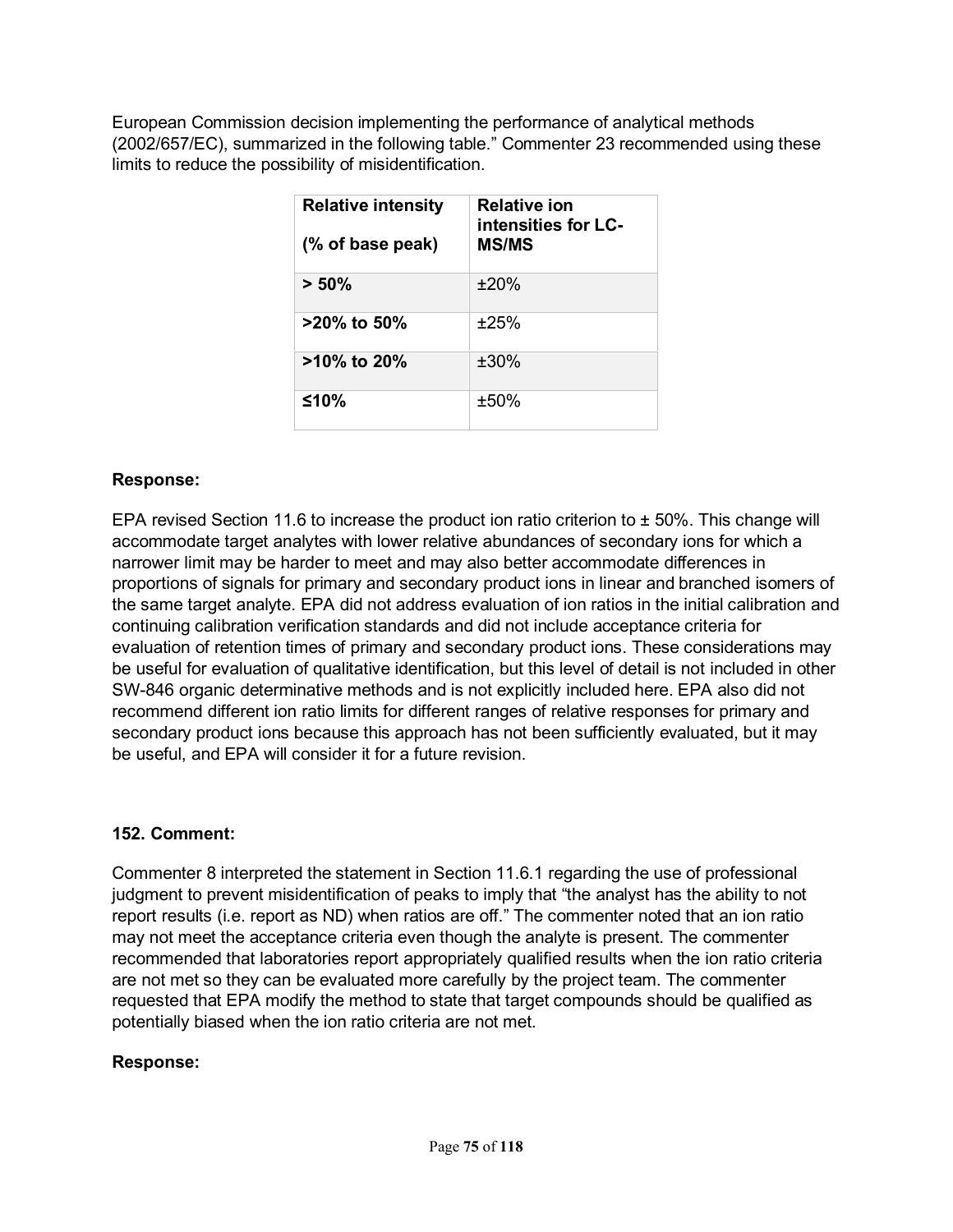EPA did not revise the method as the commenter requested, but EPA did increase the ion ratio acceptance criterion in Section 11.6.1 from ≤±30% to ≤±50% to address a similar concern. Please refer to response to comment 151 for related discussion. EPA recognizes the importance of limiting misidentification of target analytes, either as false positives or false negatives, and considers target analytes composed of multiple structural isomers to present additional challenges. Section 11.6.1 does mention the use of professional judgment to support qualitative identification, but it does not state who is responsible for making those judgments, and EPA considers assigning this responsibility to be outside the scope of the method. The need for detailed review of qualitative identification may depend on the nature and level of contamination in the samples and on the specific project goals, and these considerations should be included in project planning documents and addressed with the testing laboratory, as needed.

### **153. Comment:**

Commenter 9 remarked that Section 11.6.1 indicates that ion ratios may be affected if samples have different proportions of linear and branched isomers and noted that it is difficult to tell if an ion ratio failure is caused by the presence of branched isomers without more information about chromatographic retention times and elution patterns of linear and branched isomers. The commenter noted that only linear isomers are available for some target analytes, so the analytical community's ability to evaluate coelutions under a given set of analytical conditions is limited. The commenter concluded that "US EPA needs to conduct further research on how ion ratios are impacted when peaks consist of mixtures of branched and linear isomers and set appropriate qualitative criteria."

### **Response:**

EPA revised Section 11.6.1 to allow for wider ion ratio limits, which should reduce but will not eliminate the potential for false negative identification based solely on differences in product ion ratios in branched and linear isomers. The note after Section 11.6.1 addresses differences in proportions of branched and linear isomers in general terms. Until certified reference materials of individual structural isomers are more readily available it is unclear how to determine elution patterns of structural isomers under different chromatographic conditions or to optimize chromatographic separations. Please refer to EPA's responses to comments 151 and 152 for related discussion.

### **154. Comment:**

Commenter 21 noted that Section 11.6.1 references Figures 1-4 in reference to differences in ion ratios in standards and samples and recommended adding a note to indicate that "Figures 1 and 2 have different ion ratios between standard and sample for PFOS and Figures 3 and 4 illustrate the different ion ratios between the standard and sample for PFHxS."

### **Response:**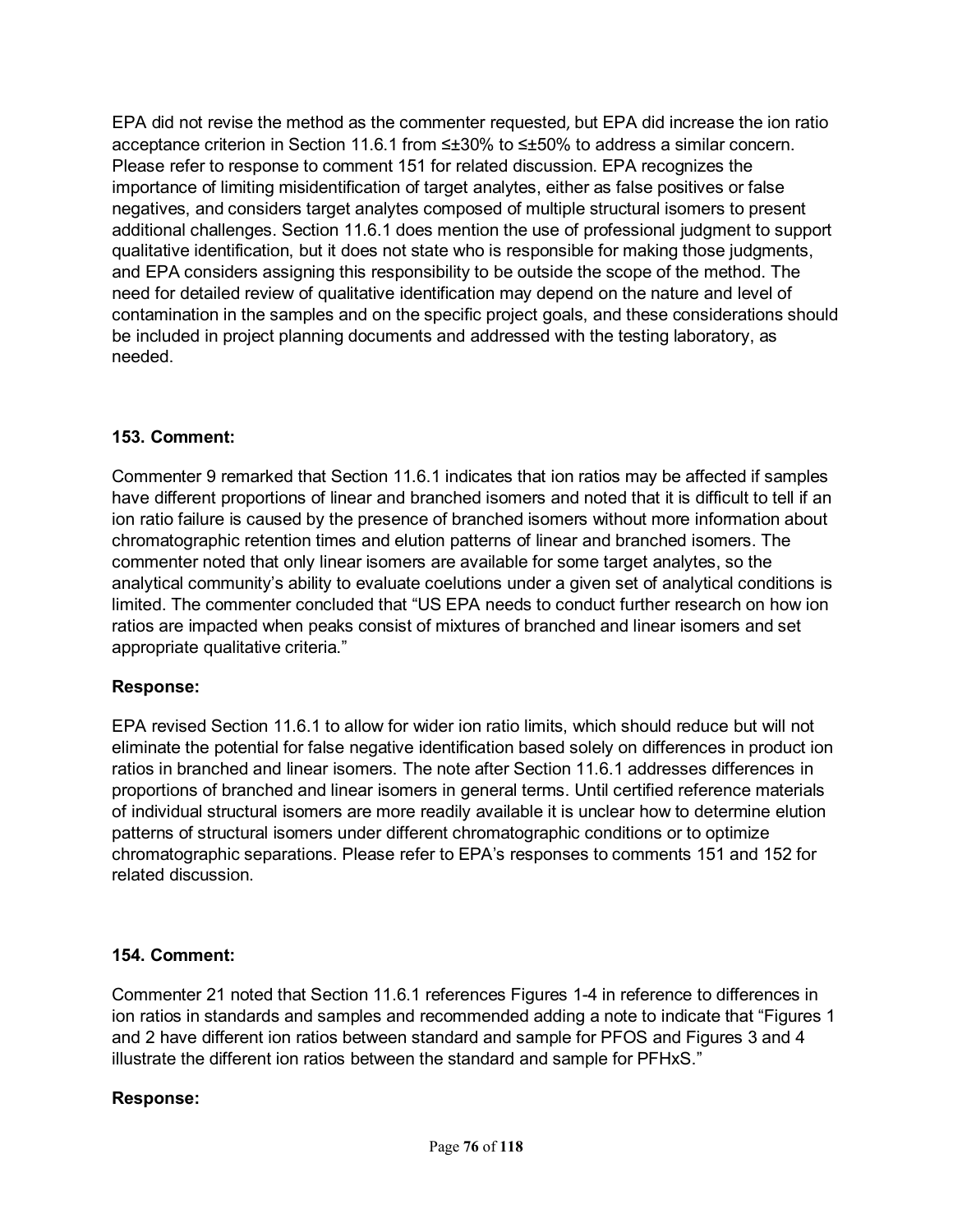EPA received multiple comments about the figures in the method and revised them to more clearly illustrate the proportions of primary and secondary product ions in a standard and a sample. Please refer to EPA's response to comments in Section 17 for more information.

### **155. Comment:**

Commenter 9 stated that the last sentence of Section 11.6.2 "clearly assumes the normal and branched isomers are separately resolved" but noted that the method provides no chromatographic resolution criteria. The commenter concluded that "resolution checks need to be defined and resolution criteria need to be included."

### **Response:**

EPA disagrees with the commenter regarding the purpose of the last sentence in Section 11.6.2. There is no presumption that the peaks are resolved, it is only intended to ensure that the time segments during which the appropriate ions are acquired include all of the chromatographic peaks in the quantitative and any qualitative standards as described in Section 11.3. Again, as this commenter has described, without single isomer standards it is unclear how to clearly evaluate chromatographic resolution or establish useful criteria.

### **156. Comment:**

Commenters 9 and 22 remarked about the evaluation of chromatographic Retention Time (RT) in Section 11.6.2 to support qualitative identification of target analytes in samples. Commenter 9 noted that Section 11.6.2 provides qualitative identification criteria based on comparison of chromatographic Retention Time (RT) of a target analyte in a sample to a mid-level initial calibration standard or continuing calibration verification standard. Commenter 9 also noted that this section recommends evaluation of the delta Retention Time (RT) of a target analyte in the sample compared to its corresponding mass labelled analog (surrogate) "should also be considered to confirm target analytes". The commenter recommended making the delta RT (±10 seconds) a requirement for qualitative identification and stated that RT windows of ±10 seconds "will likely result in false positives." Commenter 22 stated that EPA should make the ±10 seconds retention time window used for evaluation of chromatographic retention time a requirement.

### **Response:**

EPA revised Section 11.6.2 to recommend the evaluation of chromatographic retention time of each target analyte relative to its structurally identical isotopically labeled surrogate in the same sample, where available. If no isotopically labeled analog is available, evaluation is based on comparison of a target analyte's retention time in the sample to that in the midpoint Initial Calibration (ICAL) standard, average of ICAL standards, or preceding Continuing Calibration Verification standard. As with other QC criteria, this retention time evaluation does not include 'required' language, as some matrix effects are likely to be outside of the scope of the testing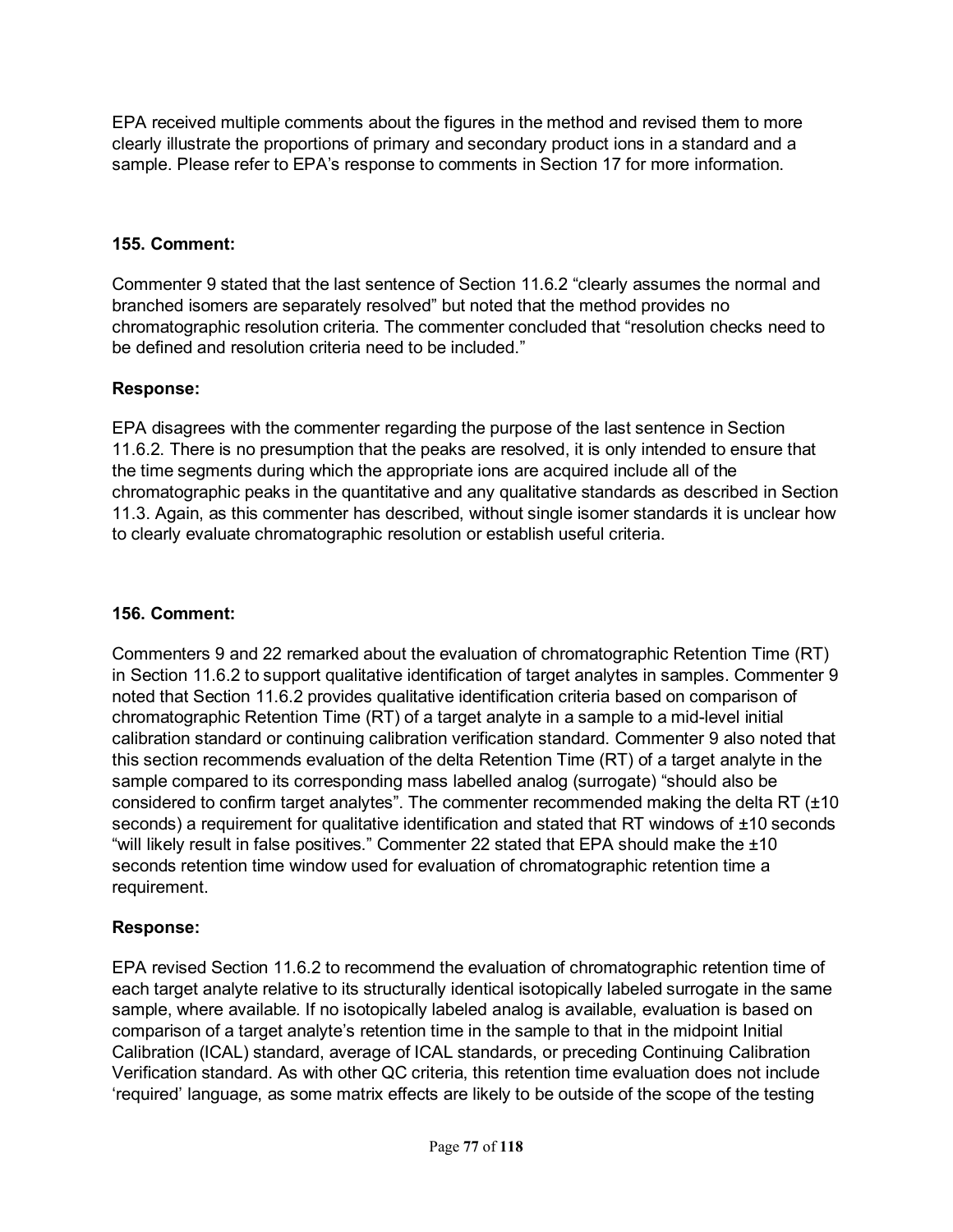done during method development. Evaluation of relative retention time (in %) was retained as an option in Section 11.6.2, and this section lists other factors that may influence retention time, like differences in relative proportions of structural isomers for some target analytes. This section also states that other means may also be useful to support qualitative identification, such as standard additions (e.g., matrix spikes).

## SECTION 16.0: REFERENCES

### **157. Comment:**

Commenter 6 requested that EPA replace the reference to ASTM D7979 – 15 with ASTM D7979 – 17. The commenter considered EPA's conclusions about the outcomes of the collaborative study to reflect poorly on performance ASTM D7979, but the commenter's own evaluation of the study data supported "the robustness and Precision and Accuracy of ASTM D7979 – 17." The commenter noted that ASTM D7979 – 17 specifies that "instruments of specific sensitivity, considered equivalent to the instrument used in method development MUST be used," and that "modifications may be made only if they IMPROVE performance." The commenter stated that EPA allowed laboratories to participate in the validation study that had insufficiently sensitive instrumentation or that made unacceptable modifications to the procedural steps in the method, which negatively influenced EPA's interpretation of the study data. The commenter requested that EPA either remove the interpretation that ASTM D7979 performed poorly or remove reference to ASTM D7979 from the method.

### **Response:**

EPA agrees with the commenter that method performance was acceptable based on EPA's own analysis of the supporting data and considers the validation data to be supportive of method publication. EPA excluded data from laboratories that deviated from critical steps in the study protocol or that identified having instrument stability problems, as described in Appendix E of the Statistical Summary Report, and the laboratories whose data are included in the statistical analysis were found to have substantially complied with the study protocol. Some laboratories that participated in the study did not have much prior experience with the method, which as described in ASTM E691-19 can influence comparability of data between laboratories. Nevertheless, EPA met its goals for the validation study, as described in the Executive Summary. Please refer to this report for more details. EPA updated the reference to ASTM D7979-20 in Section 16.0 of Methods 3512 and 8327 and revised the methods and supporting documents to address concerns expressed by a number of commenters regarding perceptions of poor performance.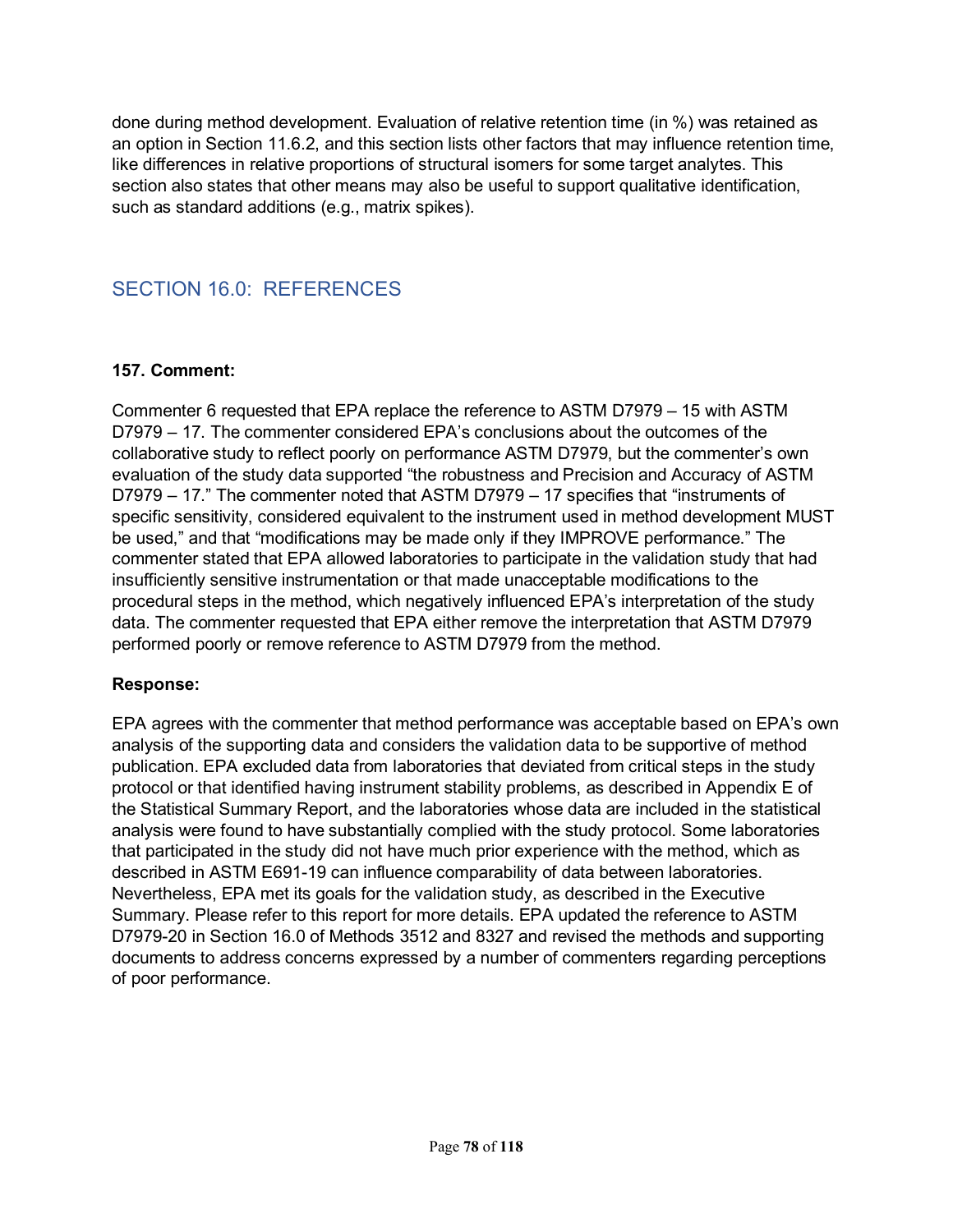## SECTION 17.0: TABLES, DIAGRAMS, FLOW CHARTS, AND VALIDATION **DATA**

Please note that some of the summary tables that were included in the version of Method 8327 that was posted for public comment were removed from the method and are posted as links on the EPA website, and the validation study data are presented differently, as described in response to comment 8.

#### **158. Comment:**

Commenter 20 stated that the footnote in table 1 should use the term "straight-chain" or "linear" instead of "normal-chain," which the commenter noted was not a chemical term.

#### **Response:**

EPA agrees with the commenter and replaced any instances of "normal-chain" with "linear". EPA removed Table 1 from the method as described in comment 27.

#### **159. Comment:**

Commenters 4 and 9 remarked about the suggested LLOQs and calibration ranges for target analytes in Table 1. Commenter 4 considered the suggested Lower Limits of Quantitation (LLOQs) and calibration ranges presented in Table 1 to represent a best-case scenario since data from nearly 1/3 of the participating laboratories were not included. Commenter 9 recommended raising the suggested LLOQs to 40 ng/L for all PFAS analytes and increasing the corresponding calibration ranges.

#### **Response:**

As described in EPA's response to comment 27, EPA removed Table 1 from the method. SW-846 methods generally don't provide suggested Lower Limits of Quantitation (LLOQs) or calibration ranges, and each laboratory is responsible for establishing and periodically verifying LLOQs using instrumentation, reagents, equipment, supplies and personnel specific to their laboratory. As described in EPA's response to comment 218, EPA excluded data from laboratories that deviated from a critical step in the validation study protocol or that reported having instrument stability problems; please refer to this comment and to Appendix E of the Statistical Summary Report for more information. EPA revised the QC Summary Report to provide more detail about initial calibration ranges with acceptable % error (Table 2c) and verified LLOQs (Table 5b) by laboratory and preparation batch. Table 5b from this report is included in the 'additional data' link on the Method 8327 web page. Most laboratories consistently met acceptance criteria for initial calibration and LLOQ verification at 10-20 ng/L for most target analytes.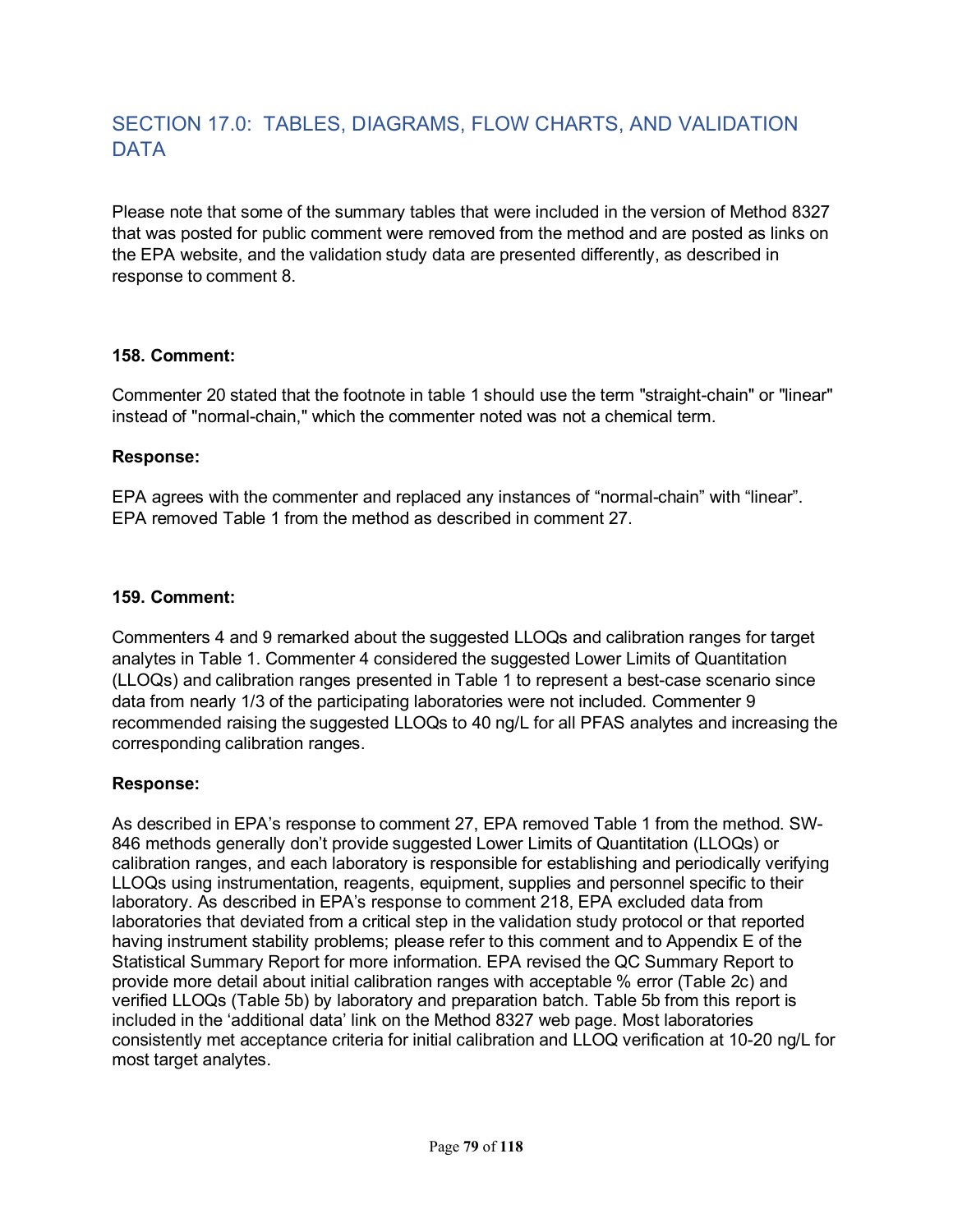Several commenters (6, 8, 10, 13, and 19) considered the Lower Limits of Quantitation (LLOQ) presented in Table 1 of Method 8327 to be insufficient for some PFAS applications (e.g., state regulatory limits or action levels). Commenters 10, 13, and 19 indicated that some states have action limits for groundwater as low as 10 ng/L. Commenter 8 also recommended removing Table 1 since Table 4 provides calibration ranges.

#### **Response:**

EPA removed Table 1 from Method 8327 because SW-846 methods generally do not provide suggested LLOQs. Please refer to EPA's response to comment 2 for more discussion related to method sensitivity.

#### **161. Comment:**

Three commenters (9, 21, and 22) identified what they considered to be a typographical error in Table 2A. The column title is "# of LCS/LCSD pairs with RPD > 30%" and all the commenters stated that it should be "# of LCS/LCSD pairs with RPD < 30%."

#### **Response:**

EPA agrees with the commenters and replaced this table with a more detailed summary of LCS performance by laboratory consistent with Table 6b in the QC Summary Report. This table can be found at the 'additional data' link on the Method 8327 web page.

#### **162. Comment:**

Commenter 4 stated that 11 of 24 analytes (nearly ½) listed in Table 2A are identified in the method as being poor performers for reproducibility, response, recovery, stability and/or chromatography, but their laboratory "regularly measures PFBA, PFPEA, PFHxA, PFUdA, PFDoA, PFTeDA, N-EtFOSAA, N-MEFOSAA at detection limits nominally in the range 10 ng/L to 25 ng/L with recoveries typically within 70 to 130% and RSDs less than 25%."

#### **Response:**

As described in EPA's responses to comments 1 and 20, EPA did not intend to identify these chemicals as poor performers. EPA met the Data Quality Objectives it defined for the validation study for these target analytes. Consistent with other recently published SW-846 method revisions, most performance data will be removed from methods and available on the SW-846 website. Only a summary of performance data for the target analytes in the study samples that supports the table in Section 1.0 was retained. Other useful summaries of performance data for different categories of quality controls are included in tables in the QC Summary Report, and some of these tables and more detailed summaries of validation study data are included in the 'additional data' link on the Method 8327 web page.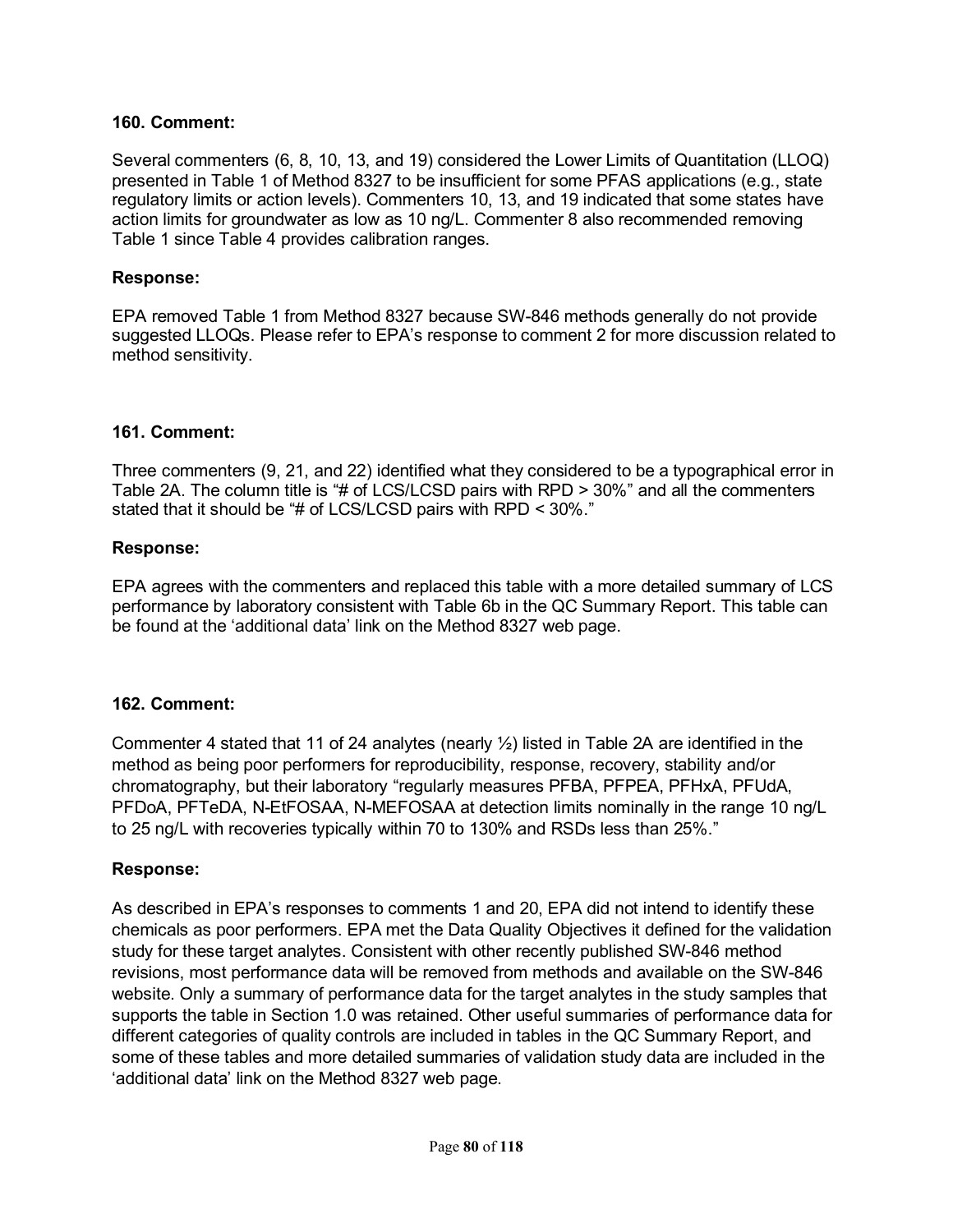Commenter 8 noted that Table 2B did not include LLOQ verifications for the 50 ppt LLOQs listed in Table 1 for PFPeA and PFBA and requested that EPA modify Table 2B to include this data.

#### **Response:**

EPA removed tables 1 and 2B from Method 8327 as described in responses to comments 27, 162, and 208. EPA included a more detailed summary of LLOQ verifications as Table 5b of the QC Summary Report, and this table is also included in the 'additional data' link on the Method 8327 web page.

### **164. Comment:**

Commenter 8 remarked that the footnote of Table 2C states that the averaged unspiked concentration in that matrix type was subtracted from spiked concentrations if the average unspiked concentration was >5 ng/L. The commenter stated that the unspiked sample concentration should only be subtracted if it was above the Lower Limit of Quantitation (LLOQ) because concentrations below the LLOQ are not considered to be quantitative. The commenter also considered averaging unspiked sample concentrations across all laboratories to be "not defensible" and considered it more appropriate to subtract average background concentration determined by an individual laboratory from spiked sample results from the same laboratory. The commenter requested that EPA correct these calculations and include the new calculations in the method.

### **Response:**

EPA respectfully disagrees with the commenter's assertion that only sample concentrations > LLOQ can be subtracted from matrix spike samples for the purpose of calculating recovery. Method 8000D and other 8000-series SW-846 methods do not provide guidance on whether sample concentrations below the LLOQ should be ignored or subtracted from spiked sample concentrations prior to calculating matrix spike recovery. Bias resulting from subtracting a measured concentration < LLOQ from a matrix spike should be negligible for determination of recovery when the spike level is high relative to the LLOQ. Please refer to EPA's response to comment 95 for additional discussion. EPA subtracted the mean measured concentration of a given target analyte in the unspiked samples of the same matrix determined by an individual laboratory from the measured concentration in each of the spiked samples reported by that laboratory prior to calculating % recovery, which is consistent with the commenter's suggestion (if EPA interpreted the comment correctly). Please note that Table 2C was replaced, and the validation study data are presented as Table 1 in Method 8327. Please refer to EPA's response to comment 208 for explanation. The footnote of Table 2C had a minor error in that the % recovery data provided in the Statistical Summary Report was background subtracted without considering whether the average unspiked sample concentrations were above or below a default or laboratory-determined LLOQ, but only sample concentrations >5 ng/L (half the lowest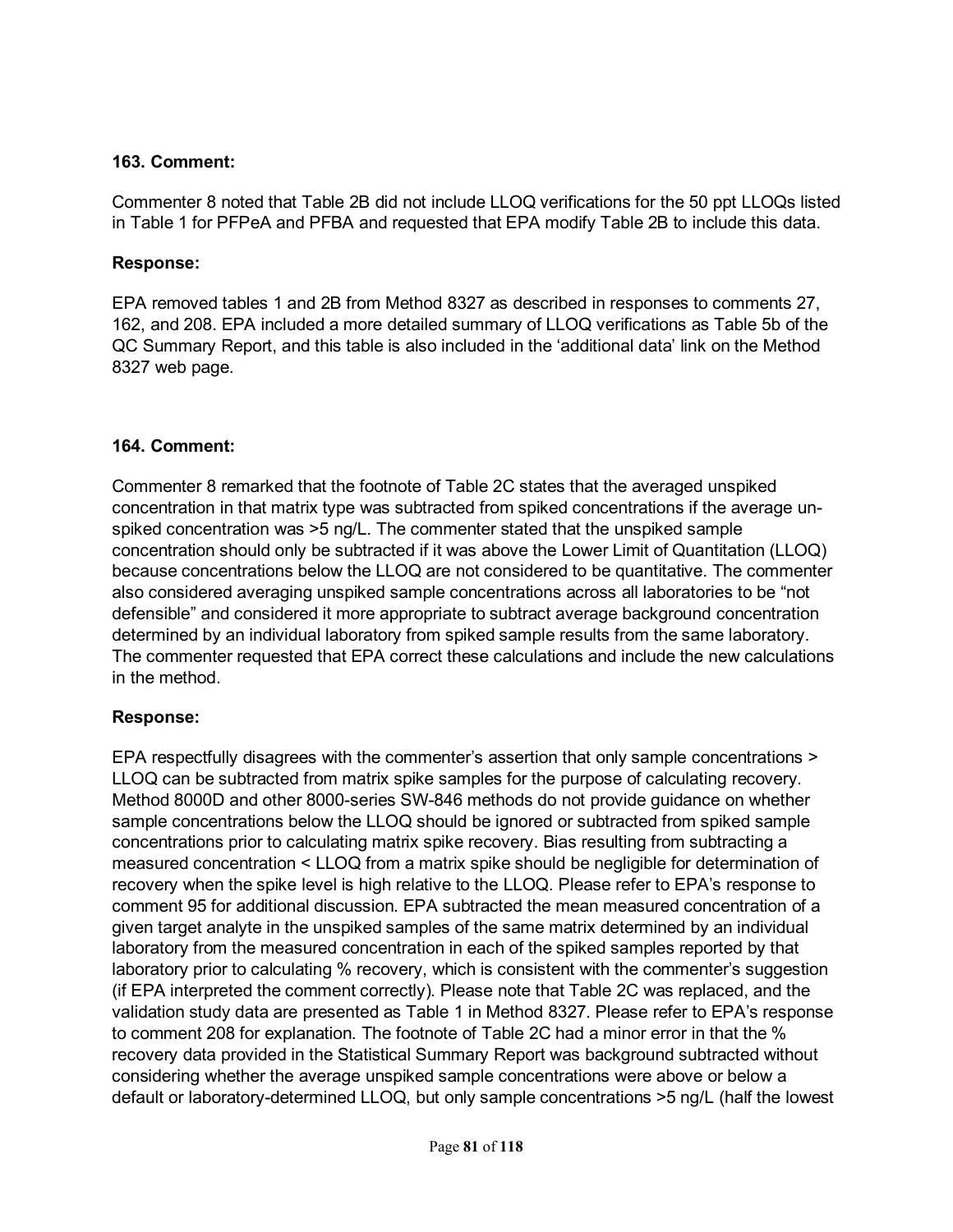LLOQ evaluated in the validation study) were used to calculate the average unspiked concentration in that matrix type at that laboratory. Please refer to the tabular validation study sample data in the final docket for the measured concentrations of target analytes in each individual study sample and the background-subtracted concentrations used for calculation of % recovery.

### **165. Comment:**

Commenter 20 stated that the Liquid Chromatograph (LC) operating conditions used to generate the chromatographic Retention Times (RTs) in Table 3 was important context, without which the RTs were not useful.

### **Response:**

EPA incorporated LC operating conditions in this table by reference to Table 3. Note that EPA reorganized the tables in the method and renumbered this table as Table 2.

### **166. Comment:**

Commenter 8 considered the sentence in the footnote of Table 4 that discussed the effect of the solvent dilution sample preparation procedure on the reporting range to be unnecessary and confusing and requested that EPA remove it.

### **Response:**

EPA determined the information related to standards preparation provided in Table 4 to be unnecessary and removed it. EPA also removed the sentence the commenter mentioned in the footnote, but other relevant information in the footnote related to conversion of sulfonate salt concentrations was moved to a note after Section 7.4.2.1.

### **167. Comment:**

Commenter 20 asked what the purpose of associating target analytes to specific isotopically labeled surrogates in Table 6 if the method does not use isotope dilution calibration.

### **Response:**

EPA included this table in the method to identify which target analytes had corresponding isotopically labeled analogs during method development. This information could also be useful to support evaluation of retention time in Section 11.6 and for interpretation of data for samples for which no matrix spikes are performed. Please note that EPA reorganized the tables in Method 8327 and this is now Table 5.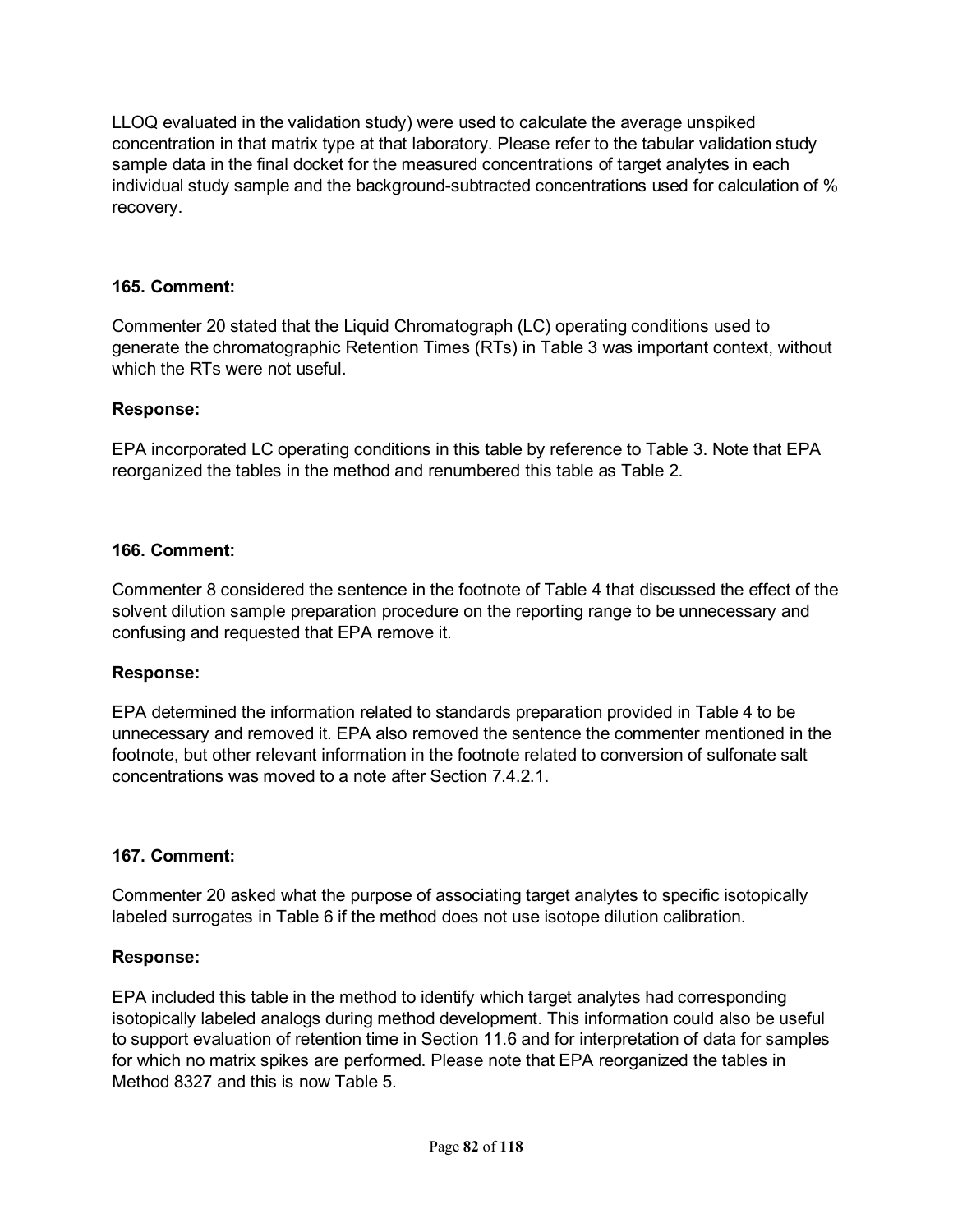Commenter 5 requested that EPA add an acceptance criterion for correlation coefficient (r ≥ 0.995) for initial calibration in Table 7 and to correct the criterion for coefficient of determination  $(r^2 \ge 0.99$  rather than > 0.99), consistent with Section 11.3.8.

### **Response:**

EPA agrees with the commenter and revised Table 6 to include appropriate acceptance criteria for both r and  $r^2$ . EPA also revised Section 11.3.4 to more clearly identify options for evaluation of initial calibration fit and associated acceptance criteria.

#### **169. Comment:**

Commenter 8 noted that Table 7 did not provide acceptance criteria for recovery of surrogates in samples (70-130%). This commenter also noted that the surrogate recovery row in Table 7 references Section 9.10, which does not pertain to surrogates. This commenter requested that EPA modify the method to address these issues.

### **Response:**

EPA agrees with the commenter and revised Table 6 to include the correct section reference and preliminary surrogate recovery limits from Section 9.6.3.

#### **170. Comment:**

Commenter 8 noted that Table 7 does not include the limitation on recoveries <50% for CCVs noted in Section 11.4.3 and requested that EPA revise Table 7 to include this information.

#### **Response:**

EPA did not make the requested change to the method because the note after Section 11.4.3 is about system maintenance rather than quality control acceptance criteria. Please refer to EPA's response to comment 139 for more information.

#### **171. Comment:**

Commenter 9 noted that Table 7 states the acceptance criteria for holding time are "TBD" for and pending the outcome of a holding time study. The commenter requested that EPA revise the method to state that the sample data is qualified if the holding times are exceeded.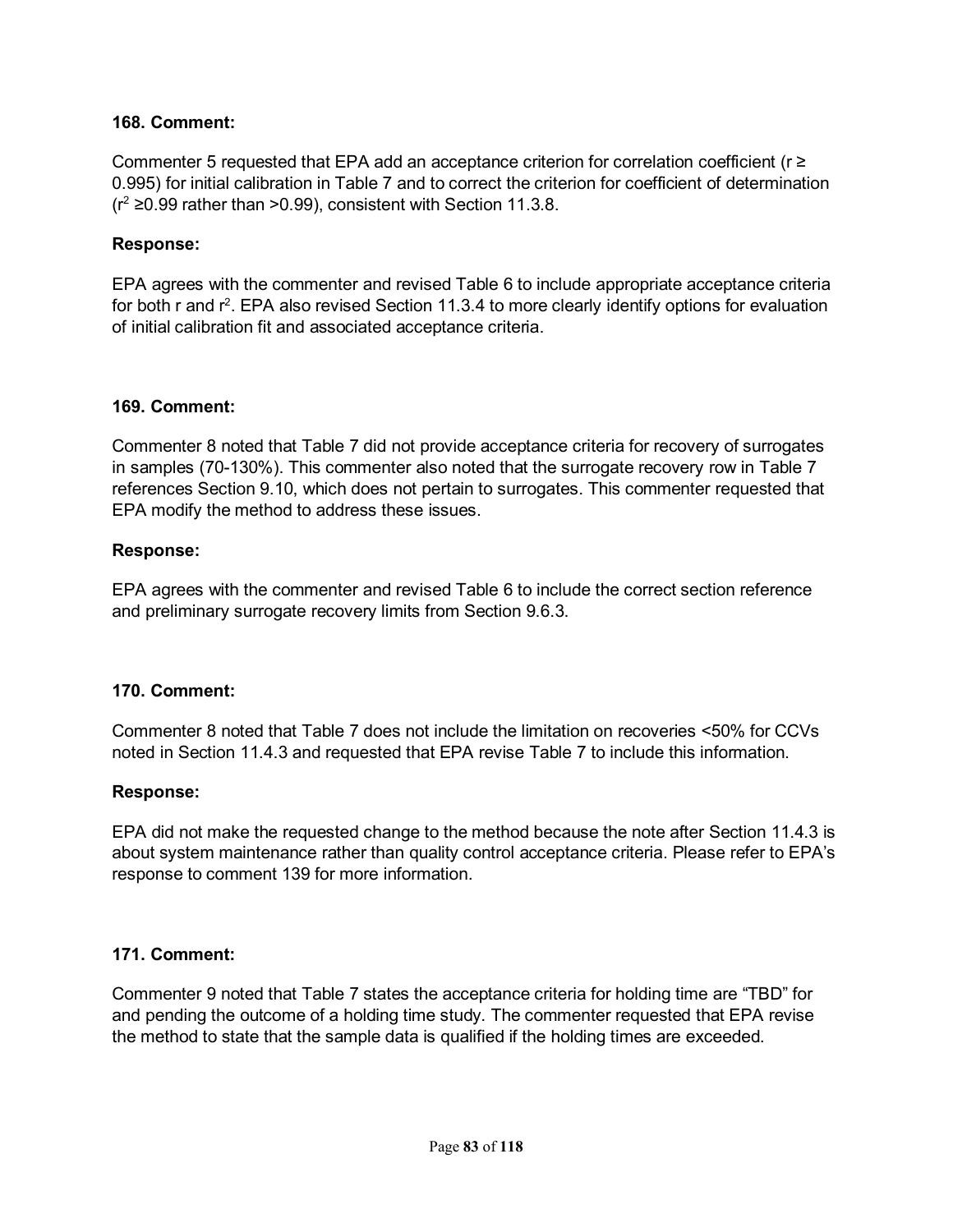### **Response:**

EPA revised this row of Table 6 to provide a recommended 14 day holding time for aqueous samples, consistent with changes made to Section 8, and replaced "TBD" with "use professional judgment to qualify". EPA also added references for holding time studies to Section 16.0 that were the used as a basis for the recommended holding times for aqueous samples in Section 8. SW-846 methods do not generally specify how to qualify data if holding time is exceeded, and Table 6 does not include related statements for other categories of quality controls, so EPA did not include the statement requested by the commenter.

### **172. Comment:**

Commenter 9 considered the statement in Table 7 indicating that surrogates are added to each sample to be vague and suggested including quality control samples: "initial calibration standards, ICV, CCV, LCS, MB and RB."

#### **Response:**

EPA revised the surrogates row in Table 6 to include prepared quality control samples (i.e., method blanks, LCS, MS/MSD, and LLOQ verifications), consistent with Section 9.6.3.

#### **173. Comment:**

Commenter 21 noted that method blank frequency is not found in the sections cited in Table 7. The commenter requested that EPA include the method blank frequency ("one per preparation of 20 or fewer samples") in the body of the method.

#### **Response:**

EPA updated the section reference in Table 6 of Method 8327 to refer to Section 9.5.6 for minimum frequency for preparation of method blanks. Section 11.4.4 describes analysis frequency for blanks, and either a method blank or reagent blank may be used for that purpose, so the section reference is pertinent for method blank frequency.

#### **174. Comment:**

Commenter 8 pointed out a typo in the note associated with Figure 2 "that was not observed in the calibration standard for used for quantitation..." and recommended changing to "that was not observed in the calibration standard used for quantitation…"

#### **Response:**

EPA concurs with the comment but revised the figures which eliminated the need for this note.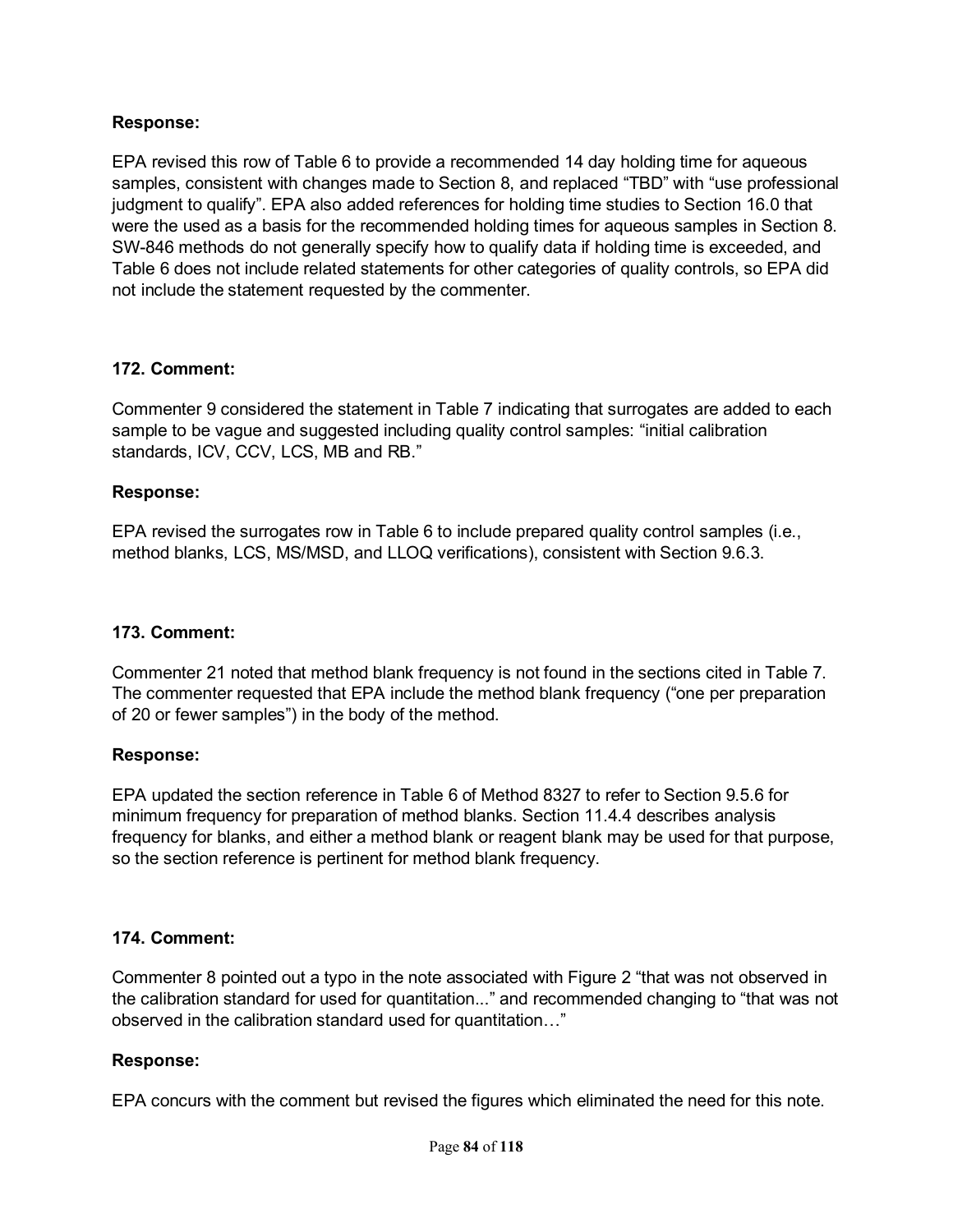Several commenters (13, 19, 20, and 21) mentioned the PFOS peak at 8.22 minutes in Figure 2 that was provided as an example of a potential PFOS isomer in a sample that was not integrated because it was not clearly present in the standard. Commenters 13 and 19 suggested revising the text in Sections 11.6.1 and 11.7 to indicate that only isomers found in calibration standards are to be integrated in samples. Commenter 20 asked whether the PFOS isomer at 8.22 minutes in the sample should be included in the quantitation but flagged by the lab and discussed in their narrative. Commenter 21 noted that this peak may be at small relative abundance in the calibration standard chromatogram in Figure 1 and suggested it might be more clearly identified if the chromatogram was scaled differently. Commenter 21 considered Figures 1 and 2 to be ambiguous and recommended using a different example and labeling the branched and linear isomers. Commenter 21 further recommended adding the information in the footnote in Figure 2 to the body of the method "if it's EPA's intention to only integrate branched isomers of PFASs if the peaks are found in the calibration standards."

### **Response:**

EPA revised Section 11.3.3 and 11.6.1 to clarify that a qualitative and/or quantitative standard must be used to define chromatographic retention times of branched isomers. Method 8327 does not address how a laboratory should manage data for a chromatographic peak that is outside the retention time range determined with quantitative or qualitative standards. Figures 1- 4 were also replaced with a simplified figure, and the branched and linear isomer peaks are labeled. Please refer to EPA's responses to comments 3, 58, 123, 125, 152, and 153 for more information related to calibration and identification of PFAS target analytes composed of branched and linear isomers.

# APPENDIX B (future Method 3512) – AQUEOUS SAMPLE PREPARATION

Please note that Appendix B has been formatted and included in the final docket as SW-846 Method 3512.

## SECTION B1.0: SCOPE AND APPLICATION

### **176. Comment:**

Two commenters (4 and 5) remarked that Sections 1.2, 2.1, and 7.3.4 in Method 3512 mention the use of isotopically labelled chemicals as internal standards for use with the method. The commenters found this to be confusing as Method 8327 is not an isotope dilution method, and commenter 4 added that using these isotopically labeled analogs as internal standards in an external calibration method would eliminate their use as surrogates for quality assurance purposes. Additionally, commenter 4 raised the concern that the method provides no guidance on the selection of a labeled chemical as a surrogate or IS or whether they are used.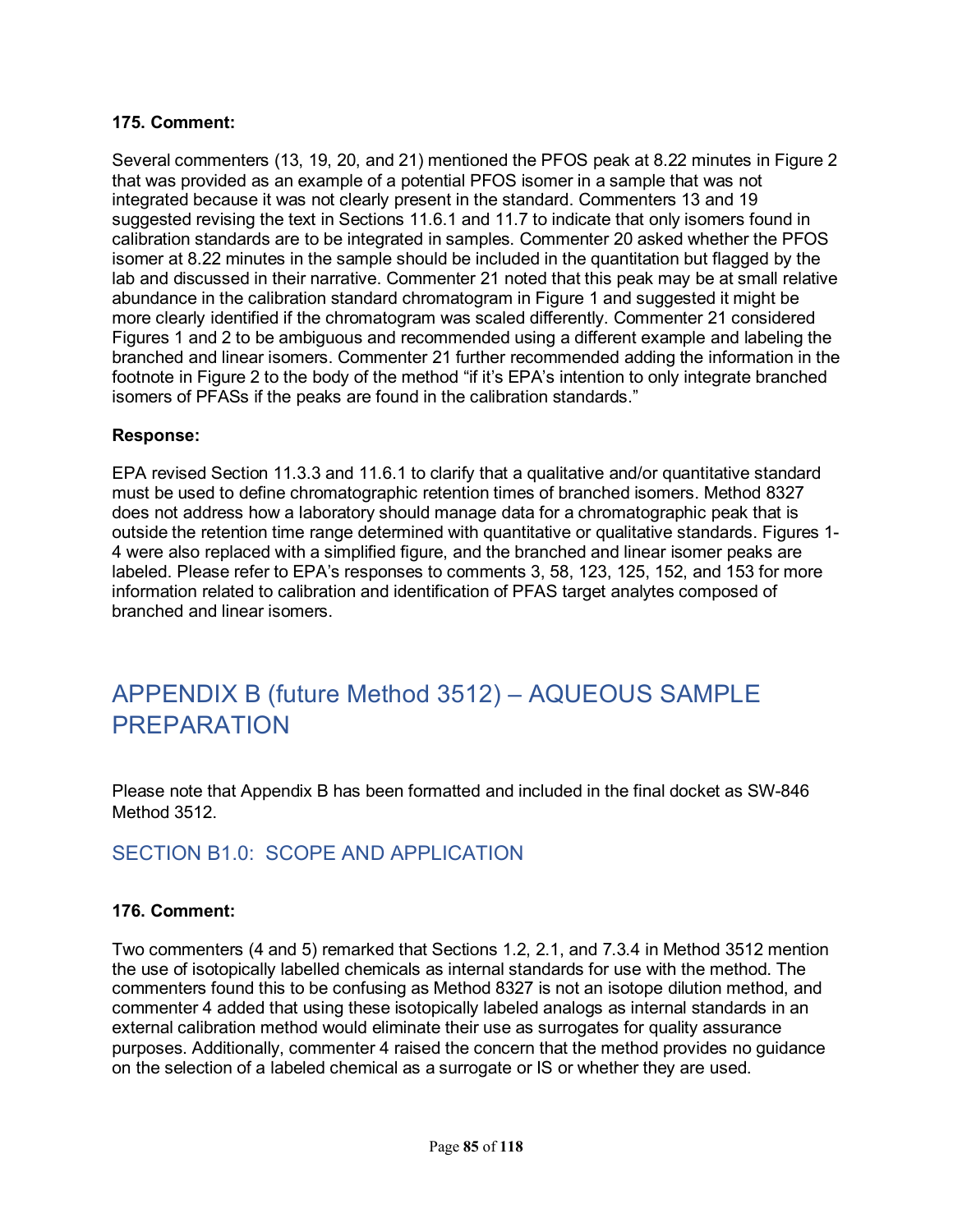### **Response:**

Many SW-846 methods are written in modular format, meaning sample preparation methods are separate from determinative methods, which allows the user to select the preparation method and determinative method of their choice. Method 3512 was written so that it could be used with external standard or isotope dilution calibration. As such EPA expects that isotopically labeled analogs of target analytes may be used for slightly different purposes depending on the determinative method. Language was included to allow these isotopically labeled chemicals to be used as surrogates or isotope dilution internal standards once the appropriate validation data have been evaluated.

#### **177. Comment:**

Commenter 5 noted that Section 1.2 refers to Method 8328, which the commenter considered to be intended for analysis of solid samples.

### **Response:**

EPA removed reference to Method 8328 from Method 3512.

## SECTION B2.0: SUMMARY OF METHOD

#### **178. Comment:**

Commenter 20 noted that Sections B2.1 and B11.2.1 describe spiking "prior to dilution of sample and level adjusted by spiking in more surrogate after dilution or using methanol spiked with surrogate as the diluent." the commenter remarked that DOD only requires the spike be added to final dilution of sample and asked why this method does not use the same approach, which the commenter considered to potentially eliminate errors generated by adding multiple spikes of surrogates.

#### **Response:**

EPA did not validate the method by adding isotopically labeled chemicals at the end of the sample preparation process and considers recovery of surrogate and target analyte standards added prior to sample processing to be potentially important for assessing process performance and variability. Whether used as surrogates or isotope dilution internal standards, isotopically labeled chemicals are not intended to be added twice; they are only intended to be added prior to sample preparation. EPA received multiple comments about the note after Section 11.2.1 and removed it from the final version of Method 3512.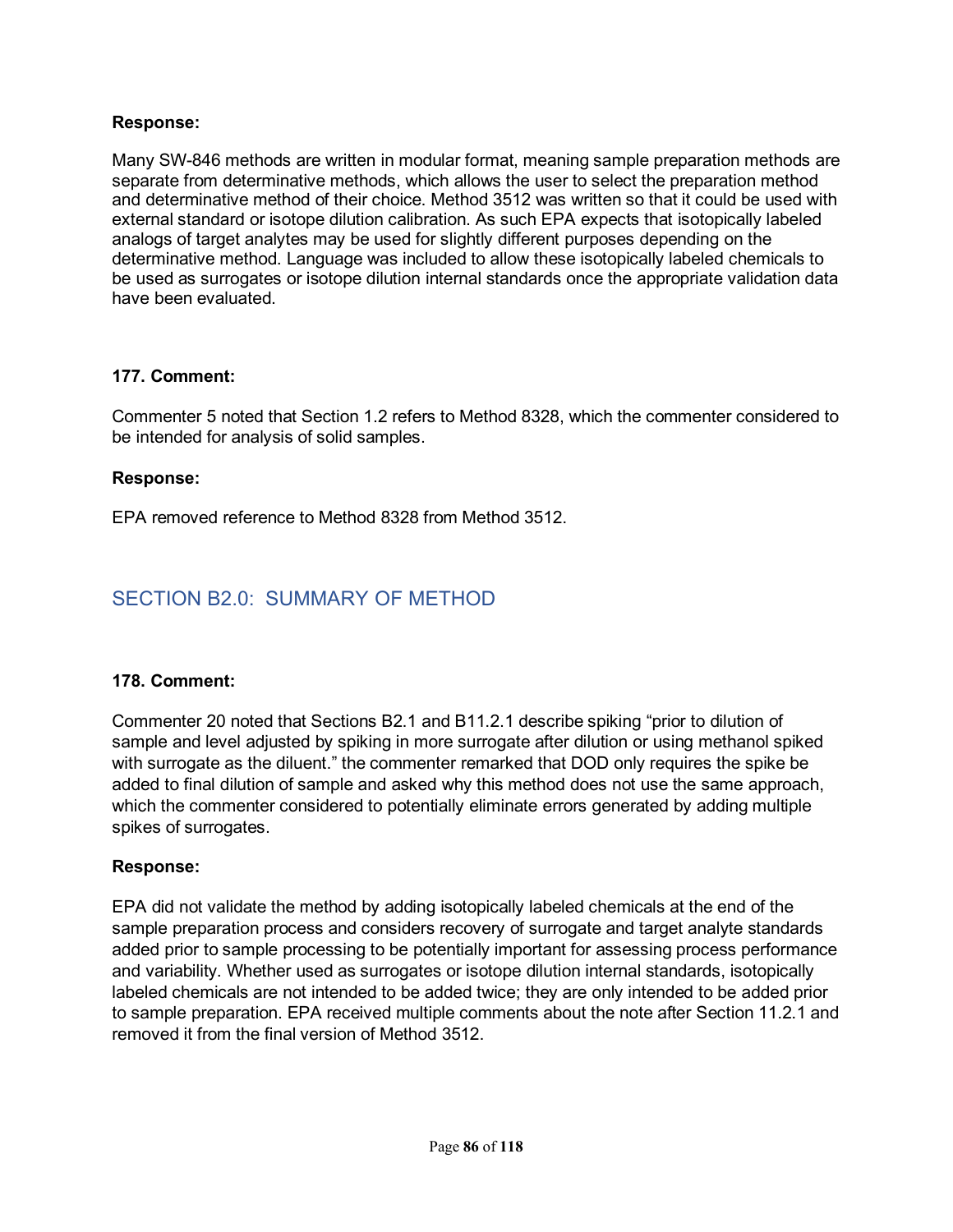## SECTION B4.0: INTERFERENCES

### **179. Comment:**

Commenter 5 requested clarification in Sections B4.1, B9.4.1, and B9.4.2 for how Reagent Blanks (RBs) are intended to be used and how they differ from Method Blanks (MBs). Commenter 5 also asked whether surrogates are intended to be added to Sections B9.6 and B9.7 about surrogate spiking applied to RBs as well as MB and QC samples.

### **Response:**

EPA revised Section 9.0 of Method 3512 to better reflect the organization and information included in Section 9.0 of method 8327; and Section 9.5 clearly describes how MB and RB quality control samples are intended to be prepared and used. RB quality control samples are used to assess cleanliness of reagents and consumables and are not intended to be subjected to sample preparation procedures like MBs. Surrogates are not required to be added to RBs, but they are required for MBs. Sections 9.6 and 9.7 do not apply to RBs.

### **180. Comment:**

Commenter 12 noted that Section B4.3 mentions disposable labware and noted that SW-846 methods should provide "green chemistry" alternatives. The commenter considered the statement in Section B4.3.4 regarding re-use of materials to be important to emphasize reduction in consumption of plastics.

#### **Response:**

Please refer to EPA's response to comment 39 for more information.

### **181. Comment:**

Commenter 5 noted that Section B4.3.3 refers to polyethylene pipettes and asked if it referred to low-density polyethylene, high-density polyethylene, or both. The commenter stated that "lowdensity polyethylene can cause loss of PFAS."

#### **Response:**

Pipettes are low density polyethylene and can be used to transfer sample into autosampler vials. Because the prepared samples are 50% organic solvent when these pipettes are used and contact time is minimal, sorption losses should be minimal, and any losses of native target analytes should be reflected in loss of the added isotopically labeled analogs.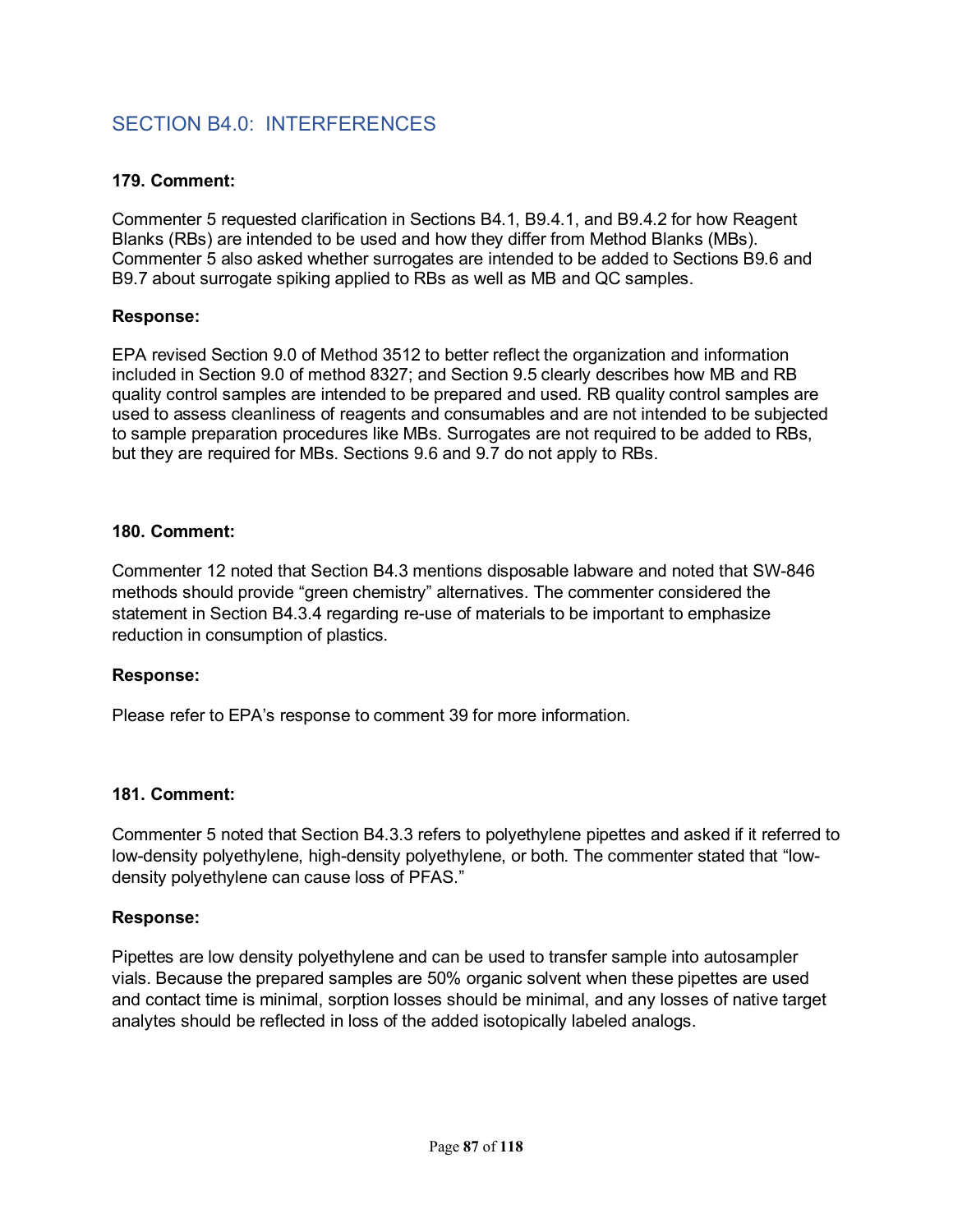Commenter 22 noted that Section B4.3.4 states the blank criteria can be used as a guideline for evaluating cleanliness of reusable labware and recommended making the use of the blank criteria a requirement. The commenter noted that "the blank, by definition, is what determines the "cleanliness" of the entire test."

#### **Response:**

The blank criteria included in Section 9.0 of Methods 3512 and 8327 are intended to evaluate introduction of contaminants during sample preparation and analysis. Reagent Blanks and Method Blanks are included as quality controls to evaluate introduction of contaminants during sample preparation and analysis. The importance of evaluating contamination in reusable labware may depend on how this labware is used, and details regarding how background contamination is evaluated in reusable labware is more appropriate for the laboratory's Standard Operation Procedure or Quality Management Plan.

## SECTION B6.0: EQUIPMENT AND SUPPLIES

### **183. Comment:**

Commenter 5 stated that the analytical balance in Section B6.2 should be capable of weighing to 0.0001g rather than to 0.01g.

#### **Response:**

EPA respectfully disagrees with the commenter and considers the specification of ±0.01 g to be sufficient, as the balance is intended for determining sample masses on the order of 5 g. A ±0.01 g tolerance for a 5 g mass is comparable to the tolerance for a Class A volumetric flask of 5.00±0.02 mL (refer to Table 9 of

https://www.nist.gov/system/files/documents/calibrations/circ602.pdf).

#### **184. Comment:**

Commenter 6 noted that Section B6.3.1 includes syringes made from High Density Polyethylene (HDPE), polypropylene or glass and remarked that "ASTM D19.06 has no data to support the use of HDPE and polypropylene syringes." The commenter also referred to the QC Summary Report, which states that all laboratories were provided with glass syringes. The commenter understood this statement to mean that the study data was produced with glass syringes. The commenter stated that "test methods should not allow use of untested materials unless the test method plainly states that equivalency must first be established."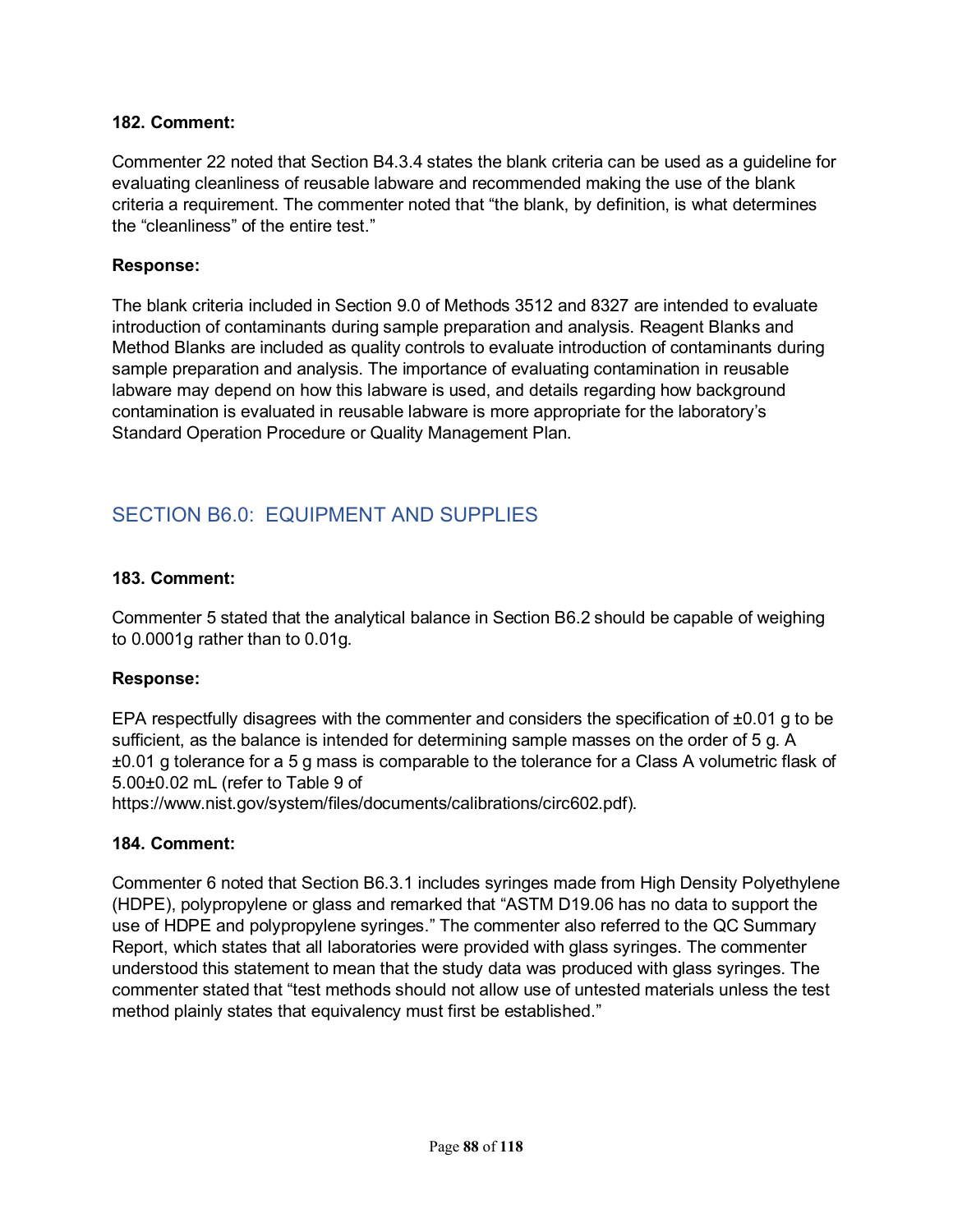### **Response:**

EPA revised Section 4.3.4 to identify that polypropylene sample containers were used during method validation and that other materials such as HDPE can be used as long as the laboratory can show that the target analytes are not adversely affected. The contact time between the sample and the syringe is relatively short. One of the laboratories that participated in the validation study indicated in a post-study survey that they used polypropylene syringes for sample filtration, and no evidence of adverse impact was found in the study sample data or associated quality controls from this laboratory. These surveys are in the docket. Please see comment 50 for related discussion.

### **185. Comment:**

A number of commenters (4, 9, 13, 14, 18, 19 and 23) remarked about the potential for PFAS analytes to adsorb onto particle filters. Commenter 4 recommended clarifying whether the filter has been shown to adsorb PFAS analytes, which the commenter has observed for polyether sulfone filter membranes. Commenter 9 noted that the filters specified in the method contain glass fiber and recommended utilizing a different type of filter for sample filtration. Commenters 14 and 18 considered loss during filtration likely even in 50% organic solvent and suggested it could have led to poor reproducibility observed for some compounds in the validation study. Commenters 14 and 18 requested that EPA replace filtration with centrifugation. Commenter 23 noted that PFAS are generally surface active, so filtration through a high surface area medium presents potential for loss. Commenter 23 also noted that filters have to be cleaned or demonstrated to be free of PFAS prior to being used, which is an additional burden on the laboratory. Commenter 23 suggested making the filtration step "as needed" and supported adding centrifugation to the method as an alternative to filtration.

#### **Response:**

EPA did not change the recommended filter type in the method and considers the validation study data to have provided sufficient evidence that loss during filtration was minimal. EPA did not explicitly evaluate filtration-related loss by itself during method validation, but EPA found that the average recovery of target analytes and surrogates in the study samples and in LCS quality control samples was near 100% across the validation study laboratories. No clear trend in low bias measurement was observed particularly for the higher molecular weight target analytes that might more readily sorb to surfaces. Please refer to Table 1 in Method 8327, the Statistical Summary Report, the QC Summary Report, and the Executive Summary for supporting data. Other types of particle filters and other liquid-solid separation techniques like centrifuging samples may be used provided the laboratory demonstrates acceptable performance for the intended application and can consistently meet the acceptance criteria for the categories of quality controls in Section 9.0 of Method 3512 and the associated determinative method. EPA revised Section 11.2.4 of Method 3512 to specifically mention that centrifugation may aid in removal of particulates.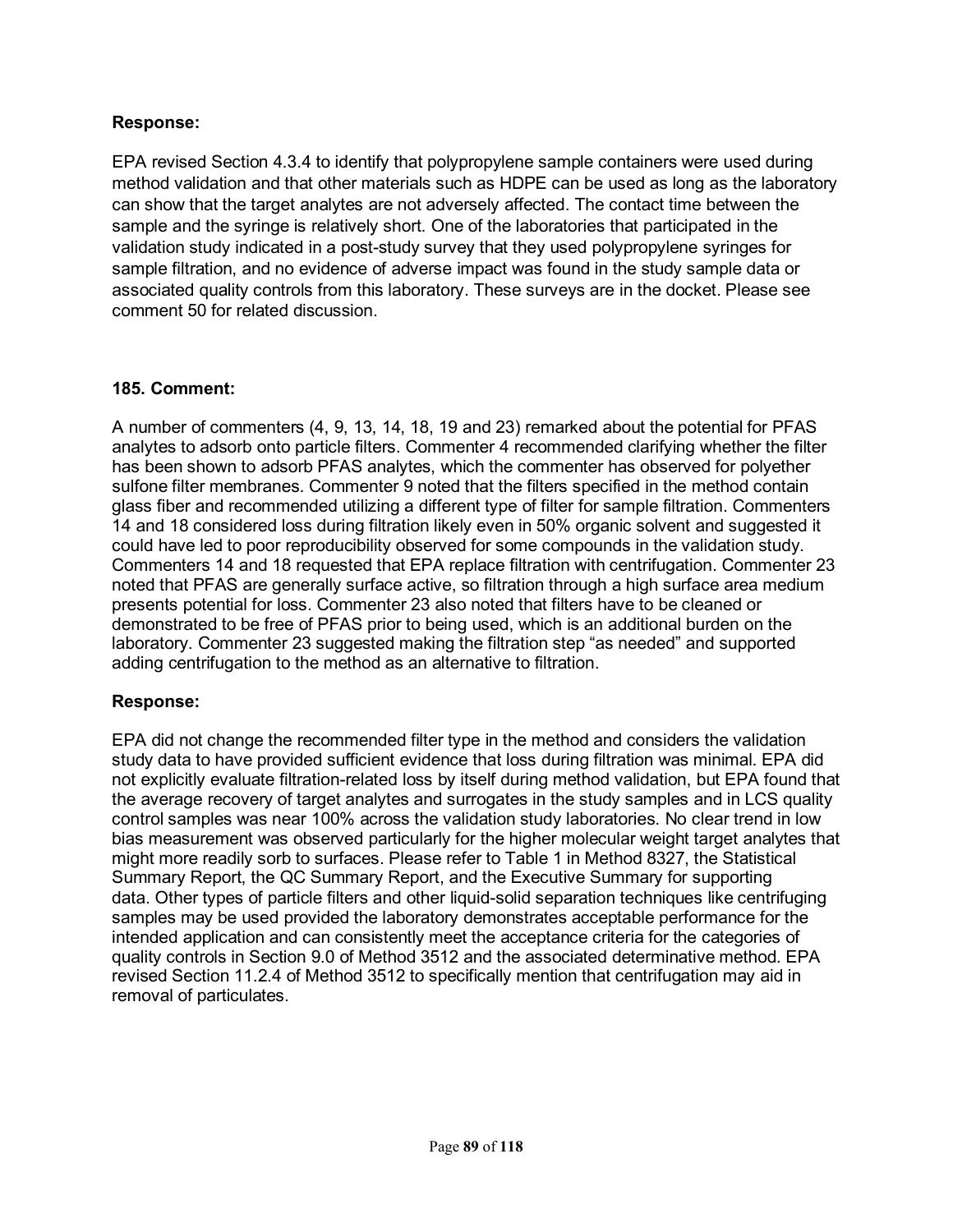Commenter 12 stated that the labware cleaning instructions in Section B6.4 and reagents in Section B7.1 should emphasize that traces of compounds should be reduced to a minimum.

#### **Response:**

EPA agrees with commenter and made the same revisions to Method 3512 as were made to Method 8327. Please refer to EPA's response to comment 48 for more information.

## SECTION B9.0: QUALITY CONTROL

#### **187. Comment:**

Commenter 9 noted that Section B9.7 allows isotopically labeled analogs of target analytes to be used as internal standards and asked why this allowance was not included in Method 8327.

#### **Response:**

EPA validated Method 8327 as an external standard calibration method. EPA wrote this option into Method 3512 to support validation with an isotope dilution calibration determinative method and will consider conducting this validation study in the future. Please refer to EPA's responses to comments 10 and 176 for related discussion about isotope dilution.

### SECTION B11.0: PROCEDURE

#### **188. Comment:**

Commenter 9 noted that some of the subsections in Section B11.1 make references to subsections in an earlier draft that appear to be out of sequence.

#### **Response:**

EPA reviewed these subsections in Method 3512 to ensure they were properly organized.

#### **189. Comment:**

Commenter 8 noted that Section B11.1.1 presents determination of sample volume by mass with an assumed density of 1 g/mL, and the commenter considered this assumption to be potentially incorrect due to the wide variety of sample types for which this method will be used. The commenter also noted that the method presents marking the meniscus on the sample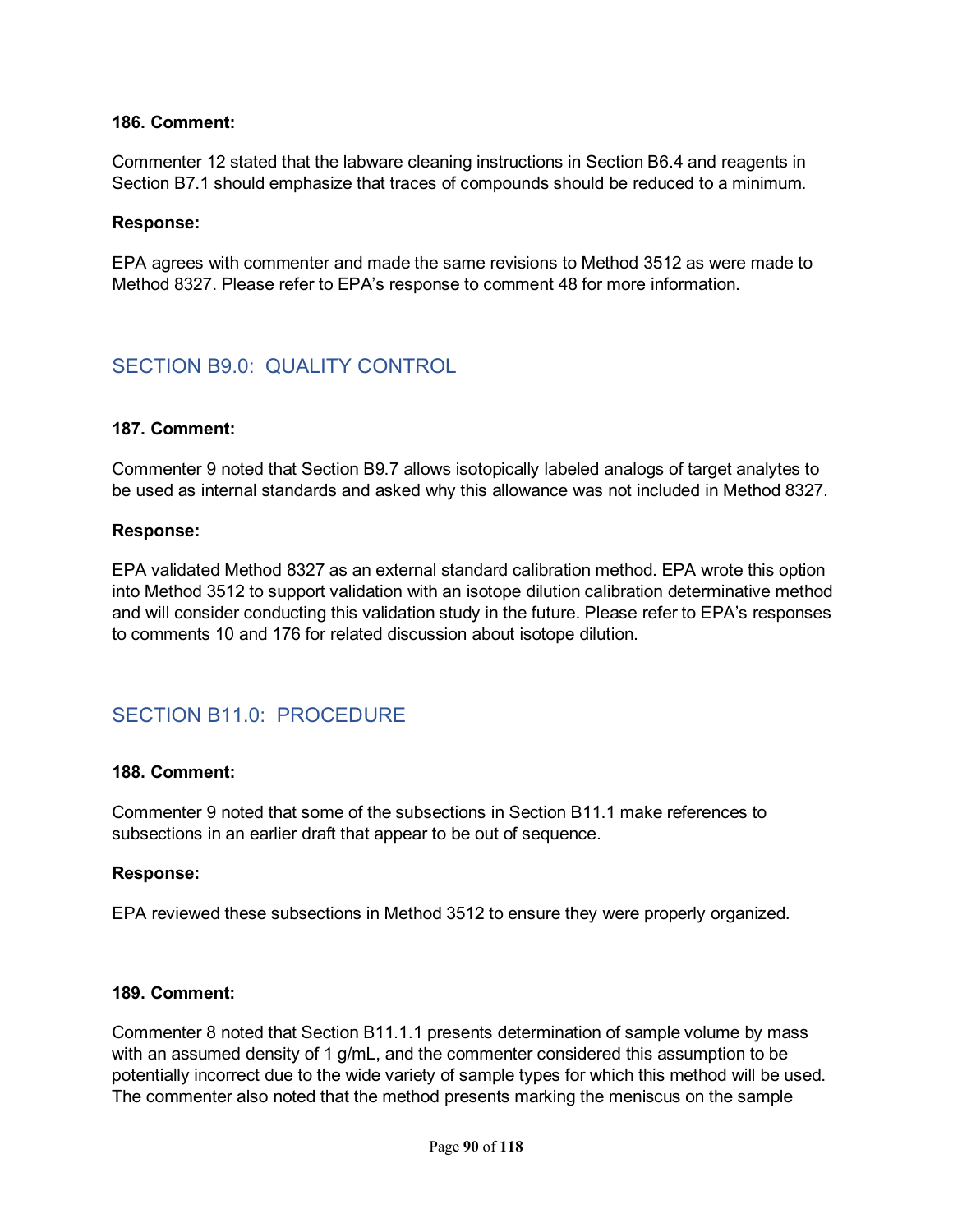container for later determination of volume or using certified graduation marks on the sample tubes as options for estimating sample volume, and the commenter considered these to be qualitative rather than quantitative determinations. The commenter further noted that the method requires no adjustment of the amount of methanol added unless the determined sample volume differs from the expected volume (5 mL) by >5%. The commenter considered maintaining the minimum 50% solvent content to be critical to keeping all target compounds in solution and requested that EPA modify the method to require quantitative measurement of sample volume and to ensure the ratio of sample to solvent is maintained for all prepared samples.

### **Response:**

EPA partially agrees with the commenter and revised Sections 11.1.1 and 11.2.1 to include an option to directly measure sample volume and to remove the 5% tolerance for sample volume before adjusting the volume of methanol added. Estimating sample volume without transferring to another sample container is ideal because it minimizes opportunities for loss or contamination. EPA considers the use of sample mass and a presumed density of 1 g/ml for aqueous samples to be an accepted and common practice for estimating aqueous sample volume in other EPA methods and in voluntary consensus standards, and, in general, EPA expects that this approach will provide a reasonably accurate determination of aqueous sample volume especially for small volume containers. EPA recognizes that a different approach such as direct determination of sample volume or density may be useful and appropriate for some sample types. EPA considers marking the meniscus of a sample container for later determination of volume to be reliable as long as it is done carefully. EPA did not understand the commenter's specific concern with using certified graduation marks on sample containers to estimate sample volume.

### **190. Comment:**

Two commenters (9 and 11) noted their concerns with collecting small sample sizes (i.e., 5 mL samples in 15 mL tubes) in the field. Commenter 9 was concerned that small volumes of samples may be non-representative and may be difficult to measure accurately. Commenter 11 was concerned that significant resources would be required to prepare and track pre-tared sample containers and recommended allowing the use of 250 mL HDPE sample bottles. The commenter also stated that larger sample containers could be rinsed with methanol to minimize the potential for adsorption.

### **Response:**

EPA revised Section 11.0 to explicitly allow for preparation of alternative sample sizes as long as the entire sample is prepared and the proportions of reagents and standard additions are maintained. Small aqueous sample size presents several potential advantages, including ease of handling in the field and reduction of waste generated and associated disposal cost. Determination of appropriate or minimum sample size to ensure representativeness may be a project-specific consideration and is outside the scope of the method. EPA also revised Section 11.1.1 to provide options to measure sample volume if sample containers are not pre-weighed and do not have certified graduation marks.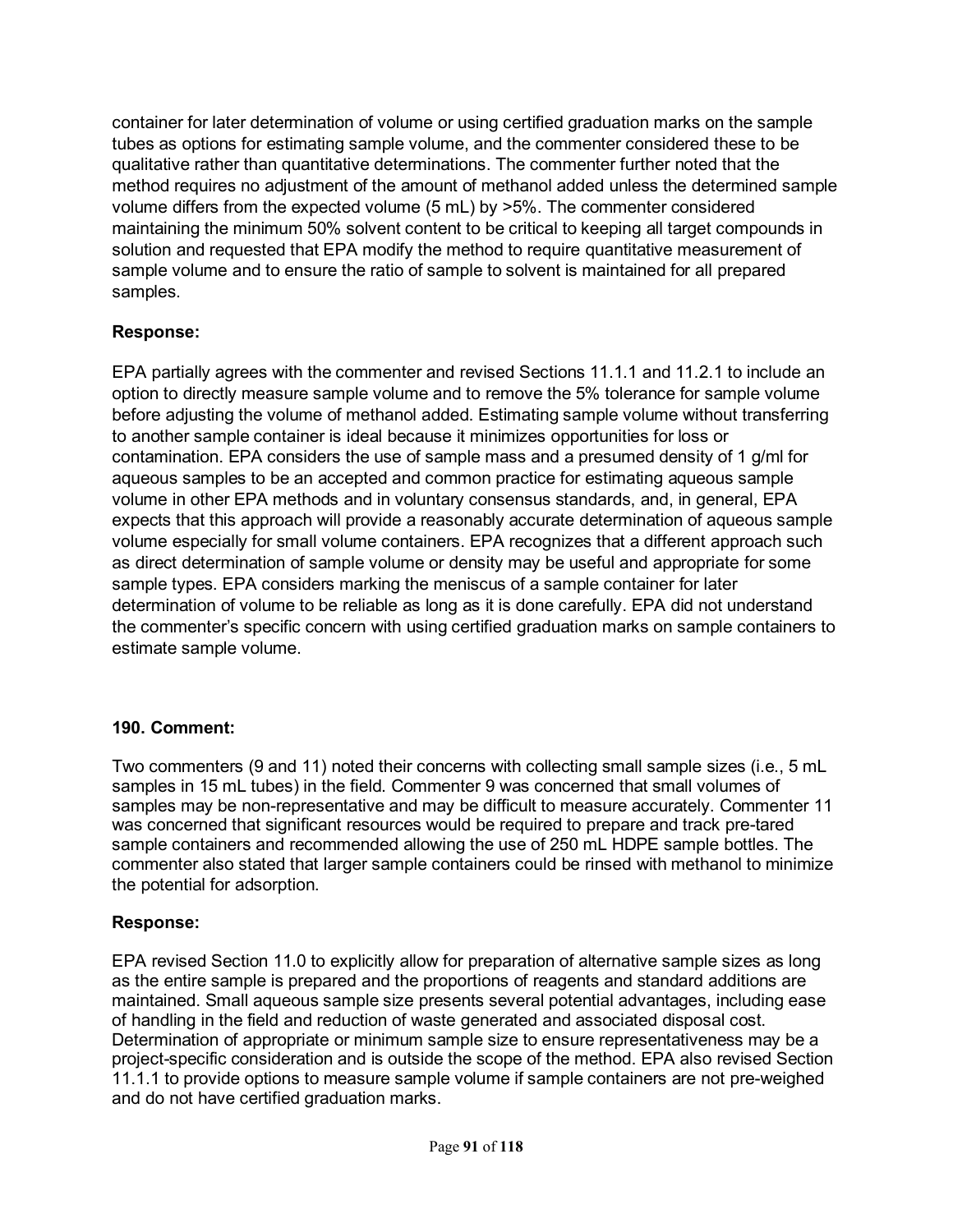Commenter 9 noted that the Section B11.1.1 provides an option for determining sample volume that requires transfer of the sample from the original sample container, while Section B11.2.1 states that methanol volume and spiking solution volume may need to be adjusted depending on the sample volume. The commenter asked how these adjustments can be made if sample volume is not determined until the container has been emptied.

#### **Response:**

EPA revised Section 11.1.1 to include several options for determination of sample volume. If the containers are not pre-weighed and do not have certified graduation marks, the other options provided in Section 11.1.1 for determination of sample volume require transfer to a different container and including a solvent rinse of the original sample container to ensure quantitative transfer.

#### **192. Comment:**

Commenter 5 asked whether the note after Section B11.1.3 applies to the Lower Limit of Quantitation (LLOQ), and, if so, recommended revising the note to state that. (Note: EPA presumes the commenter means 'LLOQ verification', which was addressed in the following subsection).

#### **Response:**

EPA agrees with the commenter and revised these subsections to indicate the note clearly applies to LLOQ verifications as well.

#### **193. Comment:**

Commenter 22 recommended including the note after Section B11.1.3 in the body of the method because it is indicated as a requirement.

#### **Response:**

EPA did not revise the method as the commenter suggested and considers a method requirement included in a note to be equivalent to a requirement in a section of the method.

#### **194. Comment:**

Commenter 5 stated that the first sentence in Section B11.1.5 is missing the word "temperature" after "room."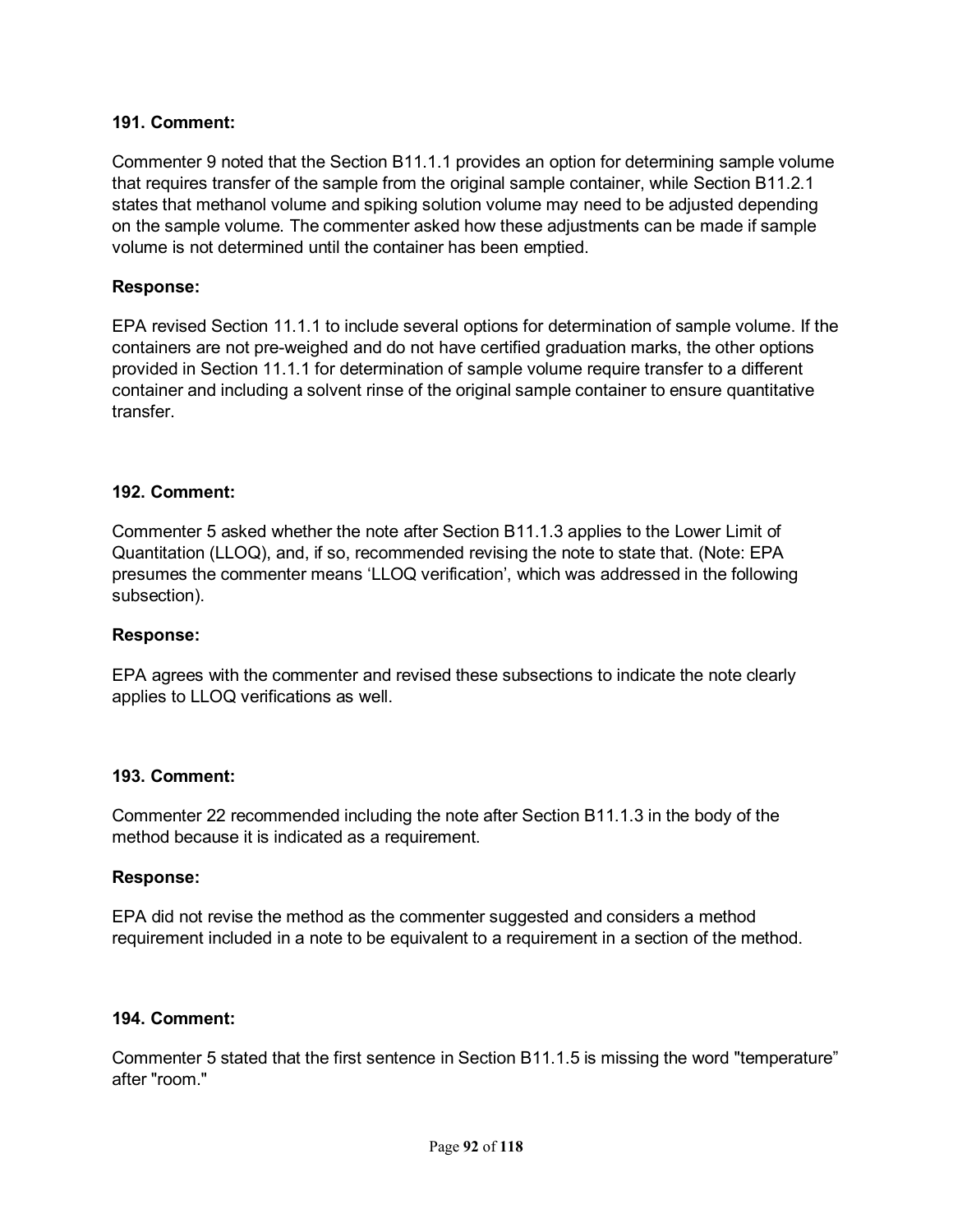### **Response:**

EPA concurs with this comment and added the word "temperature" to the updated Section 11.1.1 in Method 3512.

#### **195. Comment:**

Commenter 9 remarked that the first note after Section B11.1.5 states that aqueous subsampling is not recommended unless the sample is first diluted  $\geq$  50% with methanol, but the method validation study report noted loss of target analytes from solution in 50:50 methanolwater+0.1% acetic acid in glass sample containers. The commenter concluded that this statement indicates "loss is still possible with ≥ 50% organic cosolvent present."

#### **Response:**

EPA considers the commenter's conclusion to be overly broad because the same issue was not observed during the validation study for standards stored in polypropylene containers. EPA revised Section 11.0 in Method 3512 to remove the statement that storage of prepared samples in glass containers was "not recommended" and revised Section 4.0 of Method 3512 to include the information from Section 4.3.4 of Method 8327 regarding materials of construction for sample containers and potential for loss under certain conditions during storage in glass containers.

#### **196. Comment:**

Commenter 9 remarked that the  $2^{nd}$  note in Section B11.1.5 states samples should be transferred to larger containers if the original sample containers are not large enough to hold the sample plus dilution solvent but noted that the surrogate is not specified to be added until after this step is complete. The commenter asked why surrogates are not added prior to transfer "to reflect the entire process," and the commenter also asked if the batch quality control samples should be prepared in a similar manner.

#### **Response:**

EPA did not change the order of these processing steps based on this comment because determination of sample volume is necessary to ensure the appropriate volumes of methanol and surrogates are added, and under some circumstances this determination may require transfer of the sample from the original sample container to another container. EPA agrees that addition of surrogates at the beginning of sample preparation is the most straightforward approach but recognizes it is not always practicable. Other SW-846 sample preparation methods also allow for spiking of surrogates after the sample has been transferred. The sample preparation procedure in Section 11.2 of Method 3512 Section 11.2.2 requires the spiking of surrogates and any target compounds at the same point for field samples and associated prepared quality control samples.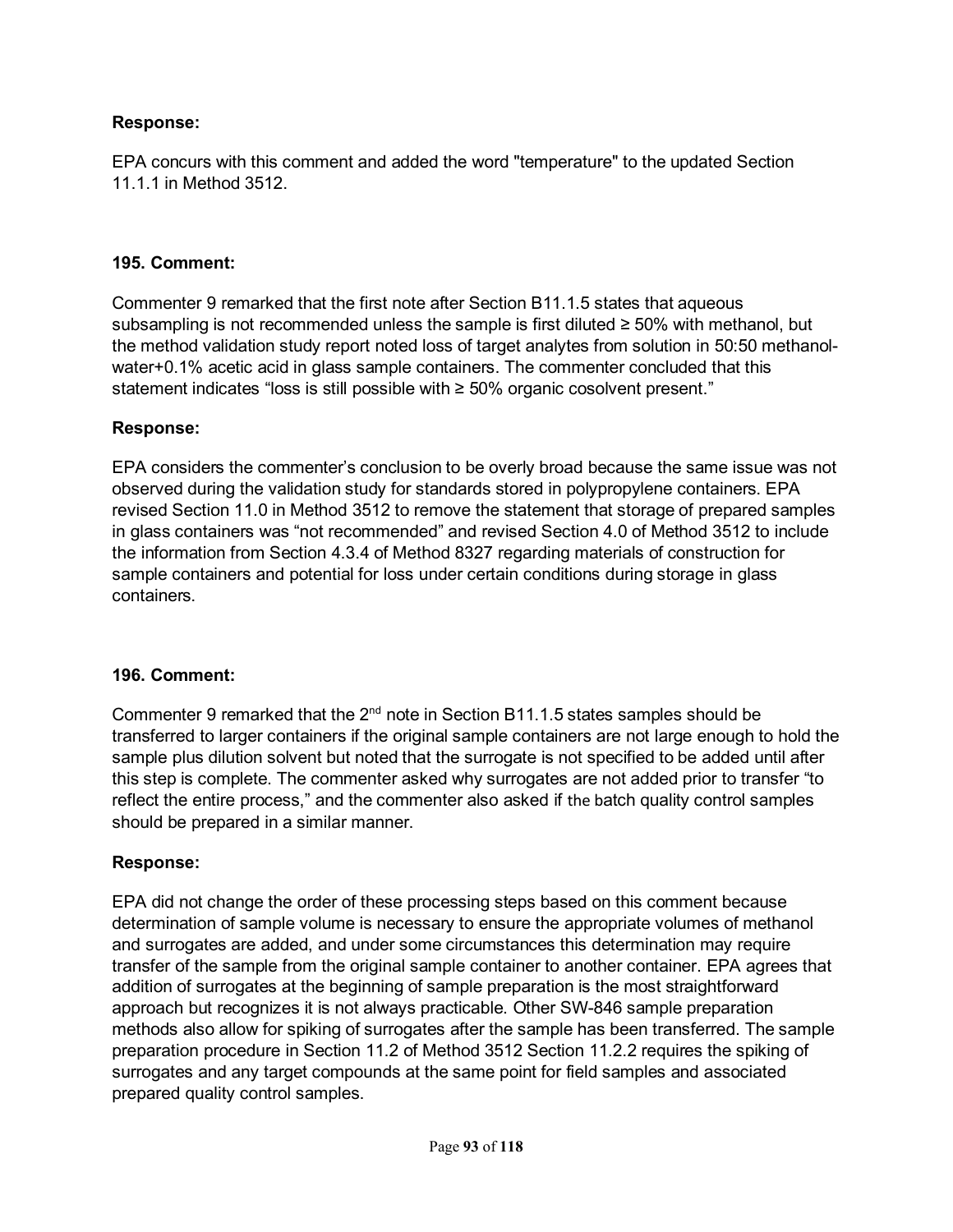Commenter 22 recommended revising the method to move the quantitative transfer step described in the note after Section B11.1.5 to the body of the method.

#### **Response:**

EPA revised Sections 11.1 and 11.2 in Method 3512 and moved this information in this note to Section 11.1.1, but EPA considers specifications in the notes in the method to be equivalent to those in the body of the method.

#### **198. Comment:**

Commenter 9 remarked that Section 11.2.1 allows for a 5% tolerance in sample volume (4.75- 5.25 mL) without adjusting the volume of methanol. The commenter considered this 5% allowance to be inconsistent with the method requirement to maintain a 1:1 ratio of methanol and water and recommended that the preparation procedure be revised to explicitly allow solvent volumes to be scaled to be equivalent to aqueous sample volumes "(e.g., 5.2 mL of sample to 5.2 mL of methanol)". This commenter also stated that the method was only validated for 5 mL volumes.

#### **Response:**

EPA concurs with this comment and revised Section 11.2 to remove the indicated tolerance for sample volume. EPA expects the performance of this preparation method will be unaffected by variations in initial sample volume as long as the proportions of reagents and standards are maintained.

#### **199. Comment:**

Several commenters (6, 8 and 9) remarked about the note after Section B11.2 that provides the option to add isotopically labeled surrogates (and target analytes for LCS and matrix spike quality control samples) to the dilution solvent rather as a separate spiking solution prior to solvent dilution. Commenter 6 noted that, while this practice has been used in other test methods, it was not evaluated during development of this method, and the commenter asked whether EPA had data to support the use of this technique. Commenter 8 considered the practice of adding surrogates and target compounds to the dilution solvent rather than directly to the sample to contradict Section 1.1.4.6 of SW-846 Chapter 1, which states that analytical bias is evaluated by determining recovery of a known amount of contaminant spiked into a sample. This commenter did not consider adding surrogates to the dilution solvent to be representative of the bias associated with the sample preparation process and requested that EPA modify the method to state that "surrogates and target compound spikes must be spiked directly into the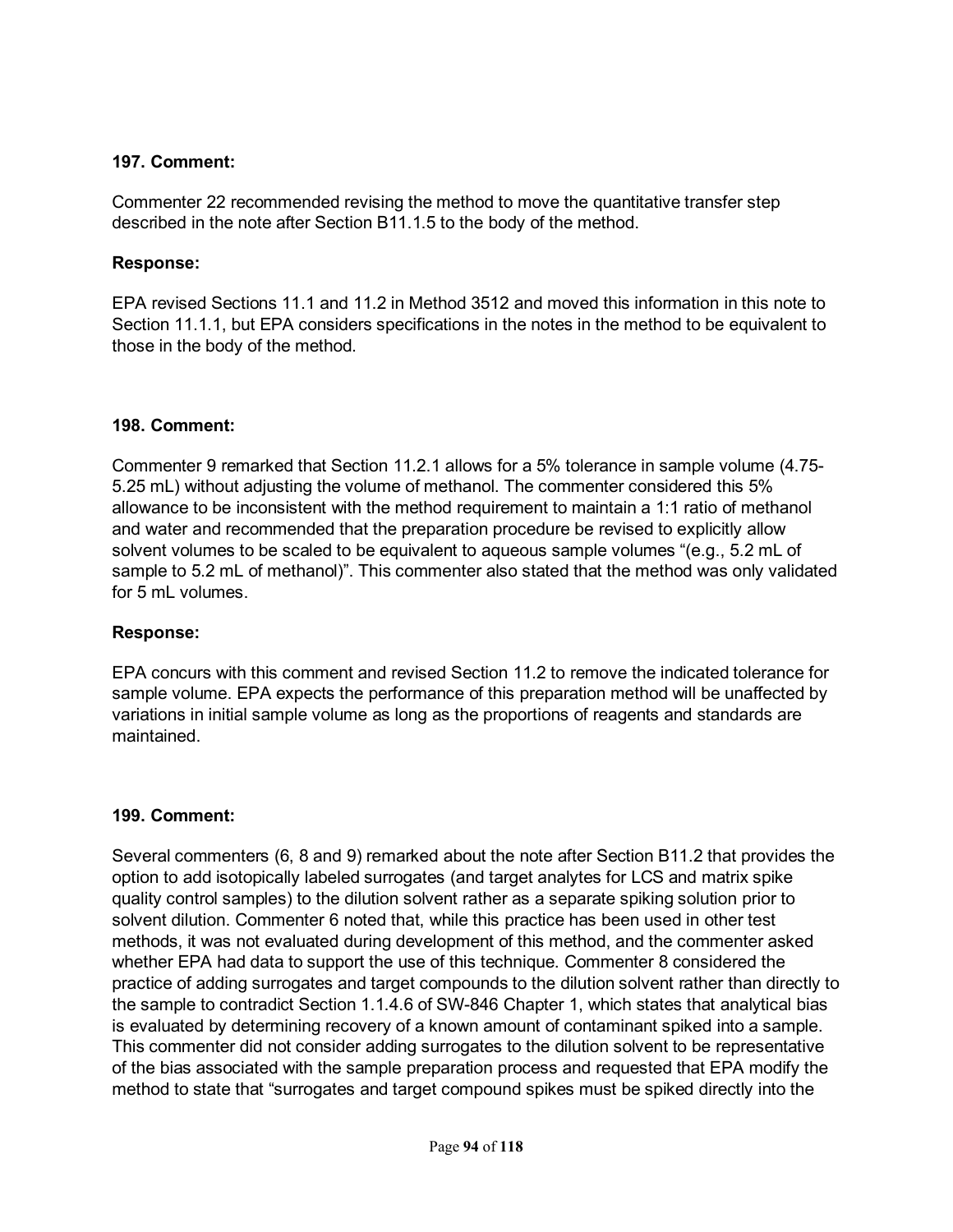sample (or reagent water in the case of MB and LCS) and mixed thoroughly before any solvent is added." Commenter 9 asked whether addition of surrogates to samples in the dilution solvent was "likely to improve surrogate recovery in a manner that is not reflective of target analytes."

### **Response:**

EPA partially agrees with these comments and removed the option to add isotopically labeled chemicals to the dilution solvent from Section 11.0 of Method 3512. EPA did not evaluate this approach for adding standards during validation of Methods 3512 and 8327 but considers dilution of an aqueous sample with a water-miscible organic solvent to be different from a process standpoint than extraction with a water-immiscible solvent.

### **200. Comment:**

Commenter 12 remarked that replicate sample containers may be needed for each field sample when dilutions are required because the polyethylene vial caps have no septa to limit solvent evaporation from prepared samples.

### **Response:**

EPA did not revise the method to address the commenter's concern because no sealing problem was identified for the polypropylene sample containers and caps used for method validation. If the suggested volume for sample collection in this method is used, 10 ml of prepared sample is available for analysis and can be used to prepare dilutions or for reanalysis as needed (<2 ml might be added to an autosampler vial). Section 7.4.4.1 of Method 8327 does identify volatile loss as a concern after the autosampler vial caps are punctured, but Section 4.3.4 also cautions against storage of standards and prepared samples in glass containers except during analysis. More detailed sample collection requirements are beyond the scope of this method and should be defined by the laboratory or for the project.

### **201. Comment:**

Commenter 9 noted that B11.2.4 includes filtration to remove particulates in samples, but Section B1.4 states that the method may not be appropriate for samples with high levels of suspended solids. The commenter asked whether the method validation study included samples with particulates to evaluate the impact of filtration or whether EPA had defined an upper limit for particulates content. The commenter also asked how samples are to be treated as multiphase samples given that "a solid extraction method has yet to be published."

### **Response:**

As described in the response to comment 217, EPA did not evaluate particulates content of the sample matrix types used for the validation study. The tested matrix types were not considered to have significant solids content, and EPA did not determine what solids content would affect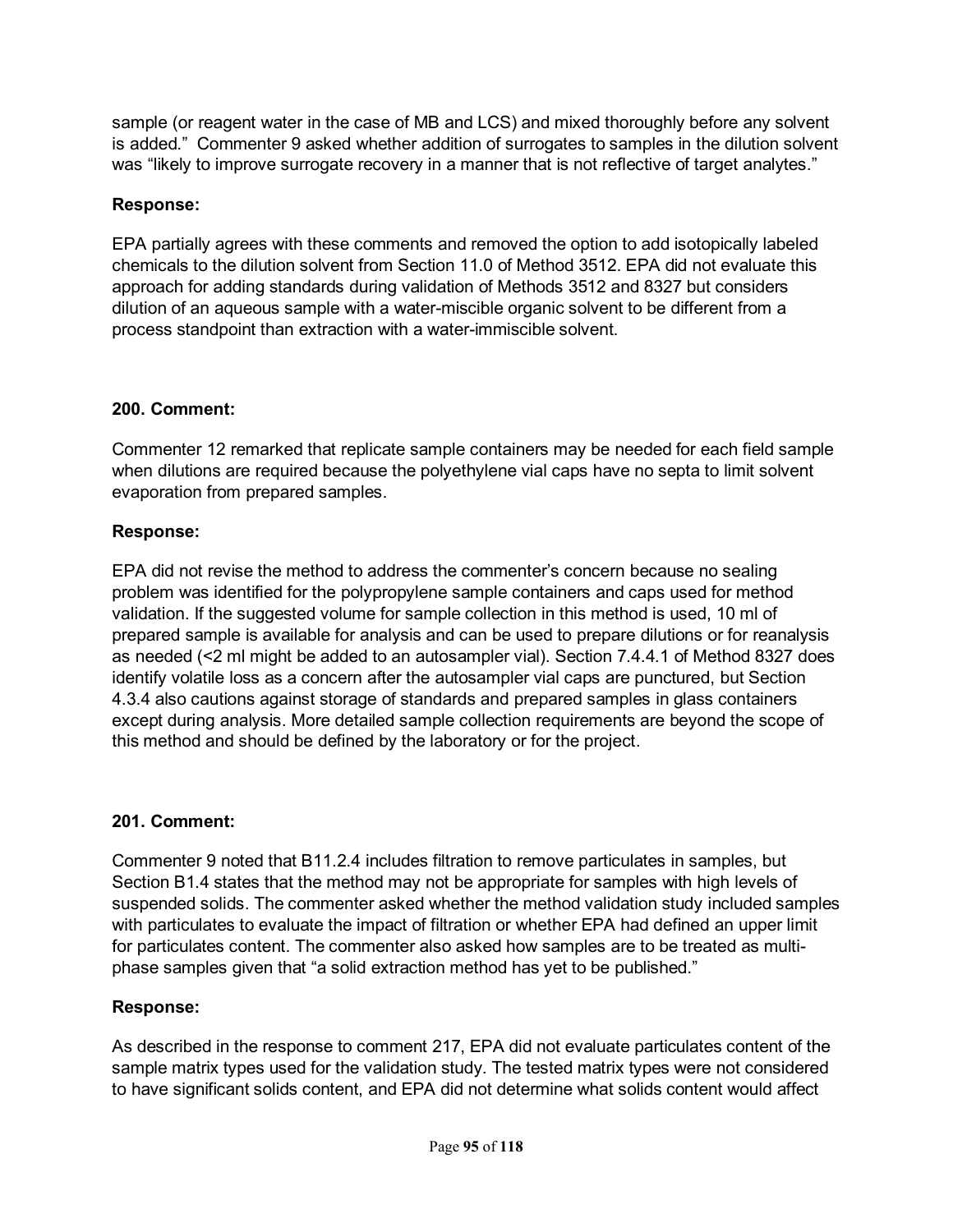performance or trigger treatment as a multi-phase sample. Most aqueous SW-846 sample preparation methods have not been tested for maximum particulate content. EPA revised Section 1.3 of Method 3512 to indicate that collecting larger sample volumes or centrifugation may aid in phase separation. EPA will consider evaluating the effects of particulates type and content on method performance in the future.

### **202. Comment:**

Three commenters (14, 18, and 23) recommended either replacing the filtration step in Section B11.2.4 with centrifugation or removing the requirement for the filtration step altogether.

### **Response:**

EPA revised Section 11.2.4 in Method 3512 to include centrifugation as an option to "aid in removal of particulates." However, centrifugation was not tested during method validation, and laboratories should exercise care if they use centrifugation as an alternative to filtration to avoid damaging instrumentation by introducing particulates and to ensure the method quality control criteria can routinely be met with this approach. Please refer to EPA's response to comment 185 for additional discussion related to filtration and centrifugation.

### **203. Comment:**

Commenter 9 remarked that Section B11.2.5 states that sample pH is adjusted to approximately 3-4 after filtration, but the method does not indicate whether sample pH should be measured or whether corrective action is required if the specified pH is not achieved. The commenter also asked about the basis for addition of glacial acetic acid.

### **Response:**

EPA concurs with this comment and removed the specified pH range to avoid any confusion about whether the method intends for laboratories to measure sample pH after addition of acid, which it does not. EPA also added a note after Section 7.4.4.1 of Method 8327 that states the primary intent of adding acetic acid is primarily to improve chromatography for some target analytes.

# Executive Summary

### **204. Comment:**

Commenter 5 stated "The executive summary does not actually summarize the results of the report."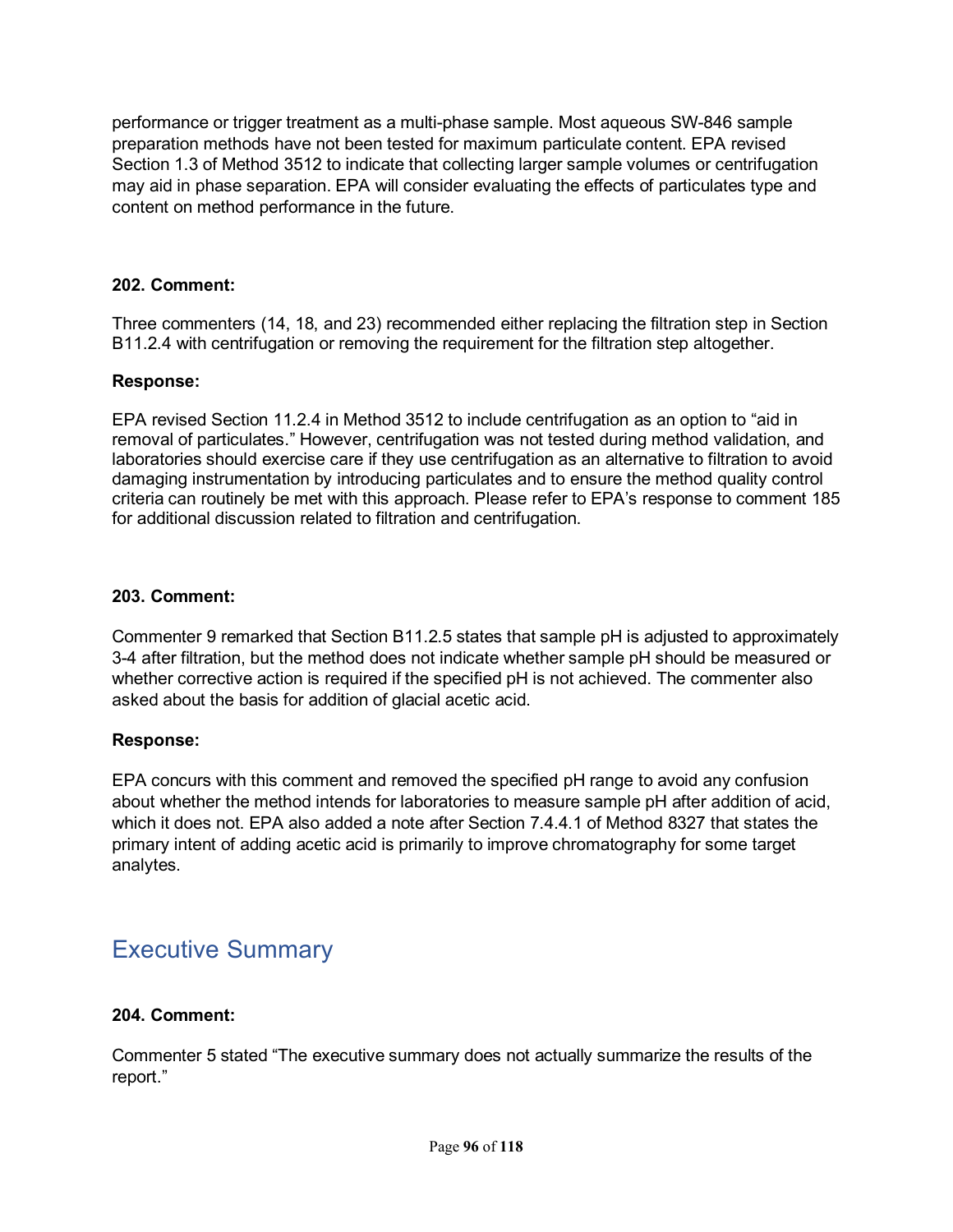### **Response:**

EPA revised the Executive Summary to more clearly identify the Data Quality Objectives (DQOs) for precision, bias and sensitivity used for the validation study along with a summary of the study data showing that the DQOs were met for 23 of 24 target analytes.

#### **205. Comment:**

Commenter 2 stated "The multi-laboratory validation study of Method 8327 in four water matrices showed excellent recoveries, accuracy and precision for 23 of 24 compounds included. The exception was 6:2FTS. Eight of the twelve laboratories participating did very well. The other four did not follow the method properly and their data was not included. The procedure was straightforward with few preparation steps."

#### **Response:**

EPA thanks the commenter for their input.

#### **206. Comment:**

Commenter 9 noted that the Executive Summary indicates that data from 12 laboratories were evaluated but noted that the QC Summary Report and Statistical Summary Report both mention that 13 laboratories participated in the study. The commenter also noted that only four laboratories are identified in Appendix E of the Statistical Summary Report as having been removed from the final data analysis set. The commenter stated that "apparently some laboratories did not return results in the needed timeframe and were excluded" and requested that EPA clearly state the number of laboratories that participated in the validation studies.

#### **Response:**

EPA sent study samples to 13 laboratories to participate in the Method 8327 validation study, and 12 of those laboratories submitted data. Of those 12 labs, EPA excluded data from 4 individual laboratories leaving eight laboratories whose data EPA presented in the Executive Summary, Statistical Summary Report, and QC Summary Report.

#### **207. Comment:**

Commenter 18 stated "We disagree with EPA's finding in the Executive Summary that, despite nearly half the samples indicating analytical errors, the method is "generally acceptable." If an analytical method reveals errors or inconsistencies to this extent – in particular in situations where the method may ultimately be used for determining compliance with the Clean Water Act or another environmental statute – the method must be rejected until it can provide the scientific confidence needed. EPA must, at a minimum, revise the draft methodology and propose a new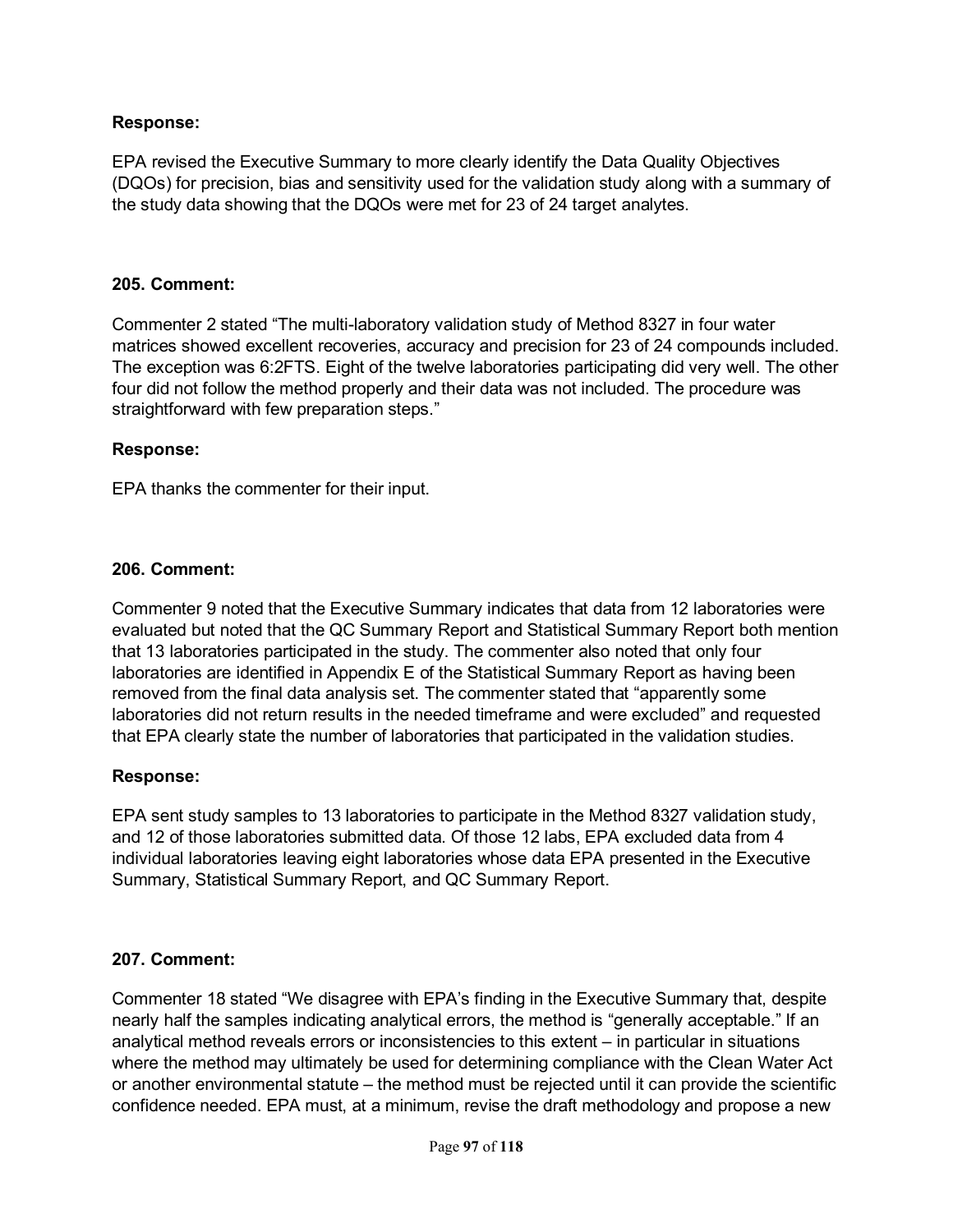draft method with sufficient data to qualify performance of the method for public comment before considering approval of its use in regulatory programs."

Commenter 18 further stated "It is clear from EPA's Statistical Report and the Data Validation Summary that significant errors are present with nearly half of the analytes tested (n=11 of 24), revealing serious issues with reproducibility, response, recovery, stability and chromatography. The imprecisions found for long-chain PFAS compounds, short-chain PFAS compounds, and PFAS precursors all expose problems with this methodology. With the 3,000 plus known PFAS compounds in the environment, public wastewater utilities must have the confidence that their sampling and analysis accurately reflects the true concentrations and are not misrepresented by unacceptable uncertainty. If there is variability in precision across the board for PFAS compounds, as the Statistical Report and Data Validation Summary demonstrates, EPA must reconsider and revise this methodology."

### **Response:**

EPA respectfully disagrees with the commenter's conclusions. Please refer to EPA's response to comment 1 for discussion related to method performance and to comment 20 for discussion related to the '#' designation for target analytes in Section 1.0 of Method 8327. Addressing questions and comments related to compliance with the Clean Water Act is outside of the scope of this document. For further information on Clean Water Act methods, please consult the Clean Water Act Methods Team, which can be reached by pressing the "CONTACT US" link on the webpage at: [https://www.epa.gov/cwa-methods.](https://www.epa.gov/cwa-methods)

### **208. Comment:**

Commenter 6 stated "The EPA statistical summary of the data does not provide repeatability or reproducibility statements. This is inconsistent with the general consensus standard organization practice for evaluating results from multi-laboratory studies. The EPA SW-846 document, *Guidance for Method Development and Method Validation for the RCRA Program*, suggests the use of Youden Pairs such as described in ASTM D2777, *Standard Practice for Determination of Precision and Bias of Applicable Test Methods of Committee D19 on Water*. The Forum for Environmental Measurements (FEM) document, *Validation and Peer Review of*  U.S Environmental Protection Agency Chemical Methods of Analysis, references ISO 5725-1, *Accuracy (trueness and precision) of measurement methods and results — Part 1 General principles and definitions,* which provides definitions for repeatability and reproducibility and references for conducting interlaboratory studies, such as using ASTM E691, *Standard Practice for Conducting an Interlaboratory Study to Determine the Precision of a Test Method*. As far as we can tell, neither of these ASTM standards, nor the ISO standard, has been used in developing EPA's study plan or data evaluation of SW-846 Method 8327."

### **Response:**

EPA partially agrees with this comment. EPA did not use references from ISO or ASTM as a basis for developing Data Quality Objectives (DQOs) for the multi-laboratory validation study, but, as described in the revised Executive Summary in the final docket, EPA did develop DQOs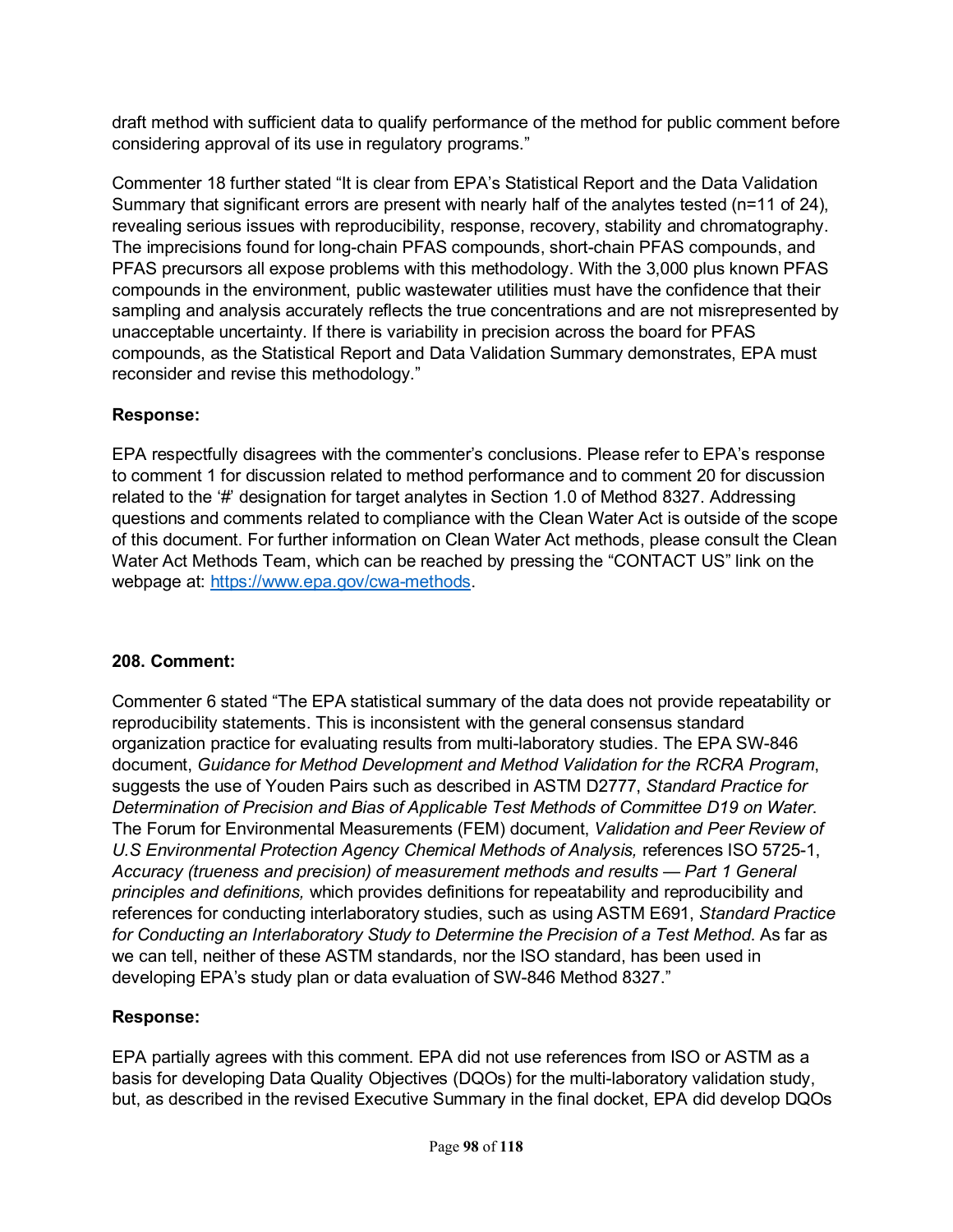for precision, bias and sensitivity for the validation study, and the study data met these DQOs for 23 of 24 target analytes. Please refer to this document for more information.

EPA recognizes that many published SW-846 methods provide estimates of repeatability (within-laboratory variability, as single-laboratory Percent Relative Standard Deviation, or %RSD) and/or reproducibility (between-laboratory variability, as reproducibility %RSD), and we recognize the value of using a consistent approach. However, estimates of repeatability and reproducibility calculated according to an appropriate reference such as ASTM E691 or AOAC International's "Guidelines for Collaborative Study Procedures to Validate Characteristics of a Method of Analysis" are based on measured concentration and assume that replicate samples are as similar as possible. This assumption did not always hold true for the Method 8327 validation study because it was conducted in two phases. Aqueous samples were collected from the same sources but in sampling events separated by more than a year, and the wastewater matrix used for the external phase of the validation study contained shorter-chain carboxylic acids with measurable concentrations that were not present in samples collected for the internal phase, some of which approached the low spike concentration (60 ng/L, nominal). Pooling data from the internal and external phases of the validation study would result in artificially high estimates of variability for this matrix that were unrelated to method performance. Therefore, to provide some measure of consistency with presentation of multi-laboratory performance data with past and future SW-846 reference methods, EPA included estimates of bias and withinand between-laboratory precision in Method 8327 that were based on calculations in the Clean Water Act guidance document "Protocol for Review and Validation of New Methods for Regulated Organic and Inorganic Analytes in Wastewater Under EPA's Alternate Test Procedure Program" (February 2018). These precision and bias calculations are based on recovery of standard additions after subtracting background concentrations in the respective unspiked samples, thereby accounting for differences in background and providing a consistent comparison of measurements across internal and external phases of the validation study.

### **209. Comment:**

Commenter 6 stated that, even though some laboratory deviations led to bias that reflected poorly on precision of the test method, based on their own evaluation of the collaborative study results using ASTM E691 that the data was suitable for testing of parts-per-trillion (ng/L) concentrations.

### **Response:**

EPA excluded data from laboratories that were identified to have deviated from critical steps in the study protocol or otherwise identified having instrument problems, so these issues did not negatively impact EPA's evaluation of the validation study data or otherwise exaggerate estimates of measurement precision between laboratories. The laboratories whose data are included in the Executive Summary, Statistical Summary Report and QC Summary Report substantially followed the validation study protocol.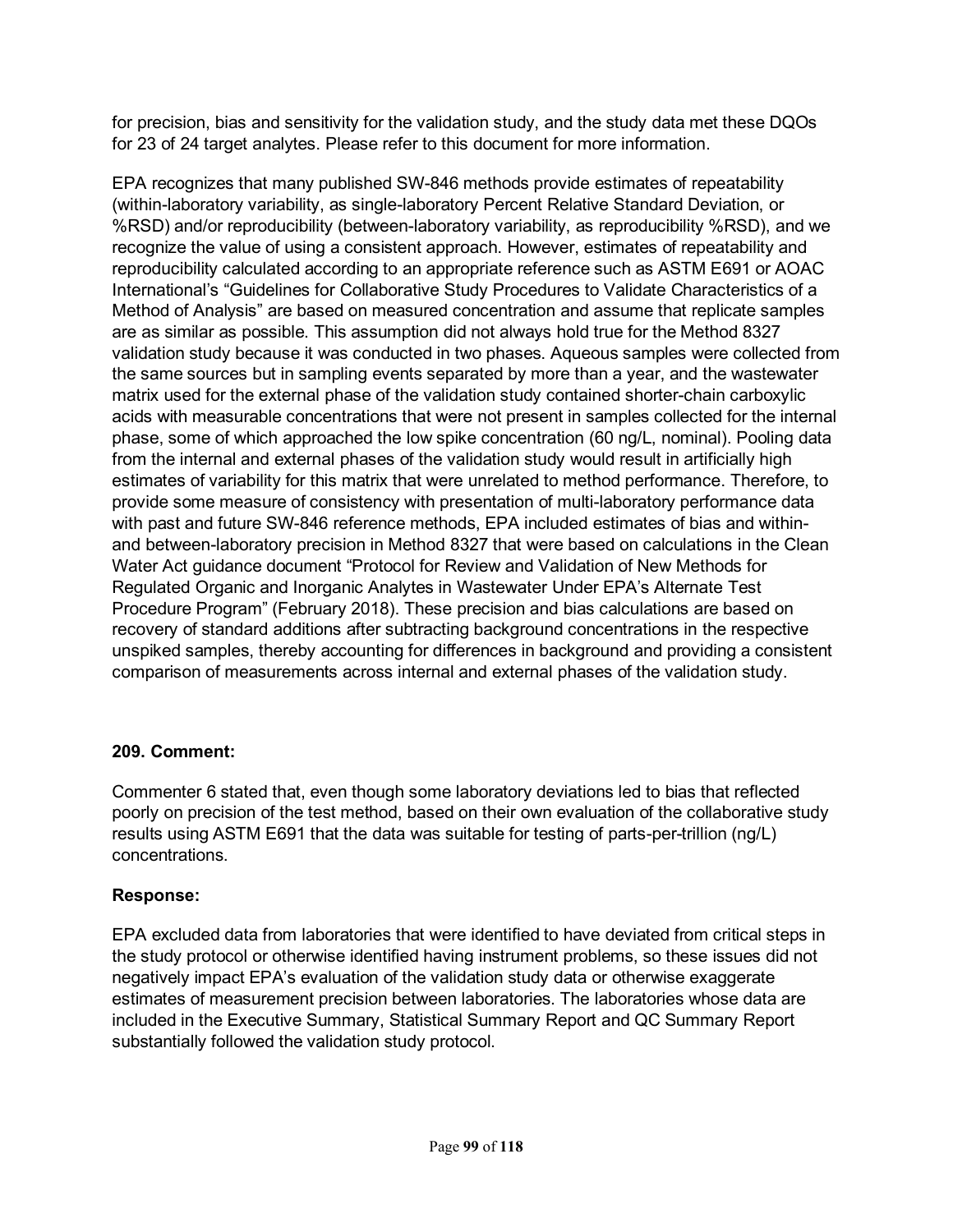# Statistical Summary Report

### **210. Comment:**

Commenter 9 remarked that the "The Statistical Analysis Report describes using a mean value for RSD calculation, but a median value for the overall %R calculation" and considered the use of "two different measures of central tendency to calculate the two critical decision criteria" to be arbitrary. The commenter requested that EPA provide a more detailed explanation of "the calculations and decision criteria."

#### **Response:**

EPA revised the Executive Summary to provide more information about EPA's Data Quality Objectives for precision, bias and sensitivity. The summarized data presented in the Executive Summary draw from the Statistical Summary Report and QC Summary Report. Please refer to these documents and to EPA's response to comment 208 for more information about descriptive statistics presented for the validation study data and associated quality controls.

### **211. Comment:**

Commenter 9 noted that the Statistical Summary Report uses the Shapiro-Wilk statistic to evaluate whether study data are normally distributed, but the report states this statistic was not mentioned in the Quality Assurance Project Plan (QAPP). The commenter further noted that the Shapiro-Wilk statistic was not used further, and "the lower control limit (LCL) and upper control limit (UCL) at 95% limits were calculated using the mean value, presumably as to account for non-normality." The commenter asked why the Shapiro-Wilk statistic was included if it was not used to "determine confidence intervals or other statistical metrics." The commenter also noted that the Statistical Summary Report includes the Student's t-test, which was not mentioned in the QAPP. The commenter concluded that "the use of these statistical approaches as a postplanning analysis appears arbitrary and indicates insufficient planning and QAPP development" and requested that EPA provide additional detail about the statistical approaches that were used.

#### **Response:**

EPA revised the Executive Summary to provide more information about EPA's Data Quality Objectives (DQOs) for precision, bias and sensitivity and to present a summary of the study data for evaluation against each of them. The only DQO that relied on the presumption that data was normally distributed was the Relative Standard Deviation (RSD). The Shapiro-Wilk statistic is a very common statistic that is used to determine if data are non-normally distributed, but the statistical power of this test is low when the number of data points on which it is based is limited. Five replicate samples were analyzed by each laboratory for each matrix and spike level, which was insufficient to apply the Shapiro-Wilk statistic to confidently identify non-normally distributed data. Therefore, the outcome of the Shapiro-Wilk test was not applied to EPA's assessment of whether the study data met EPA's DQOs. Similarly, the Student's t-test is a very common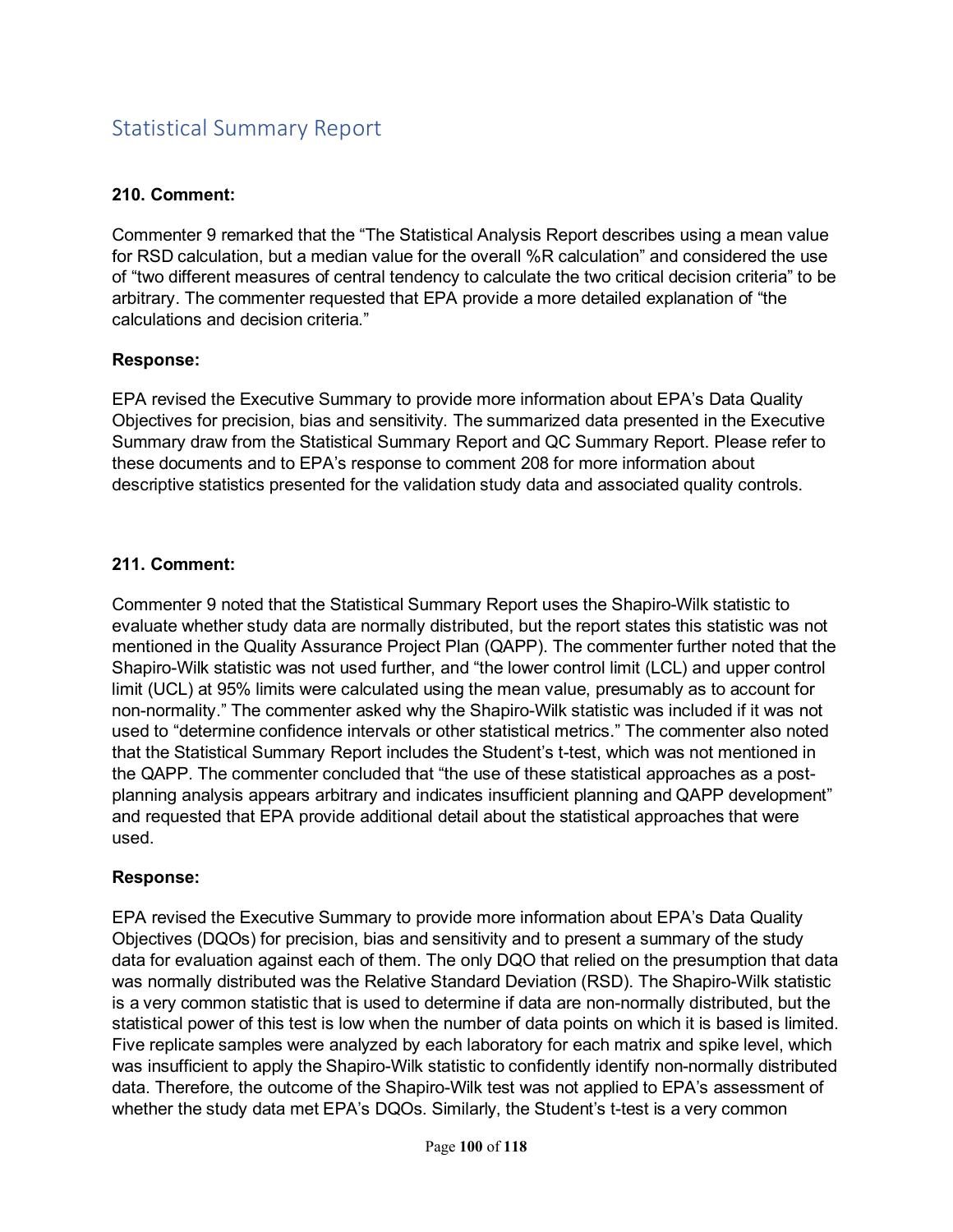statistical test used to test a hypothesis that the mean of a dataset is not effectively different from a hypothesized mean. The Student's t-test was used as an extra test to more fully analyze the data, but it was not used to evaluate the multi-laboratory validation data against EPA's study DQOs. The 95% LCL and UCL, as stated in the statistical report, were calculated based on the median. The median is not dependent on the type of distribution. Please refer to the revised Executive Summary for more information.

### **212. Comment:**

Commenters 5 and 9 remarked about performance of 6:2 FTS in the Statistical Summary Report. Commenter 5 noted that this report lists performance of 6:2 FTS as "fair," while performance of all other target analytes and surrogates is described as "good." Commenter 5 asked why 6:2 FTS is still included in the method and what basis EPA used to decide whether "a particular analyte cannot or should not be analyzed by this method." Commenter 9 noted that the Statistical Summary Report provided an acceptance criterion of <50% Relative Standard Deviation (RSD), which Table 1 of the Executive Summary indicates was not met for 6:2 FTS at either spiking level. Commenter 9 concluded that "EPA did not follow its QAPP rule, instead using an arbitrary determination to keep this analyte as acceptable for the method" and requested that EPA address why 6:2 FTS performance was determined to be acceptable.

### **Response:**

Please refer to EPA's response to comment 28 and to the Executive Summary for further discussion of 6:2 FTS.

### **213. Comment:**

Commenter 9 noted that the tables in Appendix A presented summary statistics for recovery and precision in spiked samples based on "modified concentration", which the commenter presumed to mean the unspiked sample concentrations had been subtracted. The commenter also noted that Section 1.3.1 of the report describes background subtraction for evaluation of recovery, but not for Relative Standard Deviation (RSD). The commenter stated that subtracting a mean value across a set of data influences the variance and "no longer captures the original precision." The commenter requested that EPA include a justification in the Statistical Summary Report.

### **Response:**

The commenter is correct that Section 1.3.1 does not describe using the modified RSD. However, both the unmodified RSD and modified RSD are presented in the tables. The standard deviation does not change with the use of unmodified and modified values, only the denominator of the RSD equation causes the change between the two RSDs. EPA revised the Executive Summary to include the range in RSDs determined for each target analyte in each laboratory by matrix type and spike level. The RSDs presented in the Executive Summary are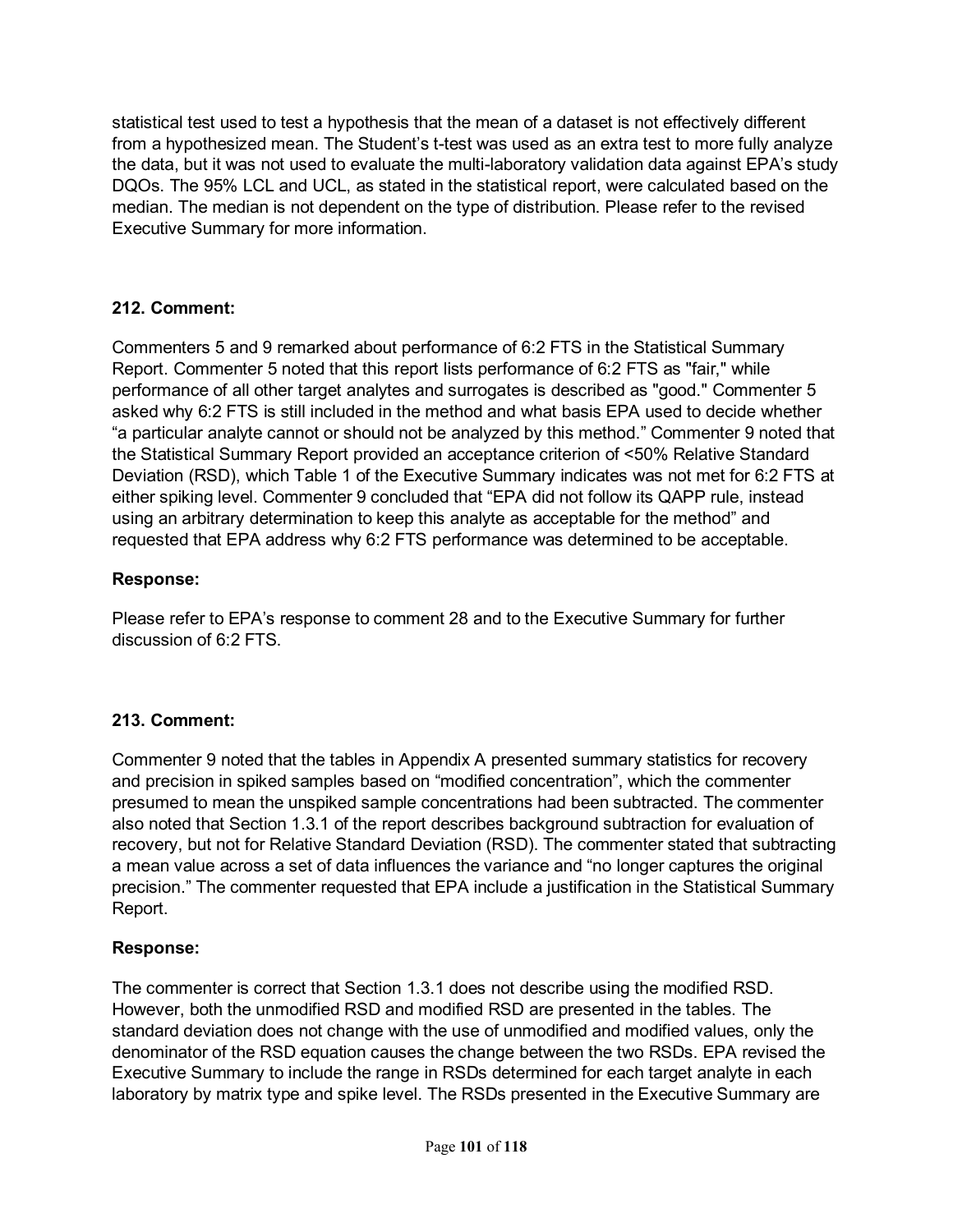the unmodified RSDs from the Statistical Summary Report and are based on measured concentration (i.e., without background subtraction), which addresses the commenter's concern and is similar to how precision is calculated for target analyte concentrations in sample and duplicate or Matrix Spike and Matrix Spike Duplicate quality control samples in Method 8000D and in Method 8327.

### **214. Comment:**

Commenter 9 noted that the combined mean and maximum for PFTeA in the groundwater (GW) matrix in Table 1 were non-zero numbers even though zeros were reported for every laboratory on the table, and the commenter stated "it appears that Lab 11, that typically detected almost everything in every matrix, may have been left off the PFTeA table for GW."

### **Response:**

EPA concurs with the comment and revised the table to correct the information presented.

### **215. Comment:**

Commenter 9 noted that Appendix E of the Statistical Summary Report included justifications for why four laboratories' data were from statistical analysis, but the commenter did not consider these justifications to be adequate "unless the QAPP included details with respect to how closely the draft method was to be followed, and what level of precision and bias would be required by a laboratory to be included in the final data set." The commenter mentioned that no data were provided for laboratory 15 and considered statements describing Laboratory 15's data in Appendix E to be contradictory. The commenter requested that EPA include data from all participating laboratories in the Statistical Summary Report, even as appendices, and provide the validation study Quality Assurance Project Plan (QAPP) with details about the criteria EPA used to exclude laboratory data. The commenter also noted that the Data Validation Report for Laboratory 3 in the docket cited two versions of the validation study QAPP, and the commenter requested that EPA include all versions of the QAPP so the statistical analysis could be "compared against the validation study planning rules" and to provide details about how the study data were validated across both phases of the validation study. The commenter further stated that "The statistical approaches used appeared to be arbitrary and lacked transparency."

### **Response:**

EPA did not include a summary of Laboratory 15's data in the Statistical Summary Report because EPA did not intend to compare study sample results from laboratories that did not follow the validation study protocol to results from laboratories that did. EPA did include summary data spreadsheets from laboratory 15 and all other laboratories in the docket with Method 8327 when it was posted for public comment. The commenter is welcome to examine those results, but they are not relevant to EPA's purpose for conducting or assessing the outcomes of the validation study. Appendix E provides a general description of Laboratory 15's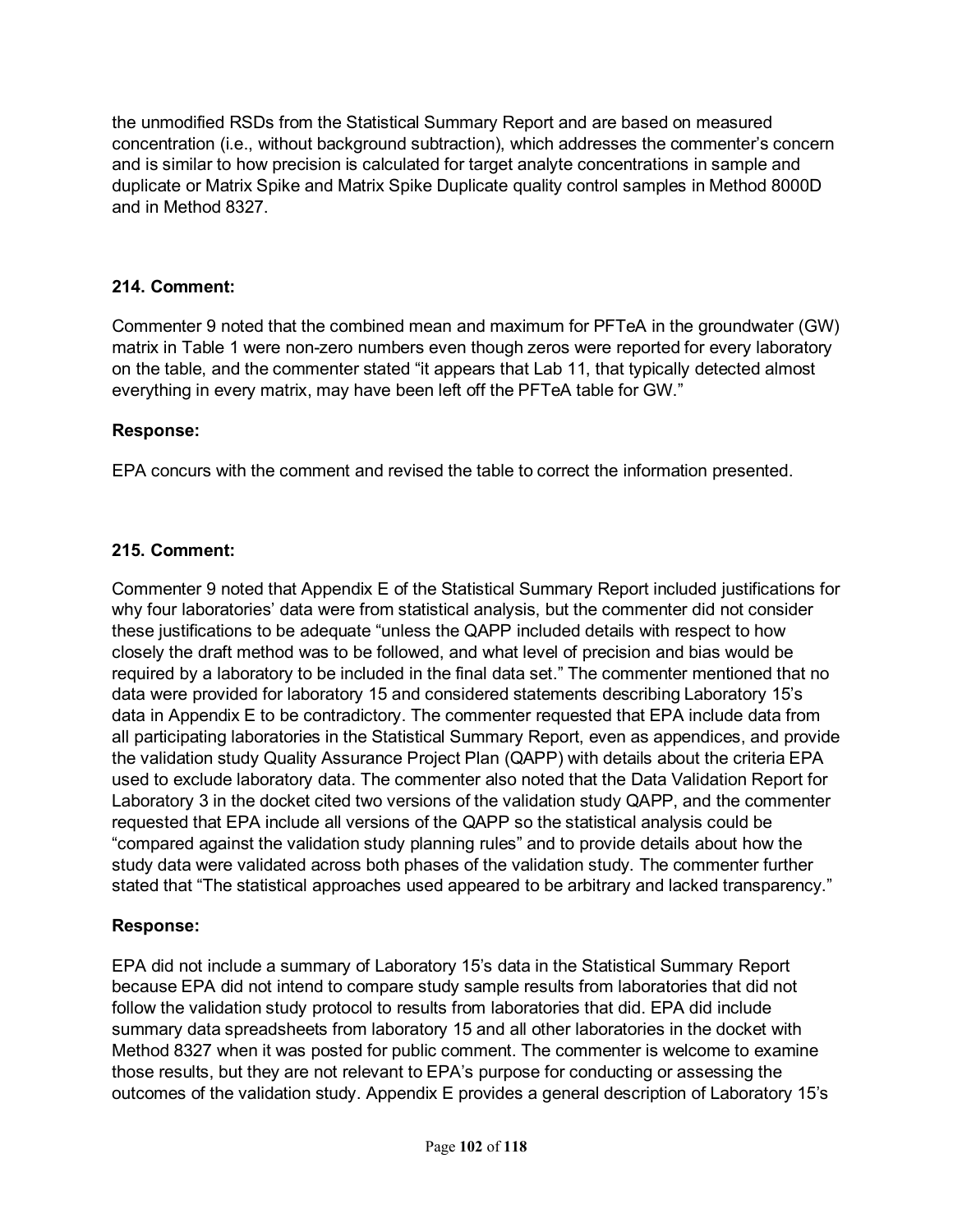deviation from the study protocol as well as their initial reported results and reprepared and reanalyzed sample results, and the statements mentioned by the commenter were related to two different data sets and were not contradictory. Nevertheless, EPA revised the wording in this section to more clearly reflect observations about the data the laboratory provided.

The Quality Assurance Project Plan (QAPP) for this validation study is an internal document, and EPA has not provided similar planning documents in the docket for past SW-846 method validation studies, so it is not included in the docket. Instead, EPA included additional information in the final docket to provide all necessary context from the QAPP regarding EPA's Data Quality Objectives (DQOs) for the validation study, including:

- Data Quality Objectives for precision, bias, and sensitivity used to evaluate the validation study data included in the Executive Summary
- The study protocol and study instructions for the external phase of the validation study
- A summary of differences in preliminary acceptance criteria for internal and external study phases, included as Appendix B in the QC Summary Report

EPA's validation study QAPP stated that laboratories were required to request advance approval from the study manager for any deviations from the study plan that were not expressly permitted. All individual laboratories' study data were evaluated against a common set of QC acceptance criteria, and the same approach to data qualification was used in data validation reports for data from all laboratories. These data validation reports are included in the docket, but EPA did not validate data from all laboratories listed in Appendix E.

### **216. Comment:**

Commenter 9 stated that "The statistical analysis performed by US EPA shows high variability and bias for many of the PFAS target analytes listed in Draft Method 8327 (11 of 24 PFAS, noting these analytes, "may require special care to ensure analytical performance will meet the needs of the project and, where necessary, may also require the use of appropriate data qualification")."

### **Response:**

EPA respectfully disagrees with the commenter's interpretation of the validation study results. Please refer to EPA's responses to comments 1 and 20 for additional discussion.

# QC Summary Report

### **217. Comment:**

Commenter 9 requested more information about the sample matrices used for the validation study such as pH, oxidation-reduction potential and mineral content. The commenter also noted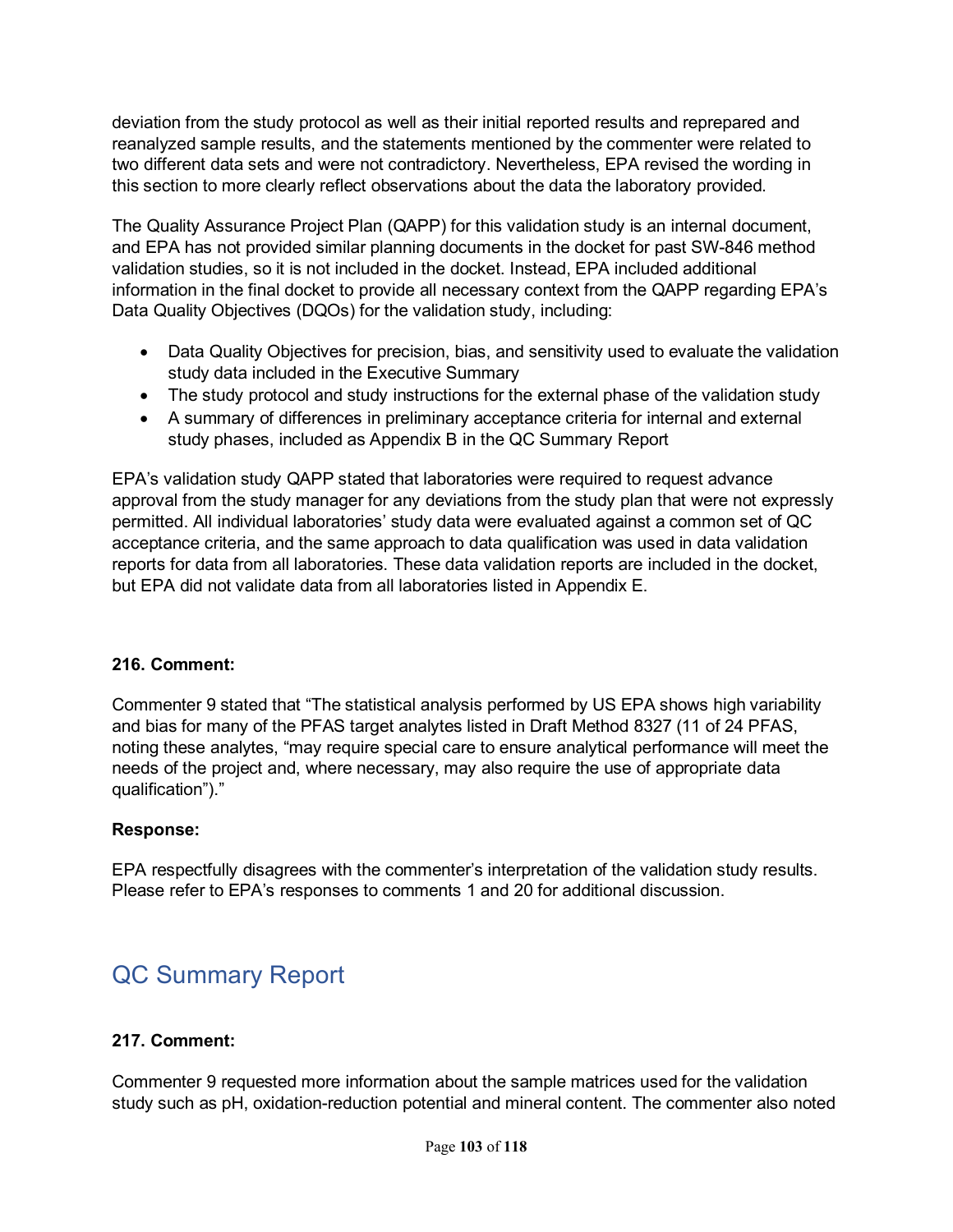that the method states it may not be appropriate for aqueous samples with high levels of suspended solids and asked whether any of the study sample matrices contained particulates "in order to evaluate what level of suspended solids would be of issue and the impact of the filtration step when particulates are present."

### **Response:**

EPA agrees that more detailed characterization of samples would have provided useful supporting information, but the aqueous sample matrices used for method validation were not characterized in this manner at the time the study was conducted. EPA did not explicitly evaluate suspended solids content during method validation, but EPA expects that at least the wastewater matrix contained some level of suspended solids, and method performance in this matrix was similar to other matrices. EPA does not have a clear basis to recommend an upper limit for solids content in Method 3512, but related wording in Section 1.3 of Method 3512 is similar to other EPA sample preparation methods. EPA will consider conducting further evaluation of the impact of suspended solids composition and content on method performance at a future date. Please refer to EPA's response to comment 185 for more discussion related to filtration.

### **218. Comment:**

Two commenters (4 and 9) expressed concern that when laboratories deviated from specific procedural steps in the study protocol, which is allowed under the flexibility described in Section 1.1 of Method 8327, that their results were considered unacceptable and were excluded from the statistical analysis. The commenters were also concerned with the statement in the QC Summary Report "The majority of the analytes met the acceptance criteria for precision, bias and method DQIs" because one third of the laboratories' data were excluded for failure to meet LLOQ recoveries, initial and continuing calibrations, surrogates and LCS recoveries.

### **Response:**

EPA respectfully disagrees with the commenters' interpretation regarding how exclusion of laboratory data for not following certain procedural steps in the study protocol reflects on the flexibility described in Method 8327. Methods 3512 and 8327 state that the laboratory is required to demonstrate acceptable performance for the intended application. Laboratories that deviated from certain critical procedural steps in the study protocol had much more significant problems meeting the preliminary acceptance criteria established for certain categories of instrument and/or sample preparation quality controls in the validation study. The study data from these laboratories could not be directly compared to data from other laboratories, which is why they were excluded from statistical analysis. EPA either used all of the data generated by a laboratory or none of it based on this information. Cautions and other statements related to sample handling and materials compatibility were added or strengthened in Sections 1.0, 4.0, 8.0, and/or 11.0 of Methods 3512 and 8327 based on laboratory deviations from the study protocol, and this information will benefit method users and data reviewers. Please refer to Appendix E of the Statistical Summary Report for more information regarding exclusion of laboratory data.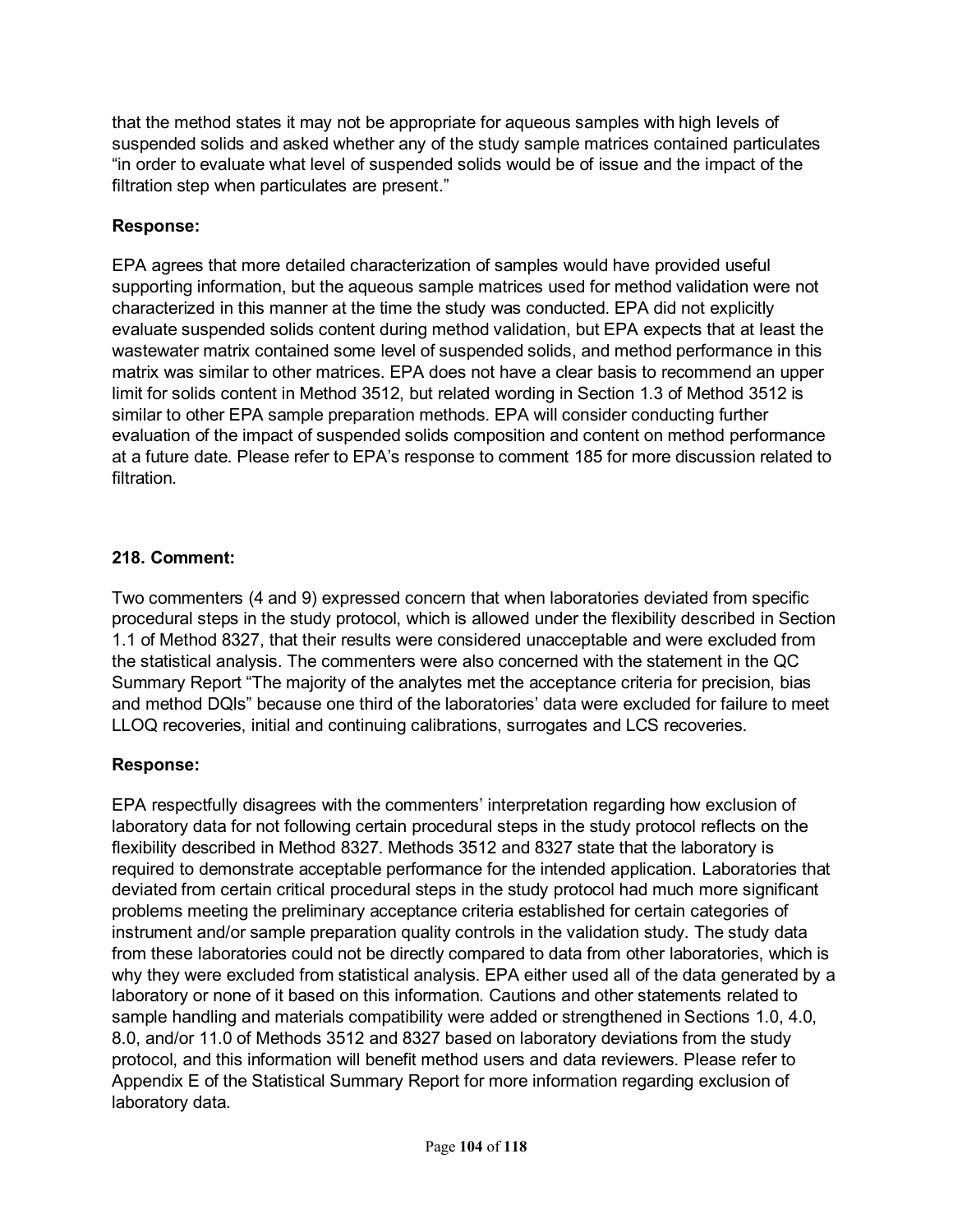Commenter 9 remarked that laboratories did not prepare Matrix Spike/Matrix Spike Duplicate (MS/MSD) quality control samples as part of the validation study even though they are listed as a quality control category in Method 8327 and are typically required by "CERCLA QA programs." The commenter also stated "If US EPA omitted MS/MSDs because the spiked study samples provided by US EPA are similar to MS/MSD samples, then the report should clearly state that fact and further indicate interlaboratory variability is likely higher than represented by the study samples since multiple Analysts performing spiking activities were not reflected in the study data."

### **Response:**

EPA respectfully disagrees with the presumption that poorer precision would result from laboratory-prepared Matrix Spike/Matrix Spike Duplicate (MS/MSD) QC samples than from blind samples. At best the commenter's assertion is untested. MS/MSD QC samples are used to assess measurement precision and bias with a relatively short equilibration time between spiked target analytes and the sample matrix and container. Providing spiked samples to participating laboratories enabled EPA to assess integrity of standard solutions, stability of chemicals in the study samples during shipping and storage, and reliability of the sample preparation and analysis procedures to recover the target analytes, some of which may not remain in aqueous solution over time. These sources of variability may not be captured with MS/MSD data due to the relatively limited equilibration time of standard additions with the sample matrix. EPA expects measurement errors related to spiking in the laboratory to be relatively small compared to these other potential sources of bias. LCS samples were prepared and analyzed by each laboratory along with the blind study samples, and isotopically labeled surrogates were added to all study samples and associated QC samples. EPA revised the QC Summary Report to include surrogate and LCS precision and recovery data by laboratory (Tables 6b and 7c-d), and Table 6b also includes descriptive statistics for pooled recovery and within- and between-laboratory standard deviations for target analytes in LCS samples that can be compared with the study sample data presented in Table 1 of Method 8327. Please refer to the QC Summary Report for additional information about measurement variability resulting from spiking activities performed at individual laboratories.

### **220. Comment:**

Commenter 9 noted that Section 7.4.4 of Method 8327 describes preparation of an initial calibration verification (ICV) standard but remarked that the method validation study participants were not required to analyze ICVs. The commenter requested that EPA comment on this omission.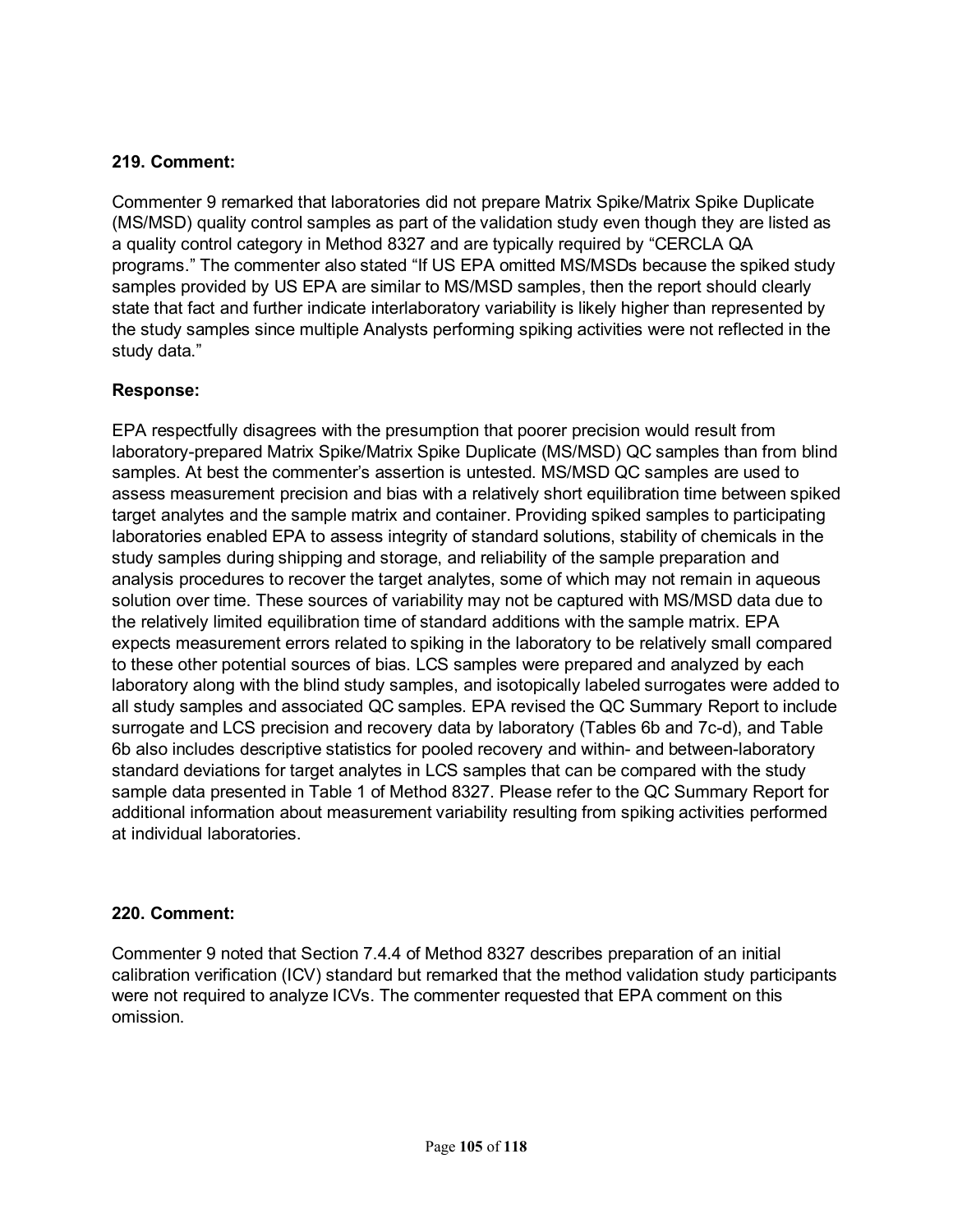### **Response:**

At the time the internal phase of the multi-laboratory validation study began, a certified second source standard containing all target analytes was not readily available. Therefore, comparability of sources of PFAS target analytes was not included in the scope of the validation study (note the Initial Calibration Verification requirement in the method includes the caveat "if available"). Comparability of PFAS target analyte concentrations in certified reference materials from different sources can be an important aspect of quality assurance, but it was not included as a factor in the validation study design.

### **221. Comment:**

Commenter 9 noted that EPA did not include or summarize "initial demonstration of competency (IDOC) or lower limit of quantitation (LLOQ) trial results" from Phase 1 of the validation study and considered this information to be important for understanding the participating laboratories' initial successes and failures using the method.

### **Response:**

EPA's primary interest in collecting Initial Demonstration of Proficiency (IDP) data was to ensure the instrumentation used in the participating laboratories was sufficiently sensitive to provide reliable data for the spiking levels planned for the study and to ensure laboratories were familiar with the electronic data deliverable format. EPA's validation study Data Quality Objectives (DQOs) were focused on the study sample results and associated instrument and sample preparation quality controls, and these DQOs did not include evaluation of Initial Demonstration of Proficiency (IDP) data. Each of the summary spreadsheets from the study laboratories is included in the docket, and each includes a complete set of quality controls for use in evaluating the sample results therein. Laboratories' IDP data is not included in the final docket because it does not reflect on the outcomes of the validation study.

### **222. Comment:**

Commenter 9 asked EPA to clarify whether laboratories were blinded to the identity of the unspiked study samples and trip blanks in Phase 2 of the validation study. The commenter noted that EPA did not include study data from five laboratories in the statistics report (one laboratory for not providing results by the submittal deadline and four laboratories as described in Appendix E of the Statistical Summary Report), and the commenter did not consider EPA's explanation of those disqualifications to be sufficiently detailed. The commenter requested that EPA "elaborate on the difficulties encountered by the laboratories that were eliminated since it is indicative of the problems likely to occur by laboratories trying to implement the method in the future."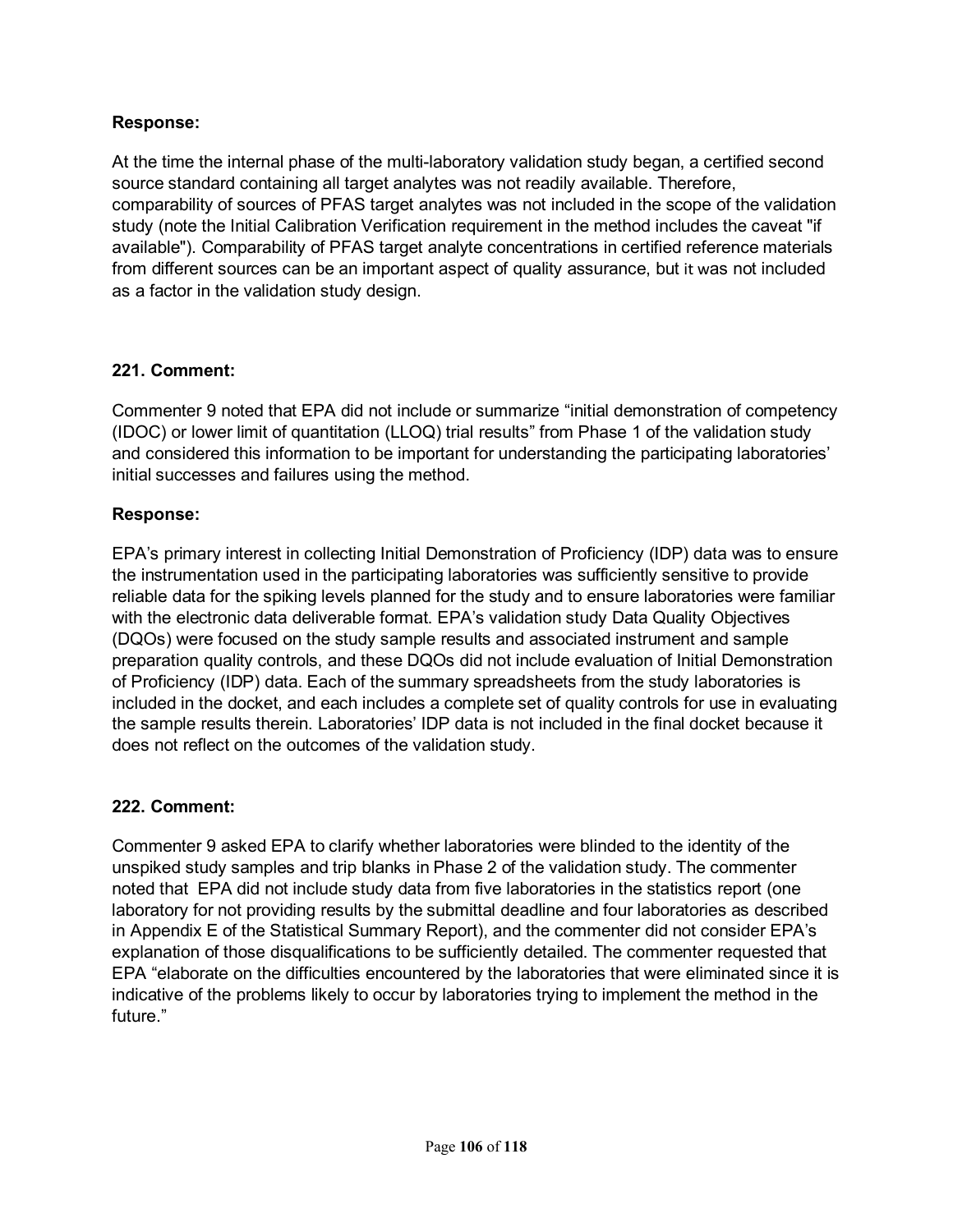### **Response:**

Participating laboratories were blind to the concentrations of all study samples provided by EPA, but trip blanks were labeled as such. Laboratories were also provided with a randomized analysis order in which to test study samples. EPA made a couple of clarifications to the explanations for why some laboratories' data were excluded in Appendix E of the Statistical Summary Report but considers the information presented therein to be sufficient to support the cautions included in the final versions of Methods 3512 and 8327 in the docket. Data summary spreadsheets submitted by all laboratories are also provided in the docket, including laboratories whose data were excluded. Cautions already present in the method were strengthened in the final versions of Methods 3512 and 8327 to clearly identify the potential for measurement bias resulting from subsampling prior to adding methanol and storing prepared samples and standards in 1:1 methanol-water+0.1% acetic acid in glass containers. The only other issue that was identified in Appendix E was related to instrument stability problems, which could arise from a number of potential sources. The laboratory did not identify a root cause to the study team.

#### **223. Comment:**

Commenter 9 noted that the QC Summary Report mentions that laboratories were provided with a draft method to be used for sample preparation and analysis and separate study instructions. The commenter stated "to remain compliant with the review process, the study instructions should have been posted for review/comment."

#### **Response:**

EPA has included the Phase IIb study instructions and Phase IIb study protocol in the final docket.

#### **224. Comment:**

Commenter 9 remarked that the QC Summary Report states "each laboratory was tasked with striving to meet the recommended acceptance criteria for sample preparation and analysis in the method", which the commenter considered to be "biased direction… that likely… resulted in laboratories optimizing, repeating and undertaking extraordinary steps that will not be undertaken in normal day-to-day operations."

#### **Response:**

EPA disagrees with the assertion that study laboratories were asked to do anything inappropriate or extraordinary as participants in this validation study. EPA provided participating laboratories with study instructions, a study protocol with preliminary QC acceptance criteria, and a reporting template, none of which contained biased direction. Laboratories were not asked to repeat steps or take any extraordinary measures to meet the preliminary QC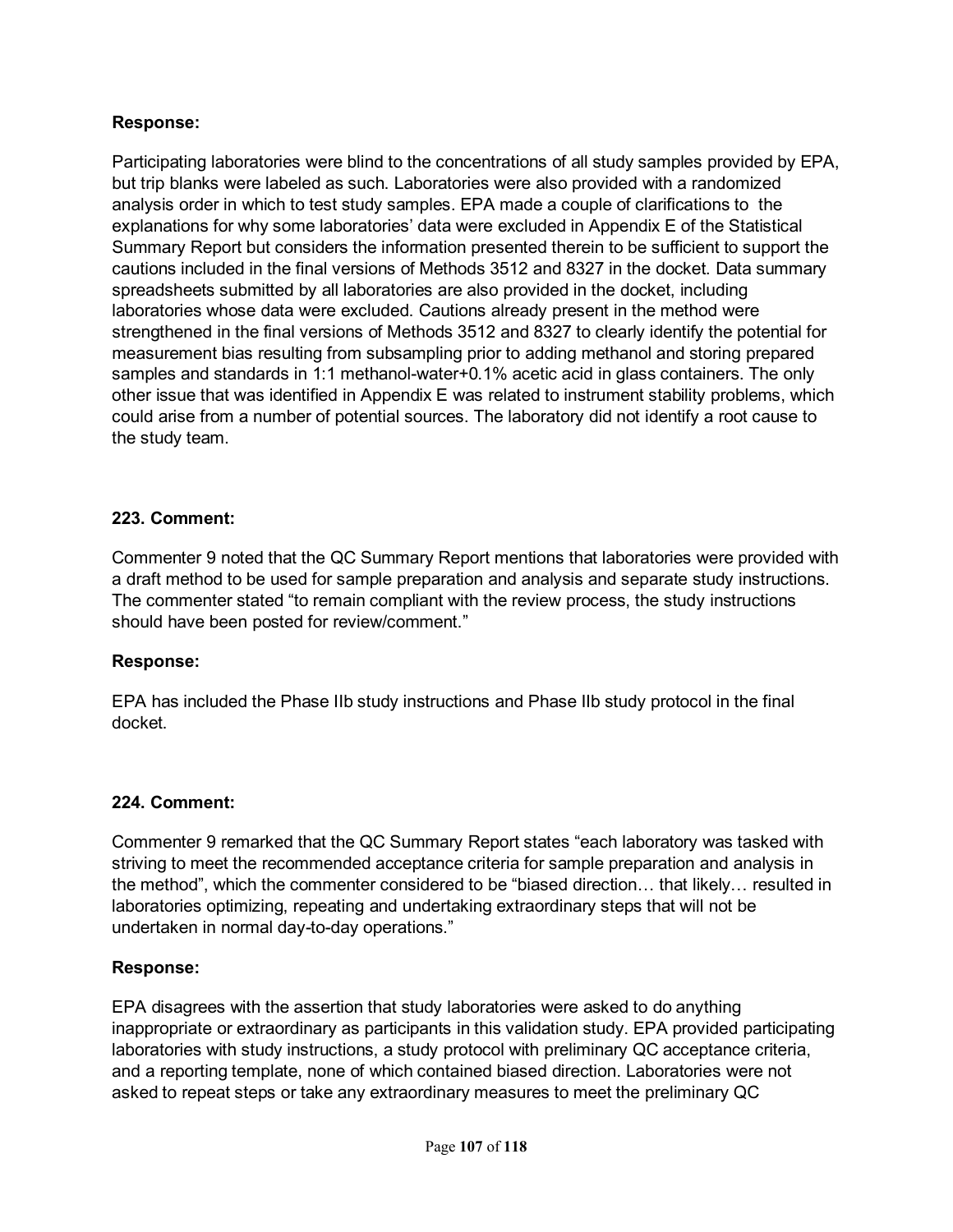acceptance criteria EPA provided. Instead, laboratories were asked to report all of the data they generated, regardless of whether the preliminary QC acceptance criteria were met. Participating in the validation study included a number of steps that involved serious effort, including optimizing instrument settings and sample processing steps and finding and eliminating potential sources of background contamination. These steps are also an important part of dayto-day operations in a testing laboratory.

### **225. Comment:**

Commenter 9 remarked that the QC Summary Report notes laboratories received 5-mL aqueous study samples, but laboratories using the method are likely to receive samples at different volumes that are not in pre-weighed containers and will have to precisely determine sample volume in order to determine the appropriate volume of methanol and surrogates to add. The commenter also remarked that laboratories may receive sample containers that are too full to hold a 1:1 dilution. The commenter considered it likely that real-world laboratories will commonly encounter these situations that were not evaluated in the validation study*.*

### **Response:**

EPA recognizes that laboratories may not consistently receive 5 mL samples for use with this method. However, as long as the provided samples are spiked with a proportional volume of surrogates and diluted 1:1 with methanol, the basic chemistry of the method is the same. Surrogate recovery in every sample provides some evidence that methanol and surrogate additions were scaled appropriately, and Section 11.1 of Method 3512 provides several options for measuring sample volume. If sample containers are more than half full and samples need to be transferred to larger sample containers prior to dilution, solvent rinsing the original sample containers as described in the method will aid in quantitative transfer. As long as the laboratory takes care to blank-check supplies and monitor introduction of contaminants during sample processing with reagent blanks and method blanks, EPA does not anticipate problems for laboratories to process samples like those the commenter described. The number of variables EPA could evaluate in the validation study was limited. In EPA's view, the benefits of including these additional variables was minimal, and the variables that were controlled are unlikely to present problems for implementing the methods or interpreting data.

### **226. Comment:**

Commenter 9 remarked that all target analytes were spiked at the same concentration (either 60 or 200 ppt) for the validation study, which the commenter did not consider to support EPA's claim that the method is appropriate for measurement of PFAS in non-potable waters at concentrations as low as 10 ng/L. The commenter also remarked that matrix suppression interferences cannot be evaluated when all analytes are at similar concentrations as was the case for the study samples. The commenter did not consider the study samples to adequately represent contamination typically encountered in real-world environmental samples, which can have different relative concentrations of target analytes. The commenter also remarked that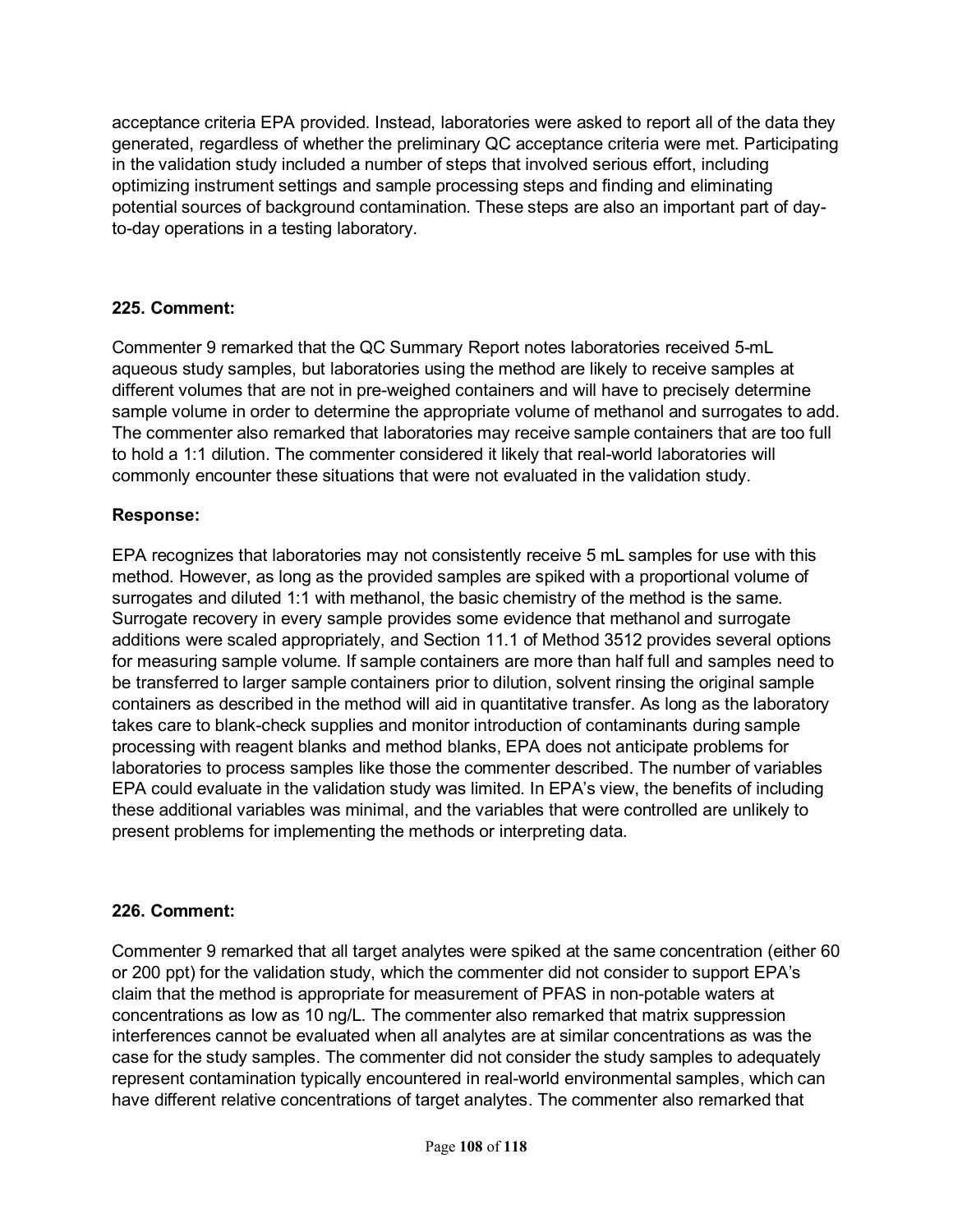EPA did not identify whether a different source of target analytes was used for spiking samples or whether the ratio of branched and linear isomers added to the samples was different from the calibration standards, which the commenter suggested would better represent typical environmental samples.

# **Response:**

The 60 and 200 ng/L spiking levels for the validation study were designed to provide a reasonable test of method performance and generate meaningful data at concentrations near the lifetime health affects levels established for PFOA and PFOS. These spiked sample matrices were not intended to evaluate method performance at or near the Lower Limit of Quantitation (LLOQ). EPA instead evaluated sensitivity based on performance data for LLOQ verifications in each laboratory. Spiking sample matrices at the LLOQ has not been a common practice in other SW-846 method validation studies.

EPA agrees that different isomeric compositions and relative concentrations of target analytes could lead to bias in quantitative analysis, but EPA disagrees with the commenter that these additional variables were essential for the validation study. Varying sources or relative concentrations of target analytes as factors in a multi-laboratory study design is not straightforward and could require a large number of additional samples, with little added benefit. Suppression or enhancement of responses from coeluting target or non-target chemicals is a well-known problem associated with electrospray ionization LC/MS analysis, and Method 8327 recommends including an isotopically-labeled analog of every target analyte to monitor for these types of matrix effects. Where isotopically labeled standards are not available, the method also recommends preparation and analysis of matrix spike QC samples. EPA did not observe signal suppression or enhancement in the study samples, but EPA considers the quality controls included in the method to be generally well-suited for identifying these types of matrix effects when they are encountered in real-world samples.

# **227. Comment:**

Commenter 9 remarked that the QC Summary Report states EPA provided supplies and standards to laboratories "to minimize variables", but the commenter considered different sources of standards and liquid chromatography columns to be important variables that should have been included as part of the validation study if EPA intended the study to "simulate day-today laboratory operation and variability." The commenter remarked that providing laboratories with the same stock solutions eliminated variation in composition of branched and linear isomers for applicable target analytes, and providing laboratories with the same liquid chromatography (LC) column may have minimized variability in chromatographic resolution and separation of target analytes, especially those with branched and linear isomers.

# **Response:**

The number of factors EPA included in the validation study design was limited to ensure the amount of data laboratories generated was manageable and to focus evaluation of validation data on the most critical aspects of method performance, as with any validation study. Available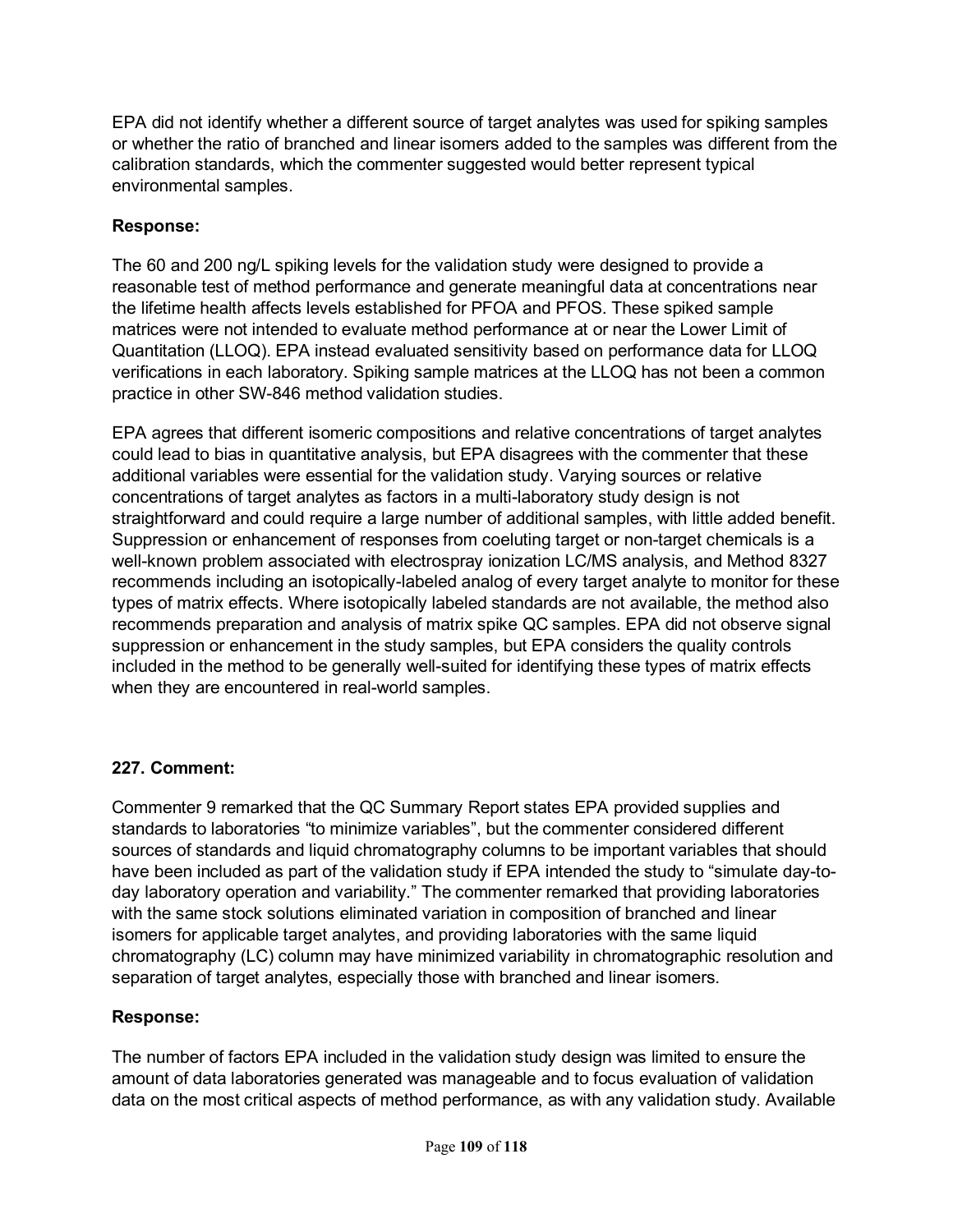sources of the certified reference materials for PFAS target analytes were limited when the validation study began. Several participating laboratories analyzed standards and study samples with both the provided liquid chromatography column and alternative LC columns, but EPA did not provide a detailed evaluation because this comparison was not part of the scope of the validation study. Please refer to EPA's response to comment 14 for related discussion.

## **228. Comment:**

Commenter 9 did not consider the Method 8327 validation study to have included a thorough evaluation of method ruggedness. The commenter stated "Ruggedness testing is the carefully ordered testing of an analytical method while making slight variations in test conditions (as might be expected in routine use) to determine how such variations affect test results. If a variation affects the results significantly, the method restrictions are tightened to minimize this variability." The commenter concluded that "ruggedness testing has not been performed that accommodates the lack of restriction and flexibility in the method. Based on the study performed, method restrictions should be tightened."

## **Response:**

The level of ruggedness testing requested by the commenter is beyond the resources of the program for a multi-laboratory validation study. The method developer conducted a number of tests that were used to inform the options and restrictions included in the validation study protocol and in the final versions of the reference methods. Robustness was tested in that instructions critical for the execution of the method were not included in the initial instructions. Where critical procedural steps were identified that had a negative impact on method performance, they were added into the method text as cautions. Adding more samples would have been an additional burden with limited benefit. Non-conforming data provided by laboratory intercomparison study participants and associated deviations from the study protocol were also used to assess method robustness, and several cautions were added to the method to address known or likely sources of these specific data quality problems.

## **229. Comment:**

Commenter 9 recommended that EPA include an explanation in the QC Summary Report of the "evaluation rubric and data quality objectives used to determine that Draft Method 8327 is fit for the purpose US EPA intended."

# **Response:**

EPA revised the QC Summary Report to provide a more detailed summary of performance of each category of quality control by laboratory and preparation batch; refer to the tables in this report for more information. Please also refer to the Executive Summary in the final docket, which explains EPA's Data Quality Objectives (DQOs) for this validation study and presents a summary of data from the validation study.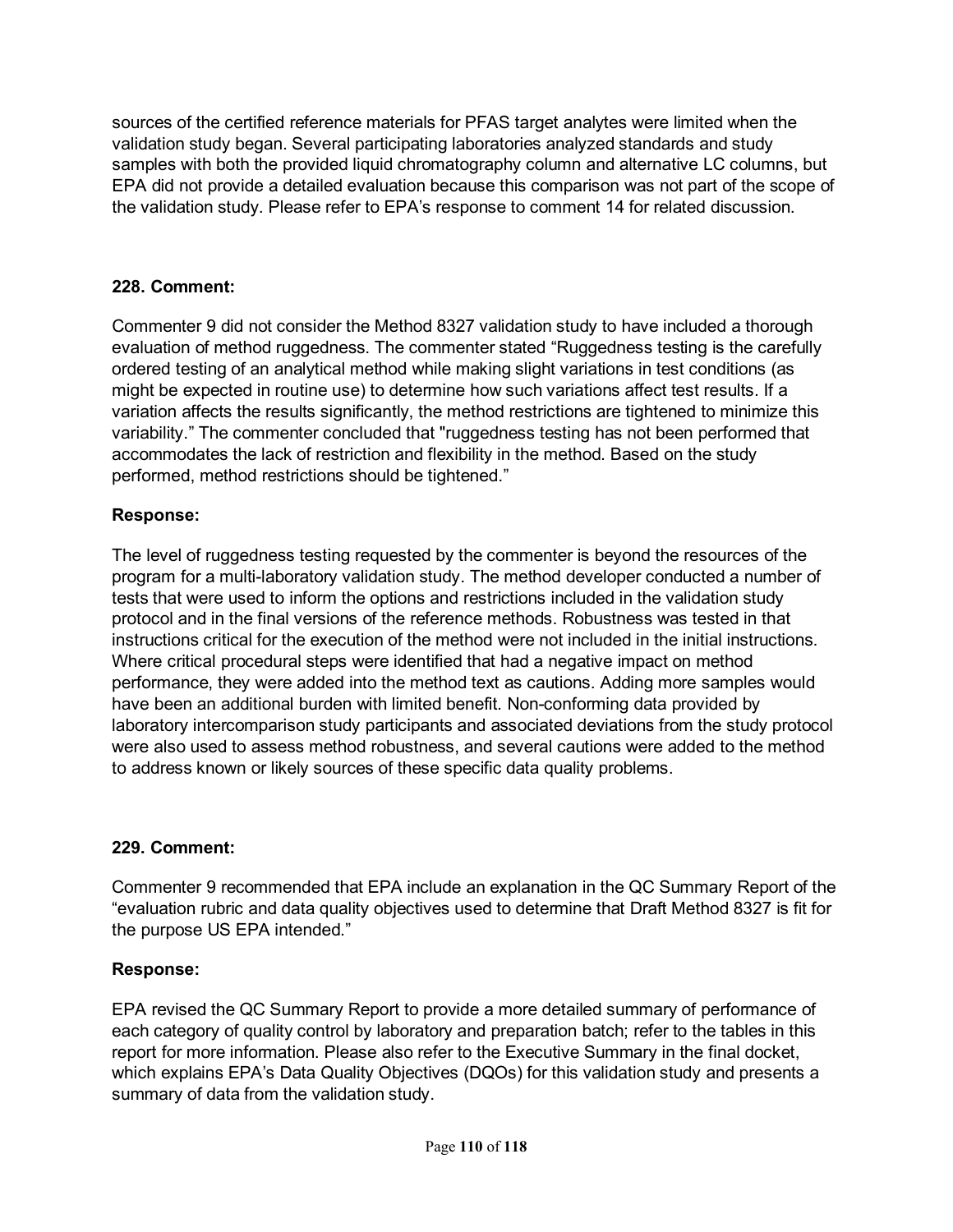#### **230. Comment:**

Commenter 9 noted that the QC Summary Report provides a range in laboratory-reported Lower Limits of Quantitation (LLOQs) of "10-20 ng/L …for most target analytes, with higher ranges (up to 40-80 ng/L)," and the commenter also noted the report states that "LLOQ verification standards did not always support the reported LLOQs." The commenter concluded that "Considering the variability and sensitivity issues noted in the report despite how controlled this study was and that four laboratories' data were excluded, this draft method cannot be relied upon for generation of definitive quantitative data used for risk-based decisions."

#### **Response:**

EPA respectfully disagrees with this comment. EPA's intent of including the statement cited above in the QC Summary Report was to indicate that laboratories' Lower Limits of Quantitation (LLOQs) in their summary data spreadsheets for the validation study were not always consistent with the LLOQ verification data they provided. Please refer to Table 5b in the revised QC Summary Report, which provides a more detailed summary of verified Lower Limits of Quantitation (LLOQs) by laboratory and preparation batch. Please also refer to the Executive Summary, which describes EPA's Data Quality Objectives for the validation study, including for sensitivity. Laboratories were not required to establish LLOQs of 10 ng/L for all target analytes as a prerequisite for participation in the validation study. Each laboratory using these methods is required to establish and periodically verify LLOQs at which the acceptance criteria for the categories of quality controls in Section 9.0 can consistently be met using the instrumentation, equipment, reagents, supplies and personnel specific to that laboratory. The project team should consult with the laboratory to make decisions about whether the laboratory's implementation of these methods is sufficiently sensitive to achieve the project goals.

## **231. Comment:**

Commenter 9 noted that "Laboratories did meet  $r^2$  criteria and/or % error criteria for 12 of the 24 PFAS at the "lower calibration points," and met the "no or low-abundance qualifier transitions" for three PFAS." The commenter concluded that "Considering the variability and sensitivity issues noted in the report despite how controlled this study was and that four laboratories' data was excluded, this draft method cannot be relied upon for generation of definitive quantitative data used for risk-based decisions." (Note: Given the conclusion, EPA interprets the commenter to have intended to state that the initial calibration "did *not* meet r<sup>2</sup> criteria").

#### **Response:**

EPA respectfully disagrees with the commenter's assertion that the initial calibration data were insufficient to support the use of Method 8327 for quantitative analysis. EPA added Tables 2b-c to the revised QC Summary Report to provide a more detailed summary of initial calibration performance by laboratory. EPA also included additional discussion in this report comparing a couple of options in Method 8327 for evaluation of initial calibration fit. As mentioned in the comment above, each laboratory is required to establish and verify Lower Limits of Quantitation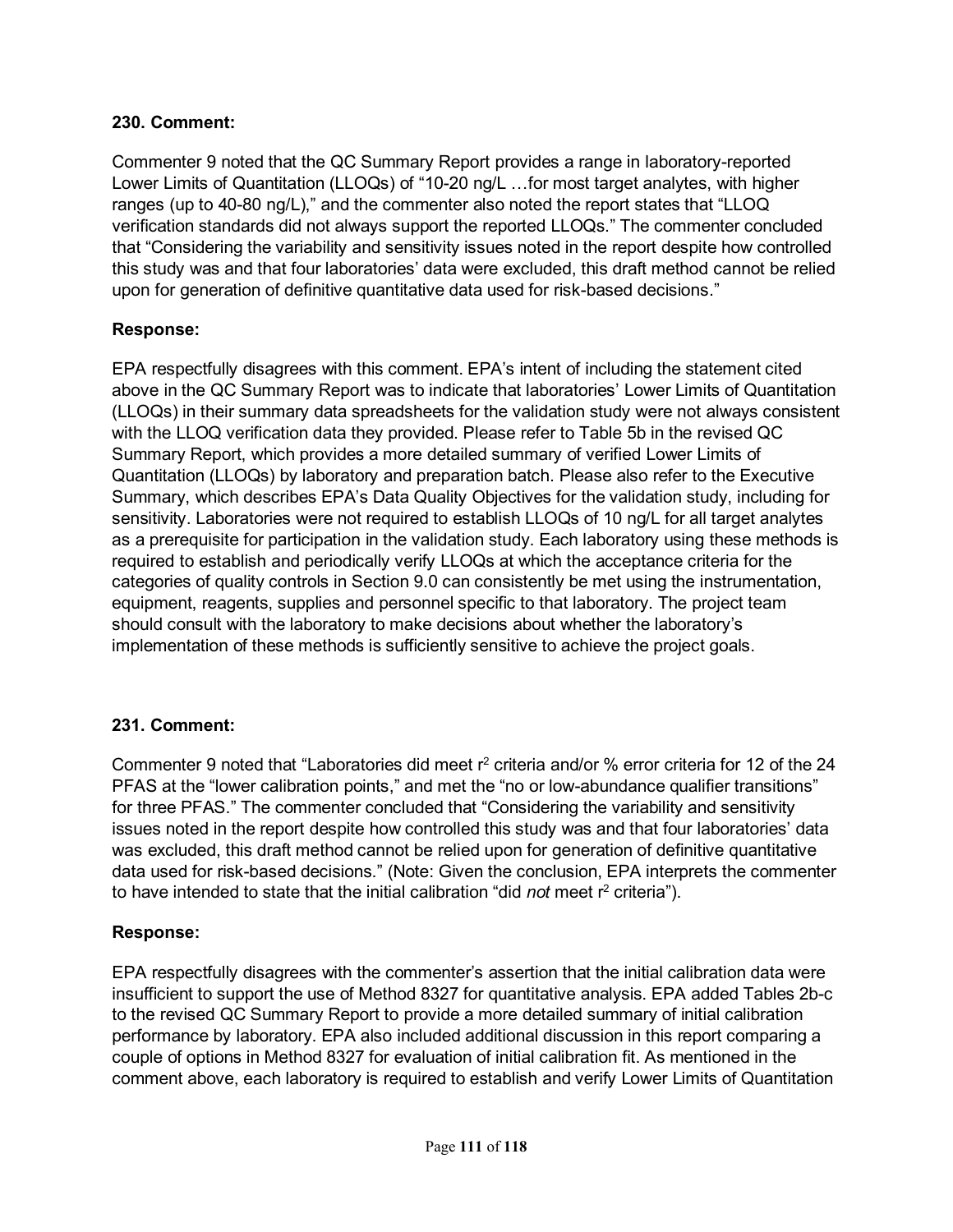(LLOQs) at levels at which the laboratory can consistently meet the quality control criteria, and whether these LLOQs are sufficient may depend on the specific project application.

## **232. Comment:**

Commenter 9 noted that the QC Summary Report did not include a summary of concentrations at which the participating laboratories met the signal to noise ratio (S/N) criterion of >3 for the 24 PFAS target analytes and requested that EPA "report this important information."

## **Response:**

EPA did not report a summary of S/N for initial calibrations across study laboratories because the concentration of the calibration standard for which S/N was reported was not always apparent in the summary data provided by laboratories. Please refer to EPA's response to comment 111 for discussion related to S/N.

## **233. Comment:**

Commenter 9 remarked that they considered detections of target analytes in blanks from each participating laboratory to be important information that was not included in the Quality Control Summary. The commenter also noted that summary data for trip blanks was not included and considered this information to be important. The commenter further noted that Table 4 included frequencies at which Method Blank (MB) and Reagent Blank (RB) concentrations were <50% of the laboratory reported Lower Limit of Quantitation (LLOQ), and the commenter stated the LLOQs reported by each laboratory were needed to properly understand this summary. The commenter also stated that Table 4 "does not differentiate between not detects and detections at concentrations below < 50% LLOQ," which the commenter considered important to support EPA's statement in the report that "blank contamination was infrequent."

# **Response:**

EPA did not provide a summary of trip blank data, but a summary of unspiked reagent blank samples is included in the Statistical Summary Report, and these unspiked samples were prepared and analyzed in the same manner as trip blanks. Complete results for all trip blanks, reagent blanks and method blanks analyzed by participating laboratories are provided in the summary data spreadsheets included in the docket for each laboratory and preparation batch. EPA also revised the QC Summary Report to include a summary of maximum method blank and reagent blank concentrations by laboratory in Table 4b and a summary of verified LLOQs by laboratory and preparation batch in Table 5b. Tables 4a and 4b focus on method blank and reagent blank concentrations >5 ng/L because the lowest LLOQ evaluated in the validation study was 10 ng/L, and Method 8000D only specifies evaluation of blank contamination  $>$  1/<sub>2</sub> the LLOQ. No attempt was made to differentiate between detects and non-detects below half the LLOQ. Section 9.7.4 of Method 8000D states that the procedure for reporting results below the LLOQ should be specified in an appropriate project planning document, and any results reported below the LLOQ should be qualified appropriately.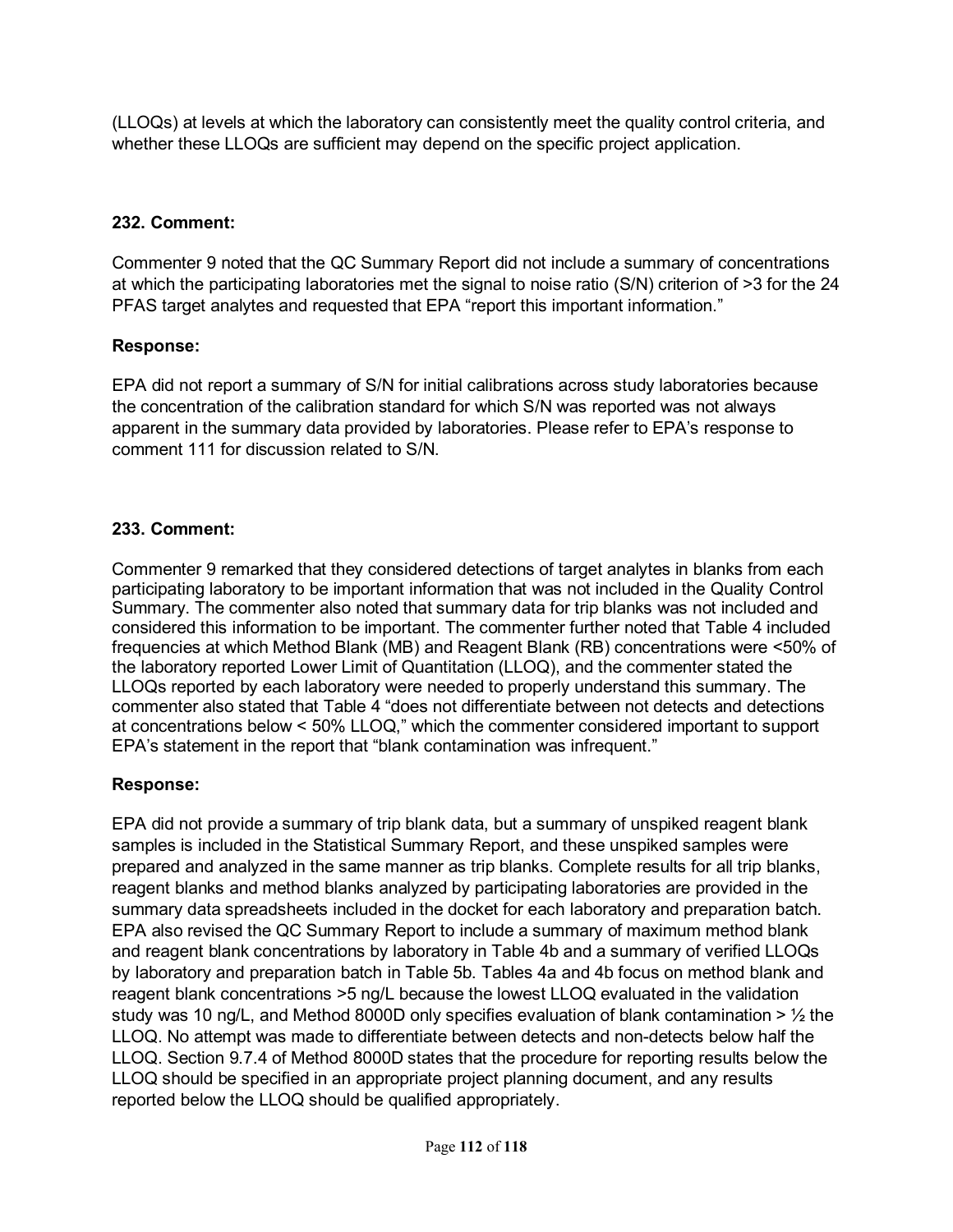#### **234. Comment:**

Commenter 9 noted the QC Summary Report states that laboratories met Lower Limit of Quantitation (LLOQ) verification acceptance criteria at a higher frequency at 20 ng/L than at 10 ng/L. The commenter also noted that some laboratories prepared LLOQ verification quality control samples at concentrations of 40 and/or 80 ng/L instead of 10-20 ng/L as recommended. The commenter considered it "reasonable to assume that even after dropping 4 of the 12 laboratories that were invited to participate and returned results within the needed timeframe, the 8 remaining could not meet the target 10 ng/L LLOQ even with biased direction to do so."

#### **Response:**

The conclusion above is based on mistaken assumptions and speculation and is not consistent with how the validation study was conducted. The Method 8327 validation study instructions did not require all laboratories to establish Lower Limits of Quantitation (LLOQs) at 10 ng/L as a precondition for participating in the study. Please refer to the revised QC Summary Report for more information about acceptable initial calibration ranges (Table 2c) and LLOQ verifications (Table 5b) by laboratory. Variations in laboratory-verified LLOQs did not lead to problems evaluating the study data against EPA's Data Quality Objectives (DQOs). Please refer to the Executive Summary for more details regarding the validation study DQOs and a summary of study data that was evaluated against each of these DQOs. Please refer to EPA's response to comment 215 for additional discussion related to exclusion of laboratory data. Please refer to EPA's response to comment 224 for additional discussion related to "biased direction."

#### **235. Comment:**

Commenter 9 noted that the QC Summary Report states two laboratories "did not meet the LLOQ verification criteria for 6:2 FTS in any batch," which the commenter identified as "a problem with variability and sensitivity with 6:2 FTS that needs further evaluation.*"*

#### **Response:**

EPA included Table 5b in the QC Summary Report to provide a summary of verified LLOQs by laboratory and preparation batch. This table shows that the quoted statement from EPA was incorrect. One laboratory did not meet LLOQ verification criteria for 6:2 FTS in any preparation batch, and two laboratories only met the LLOQ verification criteria at the LCS level (160 ng/L, nominal). This statement was corrected in the final report. 6:2 FTS is identified in Method 8327 as not having met the validation study Data Quality Objectives (DQOs), and more detail about the study DQOs and outcomes of the validation study are provided in the Executive Summary. Refer to comment 28 for additional discussion related to 6:2 FTS.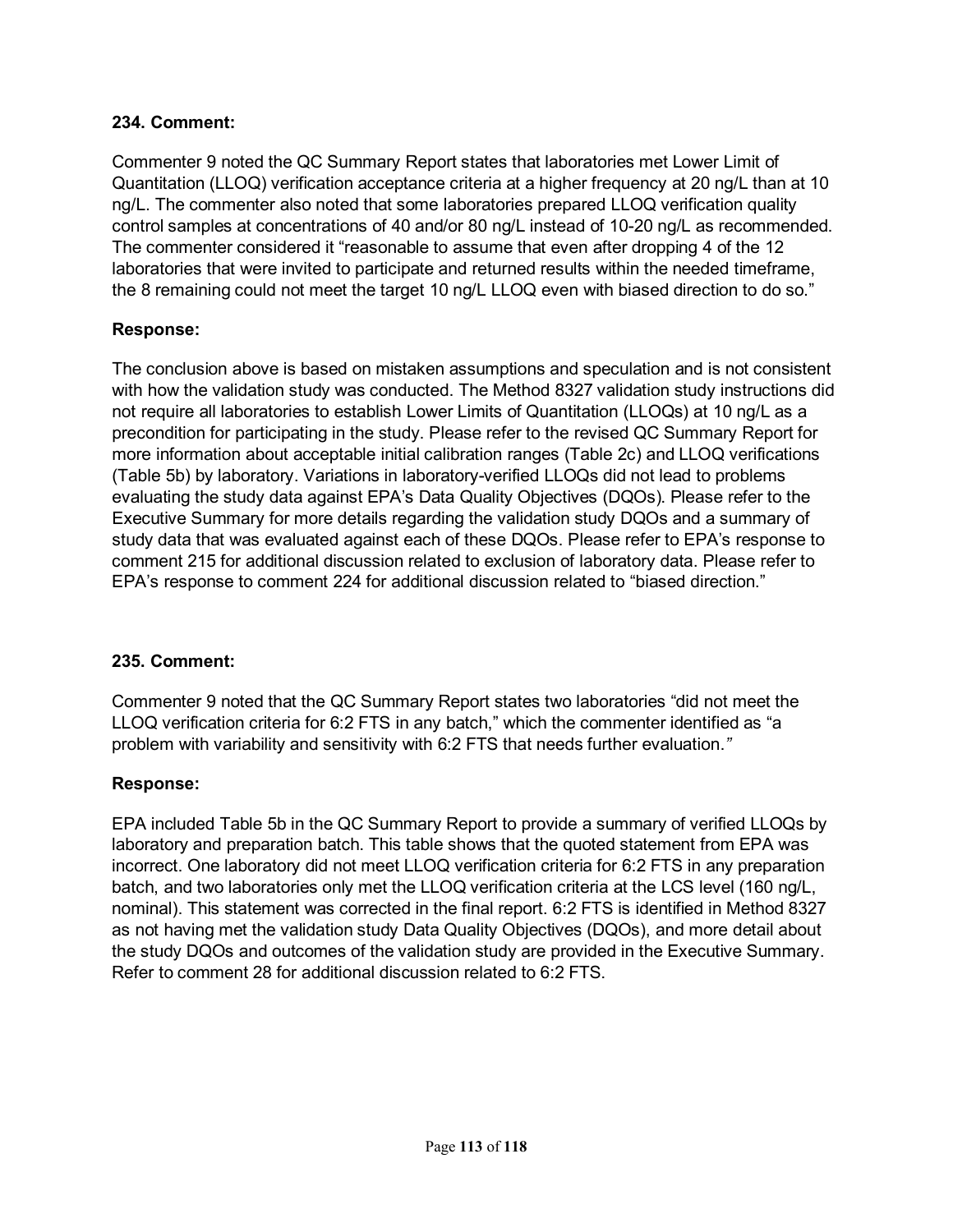#### **236. Comment:**

Commenter 9 considered the stated acceptance limits of 70-130% for LCS recovery to be excessive. The commenter also remarked that the QC Summary Report lists several chemicals for which statistically-derived acceptance limits would be recommended for LCS recovery in Method 8327 because 70-130% recovery may be too narrow. The commenter considered statistically based recovery limits to provide laboratories a "license to fail… without corrective action". The commenter also considered the LCS concentration of 160 ng/L used for the study "to be notable spike concentration that could not consistently be met at a wide criterion of 70- 130%." The commenter stated that "much tighter criteria and superior accuracy" could be expected from internal standard or isotope dilution calibration, which could achieve 80-120% or tighter recovery for direct aqueous injection.

## **Response:**

EPA respectfully disagrees with the commenter that preliminary acceptance limits of 70-130% or statistically based acceptance limits for LCS recovery are inappropriate for general use. Many SW-846 determinative methods rely on statistically based acceptance limits for a variety of sample preparation quality controls. The final version of Method 8327 in the docket recommends statistically-derived acceptance limits for recovery of surrogates in field samples and for target analytes in LCS, matrix spike, and LLOQ verification QC samples once the laboratory has generated sufficient performance data, consistent with Method 8000D and other SW-846 determinative methods in which calibration standards do not undergo all of the same preparation steps as field samples. Alternate acceptance criteria may also be useful or necessary for specific project applications, and these requirements should be included in project planning documents and addressed with the testing laboratory, as needed. Please refer to EPA's response to comment 99 for additional discussion related to LCS recovery limits. Please refer to EPA's response to comment 10 for additional discussion related to isotope dilution calibration. Please refer to the Executive Summary for more information related to EPA's Data Quality Objectives (DQOs) for the validation study and a summary of the study data that was evaluated against each of those DQOs.

## **237. Comment:**

Commenter 9 considered the stated 70-130% acceptance limits for surrogate recovery to be excessive. The commenter also remarked that the QC Summary Report listed several surrogates for which statistically-derived acceptance limits would be recommended in Method 8327 because 70-130% recovery may be too narrow. The commenter considered statistically based recovery limits to provide laboratories a "license to fail… without corrective action". The commenter stated that "much tighter criteria and superior accuracy" could be expected from internal standard or isotope dilution calibration, which could achieve 80-120% or tighter recovery for direct aqueous injection. The commenter also noted that the report states 36% of samples had at least one surrogate with recovery outside 70-130% and that surrogate recoveries were similar in study samples and in laboratory prepared QC samples. The commenter interpreted these statements to indicate the method has "a problem with stability and accuracy."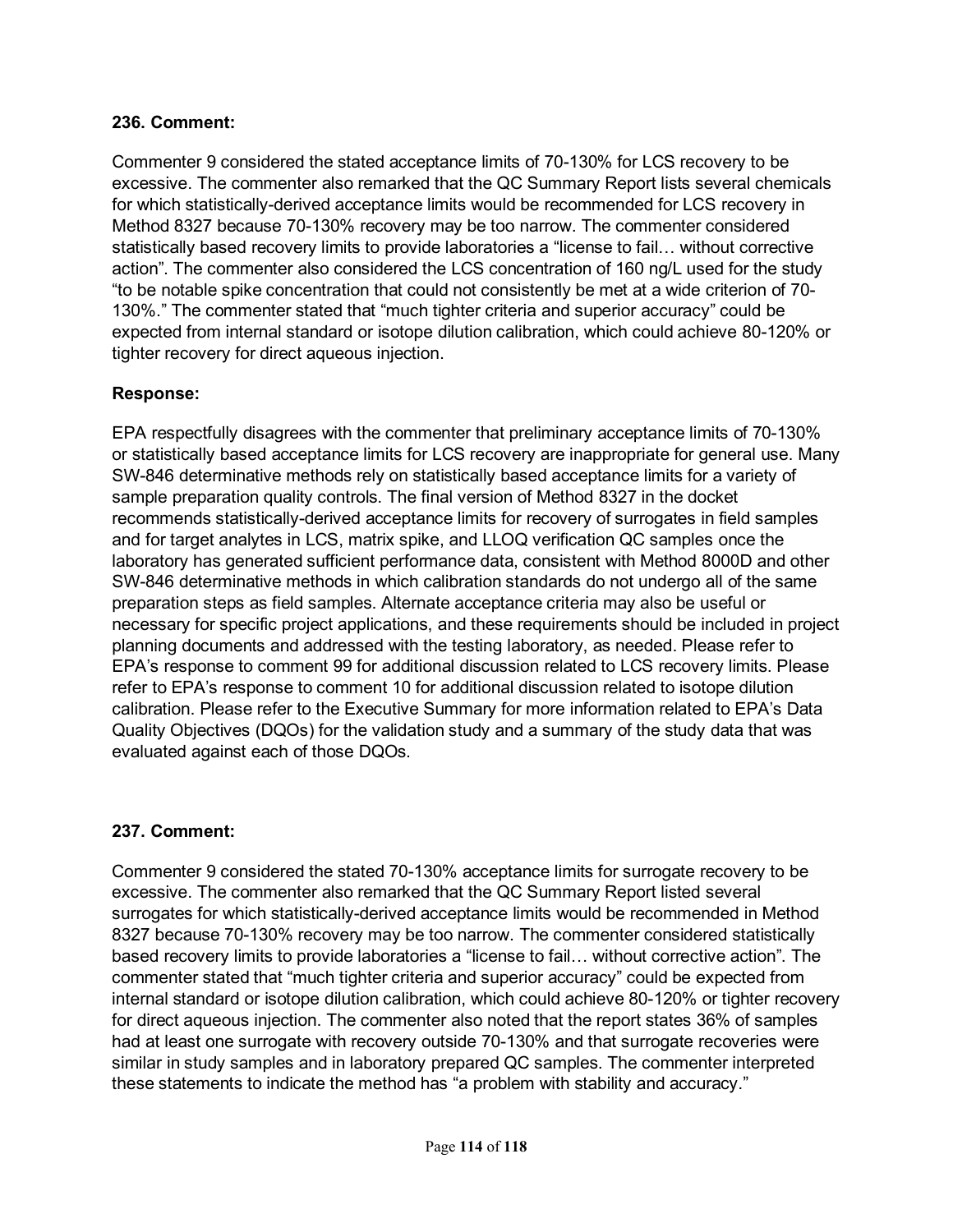## **Response:**

EPA respectfully disagrees with the commenter that preliminary acceptance limits of 70-130% or statistically based acceptance limits for surrogate recovery are inappropriate. The preliminary acceptance criterion of 70-130% recovery used for surrogates in study samples and target analytes in LCS samples was based on single-laboratory performance data. Statistically-derived acceptance limits are recommended in the final version of Method 8327 for recovery of surrogates in field samples and for target analytes in LCS, matrix spike, and LLOQ verification QC samples, consistent with Method 8000D and with other SW-846 determinative methods in which calibration standards do not undergo all of the same preparation steps as field samples. Please refer to the response to comment 236 for additional discussion related to LCS recovery.

## **238. Comment:**

Commenter 9 noted that the QC Summary Report states that cautions will be included in Method 8327 related to "minimum organic solvent content of higher concentration solutions of target compounds and/or surrogates and avoiding storage of calibration standards and sample extracts in glass containers." The commenter stated, "If these PFAS compounds are not stable in the water medium and being stored in glass at the sub-ppb range, one needs to question the validity of analysis for these compounds in typical environmental media.*"*

## **Response:**

EPA respectfully disagrees with the assertion that stability problems observed in solutions stored in glass containers call into question validity of data generated with these test methods. Study samples that were prepared at a central location were shipped to laboratories and analyzed in days to weeks after preparation, and 23 of 24 target analytes met EPA's Data Quality Objectives for measurement precision and bias. Please refer to the Executive Summary in the final docket for more information. These data demonstrated that limited exposure of standards and prepared samples to glass autosampler vials did not lead to problems meeting the method quality control criteria. The final versions of Methods 3512 and Method 8327 emphasize this caution.

## **239. Comment:**

Commenter 9 stated "the lack of reproducibility of the results for some of the analytes shown on Statistical Report Tables A1-A24 has not been addressed anywhere. For example, for PFHxA in WW, the final eight study laboratory results varied from 0 to 60.896 ng/L. Of the four internal laboratories (where results ranged from 0 to 10.931 ng/L), one laboratory did not detect PFHxA in any of the five replicate WW samples, two more laboratories did not detect PFHxA in at least one of the five replicate WW samples (as their minimum result was 0), and the last internal laboratory had a maximum detection of 8.82 ng/L. This is completely at odds with the results generated by the four external laboratories, where the results were between 41.371 ng/L and 60.896 ng/L. Similar issues were observed for some of the other analytes – even PFOS in WW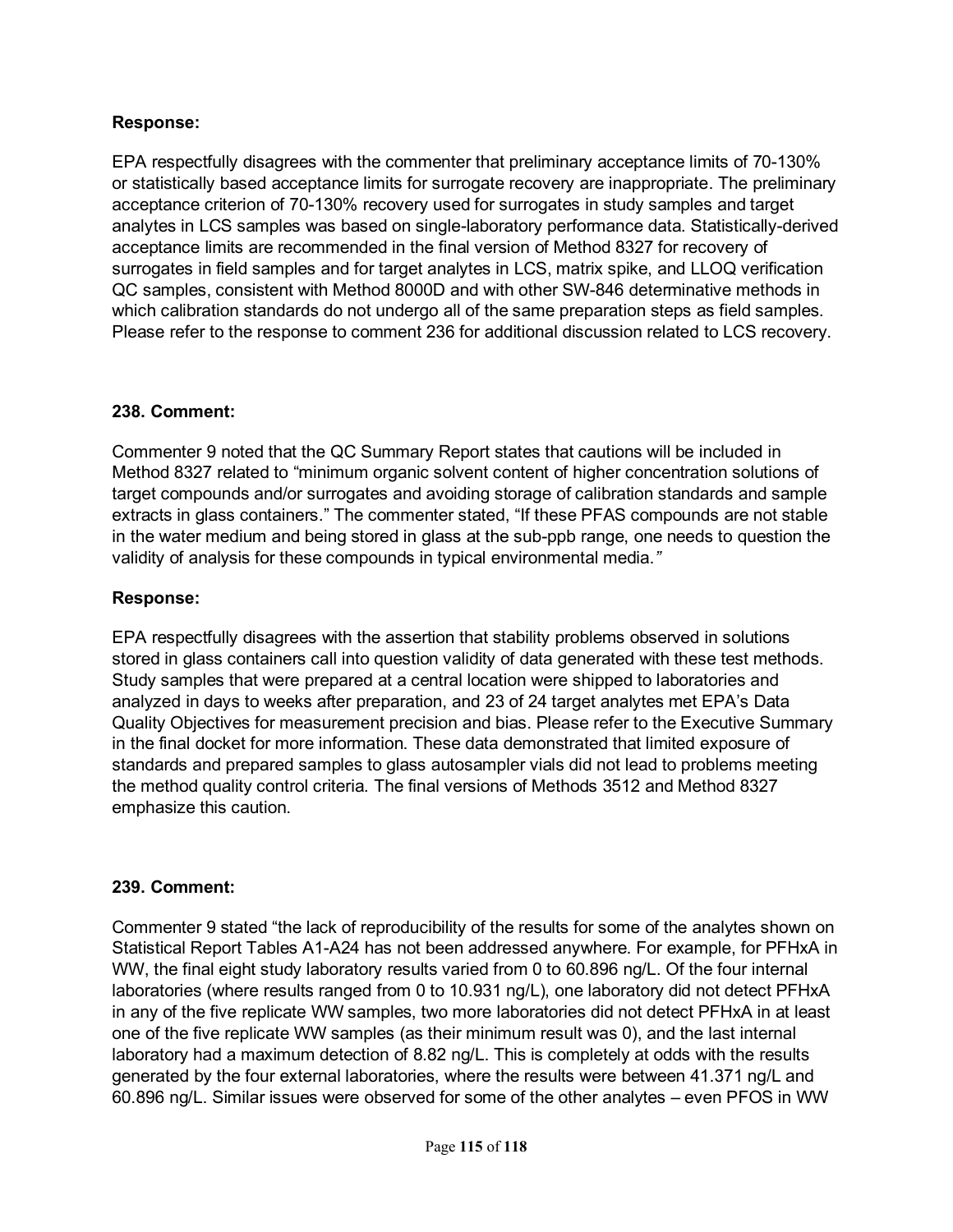varied from 0 to 42.474 ng/L, with similar discrepancies between the internal and external laboratories in the study." The commenter asked how these discrepancies demonstrate method ruggedness, and why the results of the background samples were just summarized in the Statistical Summary Report without being evaluated. The commenter "assumed that the background samples represent the closest thing to real-world samples represented by the study.*"*

## **Response:**

As described in the QC Summary Report, the validation study was conducted in two phases. The wastewater matrix in the external phase of the validation study had identifiable background of some target analytes in the unspiked samples, including PFPeA and PFHxA measured in the range of 40-60 ng/L and lower concentrations of PFOA and other short-chain perfluorinated carboxylic acids. The true values of these target analytes in this matrix were not established, and evaluation of background concentrations of target analytes in unspiked sample matrices or comparison of results between laboratories was not part of the Data Quality Objectives EPA defined for the validation study. However, these data provide additional support for comparability of low concentration measurements of some target analytes in the wastewater matrix across multiple laboratories.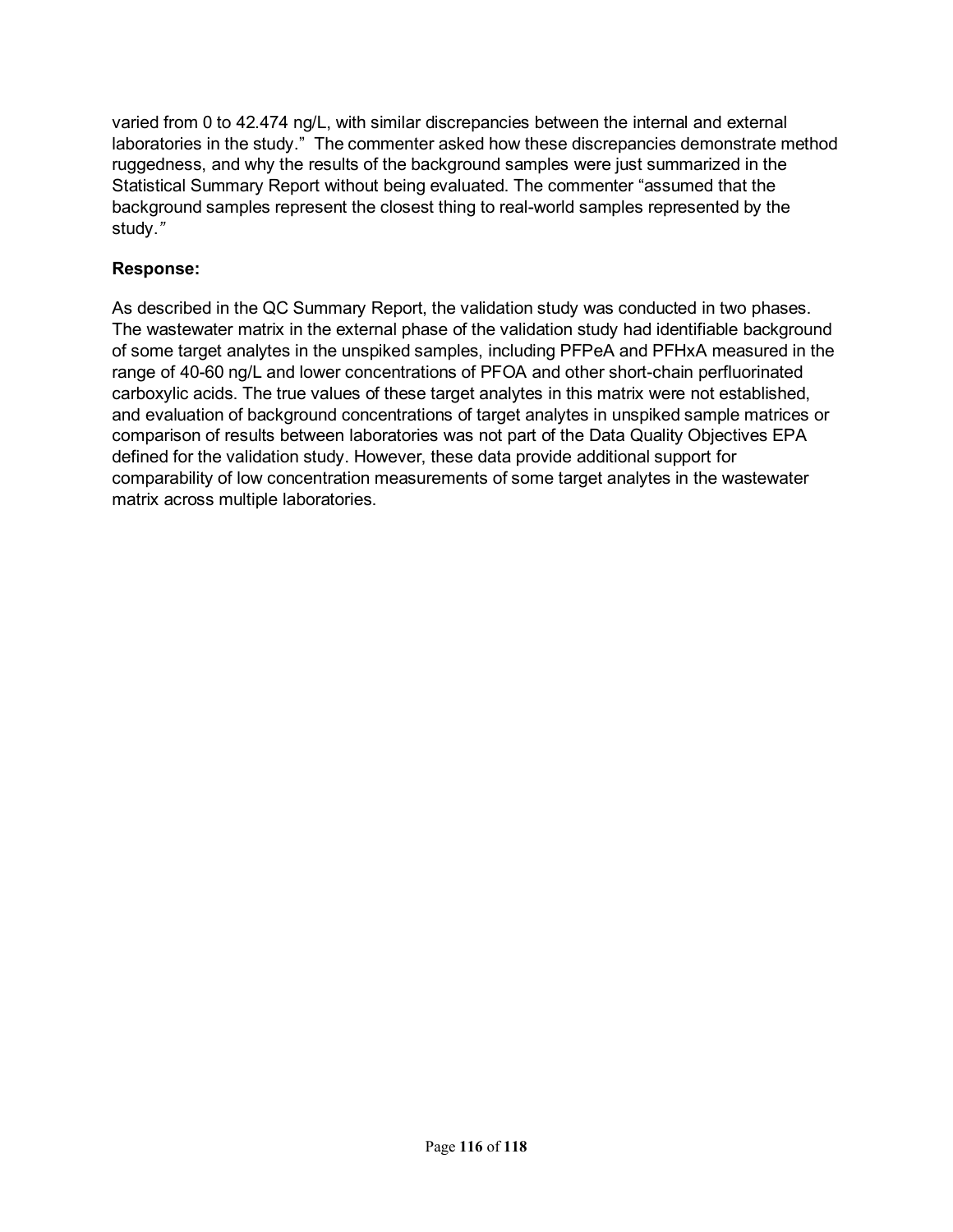# Appendix A: Cross-Reference of Commenter Numbers with Commenter/Organization Names

| Commenter#   | <b>Commenter Name/Organization</b>                                                                                                             |
|--------------|------------------------------------------------------------------------------------------------------------------------------------------------|
| Commenter 1  | Anonymous (1)                                                                                                                                  |
| Commenter 2  | Anonymous (2)                                                                                                                                  |
| Commenter 3  | Anonymous (3)                                                                                                                                  |
| Commenter 4  | Brian Mader, The 3M Company                                                                                                                    |
| Commenter 5  | John Halverson, Program Manager, Contaminated Sites Program, Division of<br>Spill Prevention and Response, Alaska Department of Conservation   |
| Commenter 6  | Katharine E. Morgan, President, ASTM International                                                                                             |
| Commenter 7  | Michael F. Delaney, Laboratory Consultant                                                                                                      |
| Commenter 8  | Maureen Sullivan, Deputy Assistant of Secretary of Defense (Environment),<br>Office of the Assistant Secretary of Defense                      |
| Commenter 9  | Rock Vitale, Technical Director of Chemistry/Principal, et. al., Environmental<br>Standards, Inc.; Prepared for American Petroleum Institute   |
| Commenter 10 | Charles Neslund, Scientific Officer, Eurofins Lancaster Laboratories<br>Environmental                                                          |
| Commenter 11 | Karla Buechler, Corporate Technical Director, Eurofins TestAmerica                                                                             |
| Commenter 12 | Hilda Arellano, Technical Services, Environmental Quality Office, Ford Motor<br>Company                                                        |
| Commenter 13 | Integral Consulting, Inc.                                                                                                                      |
| Commenter 14 | Naoko Munakata, Supervising Engineer, Reuse and Compliance Section,<br>Sanitation Districts of Los Angeles County                              |
| Commenter 15 | Isaak Murshak, Vice President, Merit Laboratories, Inc.                                                                                        |
| Commenter 16 | Steve Silver, Executive Director, Michigan PFAS Action Response Team,<br>Department of Environment, Great Lakes, and Energy, State of Michigan |
| Commenter 17 | Not used                                                                                                                                       |
| Commenter 18 | Emily Remmel, Director, Regulatory Affairs, National Association of Clean<br><b>Water Agencies</b>                                             |